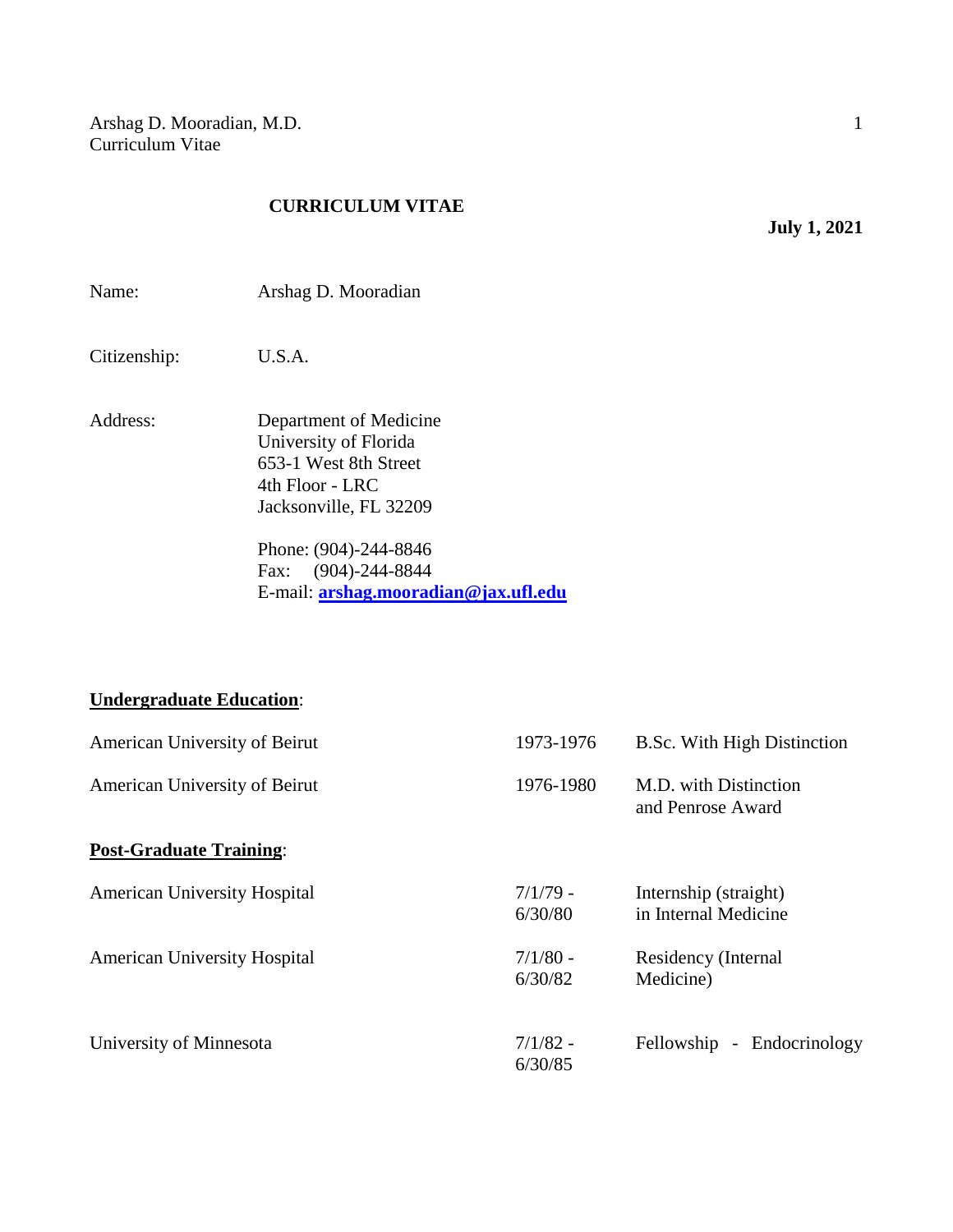### **CERTIFICATIONS AND LICENSURES:**

### **I. General:**

Bachelor of Sciences (B.Sc. in Biology), 1976

National Board Examination (Part I), 1977

National Board Examination (Part II), 1979

E.C.F.M.G. Certification, 1979

Doctor of Medicine (M.D.), 1980

F.L.E.X. Certification, 1980

A.C.L.S. Certification, 1984

### **II. Specialty Boards**:

Internal Medicine (Certified, 09/16/1987)

Endocrinology, Diabetes and Metabolism (Certified, 11/07/89)

Geriatric Medicine (Certified, 01/01/1990)

### **III. Professional Licenses**:

| New York State (1981) | License No. 145493            |
|-----------------------|-------------------------------|
| Minnesota (1982)      | License No. $27670$           |
| California (1985)     | License No. C41800            |
| Arizona (1988)        | License No. 18049             |
| Missouri (1991)       | License No. MDR1P91           |
| Illinois $(1992)$     | License No. 003-036-084534-01 |
| Florida (2006)        | License No. ME 95499          |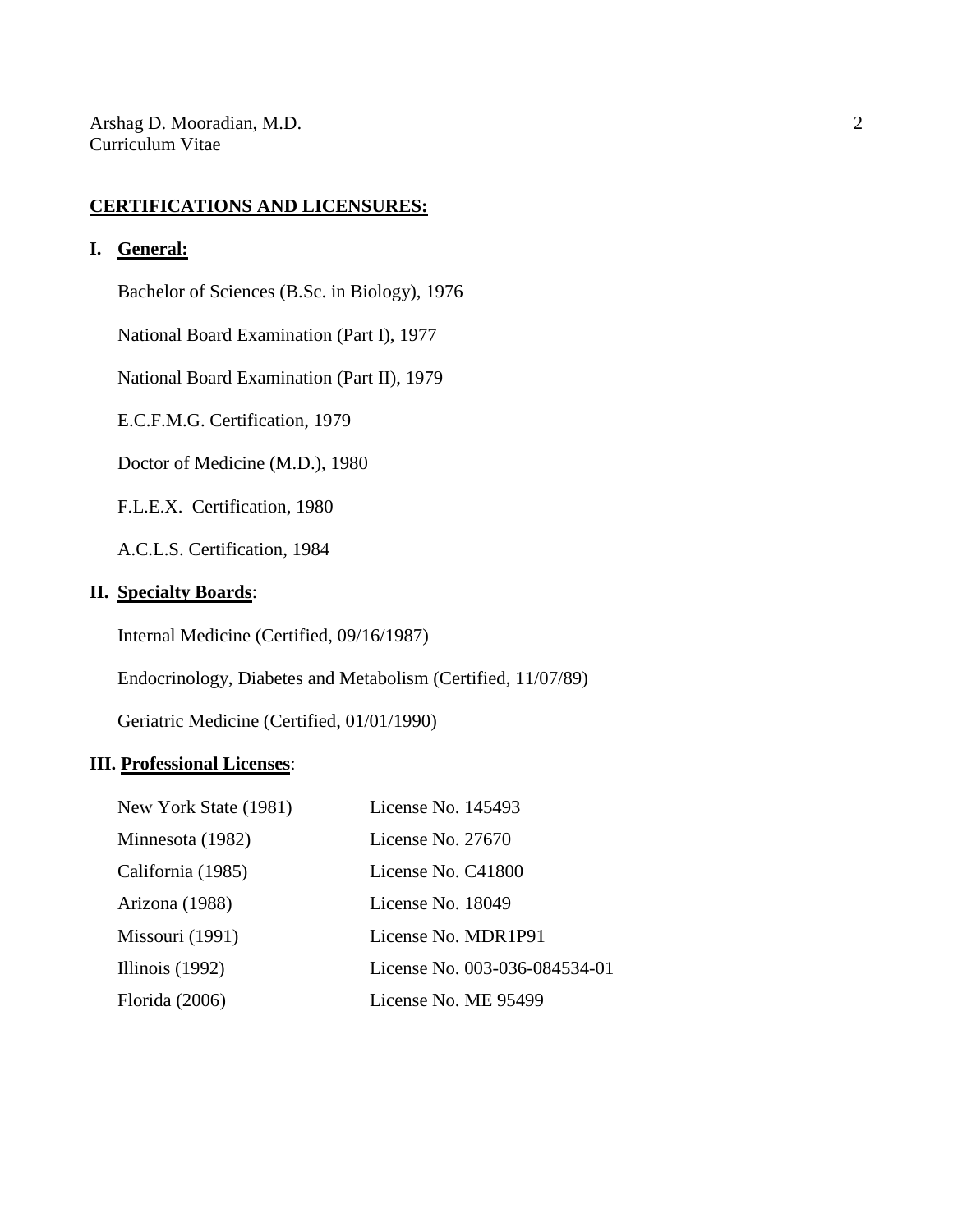# **Academic and Professional Appointments:**

| University of Florida                                  | $5/1/2006$ -<br>Present   | Chairman; Department of<br>Medicine                                     |
|--------------------------------------------------------|---------------------------|-------------------------------------------------------------------------|
| University of Florida                                  | $5/1/2006$ -<br>Present   | Professor of Medicine<br>Tenured: 5/1/2006                              |
| University of Florida                                  | $5/1/2011$ -<br>6/30/2013 | Director; Clinical<br>Research Unit (CTSI)                              |
| Shands Hospital-Jacksonville                           | $5/1/2006-$<br>Present    | Chief; Medical Service                                                  |
| Saint Louis University                                 | $7/1/1991 -$<br>5/14/2006 | Director, Division of<br>Endocrinology, Diabetes<br>and Metabolism      |
| Saint Louis University                                 | $7/1/1991$ -<br>5/14/2006 | Professor of Internal<br>Medicine<br>Tenured: 7/1/1992                  |
| Sun Yat-Sen University (People's<br>Republic of China) | $4/1/2001$ -<br>4/1/2003  | Professor of Internal<br>Medicine/Endocrinology<br>(Honorary)           |
| St. Louis VA Medical Center                            | $7/1/1991$ -<br>5/1/2006  | <b>Staff Physician</b><br>(WOC since 1997)                              |
| University of Arizona                                  | $7/1/1988$ -<br>6/30/1991 | <b>Associate Professor</b><br>of Internal Medicine<br>Tenured: 7/1/1989 |
| <b>Tucson VA Medical Center</b>                        | $7/1/1988$ -<br>6/30/1991 | <b>Staff Physician</b>                                                  |
| University of Arizona                                  | $7/1/1988$ -<br>6/30/1991 | Director of Gerontological<br>Research                                  |
| University of California Los Angeles                   | $7/1/1985$ -<br>6/30/1988 | <b>Assistant Professor</b><br>of Internal Medicine                      |
| Sepulveda VA Medical Center                            | $7/1/1985$ -<br>6/30/1988 | <b>Staff Physician</b>                                                  |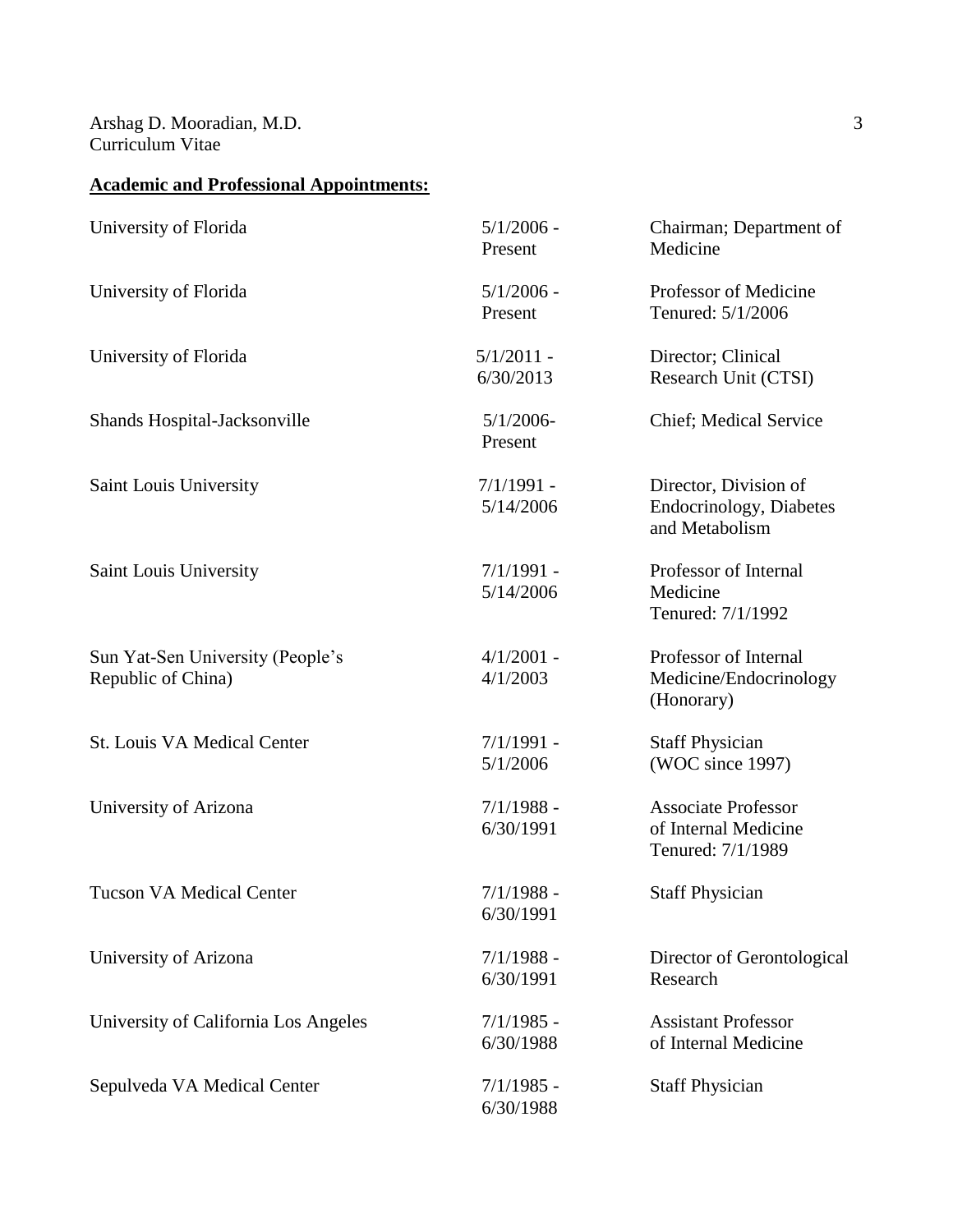### **Honors and Awards**:

- 1. Alpha Omega Alpha Honor Medical Society, 1979.
- 2. Phi Kappa Phi Honor Society, 1984.
- 3. Penrose Award, 1980.
- 4. N.I.H. Individual Fellowship Award 1984.
- 5. Veterans' Administration Merit Award: 1985
- 6. Veterans' Administration Merit Award: 1987.
- 7. Veterans' Administration Merit Award: 1990.
- 8. Veterans' Administration Merit Award: 1993.
- 9. Who's Who in Science and Engineering, 1992-
- 10. Who's Who in the Midwest, 1993-
- 11. Who's Who in Medicine and Healthcare, 1995-
- 12. International Who's Who in Medicine, 1995-
- 13. Who's Who in America  $(51<sup>st</sup>$  edition) 1997-
- 14. Who's Who in American Education 2003-
- 15. Guide to America's Top Physicians 2003-
- 16. Elected foreign member of the National Academy of Sciences, Republic of Armenia, Nov 28, 2008.
- 17. USA TODAY Most Influential Doctors, 2009-present
- 18. Best Doctors in America—2009-present
- 19. National Consumers Survey's Book "Florida: Most Recommended Physicians" 2011-
- 20. Exemplary Teacher Award, University of Florida College of Medicine, 2012.
- 21. American Men & Women of Science 33rd, 34th and 35th editions; 2015- current
- 22. University of Florida Research Foundation (UFRF) Professorship Award 2016-2018.
- 23. University Term Professor award for the period July 1, 2017 June 30, 2020.
- 24. Exemplary Teacher Award, University of Florida College of Medicine, 2020.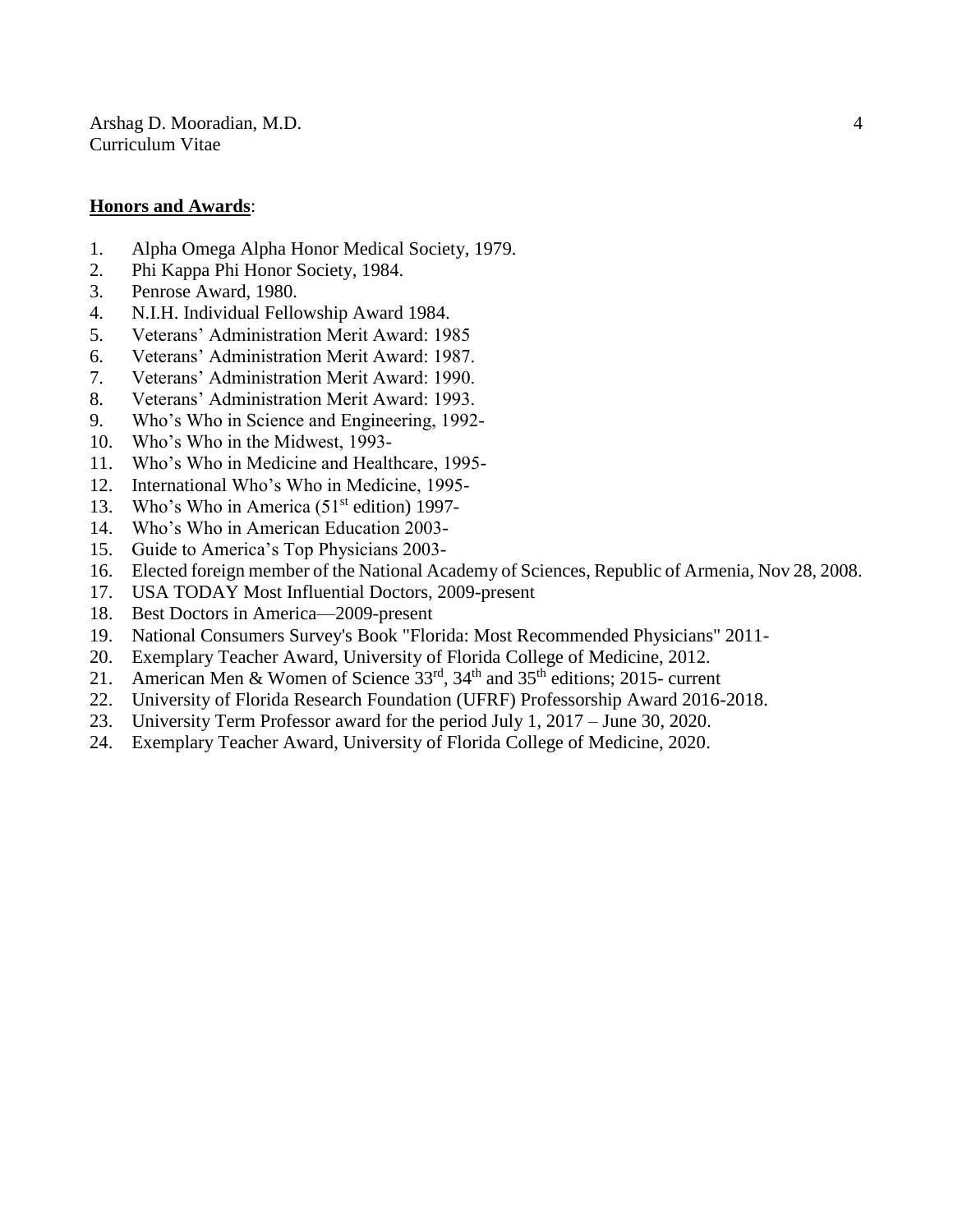### **Professional Societies**:

- 1. American Association for the Advancement of Science
- 2. The Endocrine Society
- 3. Gerontological Society of America
- 4. American Diabetes Association
- 5. Saint Louis Society of Internal Medicine
- 6. Association of Professors of Medicine (APM) 2006-

### **Editorial Boards:**

- 1. American Journal of Therapeutics: Section Editor for Internal Medicine; March 2010-May 2016
- 2. Austin Pharmacology and Pharmaceutics
- 3. Pragmatic and Observational Research; 2010-present
- 4. World Journal of Diabetes (WJD) 2010-present
- 5. Academic Internal Medicine Insight 2008-June 2015
- 6. Drugs 2007-Present
- 7. Drugs and Aging 1990-Present
- 8. Diabetes Spectrum 1992-1996
- 9. Journal of the American Geriatrics Society 1989-1992

### **Ad Hoc Reviewer for Grant Applications:**

- 1. Veterans Affairs Research Service
- 2. National Institute of Health
- 3. Medical Research Council (Canada)
- 4. The Wellcome Trust
- 5. Texas Institute for Research and Education on Aging (TIREA)
- 6. Austrian Science Fund
- 7. Diabetes UK (the operating name of The British Diabetic Association)
- 8. National Academy of Sciences, Republic of Armenia; Scientific Advisor
- 9. The Netherlands Organisation for Health Research and Development (ZonMw).
- 10. Health Research Board (HRB) (Ireland)
- 11. MRC UK-Malaysia Newton Fund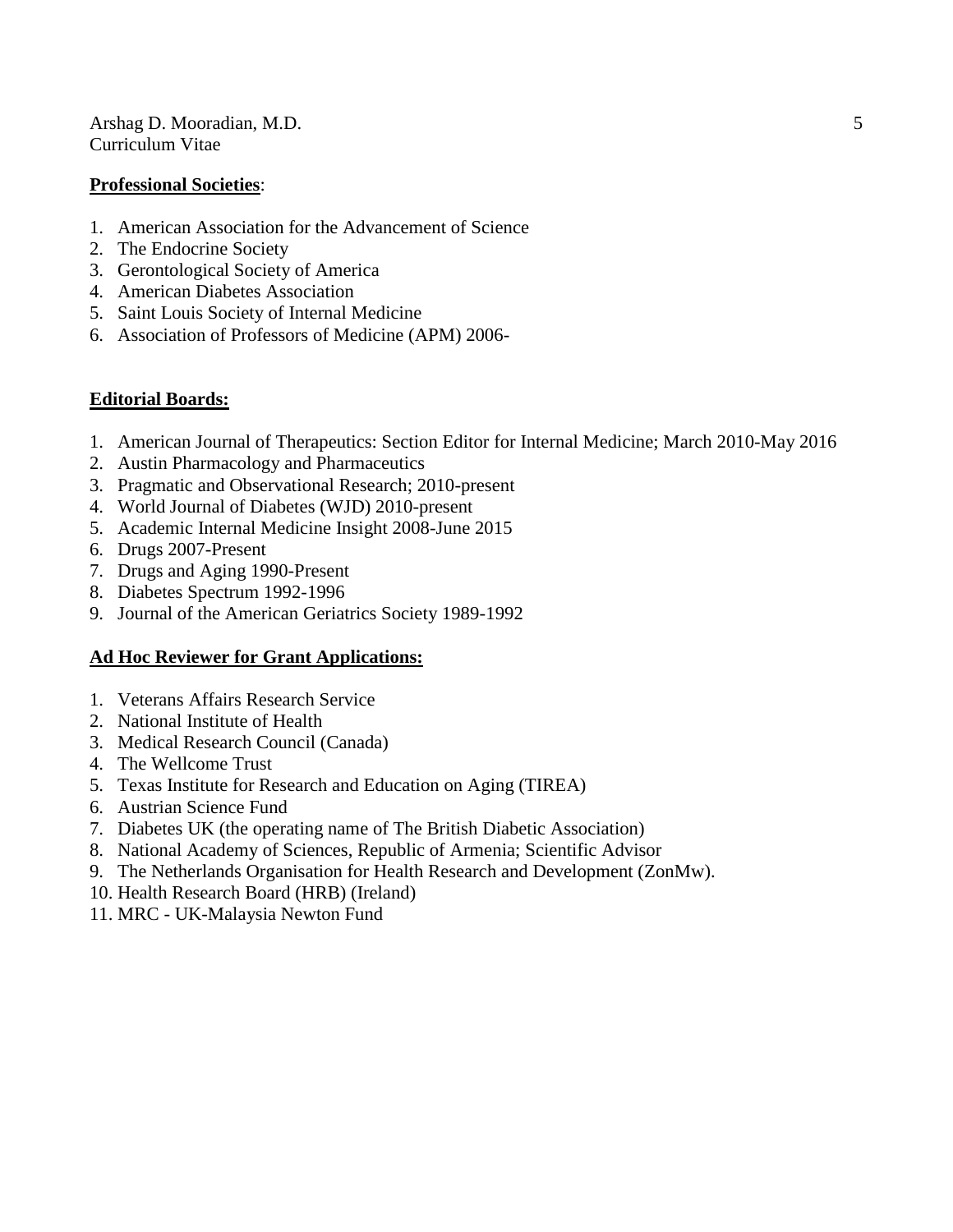### **Ad Hoc Reviewer for the Following Journals**:

- 
- 2. Acta Neuropathologica Biochemistry
- 3. The American Journal of Clinical Nutrition 39. Journal of Neurochemistry
- 
- 5. The American Journal of Physiology 41. Journal of Nutritional Biochemistry
- 6. American Journal of Cardiovascular Drugs 42. Journal of Pharmacology and
- 7. The American Journal of Kidney Disease Experimental Therapeutics
- 8. The Archives of Internal Medicine 43. Journal of Physiology.
- 9. Annals of Nutrition and Metabolism 44. Molecular Endocrinology
- 10. Biochimica et Biophysica Acta (BBA) 45. Neurobiology of Aging
- 
- 12. British Journal of Nutrition 47. Nutrition
- 13. British Journal of Pharmacology 48. Pharmacological Research
- 
- 15. Clinical Pharmacology and Therapeutics Experimental Biology and Medicine
- 
- 17. Diabetes Care 51. PLOS One
- 
- 19. Diabetes and Metabolism Research and Reviews
- 20. Diabetes Spectrum
- 21. Drugs
- 22. Drugs and Aging
- 23. Endocrinology
- 24. Endocrine
- 25. Expert Opinion on Pharmacotherapy.
- 26. Life Sciences
- 27. Metabolism: Clinical and Experimental
- 28. Obesity
- 29. Journal of the American Geriatrics Society
- 30. Journal of Applied Physiology
- 31. Journal of Gerontology
- 32. Journal of Clinical Investigation
- 33. Journal of Clinical Endocrinology and Metabolism
- 34. Journal of Endocrinology
- 35. Journal of Hospital Medicine
- 36. Journal of Laboratory and Clinical Medicine
- 37. Journal of Molecular Endocrinology
- 1. Acta Neurochirurgica 38. Journal of Molecular and Cellular
	-
- 4. The American Journal of Medicine 40. Journal of Nutrition, Health and Aging
	-
	-
	-
	-
	-
- 11. Brain Research 46. Neuroscience Letters
	-
	-
- 14. Clinica Chimica Acta 49. Proceedings of the Society of
- 16. Diabetes 50. The Lancet
	-
- 18. Diabetic Medicine 52. Drugs & Therapy Perspective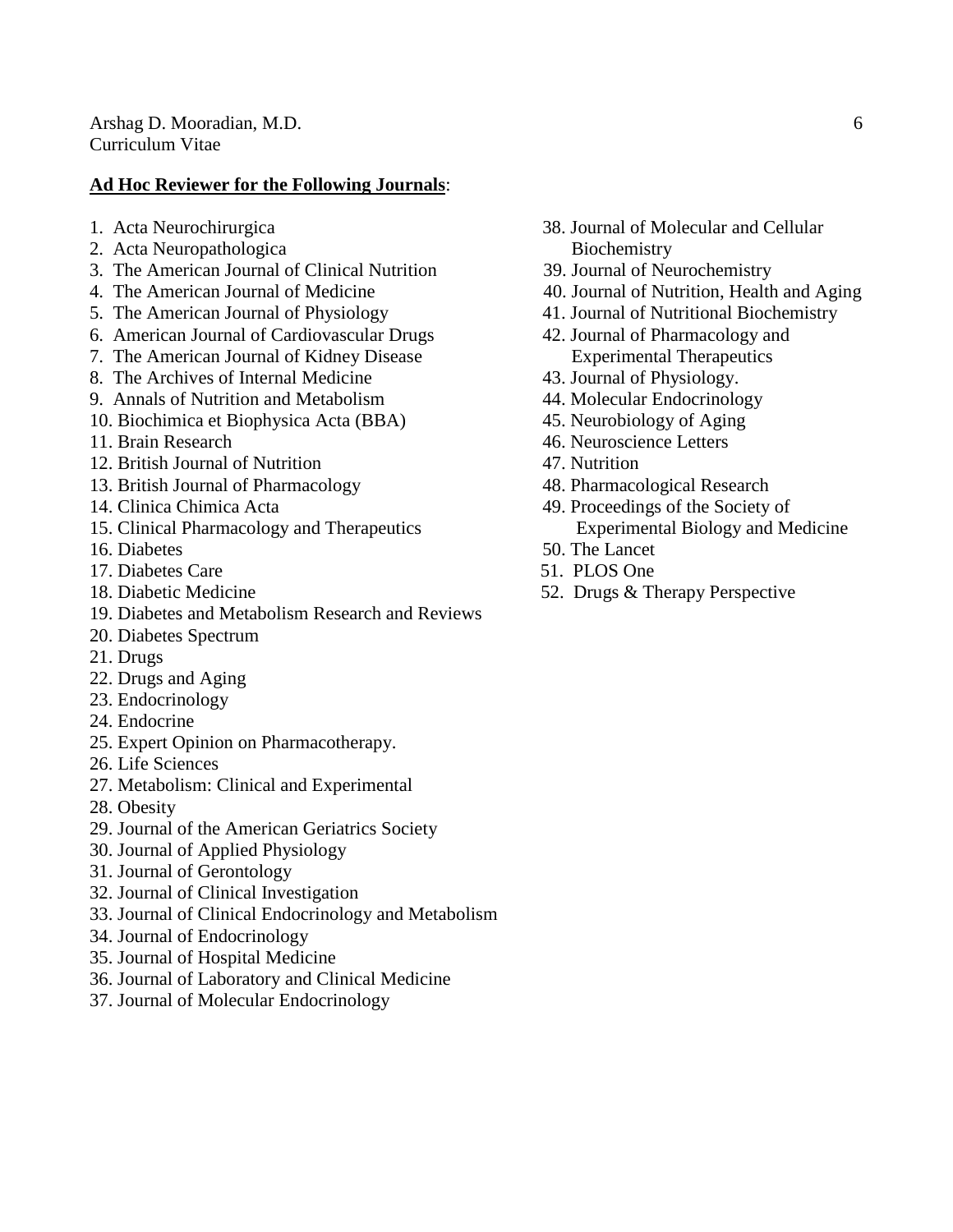#### **National /Regional Committees:**

- 1. Association of Professors of Medicine (APM), Communications Committee July 2008- June 2012.
- 2. Academic Medical Center (AMC) Advisory Board meeting; Pfizer Inc. 2008, 2009.
- 3. Committee for selection of Diabetes Visiting Professorship sponsored by Pfizer Inc. 2007, 2008, 2009.
- 4. Reviewer for Effective Health Care Programs; the Agency for Healthcare Research and Quality, Rockville, MD. 2008.
- 5. American Diabetes Association Task Force for writing Nutrition Principles for the Management of Diabetes and Related Complications, 2005-2006.
- 6. Scientific Advisory Board of the American Society of Klinefelter's Syndrome, 2000-2005.
- 7. Society of Internal Medicine (St. Louis) President: Dec.2002-Dec. 2003
- 8. Society of Internal Medicine (St. Louis) President-elect: Dec.2001-Dec.2002.
- 9. Chairman of Council on Nutrition and Metabolism, the American Diabetes Association, 7/1/2000- 7/1-2002.
- 10. American Diabetes Association Task Force for writing Nutrition Principles for the Management of Diabetes and Related Complications, 2000-2001.
- 11. American Diabetes Association Task Force on Diabetes in Older Adults, 1998.
- 12. V.A./JDF Diabetes Centers of Excellence Review Committee, 1998.
- 13. Chair, the American Diabetes Association Steering Committee for Continuing Education Programs on Diabetes in the Elderly, 1995-1997.
- 14. NIH/NIA Claude Pepper Centers Review Committee, 1995.
- 15. Chair of the American Diabetes Association Task Force on Micronutrients in Diabetes, 1990-1994.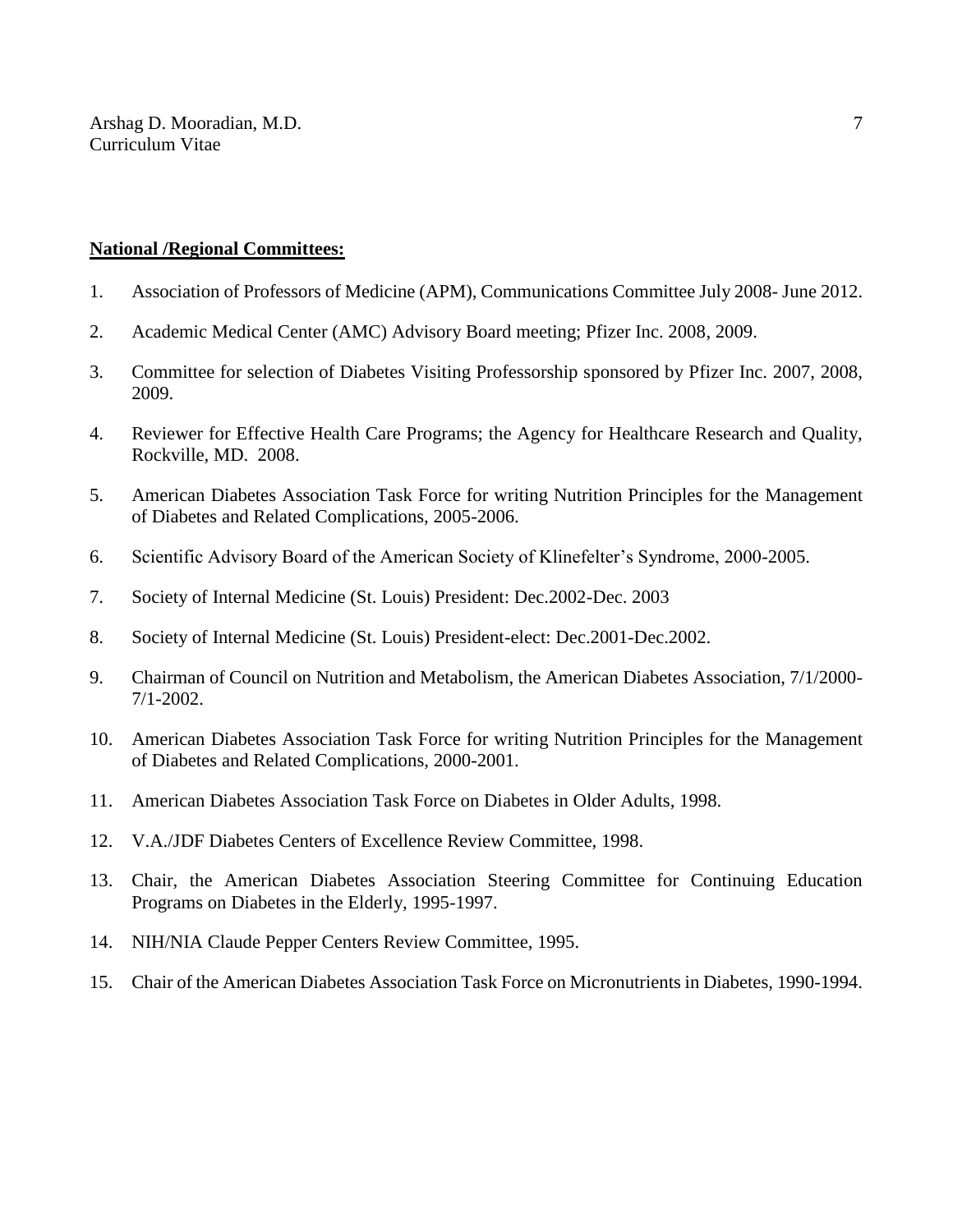### **Local Committees at the University of Florida:**

- 1. Corporate Structure and Function Evaluation Committee. 2014.
- 2. Board of Directors, the University of Florida Jacksonville Healthcare, Inc. May 2006-Present.
- 3. Treasurer University of Florida Jacksonville Healthcare, Inc. June 29, 2011-Present.
- 4. Executive Committee, the University of Florida, College of Medicine Jacksonville, May 2006- Present.
- 5. Medical Executive Committee, Shands Hospitals, Jacksonville, FL. May 2006-Present
- 6. Clinical Operations Committee, University of Florida Jacksonville Healthcare, Inc. May 2006- Present.
- 7. Best Practices Committee, the University of Florida, College of Medicine Jacksonville, February 2012-2014
- 8. Executive Committee of the Department of Medicine, University of Florida College of Medicine, Jacksonville, May 2006-Present
- 9. Search Committee for the Assistant Dean for Research, 2006.
- 10. Dean's advisory committee for development and promotion of research October 2006-present
- 11. Scholarly activity taskforce for GME-2006.
- 12. Academic achievement enhancement committee 2006-2012
- 13. Chairman of the Search Committee for the Chairman of the Department of Surgery
- 14. Chairman of the nominating committee for the University of Florida Jacksonville Healthcare, Inc (UFJHI) Board membership at large- August 2007.
- 15. Finance Committee of University of Florida Jacksonville Healthcare, Inc. August 2007-Present
- 16. Planning and Development Committee. December 2007-2012
- 17. International Healthcare Advisory Committee May 2008-2012
- 18. Chairman of the University of Florida COM-JAX Industry Conflict Task Force. May 2008-Present
- 19. UF CTSA (Clinical and Translational Science Award) Scientific Advisory Board member 2007- 2013
- 20. UF GRECC (Geriatric Research Education and Clinical Center) Advisory Board member 2008 present.
- 21. Service Excellence Committee 2009-2013.
- 22. Self-Pay Policy Task force 2009.
- 23. Search Committee for the Chairman, Department of Medicine, University of Florida COM Gainesville campus.
- 24. Investment Committee for the University of Florida Jacksonville Healthcare, Inc. 2010-present.
- 25. Search Committee for the Chairman, Department of Radiology, University of Florida COM Jacksonville.
- 26. Search Committee for the Chief Medical Officer, Vice President and Senior Associate Dean for Quality and Patient safety Affairs, Shands Hospital and University of Florida COM Jacksonville.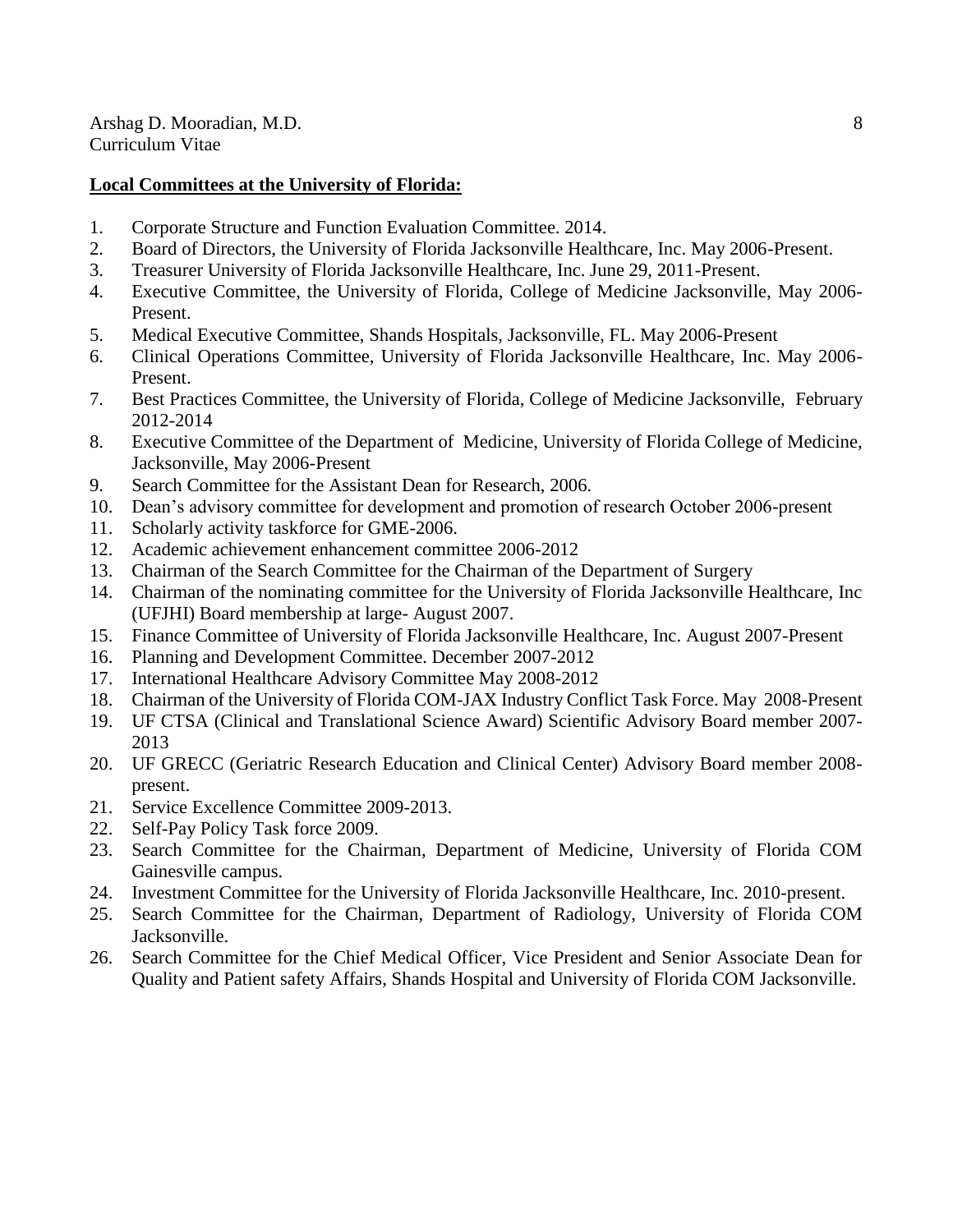### **Local Committees at Saint Louis University:**

- 1. Executive Committee, Department of Internal Medicine, Saint Louis University, 1995-2006.
- 2. Board of Trustees Saint Louis University, Clinical Affairs Committee: December 2002- 2005.
- 3. Committee for Conflict of Commitment. 2004.
- 4. Residency Review Committee of the Division of Plastic Surgery, 2004.
- 5. Chairman of the Executive Committee of the University Medical Group (UMG), Saint Louis University, 4/2000-4/2002. (*Responsible for overseeing the implementation of policies and procedures as well as financial operations of the UMG*).
- 6. Governing Board of the University Medical Group (UMG), Saint Louis University, 4/2000- 4/2002.
- 7. Committee for negotiating Master Lease Agreement with Tenet Inc., 6/2002.
- 8. Physician's Incentive Compensation Committee, Saint Louis University, 1997-2000.
- 9. Residency Review Committee of the Department of Surgery, 2000.
- 10. Residency Review Committee of the Department of Psychiatry, 1998.
- 11. Residency Review Committee for the Department of Orthopedic Surgery, 1996.
- 12. Diabetes Advisory Committee of Saint Louis University, 1991-1997.
- 13. Ancillary Testing Committee, St. Louis V.A. Medical Center, 1994-1996.
- 14. Search Committee OB-Gyn Chairman, 1995-1997.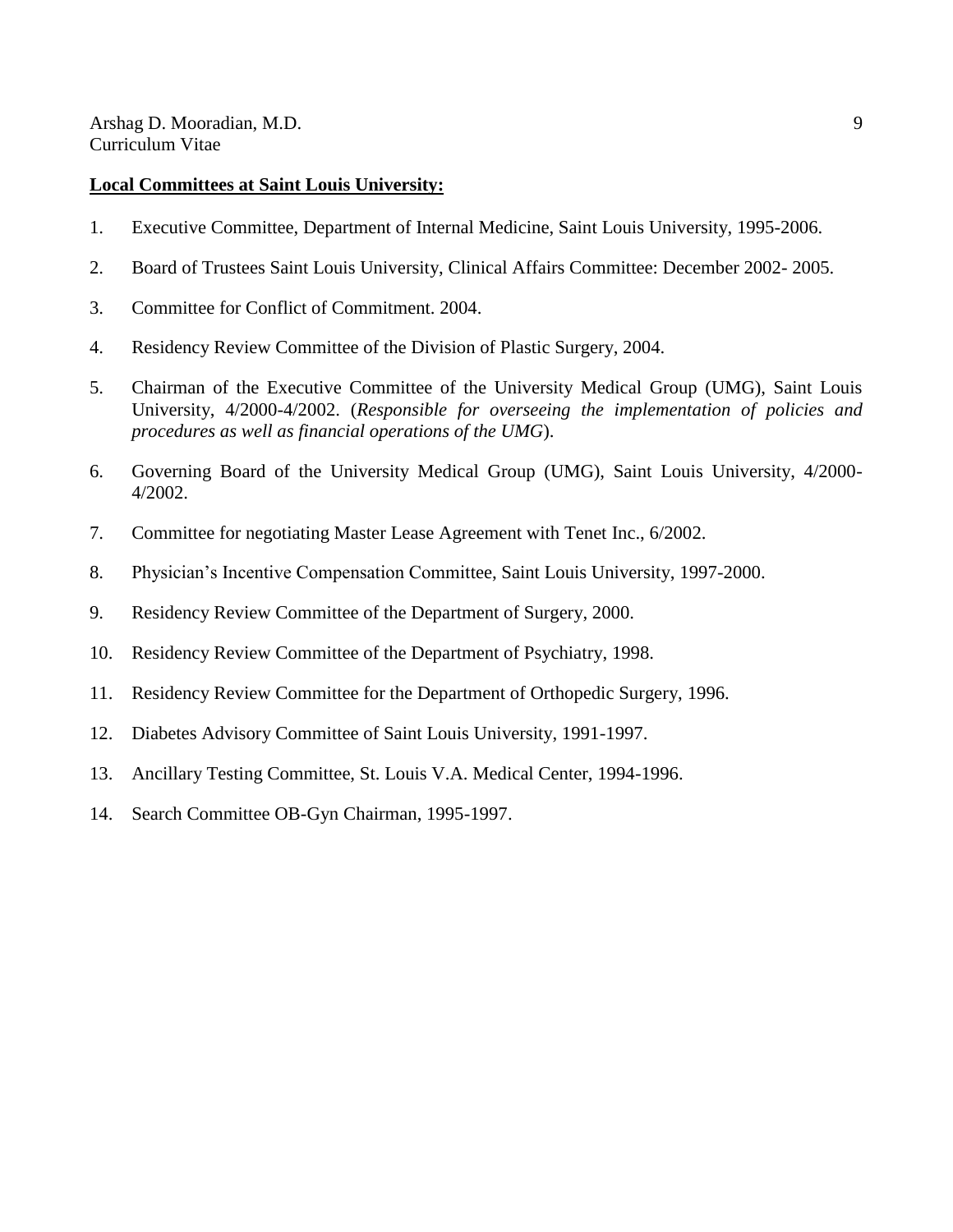## **Organizer of Regional or National Educational Symposia**:

- 1. Annual Symposium on Endocrinology and Diabetes, Saint Louis University, 1992, 1993, 1994, 1995, 1996, 1997, 1998, 1999, 2000, 2001, 2003.
- 2. St. Louis Endocrine Club: Quarterly Meetings, 1991-2006.
- 3. Directors of Endocrinology Meeting; Caribbean, 1996.
- 4. National Meeting: Diabetes in Older Adults, Cancun, Mexico, 1998.

## **Consultant for the following pharmaceutical companies:**

- 1. Alza, Inc.
- 2. Eli Lilly, Co.
- 3. Merck, Sharp and Dohme
- 4. Novartis
- 5. Andrx Laboratories
- 6. Pfizer, Inc.
- 7. Cygnus Therapeutic Systems
- 8. Bayer Pharmaceutical Company
- 9. Parke-Davis
- 10. Alpha Therapeutics
- 11. Astra Merck
- 12. Nissan Pharmaceuticals
- 13. Williamson Major Group
- 14. Novo Nordisk
- 15. Toler Rx Inc.
- 16. Matsutani Co.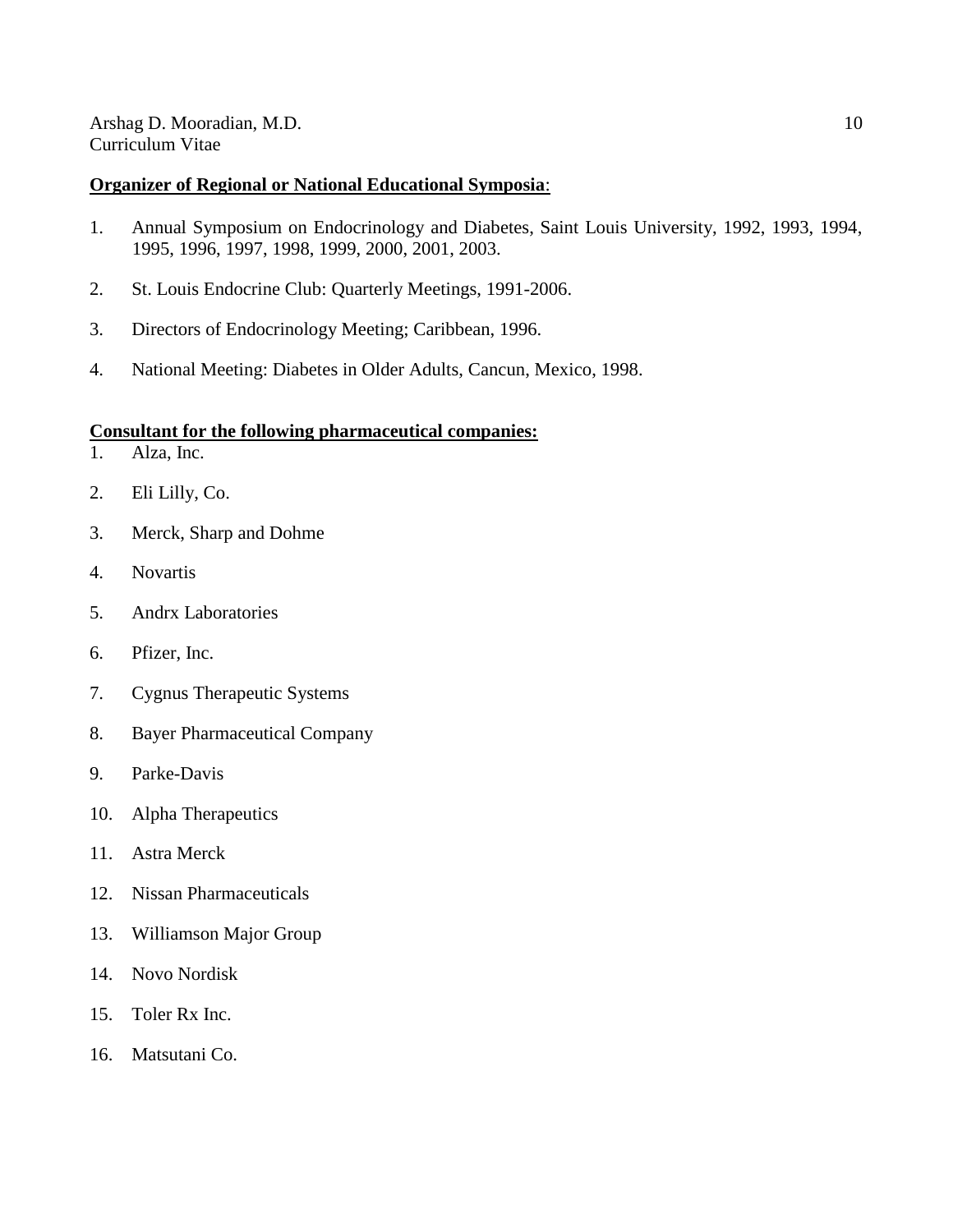#### **Post Doctoral Fellows Mentored/Trained in the Laboratory**

- 1. Gregory A. Mintz, DMD, M.D (Gerodontology) 1987
- 2. Elaine M. Wynn Pharm D. (Geropharmacy) 1987
- 3. Shahe' G. Boghosian, M.D. (Geriatrics) 1987
- 4. Daniel Petrasek, M.D. (Geriatrics) 1988
- 5. Gary D. Kavonian, M.D. (Geriatrics) 1988
- 6. Lynn Hernandez, Pharm D (Geropharmacy) 1988
- 7. Vicky L. Grieff, M.D. (Geriatrics) 1989
- 8. Joan M. Hartnell, M.D. Ph.D. (Gerontology) 1986-1988
- 9. Chien C. Lung Ph.D. (Immunology) 1990-1991
- 10. Mohamad D. Yahya Ph.D.(Immunology) 1990-1991
- 11. Kent R. Wehmeier, M.D (Endocrinology) 1991-1993.
- 12. Wael Girgus, M.D. (Endocrinology) 1993-1995
- 13. Mencio Chez, M.D. (Endocrinology) 1993-1995
- 14. Jerome E. Thurman, M.D. (Endocrinology) 1995-1997
- 15. Reza Rofugaran, M.D. (Endocrinology) 1995-1997
- 16. Joe M. Chehade, M.D. (Endocrinology) 1997-2000
- 17. Joohee Kim, M.D (Endocrinology) 1997-1999.
- 18. George Thampy, M.D. Ph. D. (Endocrinology) 2000
- 19. Christopher C. Case, M.D. (Endocrinology) 2000.
- 20. Mary J. Deleon, M.D. (Endocrinology) 1999-2001
- 21. Vikram Chandurkar, M.D. (Endocrinology) 1999-2001.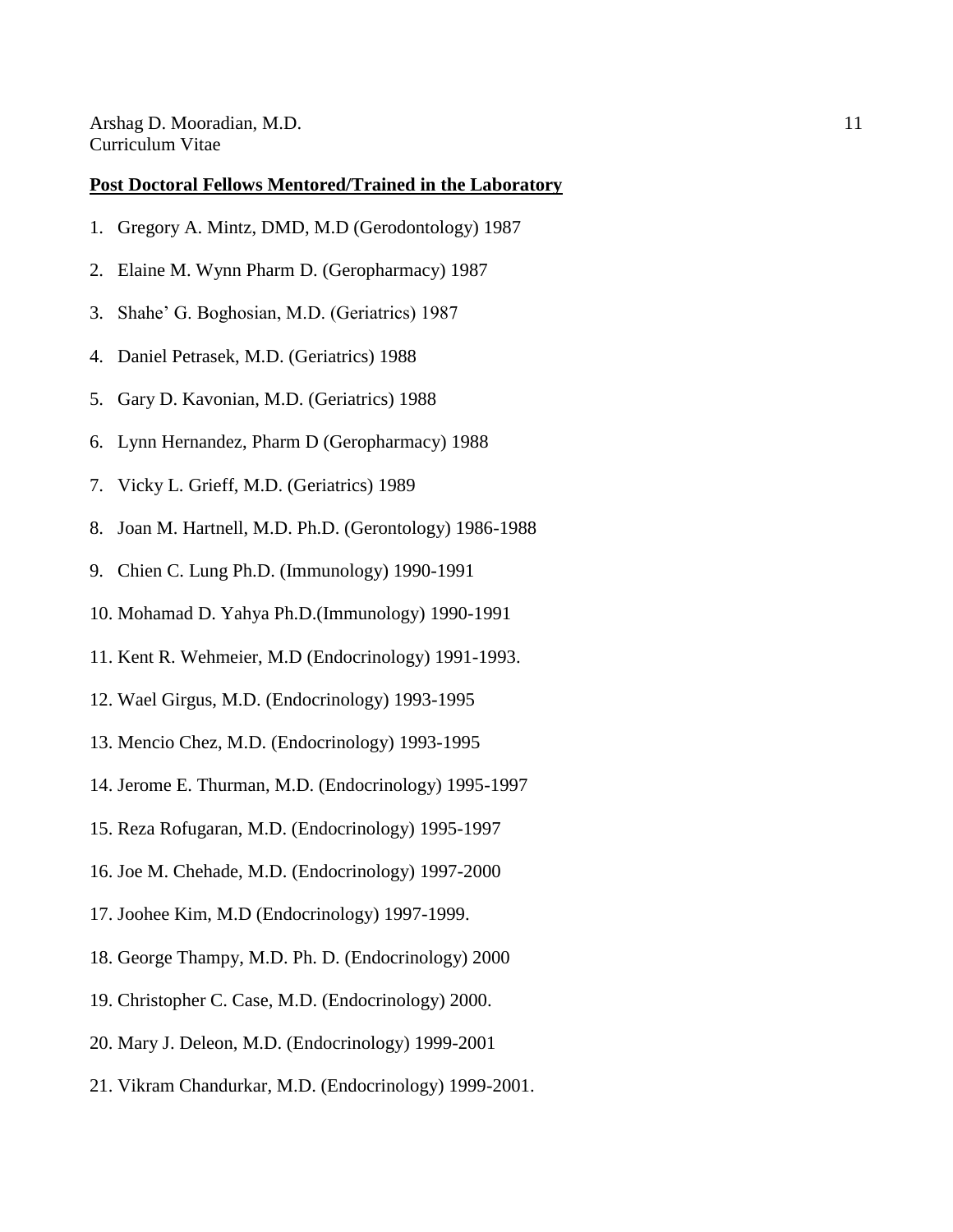#### **Post Doctoral Fellows Mentored/Trained in the Laboratory (Cont'd)**

- 22. Khuram Wadud, M.D. (Endocrinology) 2000-2002
- 23. Bibi Hasanain M.D. (Endocrinology) 2001-2003.
- 24. Mohamad H. Horani M.D. (Endocrinology) 2001-2003.
- 25. Rula Sawaf, M.D. (Endocrinology) 2002.
- 26. Freij Gobal M.D. (Endocrinology) 2003.
- 27. Amjad Mreyoud, M.D. (Endocrinology) 2001.
- 28. Mary Hovsepyan, Ph. D. (Endocrinology) 2003.
- 29. Ralph Oiknine, M.D (Endocrinology) 2002-2004
- 30. Ann Beers, M.D. M.D. (Endocrinology) 2003-2005.
- 31. Rachel Fishman, M.D. (Endocrinology) 2003-2005.
- 32. Shant A. Parseghian, M.D. (Endocrinology) 2004-2006.
- 33. Baha Laz, M.D (Endocrinology) 2004-2006.
- 34. Sahar B. Hachem, M.D. (Endocrinology) 2005-2006.
- 35. Kenneth Ligaray, M.D. (Endocrinology) 2005-2006.
- 36. Sinan M. Sultan, M.D. (Endocrinology) 2008-2010.
- 37. Abdul R Alamir, M.D. (Endocrinology) 2008-2010.
- 38. Imad Naem, M.D. (Endocrinology) 2009-2011.
- 39. Rosie Alcalde, M.D. (Endocrinology) 2009-2011.
- 40. Sandra.Mesliniene, M.D. (Endocrinology) 2010-2012.
- 41. Margaret.Gladysz, M.D. (Endocrinology) 2010-2012.
- 42. Anna Sweitlik, M.D. (Endocrinology) 2011-2013.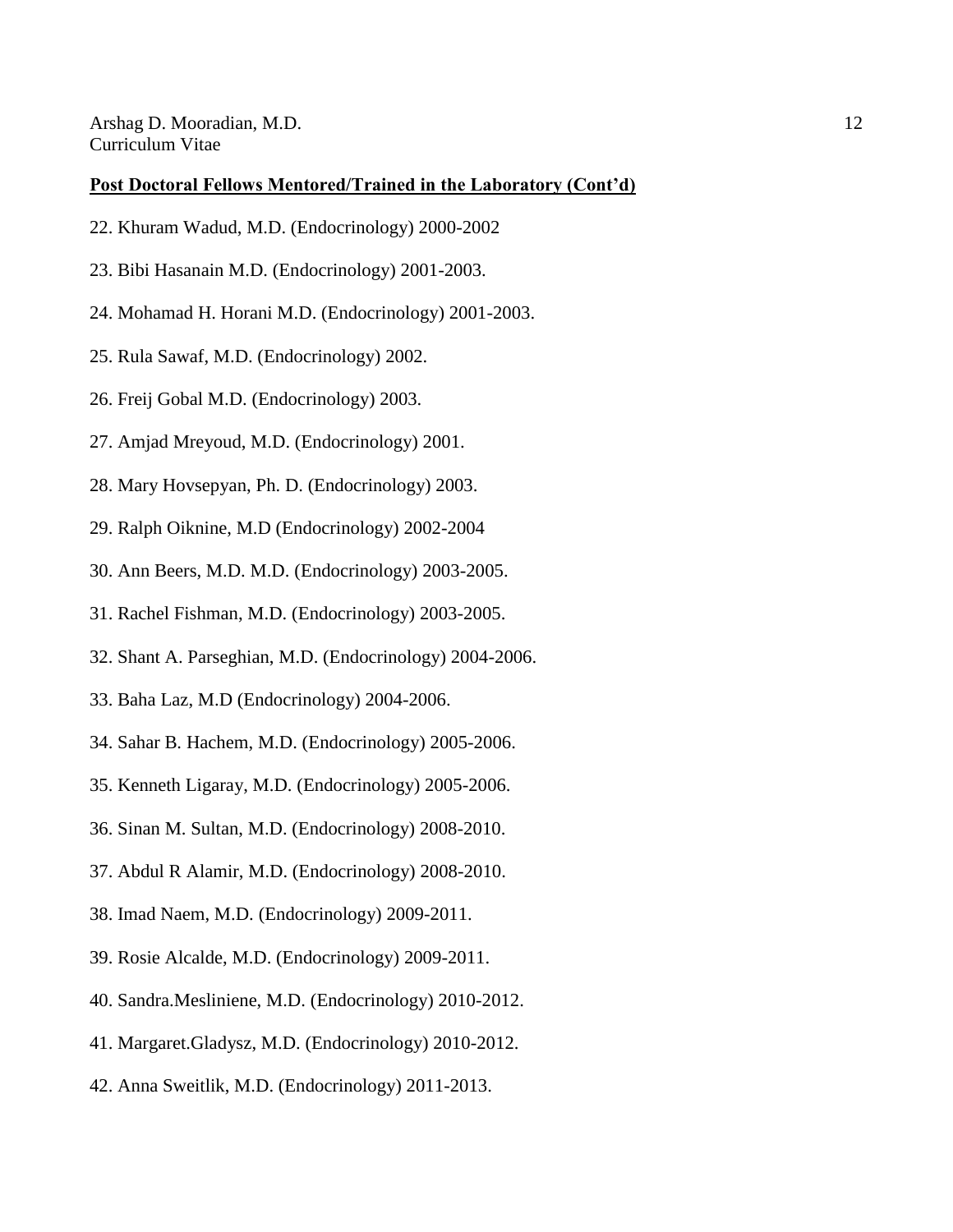#### **Post Doctoral Fellows Mentored/Trained in the Laboratory (Cont'd)**

- 43. Hagop Kojanian, M.D. (Endocrinology) 2011-2013.
- 44. Salma M.D. (Endocrinology) 2012-2014
- 45. Melanie Thomas, M.D. (Endocrinology) 2012-2014
- 46. Harshit Shah, M.D. (Endocrinology) 2013-2015
- 47. William Kurban, M.D. (Endocrinology) 2013-2015
- 48. Monica Plazarte, M.D. (Endocrinology) 2014-2016
- 49. Ayham Chamssedin, M.D. (Endocrinology) 2014-2016
- 50. Mary lou Jurado-Flores, M.D. (Endocrinology) 2015-2017
- 51. Ramadan Hammoud, M.D. (Endocrinology) 2015-2017
- 52. Victoria Feng, M.D. (Endocrinology) 2016-2018
- 53. Krista Gonzales, M.D. (Endocrinology) 2016-2018
- 54. Priyanka Bikkina, M.D. (Endocrinology) 2017-2019
- 55. Marie Angelica Landicho, M.D. (Endocrinology) 2017-2019
- 56. Shrina Parekh, M.D. (Endocrinology) 2018-2020
- 57. Poonam Kapadia, M.D. (Endocrinology) 2018-2020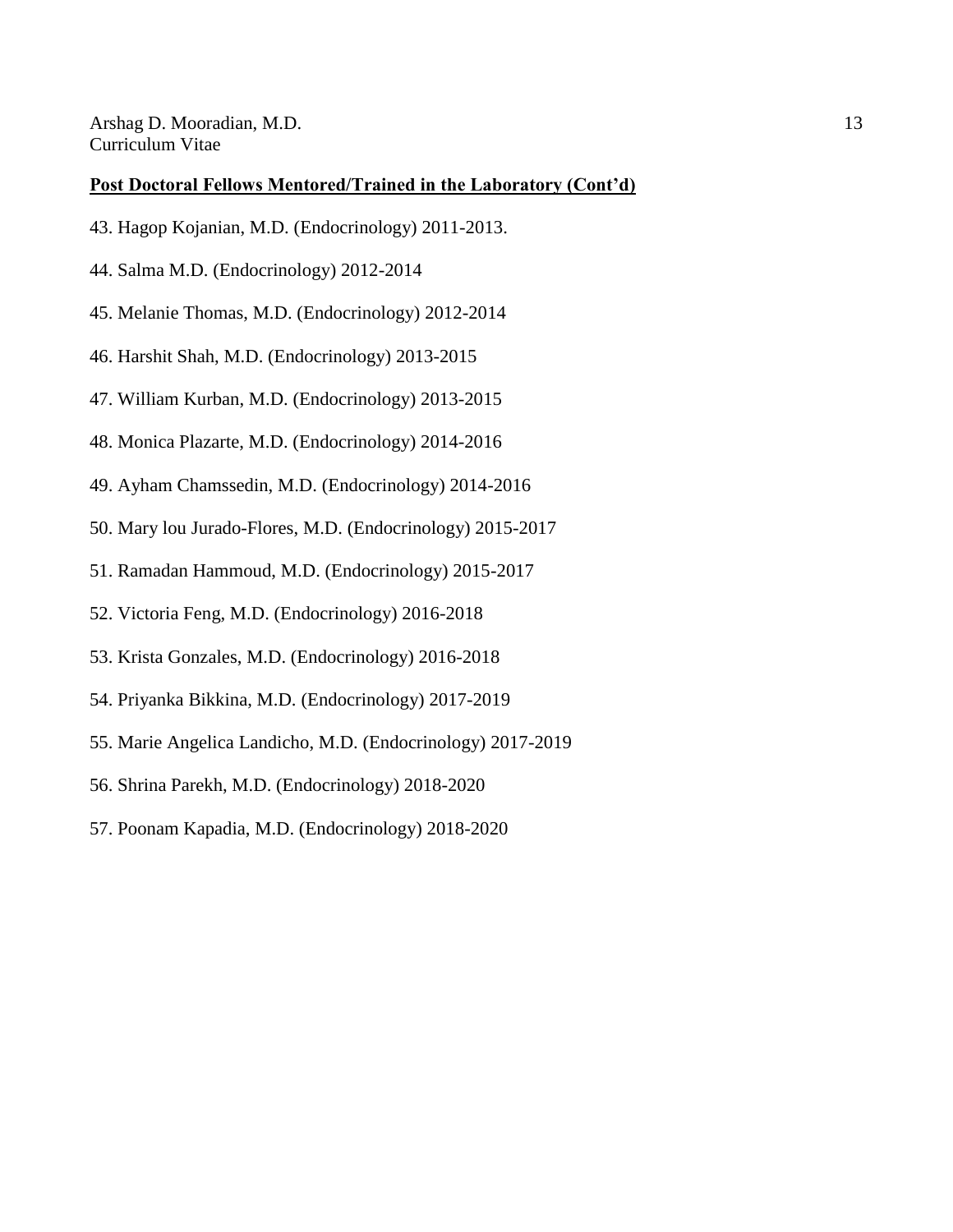### **Research Grants (Investigator initiated):**

- 1. N.I.H. Individual Fellowship Award 1984; "Trans-cellular transport of thyroid hormone"
- 2. Veterans' Administration RAG Award: 1985-1987; Effect of age on the blood-brain barrier"; (Role: PI).
- 3. Burroughs Wellcome 1988-1991; "Preclinical trials of a novel class of gluconeogenesis inhibitors"; (Role: PI).
- 4. Veterans' Administration Merit Award: 1985-1987; "Effect of age on the blood-brain barrier"; (Role: PI).
- 5. Veterans' Administration Merit Award: 1987-1990; "Effect of age and diabetes on the blood-brain barrier"; (Role: PI).
- 6. Veterans' Administration Merit Award: 1990-1993; "Effect of age and diabetes on the blood-brain barrier"; (Role: PI).
- 7. Veterans' Administration Merit Award: 1993-1997; (Role: PI) "Effect of age and diabetes on the blood-brain barrier"; (Role: PI).
- 8. Pfizer Investigator Initiated Grant 1995-1997; "The effect of Glipizide GITS on islet cell hormonal responses"; (Role: PI).
- 9. Bayer Investigator Initiated Grant 1997-1998; "Role of acarbose in the elderly diabetic subjects"; (Role: PI).
- 10. Thyroid Research Advisory Council Award 1998-2000; "Characterization of thyroid hormone responsive proteins in the brain"; (Role: PI).
- 11. Takeda Investigator Initiated Grant 1999-2001; "Mechanisms of apo AI expression in HepG2 cells; (Role: PI).
- 12. NHLBI. , National Institute of Health, Grant # U01 HL61744-01; 3/1/2001-11/1/2009 "Bypass Angioplasty Revascularization Investigation in type 2 diabetes"; (Role: Site PI).
- 13. AstraZeneca Investigator Initiated Grant 2003-2004; "Diabetes-related alterations in endothelial barrier function: The role of Rho inactivation with rosuvastatin"; (Role: PI)
- 14. Merck Investigator Initiated Grant 2003-2004; "Amelioration of diabetes-related alterations in endothelial barrier function with simvastatin"; (Role: PI)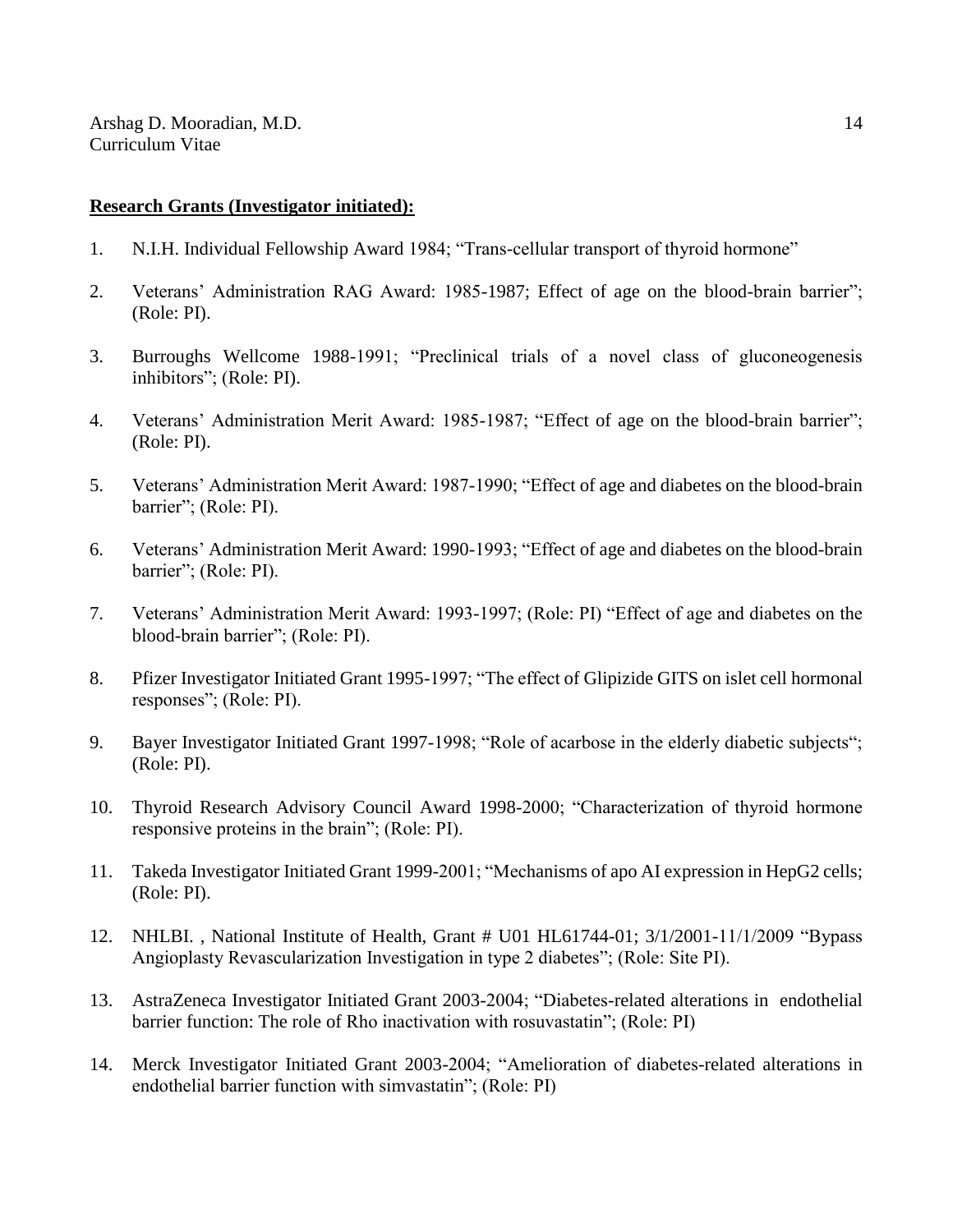### **Research Grants (Investigator initiated) (Cont'd):**

- 15. NIH- National Institute on Aging Small Business Innovation Research Grant 1 R43 AG028218- 01; (SBIR) 2007-2009 "Formulated Phytosterols – A New Treatment for Benign Prostatic Hyperplasia," Protocol No. ZNX 1.003-C (Role: CO-PI)
- 16. American Heart Association "Role of novel Na+/H+ antiporters in essential hypertension" 07/01/2010-06/30/2014; (Role: CO-PI); Xiang M (PI).
- 17. American Association of Diabetes Educators (AADE) "Integration of diabetes self management education into a patient centered medical home: demonstration project" 4/2011-4/2012; (Role CO-Investigator); Dr. Kenyata Lee (PI).
- 18. NIH RO1DK091710 "Mechanism of diet induced leptin resistance in ARC and VTA" 6/2012- 5/2017; (Role Consultant); Dr. Philip Scarpace (PI).
- 19. NIH R33AG056540 "The University of Florida Jacksonville Aging Studies Center (JAX- ASCENT)" 9/15/2017-5/31/2022; (Role CO-Investigator 5% FTE); Dr. Marco Pahor (PI) \$3,696,891
- 20. NIH- National Institute on Aging/National Heart Lung and Blood Institute, NCT04262206 "PRagmatic EValuation of evENTs And Benefits of Lipid-lowering in oldEr adults (PREVENTABLE)" 5/2020 -6/2025; (Role site PI).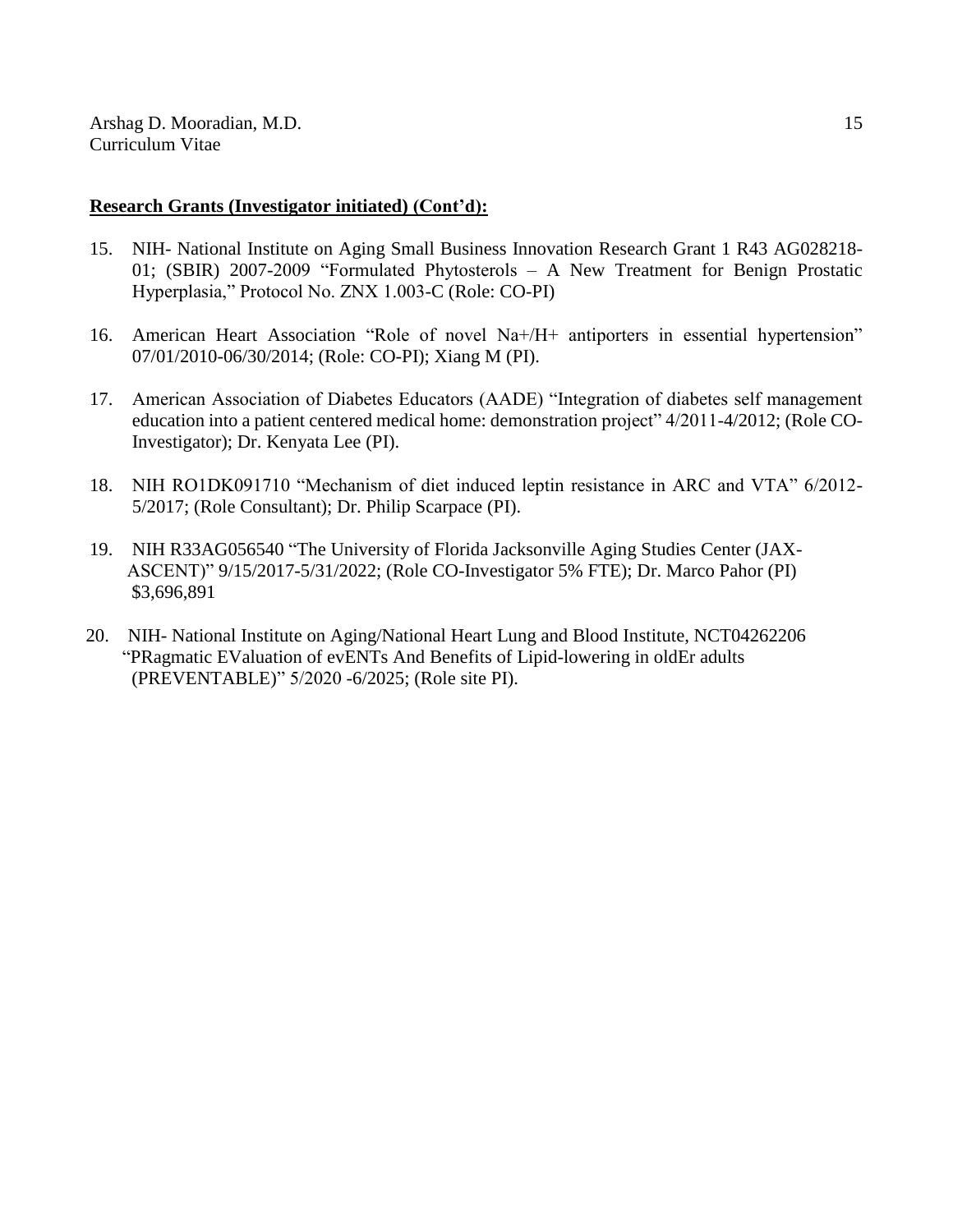- 1. Clinical trials of Simvastatin® (Merck, Sharp and Dohme); 1989-1991.
- 2. The role of growth hormone in the management of frail elderly (Genentech, Inc.); 1990-1992.
- 3. The role of growth factors in healing diabetic foot ulcers (Merck, Sharp and Dohme); 1992-1994.
- 4. The efficacy of enalapril/diltiazem combination in the treatment of essential hypertension (Merck, Sharp and Dohme); 1992-1994.
- 5. The efficacy of enalapril/Felodipine combination in the treatment of essential hypertension (Merck, Sharp and Dohme); 1992-1994.
- 6. The role of insulin analogues in the management of non-insulin dependent diabetic patients (Eli Lilly Co.); 1993-1994.
- 7. The safety and efficacy of Miglitol in non-insulin dependent diabetic patients (Miles, Inc.); 1994- 1996.
- 8. The safety and efficacy of Glipizide GITS in Type II diabetes mellitus (Pratt/Pfizer); 1995-1996.
- 9. The pharmacokinetic comparison of serum testosterone levels following Testoderm I application compared to intramuscular Testosterone cypionate (Alza, Inc.); 1995-1996.
- 10. The pharmacokinetics of serum testosterone following Testoderm II applications (Alza, Inc.); 1995-1996.
- 11. A comparative study of Testoderm II and Androderm (Alza, Inc.); 1995-1996.
- 12. The safety and efficacy of pimagedine in the treatment of diabetic nephropathy of insulin dependent diabetic subjects (Hoechst Marion Merell Dow); 1995-1999.
- 13. The safety and efficacy of pimagedine in the treatment of diabetic nephropathy of non-insulin dependent diabetic subjects (Hoechst Marion Merrell Dow; 1995-1999.
- 14. The role of Sibutramine in obese hypertensive patients on ACE inhibitors (Knoll Pharmaceutical); 1996-1997.
- 15. The role of Sibutramine in obese hypertensive patients treated with calcium channel blockers (Knoll Pharmaceutical); 1996-1997.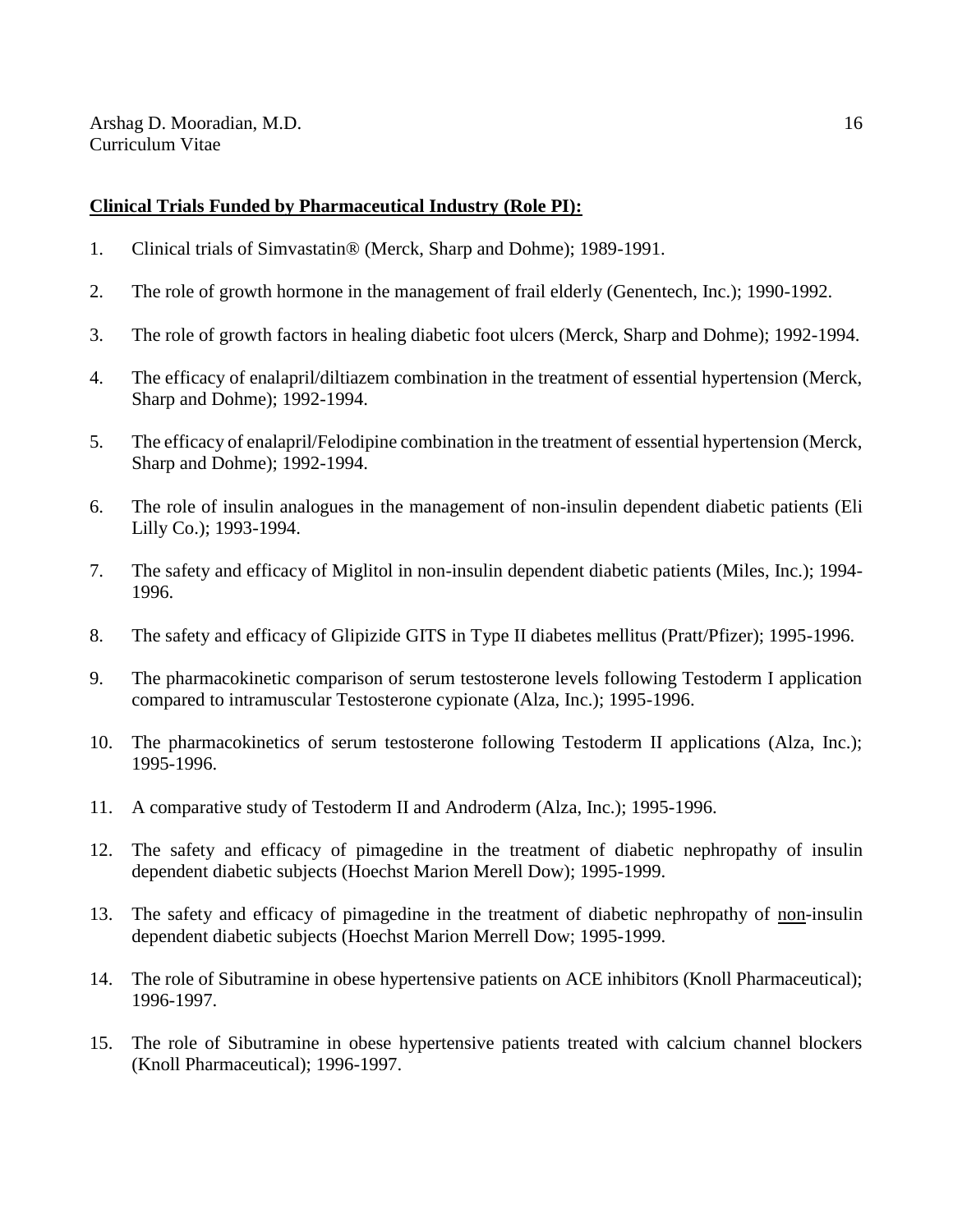- 16. The role of Sibutramine in the management of obese patients with Type II diabetes (Knoll Pharmaceutical); 1996-1997.
- 17. The comparative efficacy and safety of Bay W6228 400 μg compared to 200 μg once daily in primary hypercholesterolemia. (Bayer Corporation); 1996-1998.
- 18. The role of Amylin in management of Type I diabetes. (Amylin Pharmaceuticals); 1996-1998.
- 19. Management of diabetes in the elderly: role of voglibose (Takeda, Inc.); 1997-1999.
- 20. The efficacy of metformin-glyburide combination therapy in Type II diabetes (Bristol Myers Squibb); 1997-1998.
- 21. The efficacy and safety of nerve growth factor (NGF) in treatment of diabetic peripheral neuropathy. (Genentech, Inc.); 1997-1998.
- 22. The efficacy and safety of sildenafil in the treatment of erectile failure in diabetes. (Pfizer, Inc.); 1997-1998.
- 23. Safety and efficacy of fixed combination metformin/glyburide products as first line therapy in patients with type 2 diabetes. (Bristol Myers Squibb); 1998 – 2000.
- 24. The safety and efficacy of a long acting insulin analogue in the management of type 2 diabetes. (Hoechst Marion Roussell); 1998-2000.
- 25. Comparison of an incremental weight-based dose regimen with an individualized dosage adjusted according to the IGF-1 response in adults with growth hormone deficiency (Eli Lilly Co.); 1998- 2002.
- 26. Antiproteinuric effects of Omapatrilat and amlodipine in Type 2 diabetics with hypertension and microalbuminuria or overt nephropathy. Brstol Myers Squibb; 1998-1999.
- 27. Safety and efficacy of sibutramine 20 mg given in titrated doses to patient with obesity (Knoll Pharmaceutical) 1998-2000. (Bristol Myers Squibb) 1998-2000.
- 28. Pharmacokinetic studies of V2001: a novel hypoglycemic agent. (Purdue Pharmaceuticals); 1998- 1999.
- 29. The efficacy of Avasimibe in patients with peripheral arterial disease. (Parke-Davis); 1999-2000.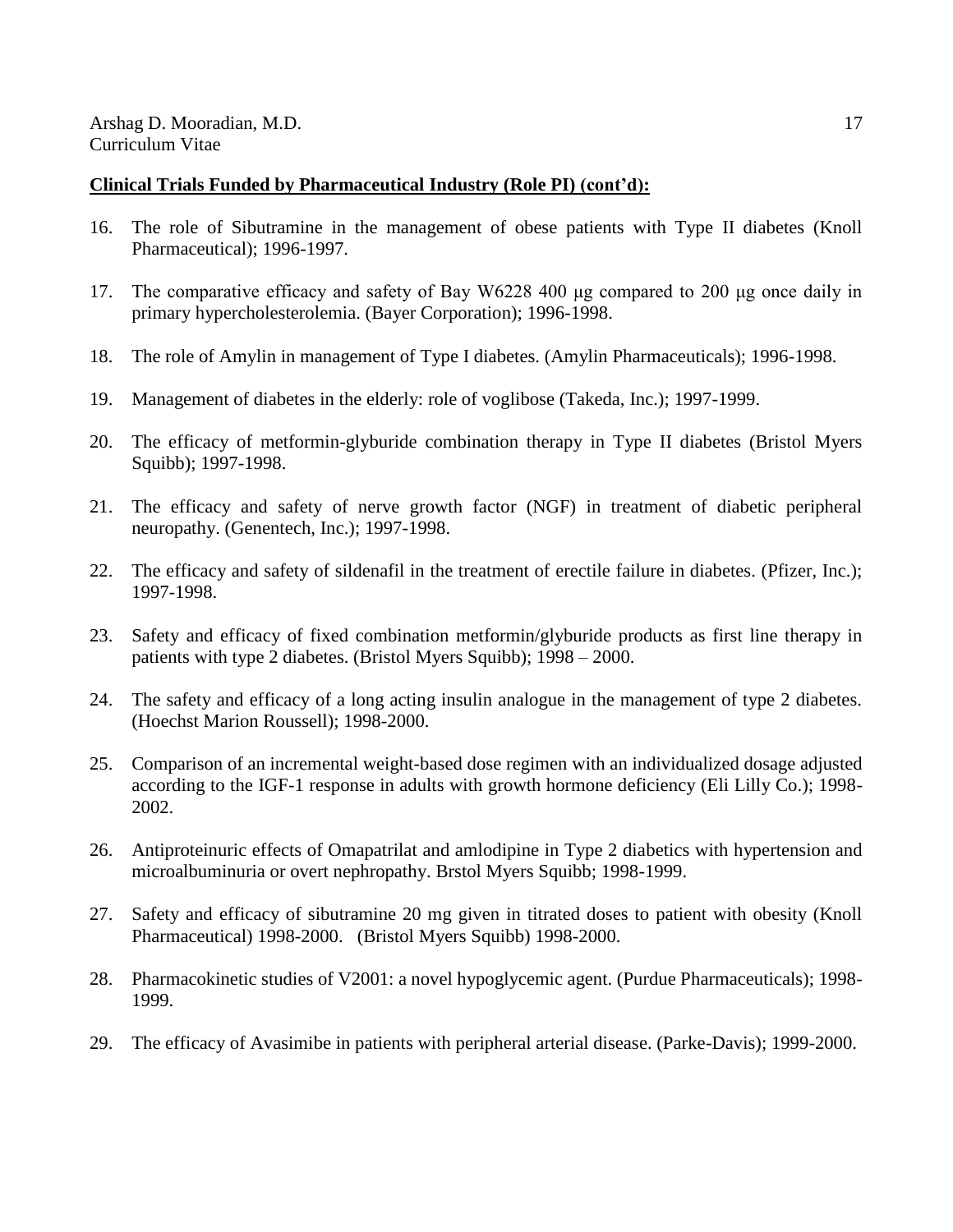- 30. The role of Zenestatin in comparison to simvastatin and pravastatin in the treatment of hypercholesterolemia. (Zeneca Pharmaceuticals); 1999-2000.
- 31. Effects of chronic somatropin treatment on bone mineral density in patients diagnosed with adult onset growth hormone deficiency. (Eli Lilly); 1999-2001.
- 32. The efficacy of omapatrilat in hypertensive subjects poorly controlled on calcium channel blocker monotherapy. (Bristol Myers Squibb); 1999-2000.
- 33. The efficacy of omapatrilat in hypertensive subjects poorly controlled on ACE inhibitor monotherapy. (Bristol Myers Squibb); 1999-2000.
- 34. The efficacy of Orlistat plus diet as compared to Orlistat plus phentermine plus diet in severely obese patients. (Roche); 2000-2001.
- 35. The efficacy of cerivastatin in the treatment of osteoporosis in postmenopausal women (CHARMstudy). (SmithKline Beecham); 2000 - 2002.
- 36. The efficacy of omapatrilat in poorly controlled hypertensive subjects (OCTAVE) trial. (Bristol Myers Squibb); 2000-2001.
- 37. Safety and efficacy of fixed combination therapy of metformin/glipizide in Type 2 diabetic subjects. (Bristol Myers Squibb), 2000-2001.
- 38. Efficacy, safety and tolerability of metformin ER and metformin immediate release in Type 2 diabetes mellitus. (Depo Med Inc.), 2001-2002.
- 39. Randomized, double blind multicenter study comparing glycemic control characteristics of carvedilol and metoprolol in hypertensive patients with Type 2 diabetes mellitus. (Glaxo Smith Kline Beechem), 2001-2002.
- 40. Multicenter trial of raloxiphene and alendronate comparison in post menopausal women with osteoporosis. (Eli Lilly Co.) 2001-2005.
- 41. Phase II randomized, double blind, placebo controlled dose ranging study to determine the efficacy, tolerability and pharmacokinetics of RO 205-2349 in patients with type 2 diabetes. (Roche Pharmaceuticals) 2002-2003.
- 42. Multicenter, randomized, double-blind study to evaluate the tolerability and efficacy of the coadministration of simvastatin and fenofibrate in patients with combined hyperlipidemia. Merck & Co. 2002.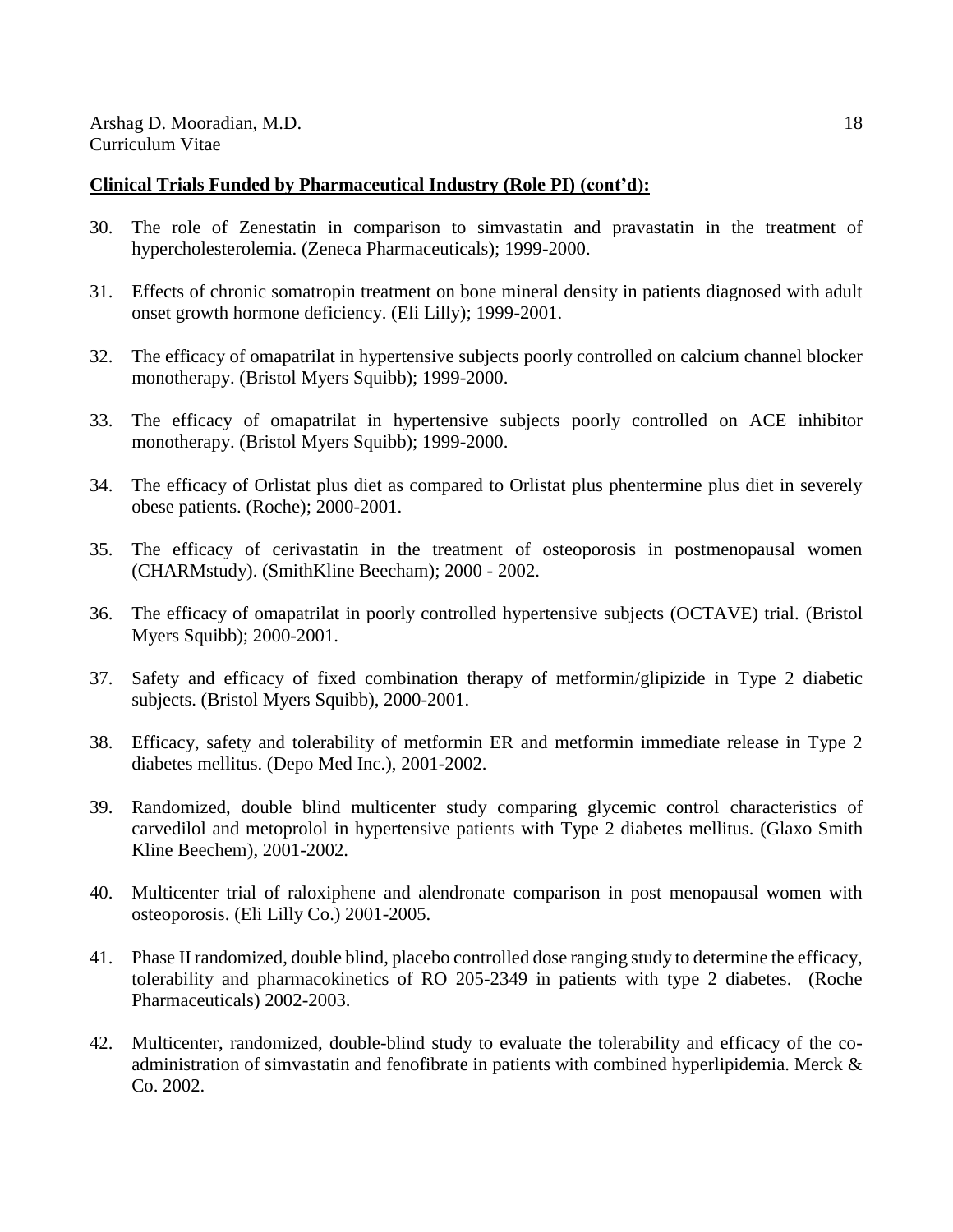- 43. Multicenter, randomized, double-blind study to evaluate the tolerability and efficacy of metformin/glipizide combination pill in subjects with type 2 diabetes. PPD Inc. 2002-2003.
- 44. A multicenter, double blind study to evaluate the effect of pre-treatment with a daily dose of viagra (sildenafil citrate) on the PRN efficacy of viagra in men with erectile dysfunction and type 2 diabetes, Pfizer Co. 2003-2004.
- 45. Clopidogrel for high atherothrombotic risk and ischemic stabilization, management and avoidance (CHARISMA). Sanofi Pharmaceuticals; 2003-2007.
- 46. A phase 3, randomized, double-blind, placebo controlled,multicenter trial to evaluate the safety and efficacy of BMS-298585 in combination with glyburide therapy in subjects with type 2 diabetes who have inadequate glycemic control on sulfonylurea therapy alone. Bristol-Myers Squibb, 2003- 2004.
- 47. A phase 3, randomized, double-blind, placebo controlled, multicenter trial to evaluate the safety and efficacy of BMS-298585 in combination with metformin therapy in subjects with type 2 diabetes who have inadequate glycemic control on metformin therapy alone. Bristol-Myers Squibb, 2003-2004.
- 48. An-open label study to evaluate the efficacy and safety of tadalafil administered "on demand" to men of various populations with erectile dysfunction. Lilly/ICOS. 2003-2004.
- 49. A multicenter, double-blind, randomized, parallel-group study to compare the effect of 24 weeks treatment and 28 week extension with LAF237 (50mg qd or bid) to placebo as add-on therapy to glimepiride in patients with type 2 diabetes inadequately controlled with sulfonylurea monotherapy. Novartis. 2004-2005.
- 50. A multicenter, double-blind, randomized, parallel-group study to compare the effect of 24 weeks treatment and 28 week extension with LAF237 (50mg qd or bid) to placebo as add-on therapy to pioglitazone 45 mg qd in patients with type 2 diabetes inadequately controlled with thiazolidinedione monotherapy. Novartis, 2004-2005.
- 51. A multicenter, double-blind, randomized, parallel-group study to compare the effect of 24 weeks treatment and 28 week extension with LAF237 (50mg qd or bid) to placebo as add-on therapy in patients with type 2 diabetes inadequately controlled with metformin monotherapy. Novartis, 2004-2005.
- 52. A double blind placebo controlled study of the effect of formulated soy sterols on circulating levels of testosterone and dihydrotestosterone. Life Technologies, 2004-2005.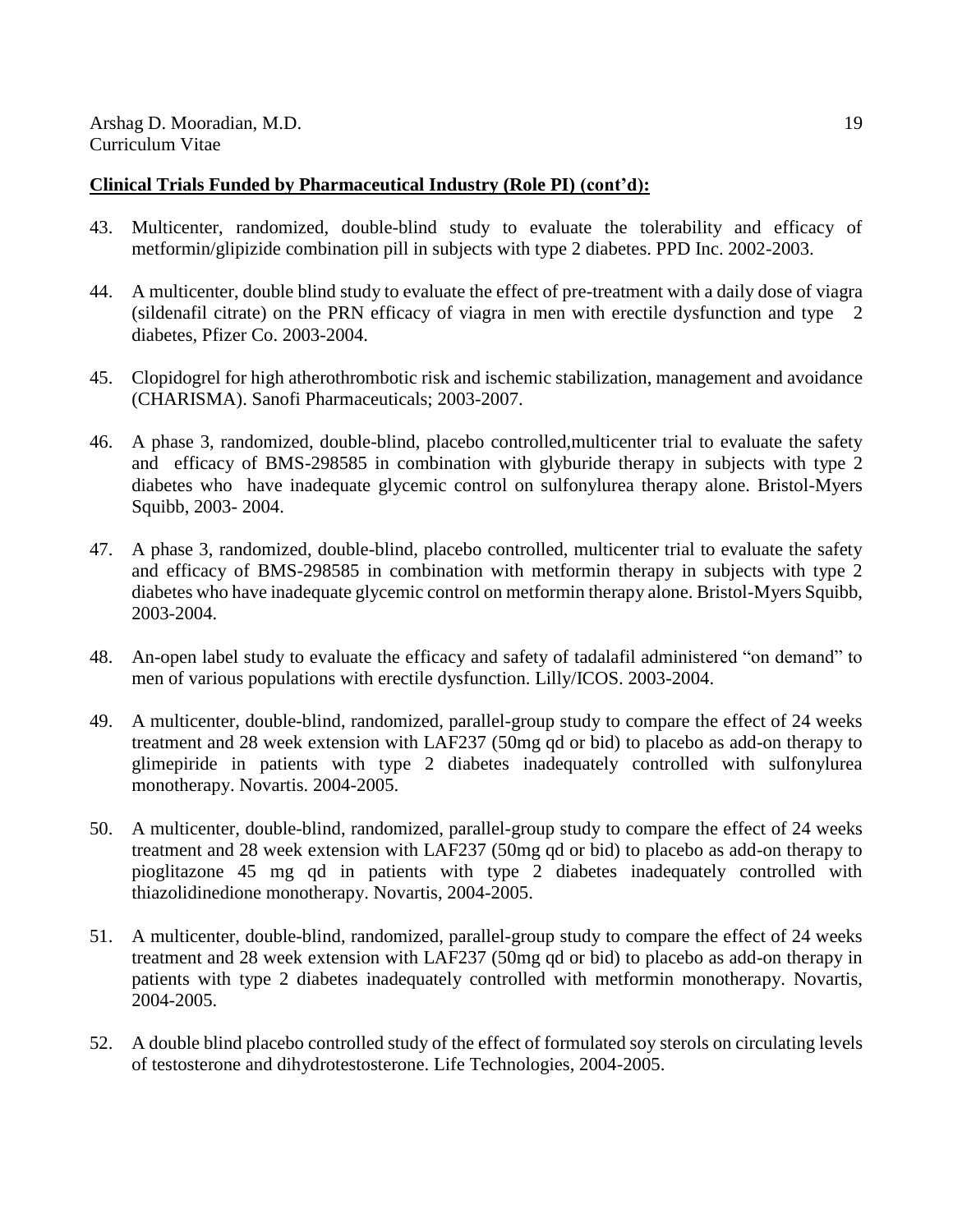- 53. The safety and efficacy of a combination of niacin ER and simvastatin in patients with dyslipidemia: a dose-ranging study. Kos Pharmaceuticals 2005-2006.
- 54. Apidra (insulin glulisine) administered premeal vs postmeal in adult subjects with type 2 diabetes mellitus receiving Lantus (insulin glargine) as basal insulin: a multicenter, randomized, parallel, open label clinical study. Aventis, 2005-2006.
- 55. A 24-week randomized, double-blind, multicenter, placebo-controlled study to evaluate the efficacy, safety and tolerability of tesaglitazar therapy when added to the therapy of patients with type 2 diabetes poorly controlled on insulin.(GALANT 9) , Astra Zeneca 2005-2006.
- 56. Double blind, placebo controlled, multicenter, pharmacokinetic, pharmacodynamics and tolerability study of ETC-588 in patients with stable atherosclerosis. Pfizer 2005-2006.
- 57. A multicenter, randomized, double-blind, prospective study comparing the safety and efficacy of fenofibric acid and rosuvastatin calcium combination therapy to fenofibric acid and rosuvastatin calcium monotherapy in subjects with mixed dyslipidemia. Abbott 2006-2007.
- 58. A multicenter, randomized, double-blind, prospective study comparing the safety and efficacy of fenofibric acid and simvastatin combination therapy to fenofibric acid and simvastatin monotherapy in subjects with mixed dyslipidemia. Abbott 2006-2007.
- 59. PRagmatic EValuation of evENTs And Benefits of Lipid-lowering in oldEr adults (PREVENTABLE)" NIH- National Institute on Aging/National Heart Lung and Blood Institute, NCT04262206. 5/2020 -6/2025; (Role site PI).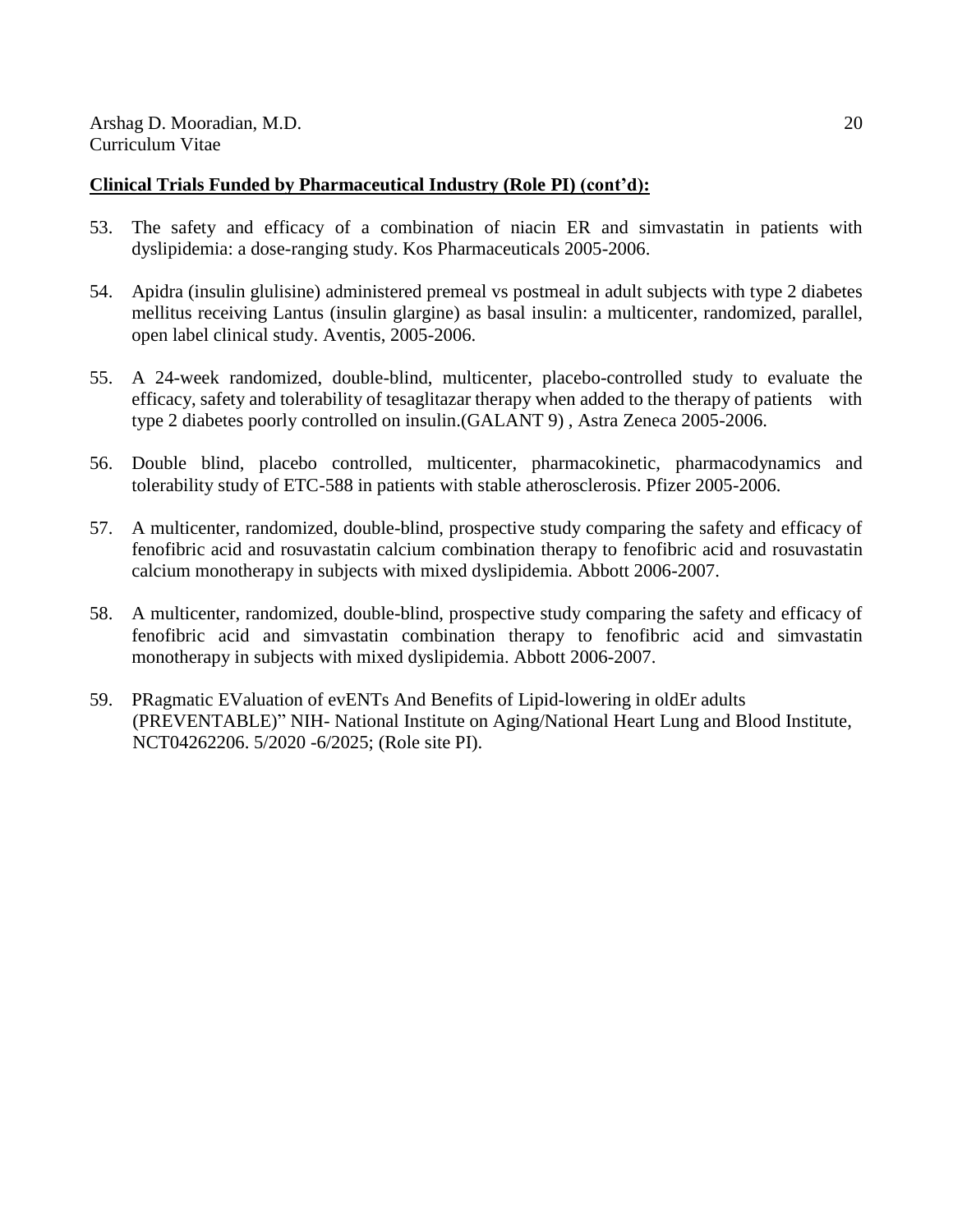#### **Visiting Professorships**:

- 1. University of California in Los Angeles, Department of Internal Medicine. 1990.
- 2. Washington University, Department of Neurobiology, 1992
- 3. University of Wisconsin, Division of Endocrinology, 1994.
- 4. Cleveland Clinic Foundation, Division of Endocrinology, 1995.
- 5. University of Missouri, Kansas City, MO, School of Pharmacy, 1995.
- 6. Southern Illinois University Carbondale, IL, Department of Physiology, 1996.
- 7. University of Calgary, Calgary, Canada, Division of Endocrinology, 1997.
- 8. Brown University, Providence RI, Division of Endocrinology, 1997.
- 9. University of Arkansas, Little Rock, AK, Division of Endocrinology, 1998.
- 10. University of Arizona, Tucson, AZ. Division of Endocrinology, 1998.
- 11. University of Missouri, Columbia, MO, Division of Endocrinology, 1998.
- 12. Bombay University, Endocrinology and Diabetes Group, Bombay, India.
- 13. Tufts University, New England Medical Center, Boston, MA, 1998.
- 14. State University of New York at Stony Brook, Nassau County Medical Center, Department of Medicine, New York, NY, 1999.
- 15. University of Wisconsin, Division of Endocrinology, Madison, WI, 1999.
- 16. University of Southern Alabama, Division of Endocrinology, Mobile, AL, 2000.
- 17. University of Kansas School of Medicine, Wichita, KS. 2001.
- 18. Peking Union Medical College Hospital of the Chinese Academy of Medical Sciences, Beijing, China. 2001.
- 19. Harbin Medical University, Harbin, China, 2001.
- 20. Sun Yat-sen University of Medical Sciences, Guangzhou, China, 2001.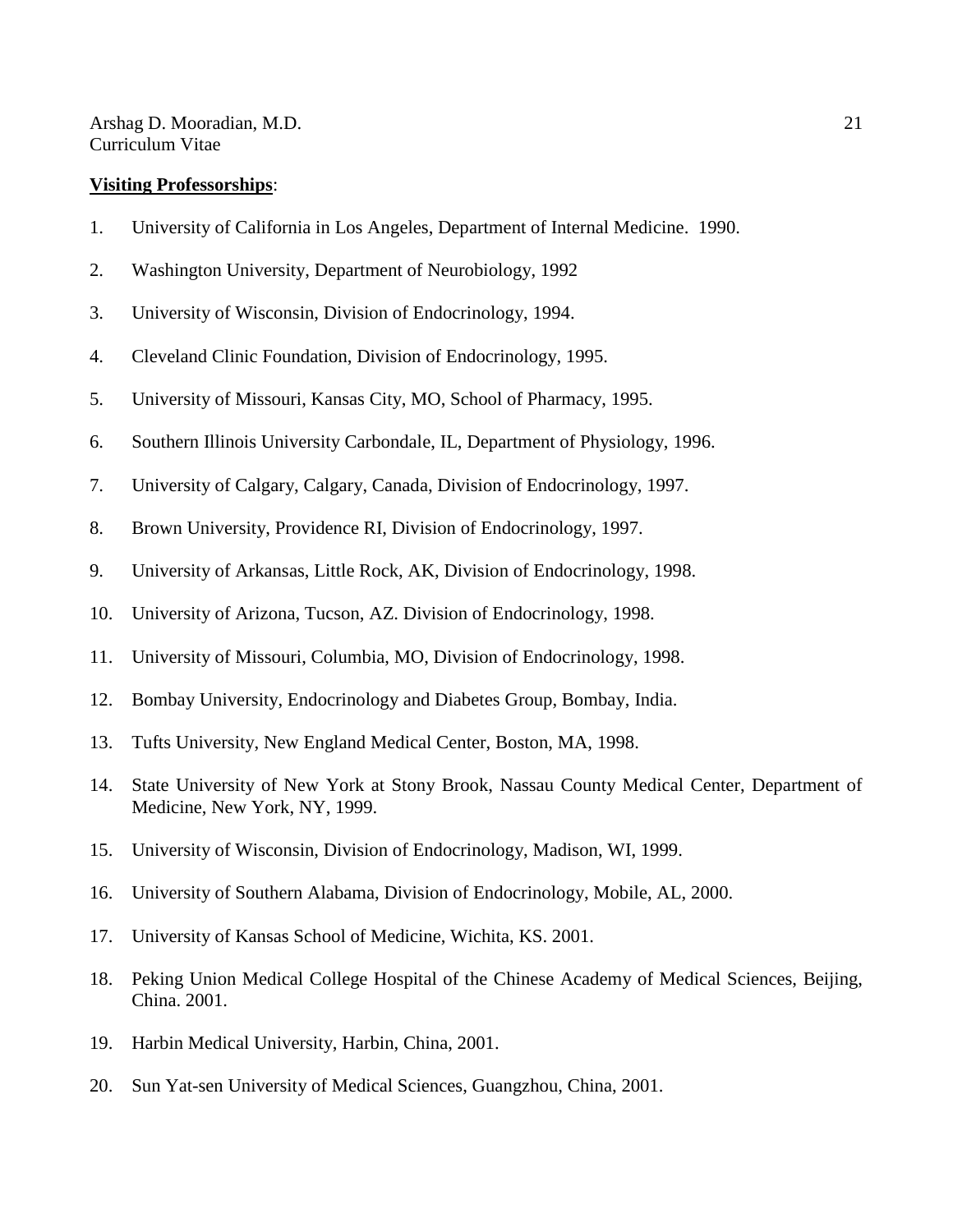#### **Visiting Professorships (Cont'd):**

- 21. Case Western Reserve University, Department of Internal Medicine/ Division of Endocrinology, Cleveland, Ohio, 2001.
- 22. Texas A & M University, Department of Internal Medicine, College Station/ Temple, Texas, 2001.
- 23. Texas Tech University, Department of Research and Development, El Paso, Texas 2002.
- 24. University of Wisconsin, Division of Endocrinology, Madison, Wisconsin, 2002.
- 25. Rush-Presbyterian-Saint Lukes Medical Center, Department of Internal Medicine, Chicago, IL, 2003.
- 26. Cleveland Clinic Foundation, Department of Endocrinology, Cleveland, OH. 2006.
- 27. University of Wisconsin, Division of Endocrinology, Madison, Wisconsin, 2006.
- 28. Saint Louis University, Department of Medicine, Saint Louis, MO., 2007.
- 29. Loyola University, Department of Medicine/Cardiology, Chicago, IL. 2011.
- 30. University of California in Davis, Department of Medicine, Sacramento, CA. 2011.
- 31. Robert Wood Johnson Medical School, Department of Medicine, New Brunswick, NJ. 2011
- 32. Kagawa University Medical School, Kagawa, Japan; March 2018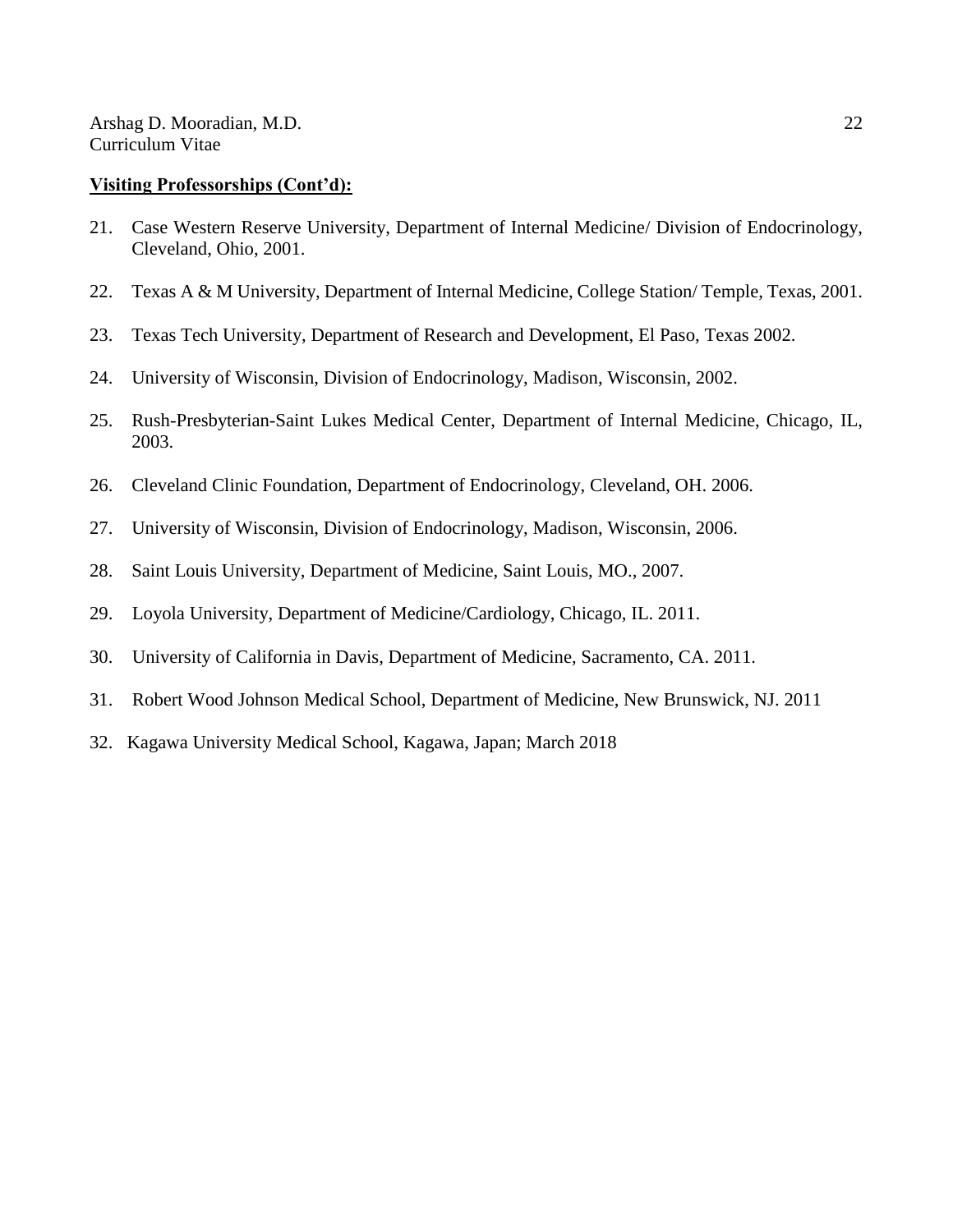- 1. The role of micronutrients in aging. GRECC Nutrition Conference; Sepulveda, CA 1986.
- 2. Nutritional management of the elderly diabetic. American College of Physicians Intensive Course in Geriatric Medicine, Santa Monica, CA, 1987.
- 3. Aging blood brain barrier. Gerontologic Society of America Research Symposium, Washington, DC, 1987.
- 4. Theories of Aging. American College of Physicians Intensive Course in Geriatric Medicine, Beverly Hills, CA, 1988.
- 5. Sexual dysfunction in the Elderly. University of Arizona Postgraduate Course in Geriatrics. Tucson, AZ, 1988.
- 6. Management of Sexual dysfunction. American Geriatric Society Symposium on Sexuality, Chicago, IL, 1989.
- 7. Micronutrient in Diabetes. Arizona Geriatrics Society Meeting, Phoenix, AZ, 1989.
- 8. Endocrine changes of aging. University of Arizona Postgraduate Course in Geriatrics, Tucson, AZ, 1990.
- 9. Biology of Aging. University of Arizona Postgraduate Course in Geriatrics, Tucson, AZ, 1990.
- 10. Sexual dysfunction. University of Arizona Postgraduate Course in Internal Medicine, Tucson, AZ, 1990.
- 11. Thyroid disease in the elderly. Arizona Geriatrics Society meeting, Phoenix, AZ, 1991.
- 12. Diabetes-related changes in blood-brain barrier. Juvenile Diabetes Foundation Symposium, Washington, DC, 1991.
- 13. Diabetes in the Elderly. Annual Update of Diabetes, St. Louis, MO, 1991.
- 14. CNS effects of diabetes. NIH Symposium on Neurobiology, Bethesda, MD, 1992.
- 15. Insulin resistance. V.A. National Training Program, Symposium on Diabetes. St, Louis, MO, 1992.
- 16. Management of Dyslipidemia. V.A. National Training Program, Symposium on Diabetes. St. Louis, MO, 1993.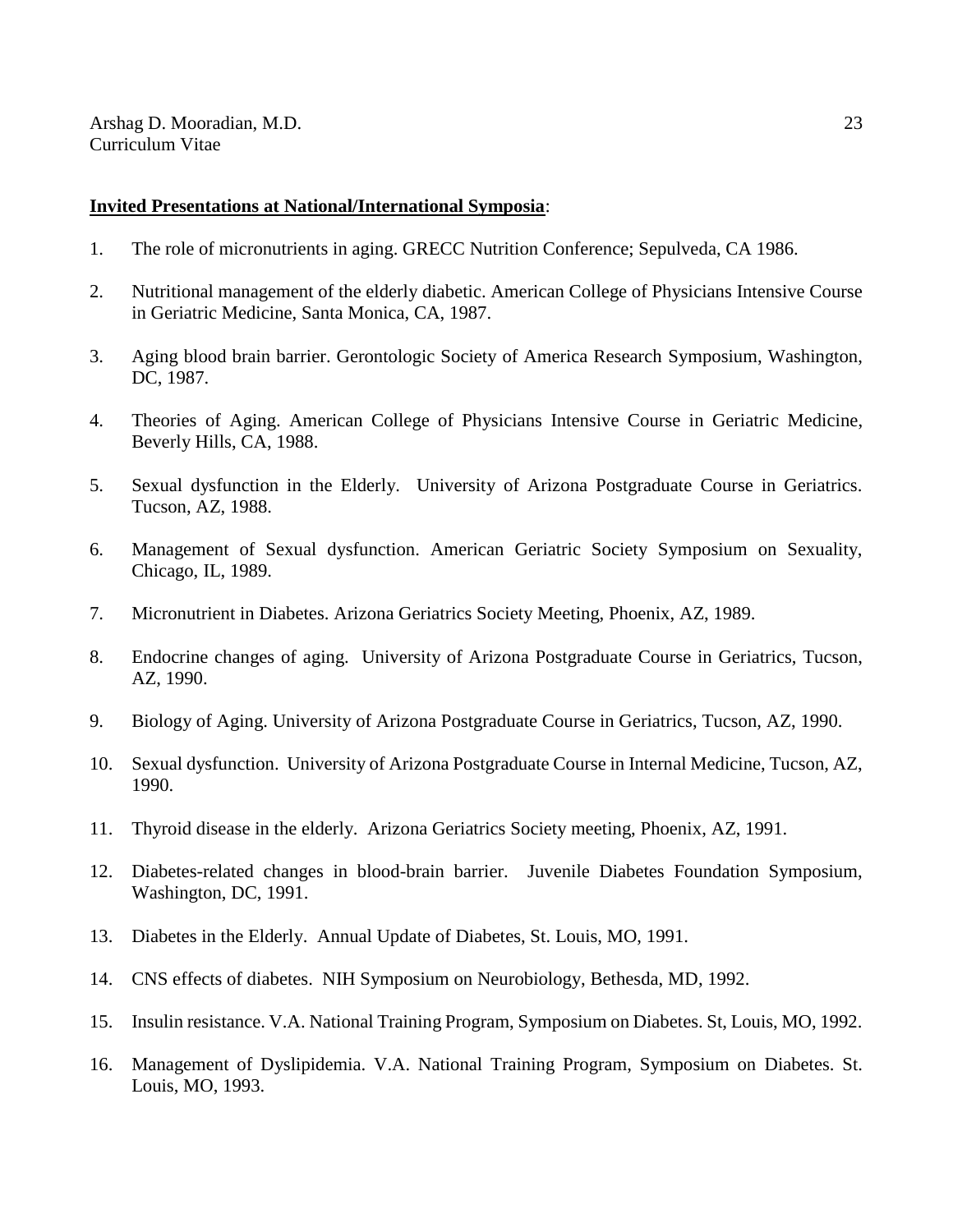- 17. Theories of Aging. GRECC annual meeting, St. Louis, MO, 1993.
- 18. Micronutrient in Diabetes. Nutrition Symposium, Annual Meetings of the American Diabetes Association, Las Vegas, NV, 1993.
- 19. Diabetes and heart Disease. GRECC Annual Meeting, St. Louis, MO, 1995.
- 20. Diabetes in the Elderly. American Association of Osteopathic Instructors, Ft. Lauderdale, FL, 1995.
- 21. Thyroid hormone and aging. GRECC Annual Meeting, St. Louis, MO, 1996.
- 22. Micronutrients in Diabetes. American Diabetes Association Postgraduate Course. New York, NY, 1996.
- 23. Age-related changes in blood brain barrier. International Symposium of Neurobiology and Neuroendocrinology, Bregenz, Austria, 1996.
- 24. Diabetes in the Elderly. University of Rochester, Symposium on Diabetes, Rochester, NY, 1996.
- 25. Micronutrients in Diabetes. American Diabetes Association Postgraduate Course. Kingston, Jamaica, 1997.
- 26. Diabetes in the older adult. American Diabetes Association Postgraduate Course. New Orleans, LA, 1997.
- 27. Diabetes in the Elderly. American Association of Clinical Endocrinologists. Keystone, CO, 1997.
- 28. Nutritional Therapy of Diabetes. Case Western University Symposium on Clinical Advances in Geriatric Nutrition. Cleveland, OH, 1997.
- 29. Diabetes in older Adults. American Geriatrics Society Bayer Symposium on Diabetes. Atlanta, GA, 1997.
- 30. Drug Therapy of Diabetes. Annual meeting of Consultants for Long Term Care. Scotsdale, AZ, 1997.
- 31. The role of antioxidants in diabetes. Nutrition Symposium in Annual meetings of the American Diabetes Association, Boston, MA, 1997.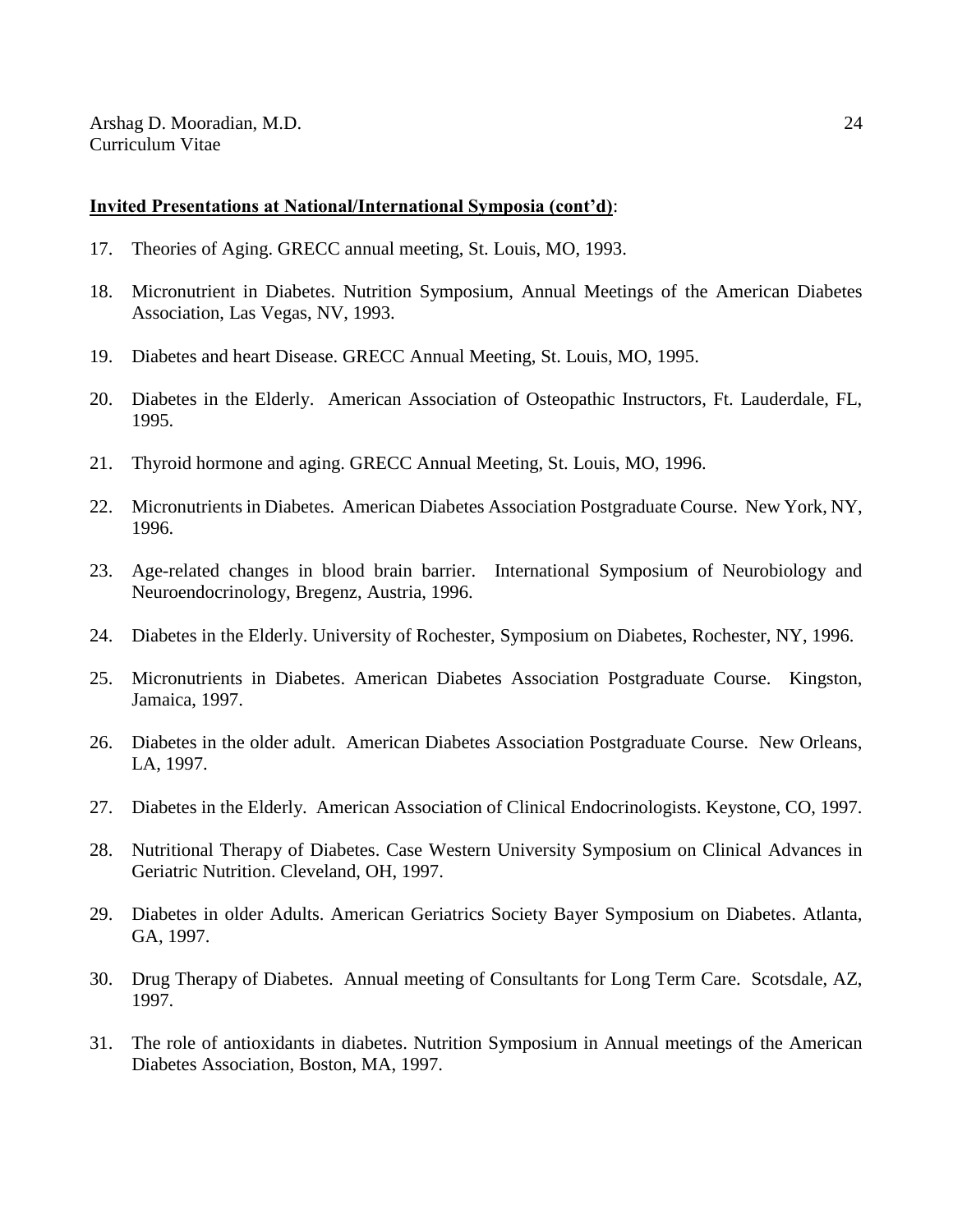- 32. Diabetes in Older Adults. The Endocrine Society/NIA Symposium on Endocrinology and Aging. Minneapolis, MN, 1997.
- 33. Diabetes in Older Adults. Annual Meeting of the National Association of Directors of Nursing Homes, Austin, TX, 1997.
- 34. Pharmacokinetic Profile of Statins. St. Louis College of Pharmacy Symposium on Cholesterol, St. Louis, MO, 1997.
- 35. Glucotoxicity. Annual GRECC Meeting, St. Louis, MO, 1997.
- 36. Diabetes in Older Adults. St. Louis University Annual Symposium on Diabetes, St. Louis, MO, 1997.
- 37. Diabetes in Older Adults. American Dietetics Association Annual Meeting, Boston, MA, 1997.
- 38. Diabetes in the Elderly. State University of New York, Buffalo, NY, Symposium on Diabetes, Buffalo, NY, 1997.
- 39. Diabetes in Older Adult, Providence Endocrine Society Meeting, Providence, RI, 1997.
- 40. Drug Therapy of Type 2 Diabetes. Annual Meetings of Missouri Chapter of American College of Physician, Osage Beach, MO, 1997.
- 41. Diabetes in Older Adult, University of Arkansas Annual Symposium on Diabetes Little Rock, AK, 1998.
- 42. Diabetes in Older Adult. Southern Illinois University Annual Symposium on Diabetes, Springfield, IL, 1998.
- 43. Drug Therapy of Older Diabetic. NIH/American Diabetes Association Symposium on Type 2 diabetes in the elderly, Phoenix, AZ, 1998.
- 44. Drug Therapy of Diabetes in Older Adult. National Symposium on Diabetes in Elderly, Cancun, Mexico, 1998.
- 45. Thiazolidinediones: role in management of diabetes Washington University Symposium on Excellence in Diabetes care. St. Louis, MO, 1998.
- 46. Diabetes in older adult. Annual Meetings of the Association of Consultant Pharmacists. Orlando, FL, 1998.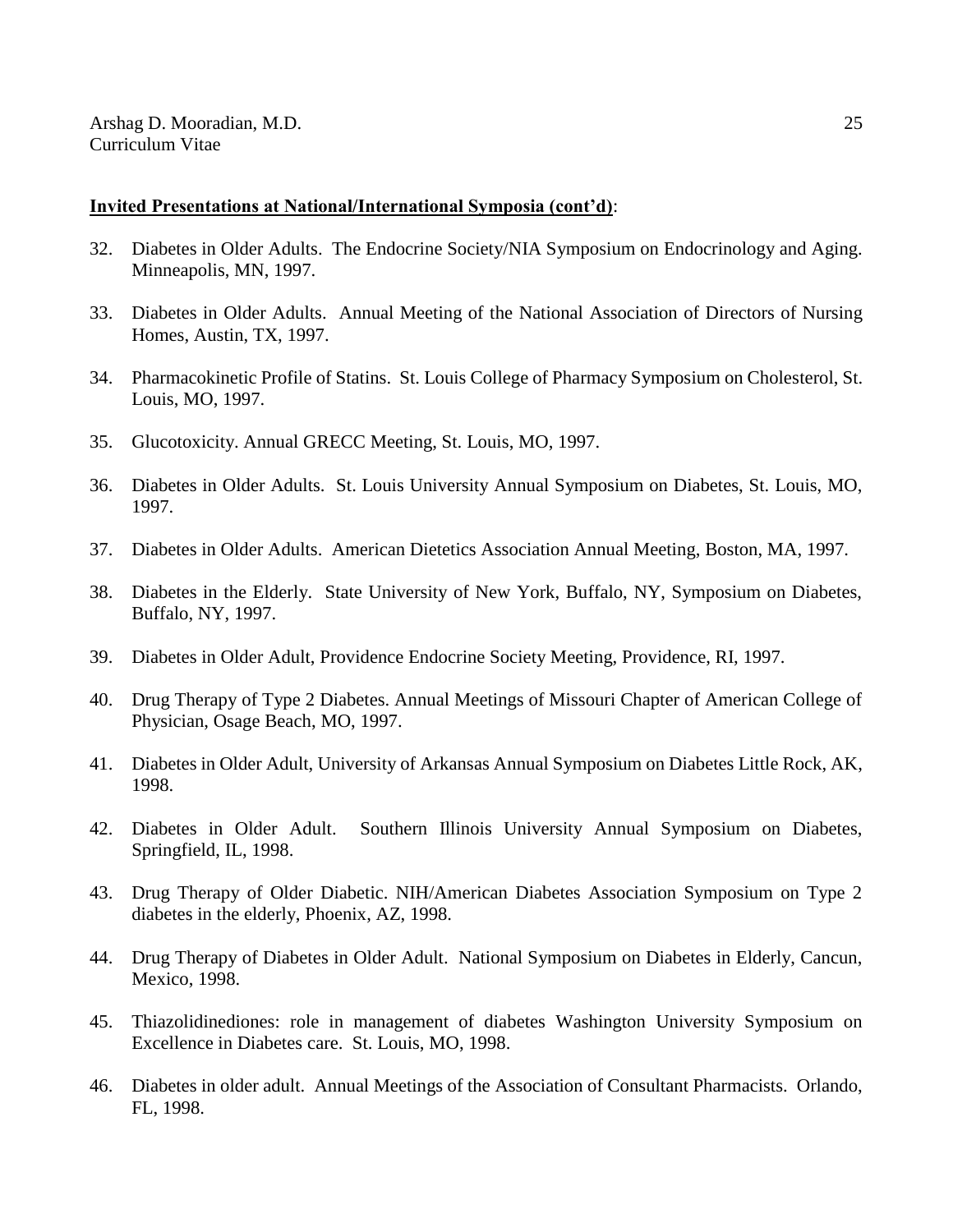- 47. Management of type 2 diabetes. Missouri Department of Health seminar. A look at diabetes care and coverage in Missouri. St. Louis, MO, 1999.
- 48. Sexual dysfunction in diabetes. The Annual meetings of the American Urological Association, Dallas, TX, 1999.
- 49. Hypothyroidism: a new look at an old problem. Wisconsin Endocrine Society, Madison, WI, 1999.
- 50. The treatment of postprandial hyperglycemia. University of Oklahoma Symposium: Diabetes in the New Millennium, Afton, OK, 1999.
- 51. New drug therapies for type 2 diabetes. University of Kansas Symposium; Demystifying drug therapy: New treatments for common problems, Wichita, KS, 1999.
- 52. New drug therapies for hyperlipidemia. University of Kansas Symposium; Demystifying drug therapy: New treatments for common problems. Wichita, KS, 1999.
- 53. Diabetes in older adults. American Diabetes Association Symposium, Springfield, IL, 2000.
- 54. Micronutrients in diabetes mellitus. The American Diabetes Association Annual meetings. Nutrition symposium, San Antonio, TX, 2000.
- 55. Obesity: A rational target for managing Type 2 diabetes. 30<sup>th</sup> International Symposium on Growth Hormone, Monte Carlo, Monaco, 2000.
- 56. The role of Thiazolidinediones in the treatment of diabetes. Annual meetings of Mississipi Academy of Family Medicine, Nachez, MI. 20001
- 57. Increased oxidative load in diabetes. American Diabetes Association Annual Meetings. Symposium on Diabetes and Antioxidants, Philadelphia, PA 2001.
- 58. Drug therapy of type 2 diabetes. Annual Meetings of Southern Illinois Medical Association, Bellville IL 2002.
- 59. Erectile dysfunction in aging men. Rocky mountain androgen conference, Banff, Alberta, Canada 2002.
- 60. Cardiovascular Disease in Diabetes. Annual Meeting of American Association of Osteopathic Family Physicians, Kansas City, MO. 2003.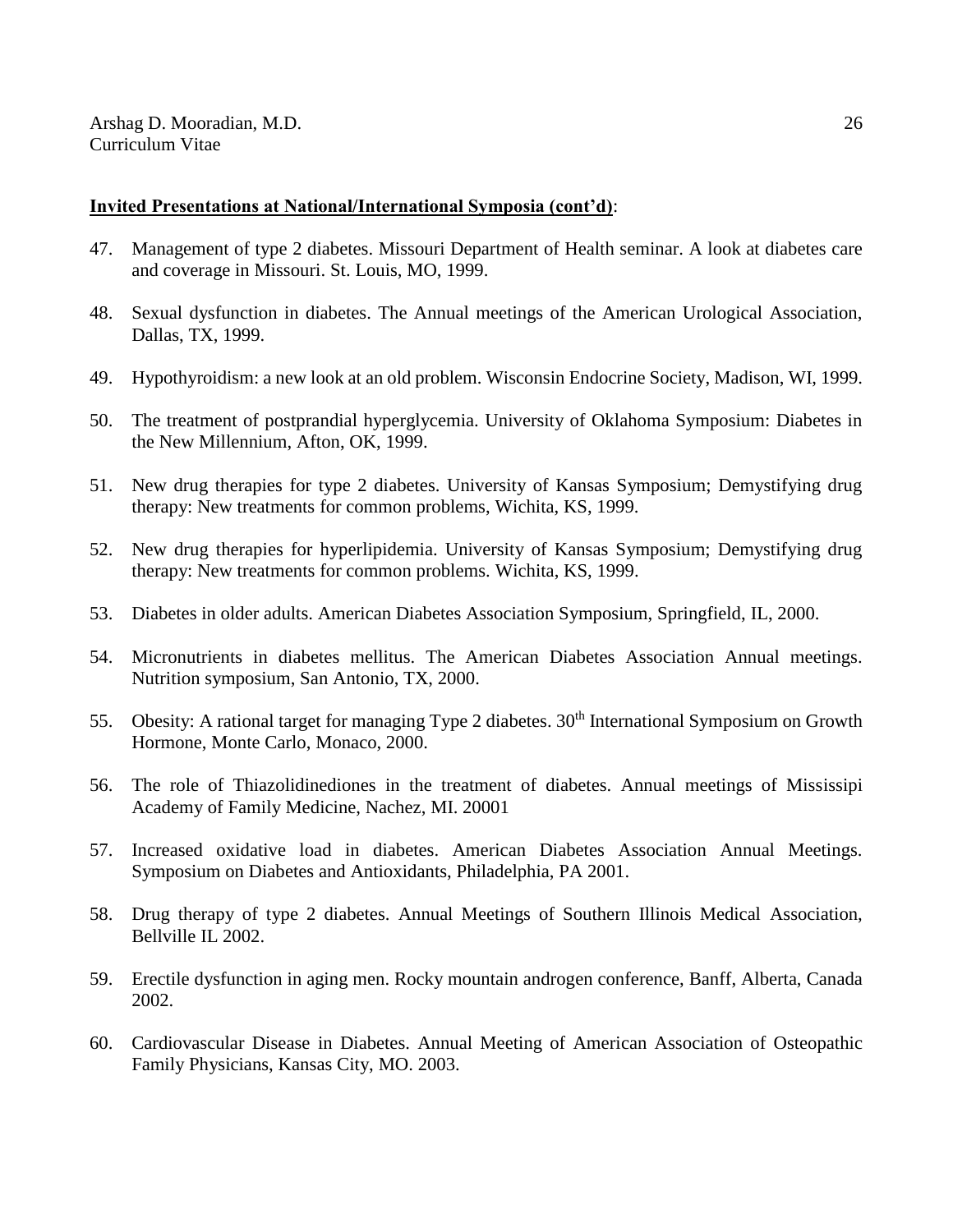- 61. New insulin therapies. Western Hormone Alliance Meetings. Kananaskis, Alberta, Canada, 2003.
- 62. The rationale for combination therapy in diabetes. Post Graduate Course of Mexican Diabetes Society, Mexico City, Mexico. 2003.
- 63. Diabetes in long term care. Annual Symposium of the California Association of Long Term Care Physicians, Los Angeles, CA 2004.
- 64. Towards a single tablet therapy of type 2 diabetes. Annual Meetings of Mexican Society of Internal Medicine, Veracruz, Mexico, 2004.
- 65. Nutritional therapy of diabetes. Annual Meetings of Mexican Society of Internal Medicine, Veracruz, Mexico, 2004.
- 66. Nutritional therapy of diabetes. Middle East Medical Assembly, Beirut, Lebanon, 2005.
- 67. Novel therapies for type 2 diabetes. Middle East Medical Assembly, Beirut, Lebanon, 2005.
- 68. New insulin therapies. Armenian Medical World Congress; San Francisco, CA. 2005
- 69. Antioxidants and diabetes. Nestle Nutrition Workshop, Hangzhou, China 2005.
- 70. The role of dietary and supplemental antioxidants in diabetes, The American Diabetes Association Annual Meetings, Washington, DC, 2006.
- 71. Diabetes in Klinefelter's syndrome; Causes and management. Seventh National conference of the American Association for Klinefelter syndrome; Saint Louis, MO 2006.
- 72. Obesity in the Elderly. First International Obesity Congress, Cleveland, OH, 2006.
- 73. ADA 2006 nutrition guidelines for people with diabetes. 17<sup>th</sup> Annual advances and controversies in clinical nutrition, Mayo College of Medicine; Savannah, GA, 2007.
- 74. Evidence based recommendation guidelines for the prevention and treatment of diabetes. International Armenian Medical Society meetings, Yerevan, Armenia June 2007.
- 75. Drug therapy of diabetes. International Armenian Medical Society meetings, Yerevan, Armenia, June 2007.
- 76. Obesity in the elderly. 8<sup>th</sup> Annual Conference in obesity, University of Southern Florida, Clearwater FL, 2007.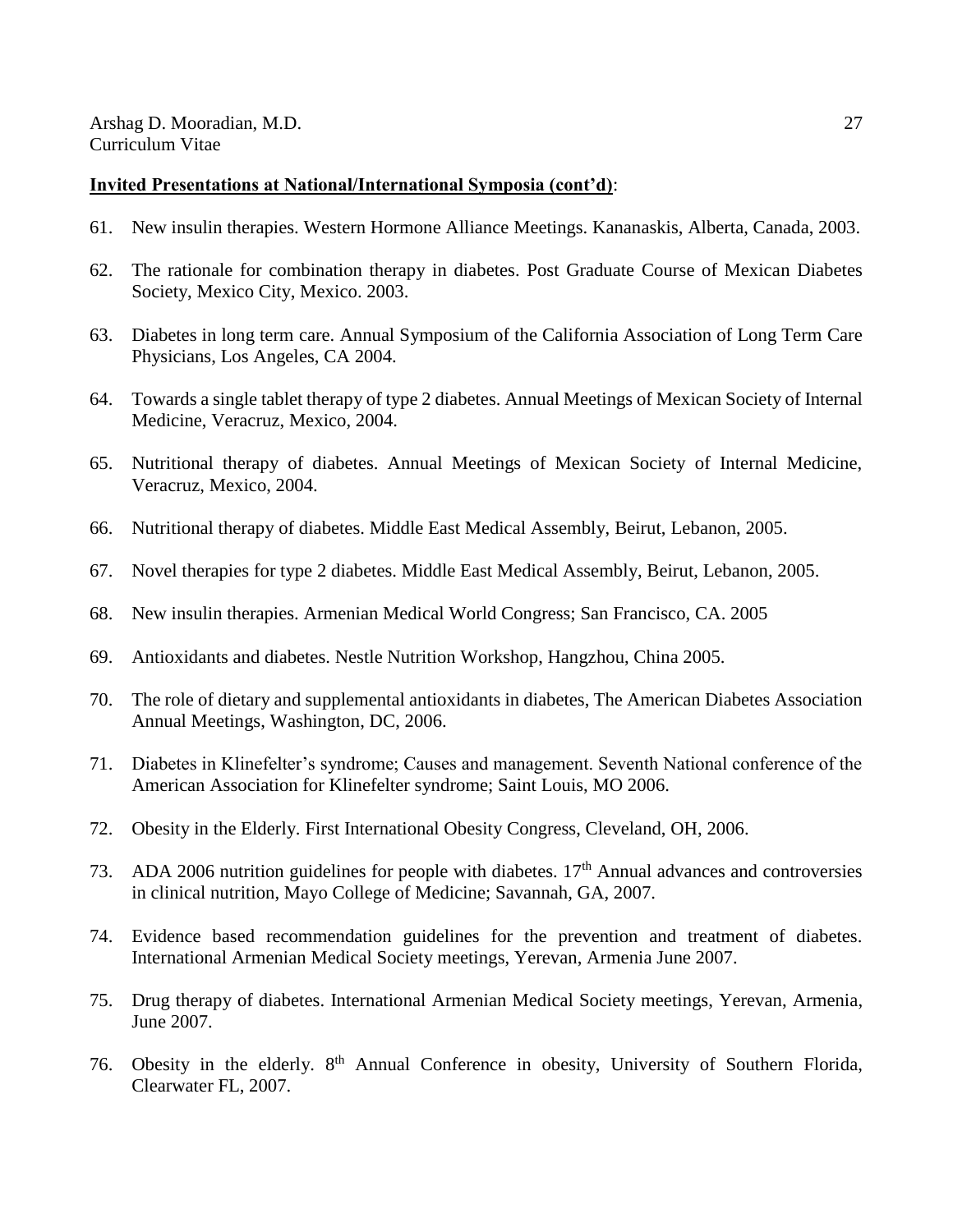- 77. Dietary guidelines for diabetes. 8th Annual Conference in obesity, University of Southern Florida, Clearwater FL, 2007.
- 78. ADA nutrition guidelines for people with diabetes.  $10<sup>th</sup>$  symposium of Diabetes and Endocrinology, Saint Louis University, Saint Louis, MO. 2008
- 79. Obesity in the elderly. 9<sup>th</sup> Annual Conference in obesity, University of Southern Florida, Orlando, FL, 2008.
- 80. Dietary guidelines for diabetes. 9<sup>th</sup> Annual Conference in obesity, University of Southern Florida, Orlando, FL, 2008.
- 81. Obesity in the elderly. 10<sup>th</sup> Annual Conference in obesity, University of Southern Florida, Orlando, FL, 2009.
- 82. Dietary guidelines for diabetes. 10<sup>th</sup> Annual Conference in obesity, University of Southern Florida, Orlando, FL, 2009.
- 83. Clinical Pharmacology of diuretics. American Thoracic Society meeting, New Orleans, LA. May, 2010.
- 84. Diabetes in the Elderly. Endocrine Society meetings, San Diego CA, June 2010.
- 85. A tale of two diets: Low carb vs. Low fat. 11<sup>th</sup> Annual Conference in Obesity, University of Southern Florida, Orlando, FL, 2010.
- 86. Therapeutic targeting of HDL through enhanced production of apolipoprotein AI production. National Academy of Sciences, Republic of Armenia, Yerevan, Armenia, April 2011.
- 87. Insulin therapy in type 2 diabetes: When and How? International University of Ecuador, Quito, Ecuador, April, 2015
- 88. Insulin therapy in hospitalized patient. International University of Ecuador, Quito, Ecuador, April 2015.
- 89. Dyslipidemia in Diabetes: 27th Multidisciplinary Course of Diabetes in Mexico City; Oct. 2017.
- 90. Dyslipidemias. Special presentaion for the National Academy of Sciences, Mexico City; Oct. 2017.
- 91. Effect of naturally occurring rare sugars on cellular stress: Japan Physiologic Society; March 2018.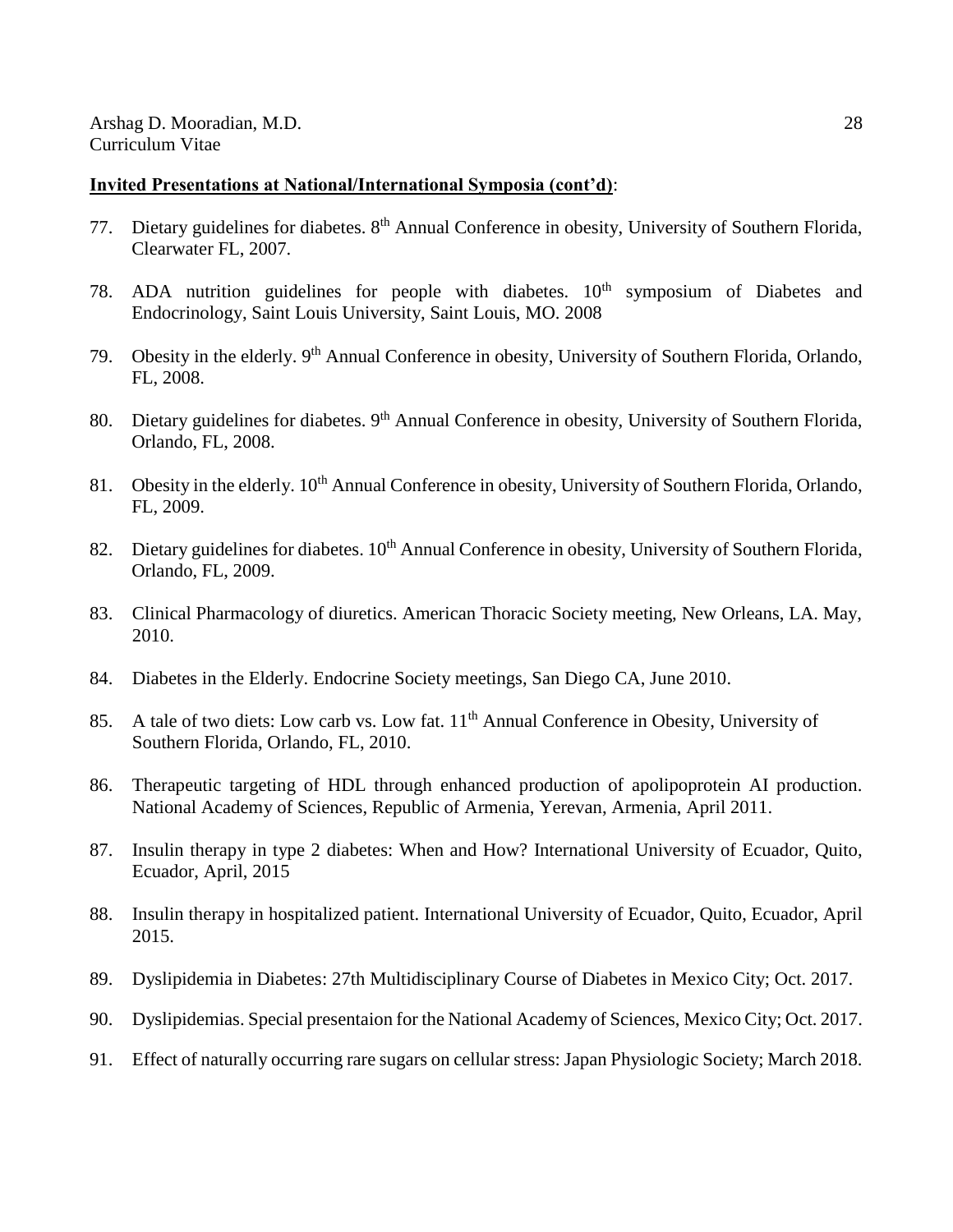- 1. Cortas N, Mooradian A, Abras E, Walser M. The response to aldosterone of toad and turtle bladder is associated with changes in adenine nucleotide levels. Kidney Int. 21:270, 1982.
- 2. Frayha RA, Mooradian A, Abdelnoor A, Shamma'a M, Tamar H. Familial clustering of hepatitis B and multiple vasculopathies. Arthritis Rheum. 25 (suppl.) E2, 1982.
- 3. Suidan JS, Arngoat M, Zaydan R, Mooradian A, Cortas N. Relative estrogen excess in pregnancyinduced hypertension. Clinical and Experimental Hypertension Bl: 250, 1982.
- 4. Mooradian AD, Beyer HS, Ma KW, Kaiser F, Levine AS, Korchick W, Brown DM, Morley JE. The effect of aging, chronic renal failure and diabetes mellitus on human red and white cell calmodulin levels. Endocrinology 112:839A, 1983.
- 5. Shafer RB, Mooradian AD, Morley JE, Ma KW, Korchik W. Thyroid function in hemodialysis patients. J. Nucl. Med. 24:65, 1983.
- 6. Mooradian AD, Billington CJ, Nuttall FQ. Effect of co-ingestion of protein and glucose on the plasma glucose and insulin response to a glucose load. J. Am. College of Nutr. 2:102A, 1983.
- 7. Morley GK, Mooradian AD, Levine AS, Morley JE. Glucose infusion produces hyperalgesia in humans. Clin. Res. 31(2):392A, 1983.
- 8. Billington CJ, Mooradian AD, Duffy L, Lange P, Morley JE. Testosterone therapy in impotent patients with normal testosterone. Clin Res. 31(4):713A, 1983.
- 9. Mooradian AD, Schwartz HL, Oppenheimer JH. Free intranuclear and cytosolic T<sub>3</sub>: Evidence for reduction in active transport of  $T_3$  in the isolated hepatocyte as compared to in situ cells. Program of 60<sup>th</sup> Annual Meeting of American Thyroid Association, 1984.
- 10. Freake HC, Mooradian AD, Schwartz HL, Oppenheimer JH. Stereospecific transport of T<sup>3</sup> to cytoplasm and nucleus in GH cells. Program of the Annual Meeting of the Endocrine Society, 1985.
- 11. Mooradian AD, Mariash CN. Effect of insulin on gene expression in isolated hepatocyte cultures. Program of the Annual Meeting of the Endocrine Society, 1986.
- 12. Mooradian AD. Blood-brain barrier (BBB) choline transport in aged rats. 16<sup>th</sup> Annual Neuroscience Meeting, 409.10, 1986.
- 13. Hartnell JM, Mooradian AD, Morley JE. DNA strand breaks in white blood cells of young, aged, and aged diabetic subjects. Clin. Res. 35(1):97A, 1987.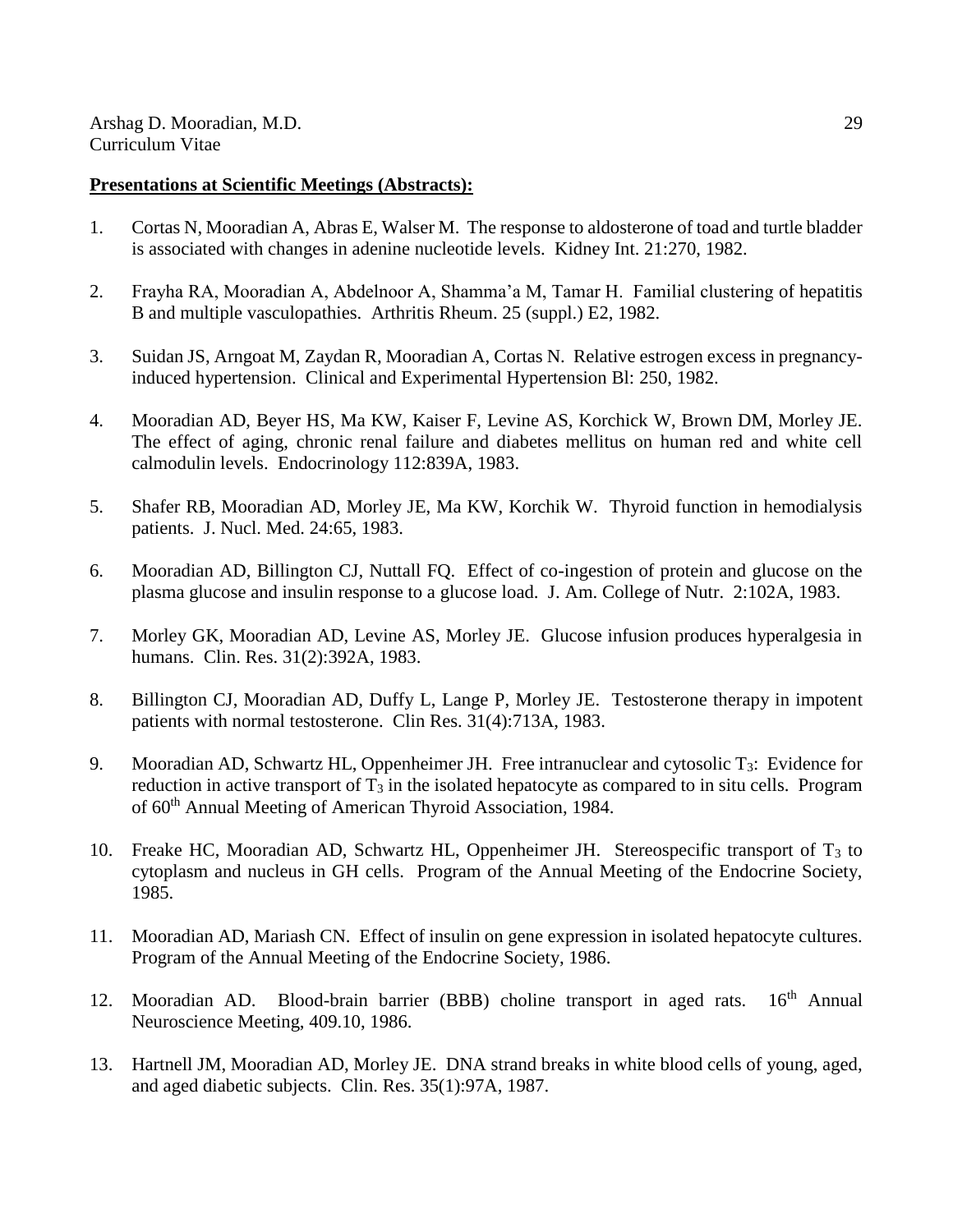- 14. Osterweil D, Mooradian AD, Petrasek D, Morley JE. Diabetes mellitus in ambulatory elderly and nursing home patients: A survey of clinical characteristics and management. Clin. Res. 35(1):98A, 1987.
- 15. Korenman SG, Stanik-Davis S, Mooradian AD, Viosca S, Garza D. Evidence for a high prevalence of hypogonadotropic hypogonadism in sexually dysfunctional older men. Clin. Res. 35(1):182A, 1987.
- 16. Mooradian AD, Song MK. Using chamber studies of intestinal zinc transport rate in the aged rat. Clin. Res. 34(1):98A, 1987.
- 17. Mintz GA, Mooradian AD. Age-related morphologic changes in rat sublingual salivary glands. Fed. Proc. 46(3):1091, 1987.
- 18. Song MK, Mooradian AD. Effects of streptozotocin-induced diabetes, insulin and arachidonic acid on the intestinal zinc flux rate of rats. Fed. Proc. 46(3):599, 1987.
- 19. Flood JM, Morley JE, Mooradian AD. Learning and memory impairment in diabetic mice. Fed. Proc 46(3):1279, 1987.
- 20. Hartnell JM, Husain K, Mooradian AD, Morley JE. DNA strand breaks in white blood cells of young, aged and aged diabetic subjects. Clin. Res. 35:505A, 1987.
- 21. Mooradian, AD. Blood-brain barrier choline transport is reduced in diabetic rats. Clin. Res. 35:512A, 1987.
- 22. Mooradian, AD. The effect of ascorbate and dehydroascorbate on tissue uptake of glucose. Clin. Res. 35:512A, 1987.
- 23. Kaiser FE, Viosca SP, Morley JE, Mooradian AD, Davis SS, Korenman SG. Clinical and hormonal correlates of impotence in men over the age of 40. Clin. Res. 36(1):123A, 1988.
- 24. Korenman SG, Mooradian AD, Kaiser FE, Morley JE, Davis SS, Viosca SO. Treatment of vasculogenic sexual dysfunction with pentoxifylline. Clin. Res. 36(1):123A, 1988.
- 25. Mooradian AD, Norman DC, Morley JE. The effect of zinc status on the immune function of diabetic rats. Clin. Res. (36):157A, 1988.
- 26. Kaiser FE, Viosca SP, Mooradian AD, Morley JE, Korenman SG. Impotence and aging: alterations in hormonal secretory patterns with age. Clin. Res. 21.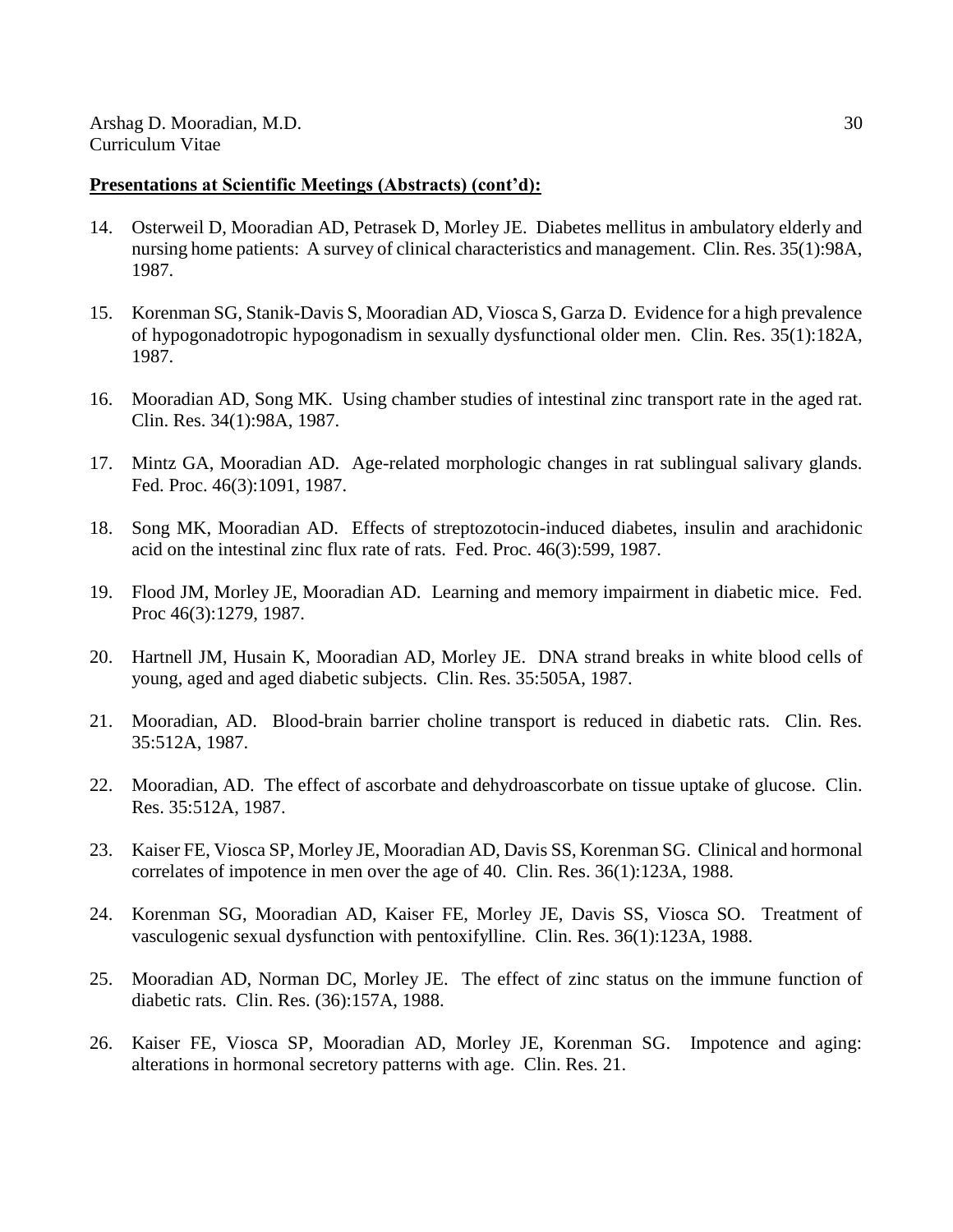- 27. Mooradian, A.D. Blood-brain barrier choline transport is reduced in diabetic rats. Clin. Res. 35:512A, 36(1):96A, 1988.
- 28. Deebaj L, Song MK, Mooradian AD. The effect of dietary zinc content on micronutrient status of control and diabetic rats. Clin. Res. 36(1):166A, 1988.
- 29. Mooradian AD, Lieberman J. The serum angiotensin-converting enzyme (ACE) activity is decreased in the aged rat. The role of thyroidal status and food intake. Clin. Res. 36(1):96A, 1988.
- 30. Hartnell JH, Mooradian AD. Alkali-induced DNA unwinding is reduced in the liver and brain of aged rats. Clin. Res. 36(1):96A, 1988.
- 31. Mooradian AD, Song MK. Age-related alterations in intestinal calcium transport rate in rats. Clin. Res. 36(1):97A, 1988.
- 32. Deebaj L, Song MK, Mooradian AD. Levels and distribution of zinc, copper, magnesium, and calcium in control and diabetic rats fed different levels of dietary zinc. J. FASEB 2:A635, 1988.
- 33. Kaiser FE, Viosca SP, Mooradian AD, Morley JE, Korenman SG. Impotency and aging: Alterations in hormonal secretory patterns with age. Program of the Annual Meeting of the Endocrine Society, p. 215, 1988.
- 34. Mooradian AD. Effect of aging on stereospecific transport of 3-5-3' triiodothyronine  $(T_3)$  to cytoplasm and nucleus in rat liver. Program of the Annual Meeting of the Endocrine Society, p 217, 1988.
- 35. Hartnell JM, Storrie MC, Mooradian AD. Alkali-induced DNA unwinding is reduced in liver and brain of aged rats. Program of the Annual Meeting of the Gerontological Society of America, 1988.
- 36. Hartnell JM, Storrie MD, Mooradian AD. Alkali-induced DNA unwinding is reduced in diabetic rats and mice. Clin. Res. 37(1), 1989.
- 37. Deebaj L, Song MK, Mooradian AD. The effect of dietary zinc content on the levels and distribution of copper and zinc in control and diabetic rats. American Chemical Society Symposium Copper Bioavailability and Metabolism. Dallas, Texas, 1989.
- 38. Clements N, Bluestein M, Reed R, Mooradian AD. Bacterial pneumonia in hospitalized young, old, and old-old patients: Comparison of presentation on admission. The Annual Meeting of the American Geriatrics Society, Boston, MA, 1989.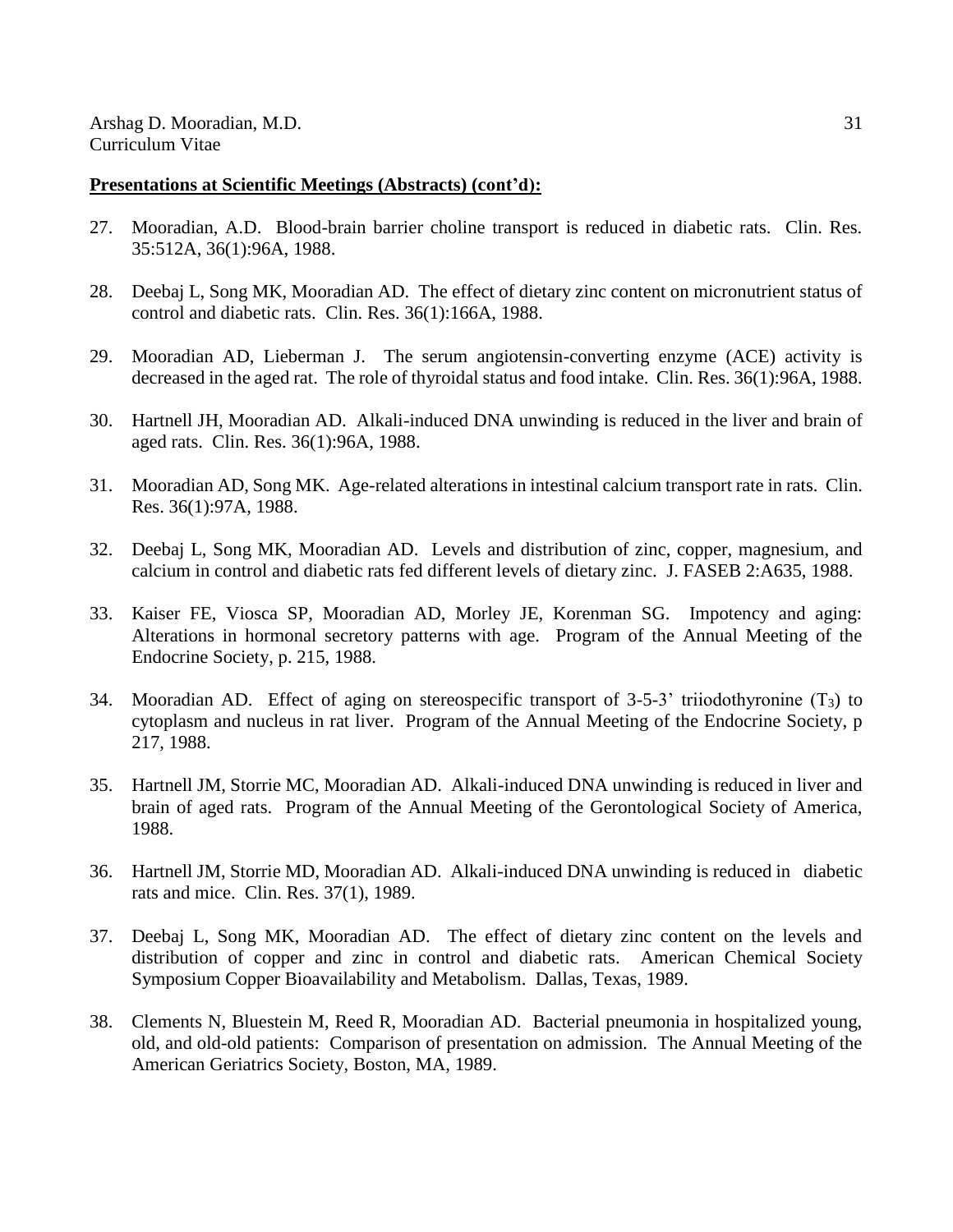- 39. Mooradian AD, Deebaj L, Wegerhoff J, Wong NCW. Age-related alterations in the response of hepatic lipogenic enzymes to altered thyroid states. The Program of the Annual Meeting of the Endocrine Society, Seattle, WA, 1989.
- 40. Kershner Riggs G, Greiff V, Mooradian A, Meredith K, Reed R, Yochum K, Martinez C. Medical and psychosocial determinants of sexuality in elderly women. Program of the Annual Meeting of the Gerontological Society of America, 1989, p 48A.
- 41. Hartnell J, Mooradian AD. Alkali-induced DNA unwinding rate: A potential biomarker of aging. Program of the Annual Meeting of the Gerontological Society of America, 1989. Session #86.
- 42. Reed RL, Mooradian AD, Osterweil D, Clements N, Scuderi P. Lack of an association between the presence of tumor necrosis factor or interleukin-1 alpha in the blood and weight loss among elderly patients. Clin. Res. 38:82A, 1990.
- 43. Mooradian AD. The blood-brain barrier transport of glucose and butyrate is reduced in aged rats. Clin. Res. 38:81A, 1990.
- 44. Osterweil D, Mooradian AD, Mazorra L, Marshall CE. The effect of body weight loss on blood glucose levels in institutionalized diabetic patients. Program of the Annual Meeting of the American Geriatrics Society, 1990.
- 45. Habib M, Dickerson F, Mooradian AD. Increased in vivo ethane production in diabetes. Program of the Annual Meeting of the American Thoracic Society, 1990, Am. Rev. Resp. Dis. 141:A544, 1990.
- 46. Mooradian AD, Dickerson F, Habib M. The effect of age and food restriction on thyroid hormoneinduced lipid peroxidation. Program of the Annual Meeting of the Endocrine Society. Atlanta, GA, 1990.
- 47. Romney JS, Solyol MA, Deschamps BJ, Wanke IE, Carr FE, Mooradian AD, Wong NCW. Ltriiodothyronine  $(T_3)$  regulates S11/Apolipoprotein A<sub>1</sub> (APO A<sub>1</sub>) gene expression in rat liver and small intestine. Program of the Annual Meeting of the Endocrine Society, Atlanta, GA, 817 A, 1990.
- 48. Evans SE, Lee I, Yee D, Nixon B, Mooradian AD. The prevalence and nature of podiatric problems in elderly diabetic patients. Program of the Annual Meeting of the Gerontological Society of America, Boston, 1990.
- 49. Scuderi P, Reed R, Mooradian AD. In vitro interleukin-1 beta production is reduced in healthy elderly subjects. Program of the Annual Meeting of the Gerontological Society of America, Boston, 1990.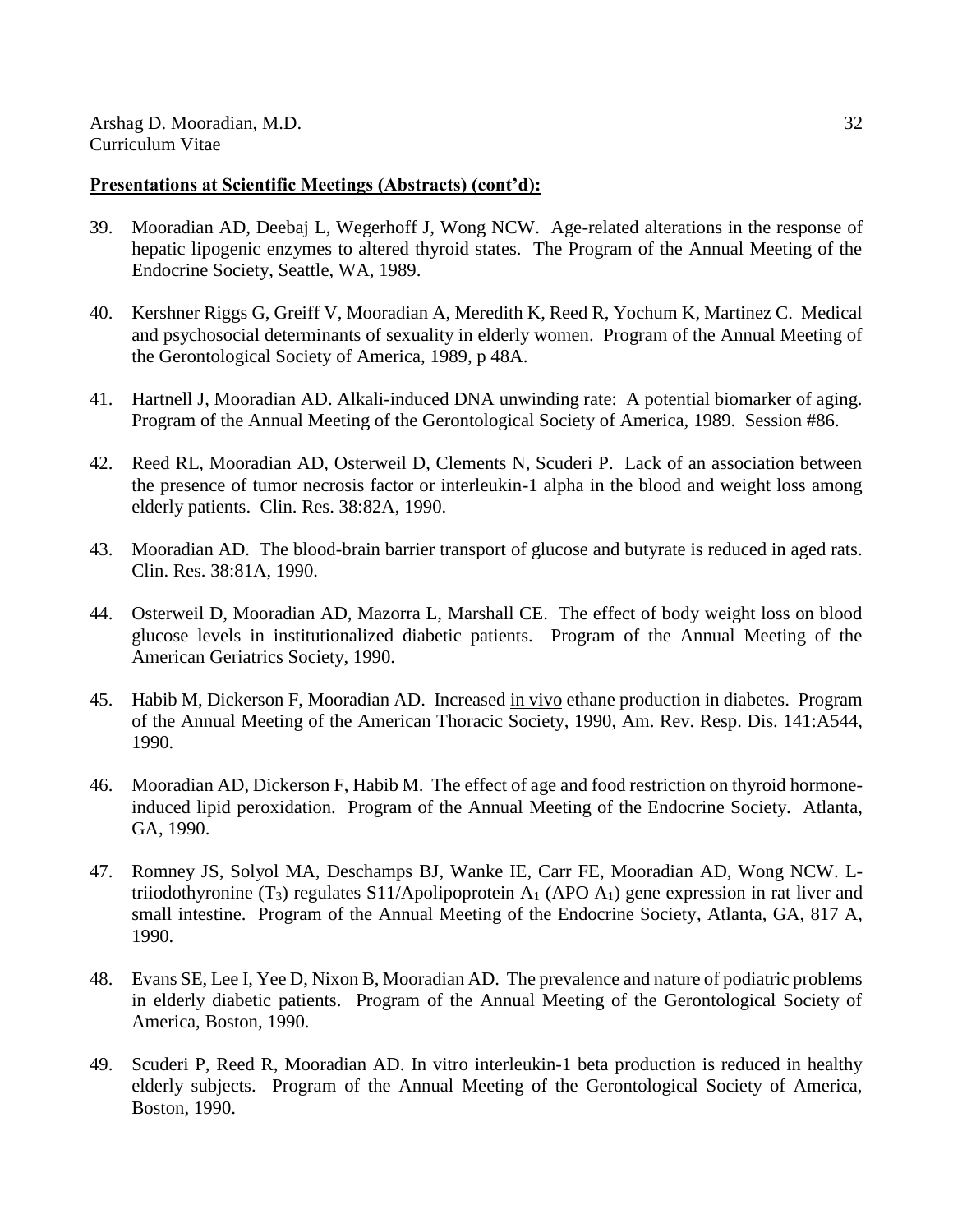- 50. Reed RL, Perlmutter L, Yochum K, Meredith KE, Mooradian AD. The relationship between muscle mass and muscle strength in the elderly. Program of the Annual Meeting of the Gerontological Society of America, Boston, 1990.
- 51. Mooradian AD, Scarpace PJ. Adrenergic beta receptor activity of cerebral microvasculature is reduced in aged rats. Program of the Annual Meeting of the Gerontological Society of America, Boston, 1990.
- 52. Mooradian AD. Biomarkers of Aging. Program of the 26<sup>th</sup> Annual Meeting of the Society of Prospective Medicine, Mesa, 1990.
- 53. Reed RL, Osterweil D, Scuderi P, Mooradian AD. Elevated serum levels of tumor necrosis factor alpha predicts early mortality in elderly institutionalized patients. Clin. Res. 39:87A, 1991.
- 54. Mooradian AD. Age-related changes in protein profile of rat cerebral microvessels. Computer analysis of two-dimensional (2D) electrophoresis. Clin. Res. 39:87A, 1991.
- 55. Ruttinger AC, Reed R, DenHartog R, Perlmutter L, Yochum K, Mooradian AD. A comparison of hand held isometric strength measurement with isokinetic muscle strength measurement in the elderly. Program of the  $48<sup>th</sup>$  Annual Meeting of the American Geriatrics Society. Chicago, 1991 p. 43.
- 56. Reed R, Yochum K, Perlmutter L, Mooradian AD. The level of physical exercise in healthy elderly population is not a predictor of body adiposity. Program of the 48th Annual Meeting of the American Geriatrics Society. Chicago, 1991, p. 76.
- 57. Friedman D, Mooradian AD. The prevalence of overmedication with levothyroxine in ambulatory elderly patients. Program of the 48<sup>th</sup> Annual Meeting of the American Geriatrics Society. Chicago, 1991, p. 44.
- 58. Scuderi P, Reed R, Duerr M, Mooradian AD. The effect of age and diabetes mellitus on serum levels of lymphotoxin tumor necrosis factor beta (TNFß). Program of the Annual Meeting of the Gerontological Society of America. San Francisco, 1991; p 79.
- 59. Escobar G, Mooradian AD. Age-related differences in dietary regulation of lipogenic enzymes in rat liver and adipose tissue. Program of the Annual Meeting of the Gerontological Society of America. San Francisco, 1991, p 76.
- 60. Reed R, Kligman E, Yochum K, Perlmutter L, Meredith K, Mooradian AD. Predictors of the serum lipid profile in a healthy elderly population. Program of the Annual Meeting of the Gerontological Society of America. San Francisco, 1991, p 360.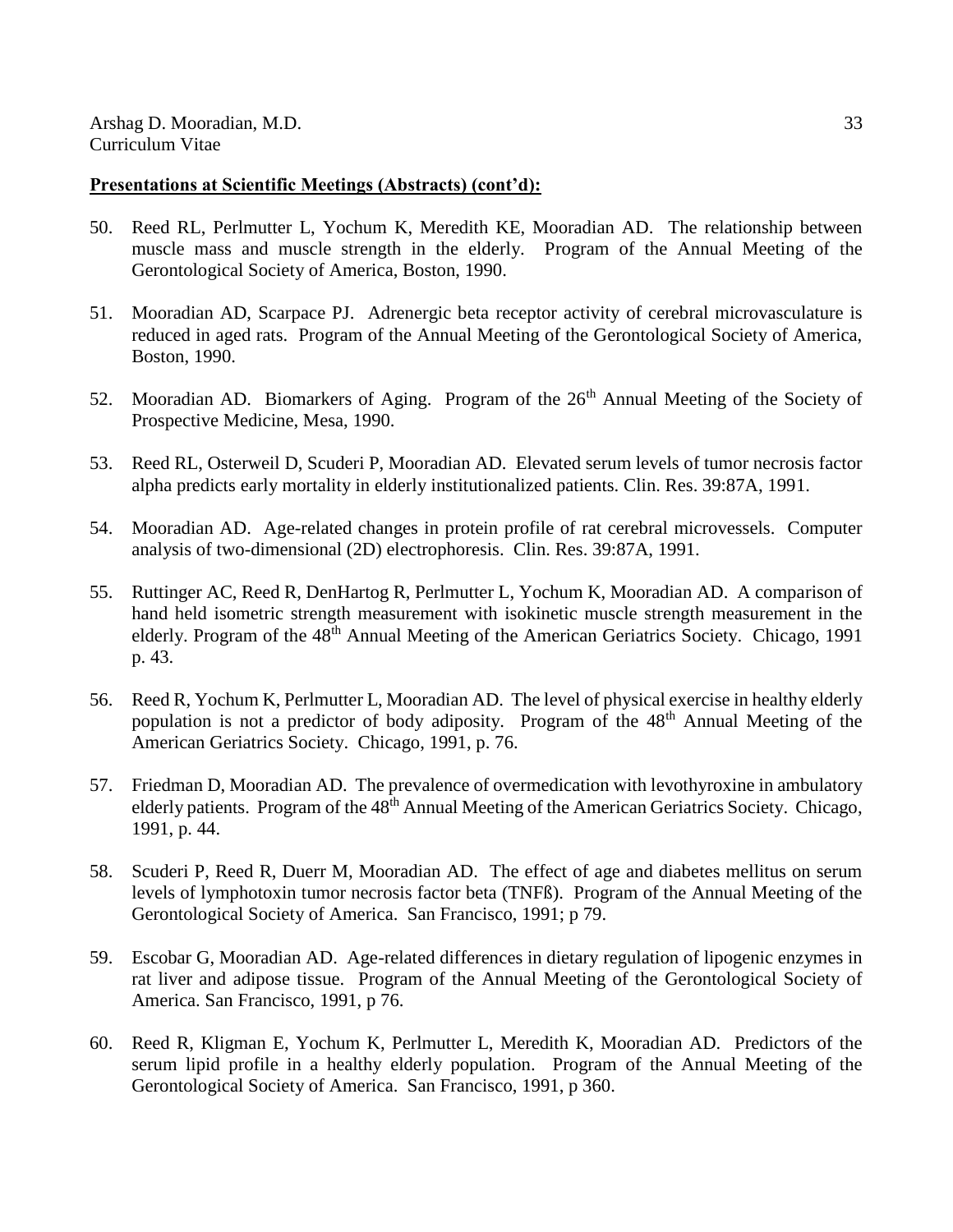- 61. Mooradian AD, Smith TL. The effect of age on lipid composition and order of rat cerebral microvessels. Program of the Annual Meeting of the Gerontological Society of America. San Francisco, 1991, P 279.
- 62. Mooradian AD, McCuskey RS. In vivo microscopic studies of age-related changes in the structure and the reactivity of cerebral microvessels. Clin Res. 40: 17A, 1992.
- 63. Mooradian AD, Scarpace PJ. Beta-adrenergic receptor activity of cerebral microvessels. Clin Res. 40:108A, 1992.
- 64. Mooradian AD, Scarpace PJ. Beta-adrenergic receptor activity of cerebral microvessels in experimental diabetes mellitus. 74<sup>th</sup> Annual Meeting of the Endocrine Society, 1992, p 92.
- 65. Mooradian AD, Grabau G, Uko-eninn A. In Situ quantitation of the age-related and diabetesrelated changes in cerebral endothelial barrier antigen. Clin Res 41:9A, 1993.
- 66. Mooradian AD, Pinnas JL, Lung CC, Yahya MD, Meredith K. Diabetes-related changes in the protein composition of rat cerebral microvessels. Clin Res 41:69A, 1993.
- 67. Meijer ME, Mooradian AD, Wong NCW. Aging alters the activity of specific transcription factors that regulate the thyroid hormone responsive  $S_{14}$  gene. Clin Res 41:83A, 1993.
- 68. Reed R, Kligman E, Abyad A, Yochum K, Mooradian A. Predictors of the lipid profile in a healthy elderly population. Clin Res 41:103A, 1993.
- 69. Giddings SS, Carnaghi LR, Mooradian AD. Effects of aging on gene expression in islet cells. 75<sup>th</sup> Annual Meeting of the Endocrine Society 1993, p. 368.
- 70. Wehmeier KR, Mooradian AD. Antioxidative potential of glucose and other simple carbohydrates. 75th Annual Meeting of the Endocrine Society 1993, P 424.
- 71. Friedman D, Reed R, Verdari R, Mooradian AD. Growth hormone therapy in the elderly. Annual Meeting of Am Geriatric Society 1993.
- 72. Fox-Robichaud A, Mooradian AD, Wong NCW. Senescence alters the activity of specific transcription factors that regulate the thyroid hormone responsive  $S_{14}$  gene. Canadian Society of Clinical Investigation 1993.
- 73. Mooradian AD, Bastani B. The blood brain barrier proton translocating ATPases in diabetic and aged rats. Clin Res 42:13A, 1994.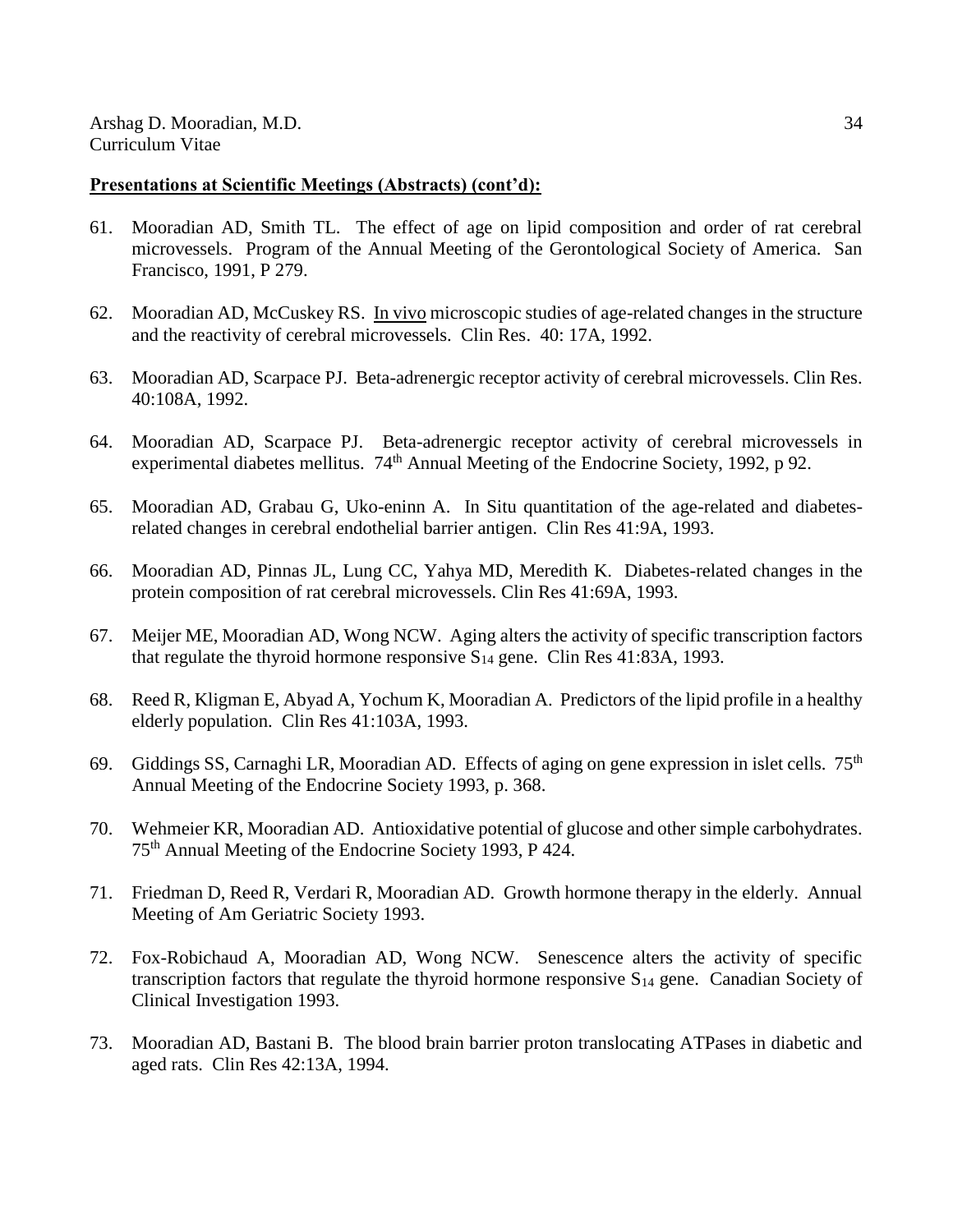- 74. Shah G, Byers P, Mahmoud S, Wong NC, Mooradian AD. Age-related changes in thyroid hormone induced hepatic Apo  $A_1$  mRNA expression. 76<sup>th</sup> Annual Meeting of the Endocrine Society, 1994, P538.
- 75. Shah G, Mooradian AD. Age-related shortening of poly (A) tail of albumin mRNA. J. Invest. Med. 43:156A. 1995.
- 76. Shah G, Byers P, Mooradian AD. Identification of thyroid hormone responsive genes in adult rat cerebral tissue. 77th Annual Meeting of the Endocrine Society 1995. P2-447.
- 77. Shah GN, Mooradian AD. Differential display of thyroid hormone responsive mRNA in adult rat cerebral tissue. J. Invest. Med. 44:104A, 1996.
- 78. Shah, GN, Giddings SJ, Mooradian AD. Shortening of poly (A) tail of GLUT-1 mRNA in experimental diabetes mellitus.  $10^{th}$  International Congress of Endocrinology, 1996 P2-68.
- 79. Shah GN, Mooradian AD. Cloning of the cDNA and characterization of a thyroid hormone responsive protein in adult rat cerebrum. J. Invest Med. 1997.
- 80. Mooradian AD, Shah GN. Age-related changes in GLUT-1 mRNA structure and function. J. Invest. Med. 1997.
- 81. Mooradian AD, Neumann C. PRECOSE resolution of optimal titration to enhance current therapies (PROTECT) study: Experience in the elderly. Annual Meeting of the American Geriatrics Society, Atlanta, GA, 1997.
- 82. Shah GN, Li J-P, Schneiderjohn P, Mooradian AD. Characterization of a thyroid hormone responsive protein in adult rat cerebrum. Annual Meeting of the Endocrine Society, Minneapolis, MN, 1997.
- 83. Shah GN, Mooradian AD. Cerebral tissue responsiveness to thyroid hormones in aging rats. J. Invest Med. 1998.
- 84. Shah GN, Mooradian AD. Cerebral tissue responsiveness to thyroid hormones in aging rats. Annual Meeting of the Endocrine Society, New Orleans, LA, 1998.
- 85. Freedman BI, Weurth JP, Cartwright K, Bain RP, Dippe S, Hershon K, Mooradian AD, Spinowitz BS. Design end baseline characteristics for the aminoguanidine clinical trial in overt type II diabetic nephropathy. (ACTION II). Annual Meeting of the American Diabetes Association, Chicago, IL, 1998.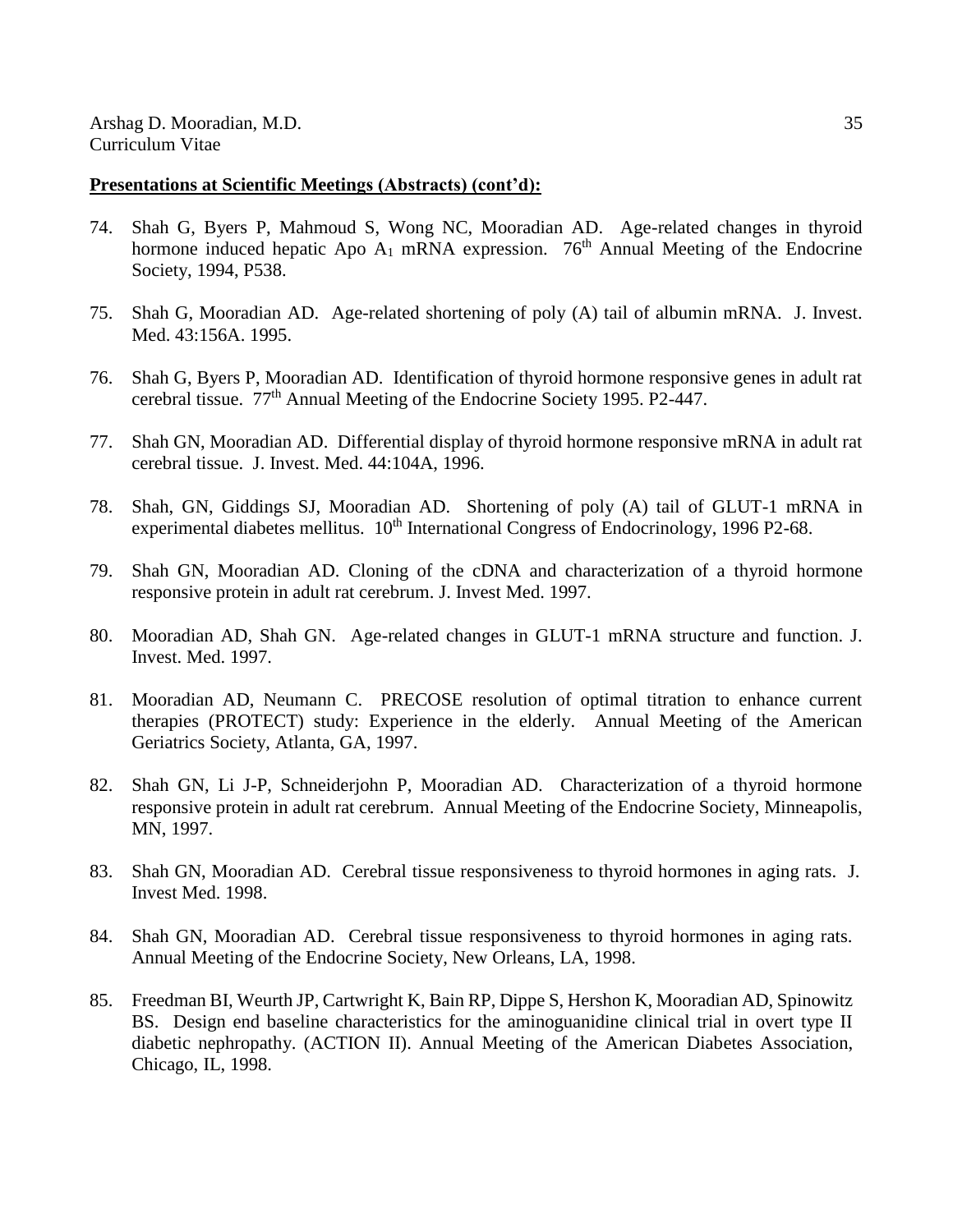- 86. Fujioka K, Weinstein SP, Rowe E, Mooradian AD. Sibutramine enhances weight loss and maintenance in obese hypertensive patients taking calcium channel blocker. European Congress on Obesity, Milan, Italy, 1999.
- 87. Chehade J, Kim J, Pinnas J, Mooradian AD. Malondialdehyde modification of rat cerebral proteins is reduced in experimental hypothyroidism. Annual Meetings of the Western Society of Clinical Investigation, Carmel, CA, 1999.
- 88. Thampy KJ, Haas MJ, Mooradian AD. Troglitazone activates acetyl-coenzyme A carboxylase at a post-translational level. The Annual Meeting of the Endocrine Society, San Diego, CA, 1999. p.464.
- 89. Thampy KJ, Haas MJ, Li J-P, Mooradian AD. Age-related changes in mRNA expression and activity of acetyl-coenzyme A carboxylase. The Annual Meeting of the Endocrine Society, San Diego, CA, 1999. p. 228.
- 90. Kim J, Chehade J, Pinnas JL, Mooradian AD. Malondialdehyde modification of rat cerebral proteins is reduced in experimental hypothyroidism. The Annual Meeting of the Endocrine Society, San Diego, CA, 1999. p. 207.
- 91. Haas MJ, Pun K, Reinacher D, Wong NCW, Mooradian AD. Fasting induces apolipoprotein A1 expression: The role of ketones. The Annual Meeting of the Endocrine Society. San Diego, CA, 1999. p.352.
- 92. Fujioka K, McMahon FG, Mendel CM, Rowe E, Mooradian AD. Efficacy and safety of sibutramine in promoting and maintaining weight loss in obese African Americans and Caucasians with hypertension controlled by calcium channel blockers. Annual Meeting of the North American Association for the Study of Obesity (NAASO), Charleston, SC, 1999.
- 93. Mooradian AD, Weber MA, Shreve PE. Well-controlled hypertension in obese patients remains well-controlled during weight reduction on sibutramine treatment. The American Society of Hypertension Meetings, New York, NY, May, 2000. Published in Am. J. Hypertension,13 (4, part 2), 2000, S128
- 94. Haas MJ, Li J-P, Mooradian AD. Thyroid hormone responsive protein (THRP) is not the rat homologue of c-Abl interactor protein (Abi-2). The Annual Meetings of the Endocrine Society, Toronto, Canada, 2000, p. 377.
- 95. Chehade JM, Hurd R, Punn K, Haas MJ, Mooradian AD. Age-related changes in plasma leptin binding activity in rats. A comparison of a simple acid-ethanol precipitation technique with column chromatography. The Annual Meetings of the Endocrine Society. Toronto, Canada, 2000, p.73.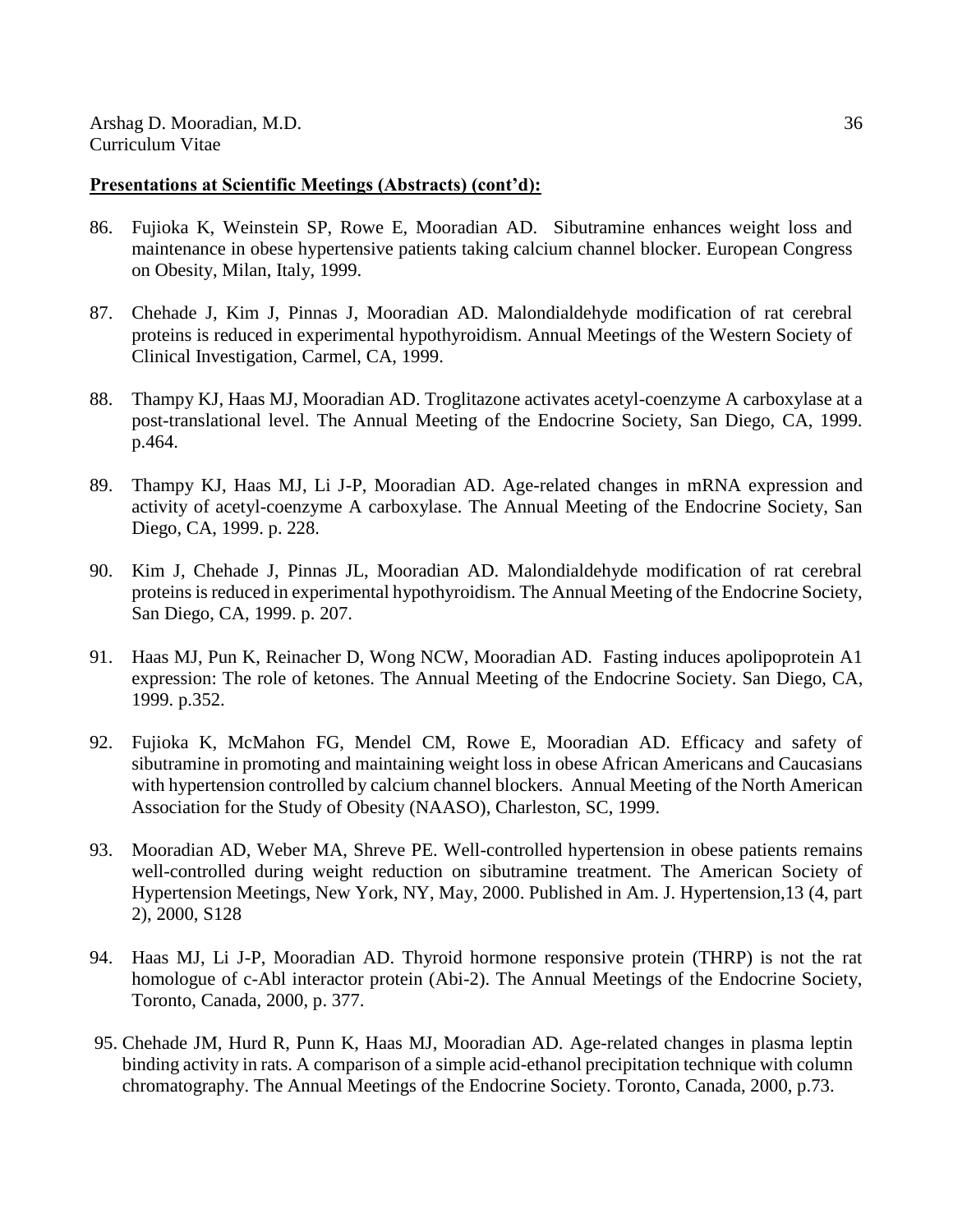- 96. Chehade JM, Mooradian AD. Serum leptin response to endogenous hyperinsulinemia in aging rats. The Annual Meetings of the Endocrine Society, Toronto, Canada, 2000, p.73.
- 97. Chehade JM, Silverberg AB, Kim J, Case C, Mooradian AD. The role of repeat fine-needle aspiration of thyroid nodules with benign cytologic findings. The Annual Meetings of the Endocrine Society, Toronto, Canada, 2000, p.592.
- 98. Haas MJ, Reinacher D, Wong NCW, Mooradian AD. Regulation of apolipoprotein A1 gene expression in acidosis: Requirement for transcriptional repressor. The Annual Meetings of the Endocrine Society, Toronto, Canada, 2000, p.113.
- 99. Haas MJ, Punn K, Reinacher D, Wong NCW, Mooradian AD. Effects of ketoacidosis on rat apolipoprotein A1 gene expression: A link with acidosis but not with ketones. The Annual Meetings of the Endocrine Society. Toronto, Canada, 2000, p.88.
- 100. Deleon MJ, Horani M, Haas MJ, Mooradian AD. Androgenic steroids downregulate apolipoprotein A1 promoter activity. The Annual Meetings of the Endocrine Society. Toronto, Canada, 2000, p.114.
- 101. Garber A, Mooradian A, Schneider S, Piper BA, Henry D. Metformin/glyburide tablets as firstline therapy in type 2 diabetes achieve glycemic control at lower final doses versus metformin or glyburide. The Annual Meetings of the American Association of Clinical Endocrinologists, Atlanta, GA, 2000.
- 102. Donovan DS, Mooradian A, Schneider S, Piper BA, Henry D. Treatment of type 2 diabetes with metformin/glyburide tablets: An open label study, interim report. The Annual Meetings of the American Association of Clinical Endocrinologists, Atlanta, GA, 2000.
- 103. Poretsky L, Mooradian A, Buse J, Kyner J, Henry D. Effect of metformin/glyburide tablets on lactic acid in patients with type 2 diabetes. The Annual Meetings of the American Diabetes Association. San Antonio, TX, 2000.
- 104. Davidson J, Garber A, Mooradian A, Schneider S, Henry D. Metformin/glyburide tablets as first line treatment in type 2 diabetes: Distribution of HbA1c response. The Annual Meetings of the American Diabetes Association, San Antonio, TX, 2000.
- 105. Garber A, Mooradian A, Davidson J, Piper BA. Effect of metformin/glyburide tablets on HbA1c in first-line treatment of type 2 diabetes. The Annual Meetings of the American Diabetes Association, San Antonio, TX, 2000.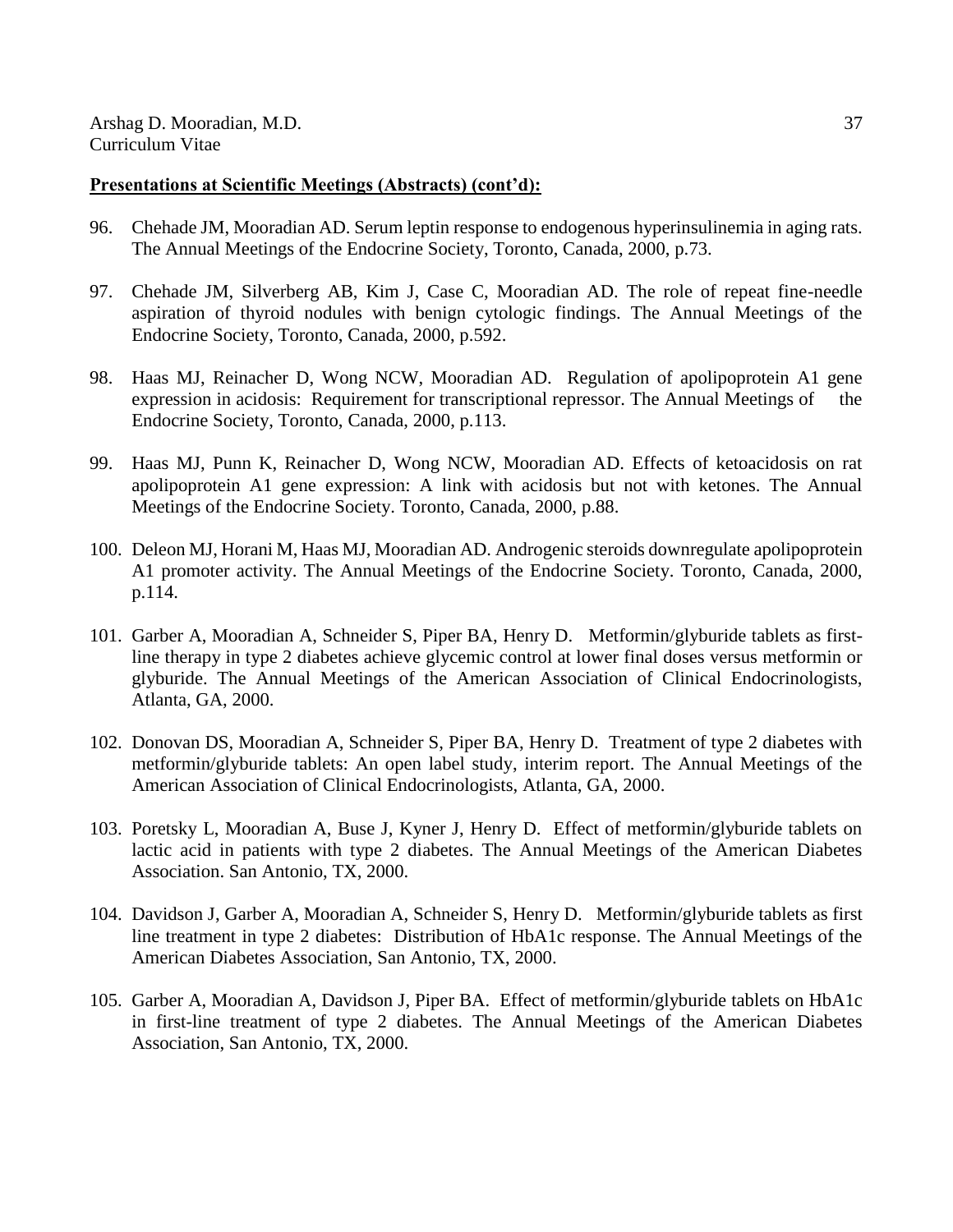- 106. Donovan D, Mooradian A, Rosenstock J, Henry D. Effect of metformin/glyburide tablets on fasting glucose in type 2 diabetes. The Annual Meetings of the American Diabetes Association. San Antonio, TX, 2000.
- 107. Haas MJ, Kahn A, Li J, Wong NCW, Mooradian AD. Changes in intracellular PH and ion balance repress the apolipoprotein A1 gene promoter. The Annual Meetings of the Endocrine Society, Denver, CO. 2001.p.154.
- 108. Chehade JM, Haas MJ, Mooradian AD. Diabetes-related changes in rat cerebral occludin and zona occludens 1 (zo-1) expression. The Annual Meetings of the Endocrine Society, Denver, CO. 2001. p.223.
- 109. De Leon MS, Chandurkar V, Albert SG, Mooradian AD. Glucagon-like peptide-1 (GLP-1) response to acarbose in elderly type 2 diabetic subjects. The Annual Meetings of the Endocrine Society, Denver, CO. 2001.p.415.
- 110. Haas MJ, Reinacher D, Wong NC, Mooradian AD. Basal apolipoprotein A1 gene expression in HepG2 cells: Requirement for MEK and protein kinase C. The Annual Meetings of the Endocrine Society, Denver, CO. 2001.p.539.
- 111. Haas MJ, Parseghian SA, Sajid RM, Mooradian AD. Effect of exogenous thyroid hormone responsive protein (THRP) expression on PC12 cell survival. The Annual Meetings of the Endocrine Society, San Francisco CA., 2002, page 201.
- 112. Haas MJ, Horani M, Plummer B, Li J-P, Wong NCW, Mooradian AD. Induction of the apolipoprotein AI promoter by insulin is repressed by saturated fatty acids. The Annual Meetings of the Endocrine Society, San Francisco CA., 2002, page584.
- 113. Haas MJ, Wadud K, Wong NCW, Mooradian AD. Antioxidants suppress the apolipoprotein AI (apoAI) promoter in the cultured hepatoma cell line, HepG2. The Annual Meetings of the Endocrine Society, San Francisco CA., 2002, page 262
- 114. Stewart G Albert SG, Mooradian AD, Cestia AT, Hackney LS Low-dose growth hormone (GH) as an adjuvant to life style modifications in the therapy of obesity. The Annual Meetings of the Endocrine Society, Philadelphia, PA., 2003.
- 115. Haas MJ, Horani M, Wong NCW, Mooradian AD. Suppression of apolipoprotein AI gene expression by TNF  $\alpha$  and IL-1 $\beta$ . The Annual Meetings of the Endocrine Society, Philadelphia, PA., 2003.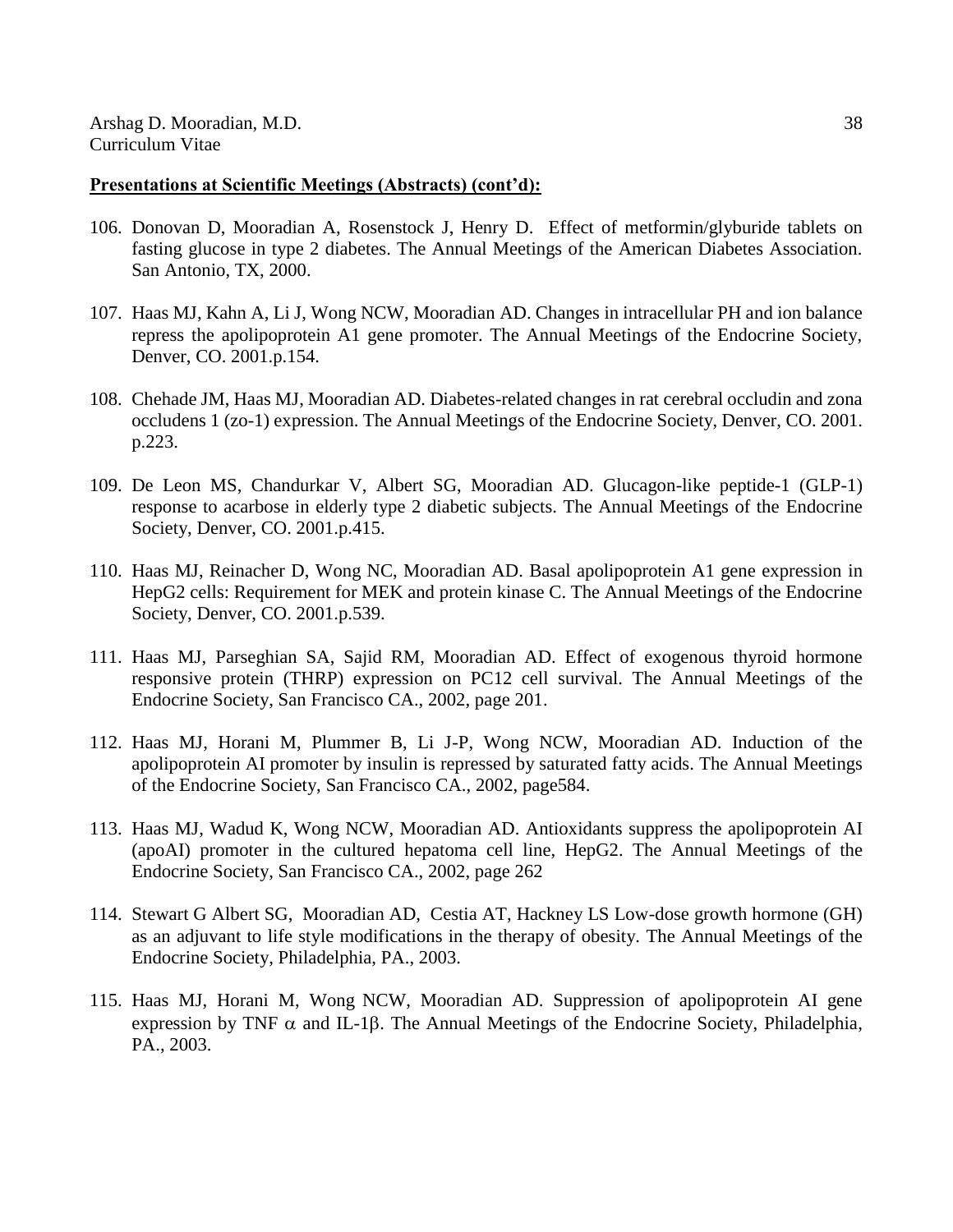- 116. Horani M, Gobal F, Haas MJ, Wong NCW, Mooradian AD. Cyclooxygenase (COX) inhibition is associated with downregulation of apolipoprotein AI (Apo-AI) promoter activity in cultured hepatoma cell line-HepG2. The Annual Meetings of the Endocrine Society, Philadelphia, PA. 2003.
- 117. Haas MJ, Wong NCW, Mooradian AD. Induction of apolipoprotein AI gene expression by glucosamine. The Annual Meetings of the Endocrine Society, Philadelphia, PA., 2003.
- 118. Haas MJ, Horani M, Wong NCW, Mooradian AD. Saturated fatty acids repress insulin-induction of the apolipoprotein AI gene promoter through inhibition of Sp1 activity. The Annual Meetings of the Endocrine Society, Philadelphia, PA., 2003.
- 119. Myers SE, Albert SA, Haas MJ, Mooradian AD. Pubertal changes in serum leptin levels in type 1 diabetic adolescents: A controlled longitudinal study. The Annual Meetings of the Endocrine Society, Philadelphia, PA., 2003.
- 120. Haas MJ, Parseghian SA, Sajid RM, Mooradian AD. Cell specificity of thyroid hormone responsive protein (THRP) –related cytotoxicity. The Annual Meetings of the Endocrine Society, Philadelphia, PA., 2003.
- 121. Haas MJ, Fishman M, Mreyoud A, Mooradian AD. Thyroid hormone responsive protein (THRP) mediates thyroid hormone-induced cytotoxicity in primary neuronal cultures. The Annual Meetings of the Endocrine Society, Philadelphia, PA., 2003.
- 122. Horani M, Haas MJ, Mooradian AD. Rapid adaptive changes in oxidative burst induced by high glucose in human umbilical vein endothelial cells (HUVEC). The Annual Meetings of the American Diabetes Association, New Orleans, LA, 2003.
- 123. Haas MJ, Mreyoud A, Fishman M, Mooradian AD. Microarray analysis of thyroid hormone induced changes in mRNA expression in the adult rat brain. The Annual Meetings of the Endocrine Society, Philadelphia, PA., 2003.
- 124. Haas MJ, Fishman M, Mreyoud A, Mooradian AD. Induction of thyroid hormone responsive protein and cell death by thyroid hormones in primary rat cerebral neurons. The Annual Meetings of the Endocrine Society, New Orleans, LA., 2004, p207.
- 125. Snyder PJ, Biller MK, Zagar A, Jackson I, Arafah BM, Nippoldt TB, Cook DM, Mooradian AD, Althouse SK, Chipman JJ, Hartman ML. Growth hormone (GH) replacement increases lumbar spine bone mineral density (BMD) in patients with adult onset GH deficiency. The Annual Meetings of the Endocrine Society, New Orleans, LA., 2004, p258.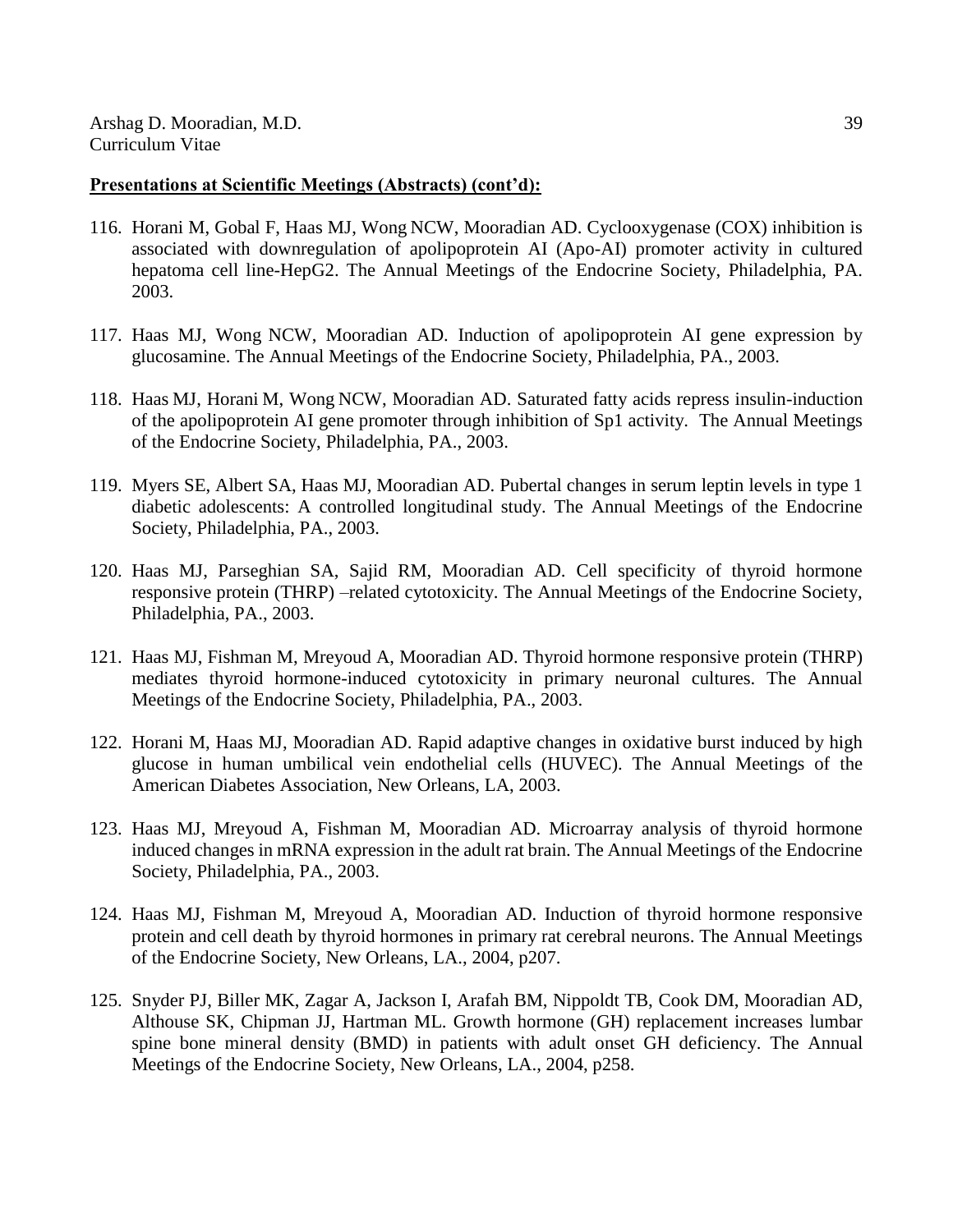- 126. Haas MJ, Horani M, Mooradian AD. Carvedilol suppresses hyperglycemia-induced superoxide formation and endothelial cell toxicity. The Annual Meetings of the Endocrine Society, New Orleans, LA., 2004, p318.
- 127. Haas MJ, Wadud K, Wong NCW, Mooradian AD. Differential effects of antioxidants on apolipoprotein AI gene expression in Hep G2 cells. The Annual Meetings of the Endocrine Society, New Orleans, LA., 2004, p350.
- 128. Wehmeier KW, Haas MJ, Mooradian AD. Apolipoprotein A-I promoter is down-regulated by vitamin D. Annual Meetings of the American Society of Bone and Mineral Metabolism, 2004.
- 129. Wehmeier KW, Beers AE, Haas MJ, Wong NCW, Mooradian AD. Vitamin D receptor antagonist ZK-191784 reverses inhibition of apo AI gene expression by  $1\alpha$ , 25-dihydroxycholcalciferol. The Annual Meetings of the Endocrine Society, San Diego, CA, 2005, p225.
- 130. Haas MJ, Wadud K, Mooradian AD. High-dose antioxidants down regulate apolipoprotein AI gene expression through a negative antioxidant response element within site A of the promoter. The Annual Meetings of the Endocrine Society, San Diego, CA, 2005, p230.
- 131. Haas MJ, Feman SS, Mooradian AD. Prevention of endothelial barrier dysfunction of diabetes with rosuvastatin treatment. The Annual Meetings of the Endocrine Society, San Diego, CA, 2005, p263.
- 132. Haas MJ, Horani MH, Mooradian AD. Free-fatty acids selectively augment oxidative burst induced by high dextrose in human umbilical vein endothelial cells. The Annual Meetings of the Endocrine Society, San Diego, CA, 2005, p263.
- 133. Beers AE, Haas MJ, Wong NCW, Mooradian AD. Inhibition of apolipoprotein AI gene expression by tumor necrosis factor  $\alpha$ : Roles for MEK/ERK and JNK signaling. The Annual Meetings of the Endocrine Society, San Diego, CA, 2005, p373.
- 134. Albert SG, Hasnain BI, Ritter DG, Joist H, Mooradian AD. Aspirin sensitivity of platelet aggregation in diabetes mellitus. The Annual Meetings of the American Diabetes Association, New San Diego, CA, 2005. 689 p in Diabetes 54 (suppl 1):A170.
- 135. Albert SG, Haas MJ, Mooradian AD. The effect of recombinant human growth hormone (rhGH) supplementation on vascular inflammatory markers in obese subjects. The Annual Meetings of the American Diabetes Association, New San Diego, CA, 2005. 1823 p in Diabetes 54 (suppl1):A438.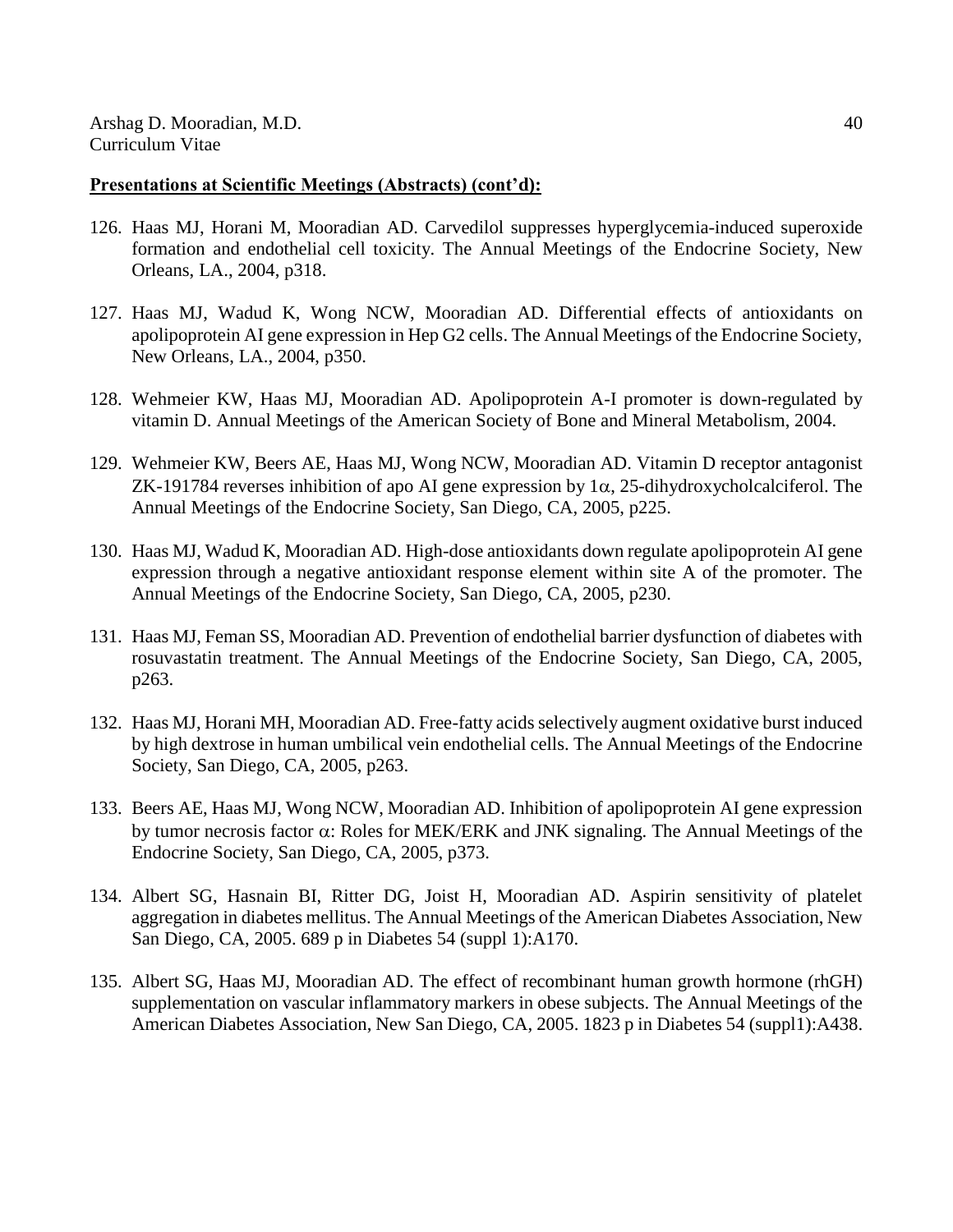- 136. Wehmeier KW, Haas MJ, Beers AE, , Mooradian AD. Vitamin D receptor antagonist ZK 191784 augments apoA1 gene expression The Annual Meetings of the American Society for Bone and Mineral Research, Nashville, TN, 2005.
- 137. Haas, Michael J., Parseghian, S., Laz, B., Wong, N.C.W., and Mooradian, A.D. Inhibition of apolipoprotein AI gene expression by TNF α: requirement for JNK/c-jun activation. The Annual Meetings of the Endocrine Society, Boston, MA, 2006, Abstract # P1-455, p. 275.
- 138. Haas, M.J., and Mooradian, A.D. Statins ameliorate glomerular permeability changes in streptozotocin diabetic rats. The Annual Meetings of the Endocrine Society, Boston, MA, 2006, Abstract # P3-107, p. 663.
- 139. Parseghian S., Horain M.H., Haas, M.J., and Mooradian, A.D. Prevention of dextrose-induced endothelial cell dysfunction by statins through possible inhibition of superoxide formation. The Annual Meetings of the Endocrine Society, Boston, MA, 2006, Abstract # P3-412, p. 741.
- 140. Wehmeier, K.R., Haas, M.J., Beers, A., Wong, N.C.W., and Mooradian, A.D. Differential effects of vitamin D receptor ligands on apolipoprotein AI gene expression. The Annual Meetings of the Endocrine Society, Boston, MA, 2006, Abstract # P3-53, p. 649.
- 141. Mooradian AD, Albert SG, Lombardero M, Brooks MM, for the BARI 2D Trial Investigators. Anti-diabetes drug utilization in diabetic patients with coronary heart disease (CHD) enrolled in BARI 2D trial. The 67<sup>th</sup> Annual Meetings of the American Diabetes Association, Chicago, IL. Diabetes 56 (suppl 1); A549, 2007
- 142. Albu JB, Lu J, Mooradian AD, Nesto RW, Porter M, Rana JS, Rogers WJ, Gottlieb S. Comparison of the association of body mass index vs. waist circumference with atherogenic risk factors in subjects with type 2 diabetes and documented coronary disease in the BARI2D trial. The  $67<sup>th</sup>$ Annual Meetings of the American Diabetes Association, Chicago, IL. Diabetes 56 (suppl 1); A268, 2007
- 143. Ligaray K, Hachem S, Mazza A, Senkottaiyan N, Wong NCW, Mooradian AD, Haas MJ. Repression of apolipoprotein A-I gene expression by anandamide. The  $67<sup>th</sup>$  Annual Meetings of the American Diabetes Association, Chicago, IL. Diabetes 56 (suppl 1); A56, 2007
- 144. Wehmeier KR, Hachem S,Ligary K, Mazza A, Senkottaiyan N, Wong NCW, Mooradian AD, Haas MJ. Differential tissue-specific effects of vitamin D receptor ligands on apolipoprotein A-I gene expression. The Annual Meetings of the Endocrine Society, Toronto, Canada, 2007
- 145. Chehade JM, Lim W, Silverberg AB, Mooradian AD. The incidence of Hashimoto's disease in nodular goiter: The concordance in serologic and cytologic findings. The Annual Meetings of the Endocrine Society, San Francisco, CA, 2008.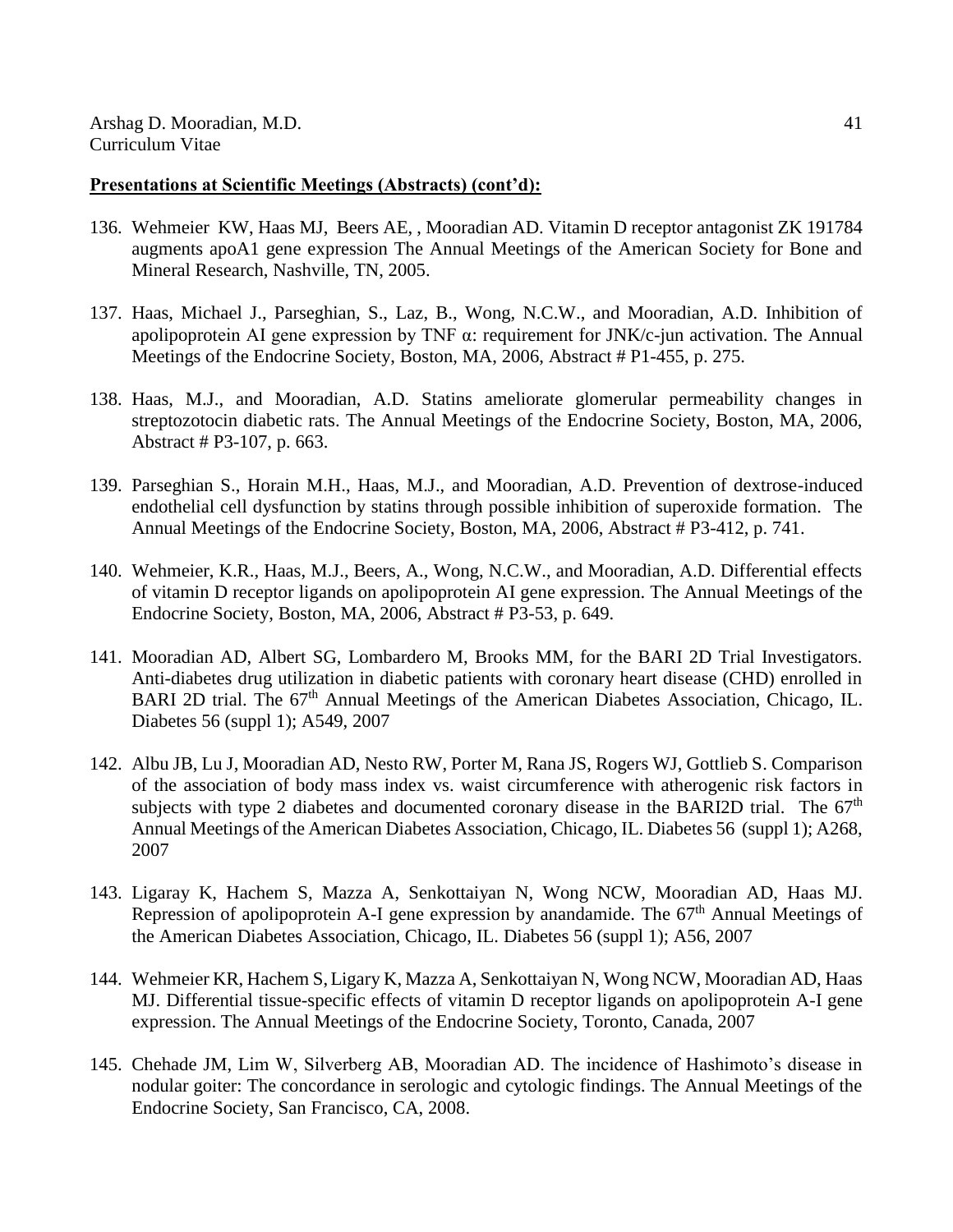- 146. Haas MJ, Wong NCW, Mooradian AD. Regulation of apolipoprotein A-I gene expression by tumor necrosis factor a and activator protein-1. The Annual Meetings of the Endocrine Society, San Francisco, CA, 2008.
- 147. Sheikh-Ali, M., Sultan, S., Alamir, A.-R., Haas, M.J., and Mooradian, A.D. Hyperglycemiainduced endoplasmic reticulum stress in endothelial cells: evidence for mitochondrial origin of the stress signal. Endocrine Society 91<sup>st</sup> Annual Meeting, Washington DC, 2009.
- 148. Alamir, A.-R., Wehmeier, K.R., Sultan, S., Haas, M.J., Wong, N.C.W., and Mooradian, A.D. Regulation of apolipoprotein A-I gene expression by the vitamin D metabolite 24, 25 dihydroxycholecalciferol. Endocrine Society 91<sup>st</sup> Annual Meeting, Washington DC, 2009.
- 149. Sultan, S., Sheikh-Ali, M, Alamir, A.-R., Haas, M.J., and Mooradian, A.D. Uncoupling of hyperglycemia-induced oxidative stress and endoplasmic reticulum stress in endothelial cells. Endocrine Society 91<sup>st</sup> Annual Meeting, Washington DC, 2009.
- 150. Chehade JM, Alcalde R, Naem E, Sultan S, Alamir A-R, Haas MJ, Wong NCW, Mooradian AD. Induction of apolipoprotein A-I gene expression by Glucagon-Like Peptide-1 and Exendin-4. The Endocrine Society Annual Meeting, San Diego, CA 2010.
- 151. Sheikh-Ali M, Raheja P, Hass MJ, Mooradian AD. Sex steroid-dependent inhibition of hyperglycemia-induced endoplasmic reticulum stress in endothelial cells. American Association of Clinical Endocrinologists Annual Meeting, Boston, MA.2010
- 152. Alcalde R, Naem E, Sultan S, Alamir A-R, Haas MJ, Mooradian AD. Inhibition of endoplasmic reticulum stress in hepatocytes by high density lipoproteins (HDL). The Endocrine Society Annual Meeting, San Diego, CA 2010
- 153. Naem E, Haas MJ, Mooradian AD. Inhibition of hepatic apolipoprotein A-I secretion by endoplasmic reticulum stress. Annual Meeting of the American Association of Clinical Endocrinologist, Boston, MA, April 2010.
- 154. Naem E, Alcalde R, Gladysz M, Mesliniene S, Sheikh-Ali M,, Haas MJ, Wong NCW, Mooradian AD. Smoking-related dyslipidemia and inhibition of apolipoprotein A-I gene expression by the aryl hydrocarbon receptor. Endocrine Society 93rd Annual Meeting, Boston, MA, 2011.
- 155. Mesliniene S, Gladysz M, Naem E, Alcalde R, Wehmeier KR, Mooradian AD, Haas MJ. Upregulation of apolipoprotein A-I gene expression in vitamin D receptor knockout mice. Endocrine Society 93rd Annual Meeting, Boston, MA, 2011.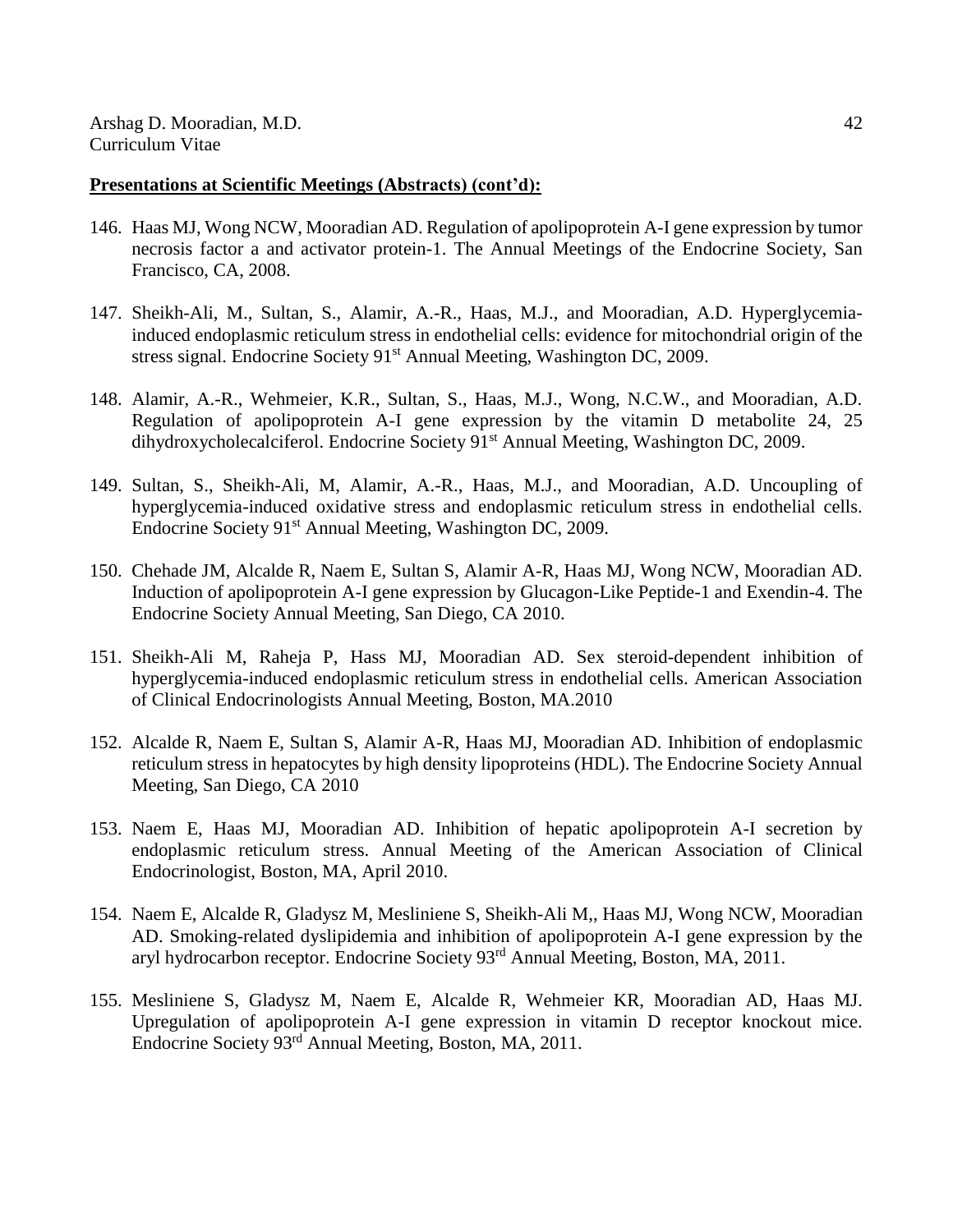- 156. Alcalde R, Naem E, Raheja P, Sheikh-Ali M, Mooradian AD, Haas MJ. Estrogen-dependent inhibition of hyperglycemia-induced endoplasmic reticulum stress and superoxide generation in endothelial cells. American Association of Clinical Endocrinologists 20<sup>th</sup> Annual Meeting, San Diego, CA, 2011.
- 157. Gladysz M, Alcalde R, Naem E, Mesliniene S, Jaimungal S, Mooradian AD, Wong NCW, Haas MJ. Inhibition of apolipoprotein A-I gene expression in hepatocytes by TNF alpha requires the pro-inflammatory transcription factor c-jun. American Association of Clinical Endocrinologists 20th Annual Meeting, San Diego, CA, 2011.
- 158. Maharaj J, Jaimungal S, Wehmeier K, Mooradian AD, Haas MJ. Non genomic signaling by 24, 25-dihydroxyvitamin D3 in HepG2 cells. Southern AFMR Meetings. J. Invest. Med 60:348, 2012.
- 159. Jafri SH, Wang J, Wang S, Mooradian A, Haas, M. Inhibition of endoplasmic reticulum stress by vitamin D in endothelial cells. Southern AFMR Meetings. J. Invest. Med 60:435, 2012.
- 160. Gladysz M, Meslinienne S, Wong NCW, Mooradian AD, Haas MJ. Inhibition of hepatic apolipoprotein A-I gene expression by tumor necrosis factor alpha: Requirement for c-*jun.* Endocrine Society 94<sup>th</sup> Annual Meeting, Houston, TX, 2012.
- 161. Szafran-Swiertlik A, Jafri SH, Wang J, Wang S, Mooradian AD, Haas, MJ. Inhibition of endoplasmic reticulum stress by vitamin D in endothelial cells. Endocrine Society 94<sup>th</sup> Annual Meeting, Houston, TX, 2012.
- 162. Meslinienne S, Gladysz M, Naem E, Wehmeier K, Mooradian AD, Haas MJ. Elevated apolipoprotein A-I gene expression in vitamin D receptor knockout mice. American Association of Clinical Endocrinologists, 21st Annual Meeting, Philadelphia, PA. 2012.
- 163. Haas MJ, Onstead-Haas L, Naem E, Gladysz M, Mesliniene S, Sheikh-Ali M, Wong NCW, Mooradian AD. Inhibition of hepatic apolipoprotein A-I gene expression by aryl hydrocarbon receptor agonists. American Association of Clinical Endocrinologists, 21<sup>st</sup> Annual Meeting, Philadelphia, PA. 2012.
- 164. Wehmeier, KR, Jaimungal S, Maharaj J, Mooradian AD, Haas MJ. 24, 25-Dihydroxyvitamin D3 signals through non-vitamin d receptor pathways in HepG2 cells. ASBMR annual meeting, Minneapolis, MN 2012
- 165. Makhoul-Ahwach, S., Onstead-Haas, L.M., Mooradian, A.D., and Haas, M.J. The effect of black seed (Nigellas sativa) extract on FOXO3 expression in HepG2 cells. Endocrine Society 95<sup>th</sup> Annual Meeting, San Francisco, CA, 2013.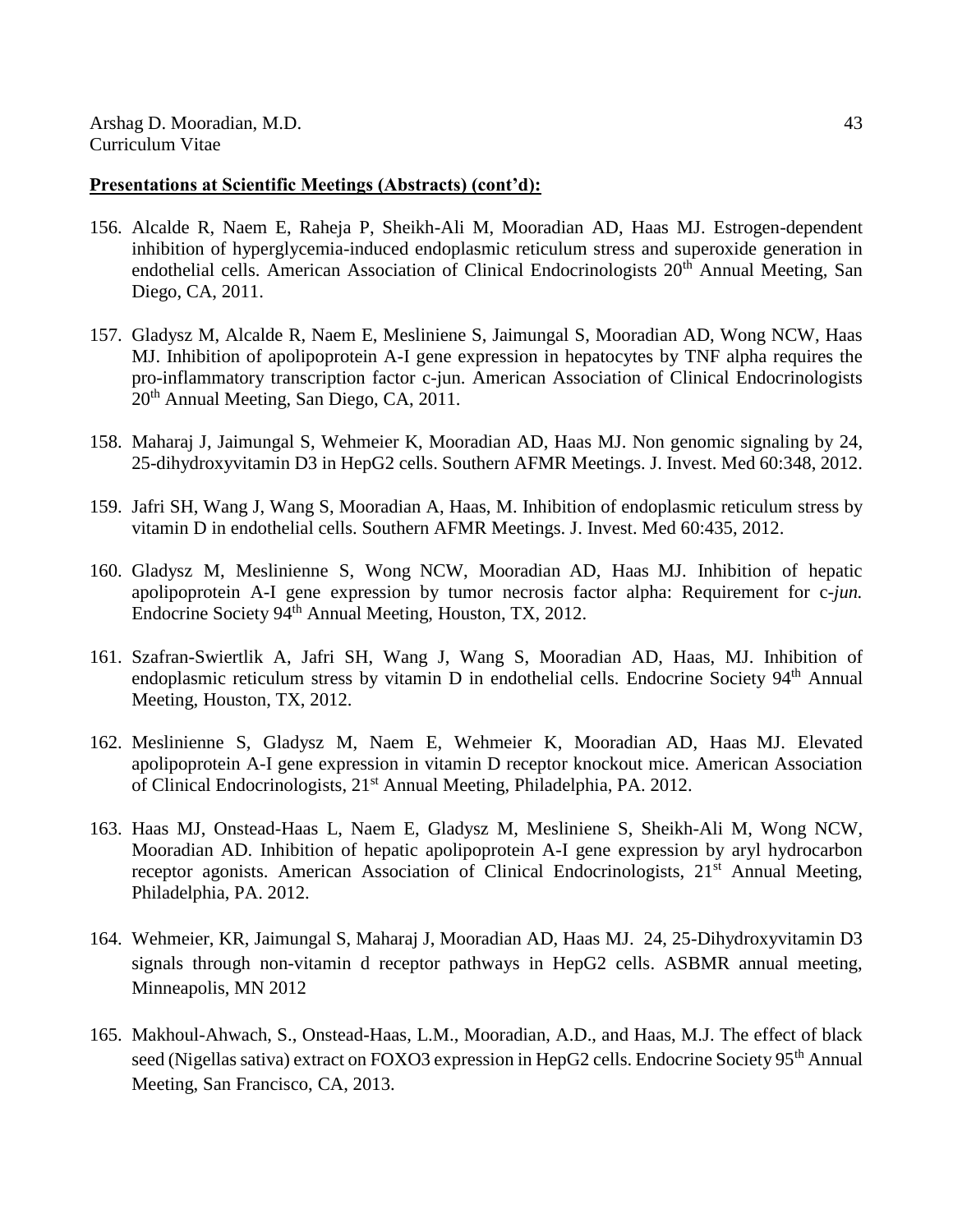- 166. Kojanian, H., Onstead-Haas, L.M., Naem, E., Wong, N.C.W., Mooradian, A.D., and Haas, M.J. Induction of apolipoprotein A-I gene expression by black seed (Nigella sativa) extracts. Endocrine Society 95th Annual Meeting, San Francisco, CA, 2013.
- 167. Makhoul-Ahwach S, Onstead-Haas L, Mooradian AD, Haas MJ. The effect of black seed (Nigella *sativa*) extract on FOXO3 expression in HepG2 cells. Annual Meetings of the American College of Endocrinology, 2014.
- 168. Thomas M, Haas MJ, Onstead-Haas L, Szafran-Swietlik A, Kojanian H, Davis T, Armstrong P, Wong NCW, Mooradian AD. Induction of hepatic apolipoprotein A-I gene expression by the isoflavones quercetin and isoquercetrin. Annual Meetings of the Endocrine Society, 2014
- 169. Kurban W, Kojanian H, Szafran-Swietlik A, Onstead-Haas LM, Haas MJ, Mooradian AD. Statins prevent dextrose-induced endoplasmic reticulum stress and oxidative stress in endothelial and HepG2 cells. Annual Meetings of the Endocrine Society, 2014
- 170. Shah H, Jafri M, Wehmeier KR, Onstead-Haas LM, Haas MJ, Mooradian AD. Inhibition of endoplasmic reticulum stress and oxidative stress by vitamin D in endothelial cells. Annual Meetings of the American College of Endocrinology, 2014
- 171. Wehmeier KR, Makhoul-Ahwach S, Thomas M, Kurban W, Shah H, Chamseddin A, Sheikh-Ali M, Onstead-Haas LM, Haas MJ, Mooradian AD. Inhibition of ABCA1 protein expression and cholesterol efflux by TNF  $\Box$  in MLO-Y4 osteocytes. The American Society for Bone and Mineral Research annual meeting; Houston, TX, September 2014.
- 172. Shah H, Kurban W, Onstead-Haas L, Haas MJ, Mooradian AD. Beta blockers suppress dextroseinduced endoplasmic reticulum stress, oxidative stress and apoptosis in human coronary artery endothelial cells. American Association of Clinical Endocrinologists Annual Meeting; Nashville, TN, May 2015.
- 173. Kurban W, Makhoul-Ahwach S, Thomas M, Onstead-Haas L, Mooradian AD, Haas MJ. The glutathione mimic ebselen inhibits oxidative stress but not endoplasmic reticulum stress in endothelial cells. American Association of Clinical Endocrinologists Annual Meeting; Nashville, TN, May 2015.
- 174. Plazarte M, Wehmeier KR, Makhoul Ahwach S, Thomas M, Kurban W, Shah H, Chamseddin A, Sheikh-Ali M, Onstead-Haas LM, Haas MJ, Mooradian AD. Inhibition of ABCA1 protein expression and cholesterol efflux by TNF  $\Box$  in MLO-Y4 osteocytes. American Association of Clinical Endocrinologists Annual Meeting; Nashville, TN, May 2015.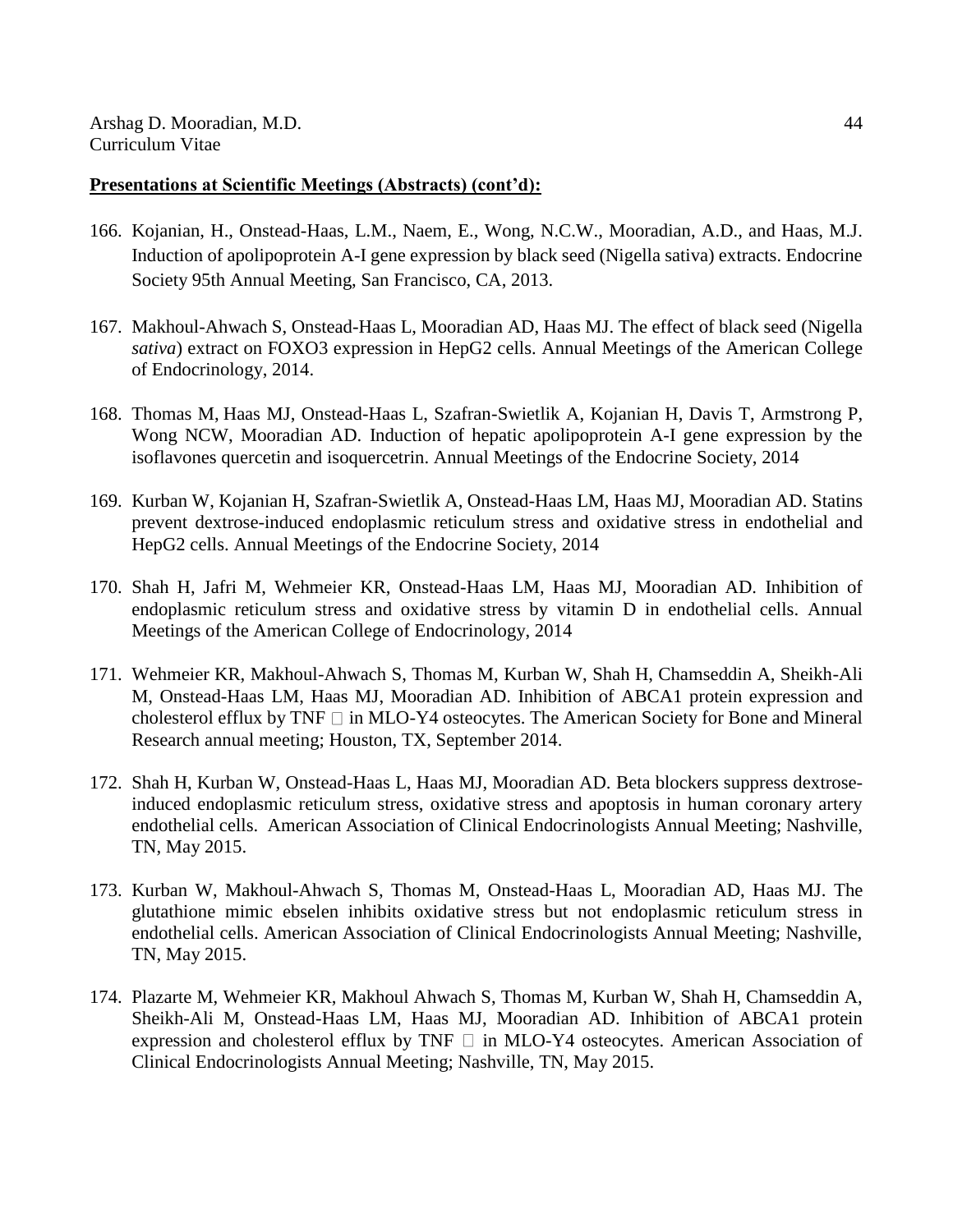- 175. Naem E, Onstead-Haas L, Mooradian AD, Haas MJ. The effect of black seed (Nigella sativa) extract on lipid metabolism in HepG2 cells. American Association of Clinical Endocrinologists Annual Meeting; Nashville, TN, May 2015.
- 176. Jurado-Flores, M., Onstead-Haas, L, Mooradian, A.D., Haas, M.J. Differential effects of AT1 receptor inhibition on superoxide generation and endoplasmic reticulum stress in human oronary artery endothelial cells. Annual Meetings of the Endocrine Society, Boston, MA, 2016.
- 177. Plazarte, M., Chamseddin, A., Onstead-Haas, L., Mooradian, A.D., Haas, M.J. High-throughput analysis to identify drugs that alter apolipoprotein a-i production. Annual Meetings of the Endocrine Society, Boston, MA, 2016.
- 178. Gonzales K, Jurado-Flores M, Haas MJ, Hammoud R, Feng V, Onstead-Haas L, Mooradian AD. The effect of AT1 inhibitors on pro-inflammatory cytokine secretion by human coronary endothelial cells. Poster presentation at: Endocrine Society, Orlando, FL, 2017.
- 179. Jurado-Flores M, Haas MJ, Hammoud R, Feng V, Gonzales K, Onstead-Haas L, Mooradian AD. The effects of antioxidants on pro-inflammatory cytokine secretion by human coronary endothelial cells. Poster presentation at: Endocrine Society, Orlando, FL, 2017.
- 180. Hammoud R, Gonzales K, Jurado-Flores M, Feng V, Onstead-Haas L, Wong NCW, Mooradian AD, Haas MJ. Regulation of apolipoprotein A-I gene expression by antihistamines. Poster presentation at: Endocrine Society, Orlando, FL, 2017.
- 181. Feng V, Jurado-Flores M, Haas MJ, Hammoud R, Gonzales K, Onstead-Haas L, Mooradian AD. The effects of statins and  $\beta$ -blockers on pro-inflammatory cytokine secretion by human coronary endothelial cells. Poster presentation at: AACE 26<sup>th</sup> Annual Meeting & Clinical Congress, Austin, TX, 2017.
- 182. Gonzales K, Mooradian AD. An overlooked etiology of hyperthyroidism: the Jod-Basedow phenomenon with chronic iodinated mouth wash use in a patient with Graves' disease. Poster presentation at: AACE 27th Annual Meeting & Clinical Congress, Boston, MA. 2018.
- 183. Gonzales K, Haas M, Feng V, Bikkina P, Landicho AM, Onstead-Haas L, Mooradian A. The effect of nicotine and high-dextrose on endoplasmic reticulum stress in human coronary artery endothelial cells. Poster presentation at: AACE Annual Meeting 2018, Boston, MA, 2018.
- 184. Landicho MA, Haas M, Jurado-Flores M, Hammoud R, Gonzales K, Bikkina P, Feng V, Plazarte G, Onstead-Haas L, Wong NCW, and Mooradian A. Regulation of apolipoprotein A-I gene expression by the histamine H1 receptor: Requirement for NF-kB. Endocrine Society, Chicago, IL, 2018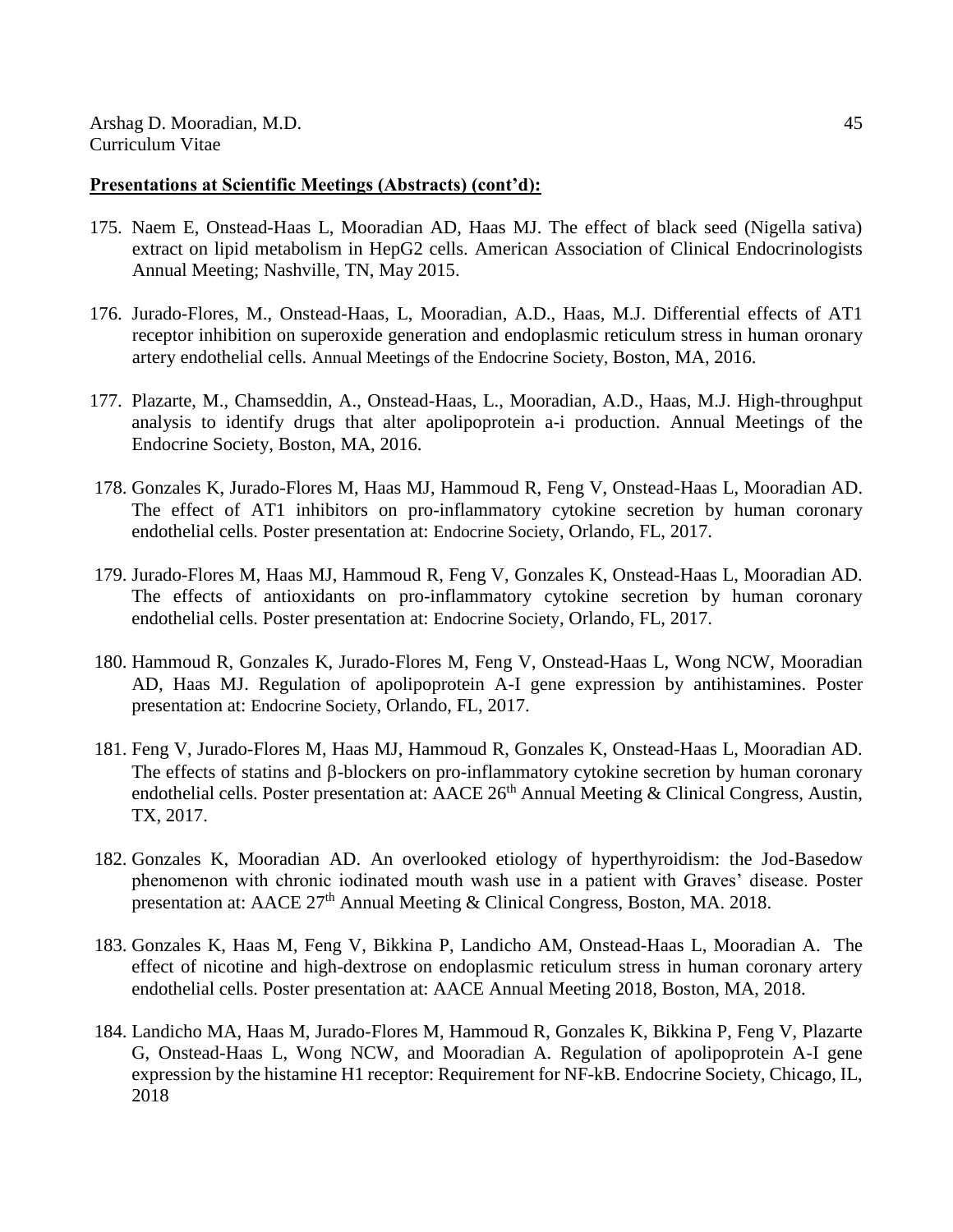- 185. Bikkina P, Landicho MA, Haas MJ, Mooradian AD. Differential effects of cox2 inhibitors on the unfolded protein response in primary human coronary artery endothelial cells. 28<sup>TH</sup> AACE Annual Meeting, Los Angeles, CA, 2019.
- 186. Landicho MA, Bikkina P, Feng V, Gonzales K, Onstead-Haas L, Haas MJ, Mooradian AD. TFEB-mediated inhibition of endoplasmic reticulum stress in human coronary artery endothelial cells. 28TH AACE Annual Meeting, Los Angeles, CA, 2019.
- 187. Kalidas P, Bikkina P, Landicho AM, Parekh S, Onstead-Haas L, Haas M, and Mooradian A. The effects of select GLP1R agonists and SGLT2 inhibitors on the unfolded protein response in primary human coronary artery endothelial cells. Poster presentation at: Endocrine Society, New Orleans, LA, March 2019.
- 188. Kalidas, P., Parekh, S., Bikkina, P., Landicho, A.M., Onstead-Haas, L., Haas, M.J., and Mooradian, A.D. Differential effects of COX2 inhibitors on the unfolded protein response in primary human coronary artery endothelial cells. Endocrine Society, San Francisco, CA, 2020.
- 189. Kalidas, P., Parekh, S., Richter, A., Landicho, A.M., Feng, V., Bikkina, P., Gonzales, K., Onstead-Haas, L., Haas, M.J., and Mooradian, A.D. TFEB-mediated inhibition of endoplasmic reticulum stress in human coronary artery endothelial cells. Endocrine Society, San Francisco, CA, 2020.
- 190. Parekh, S., Kalidas, P., Richter, A., Haas, M.J., Wong, N.C.W., and Mooradian, A.D. Induction of apolipoprotein A-I gene expression by the rare sugar allulose. Endocrine Society, San Francisco, CA, 2020.
- 191. Richter, A., Parekh, S., Kalidas, P., Haas, M.J., and Mooradian, A.D. Endocannabinoids induce endoplasmic reticulum stress in hepatocytes and human coronary artery endothelial cells. Poster presentation. Endocrine Society, San Francisco, CA, 2020.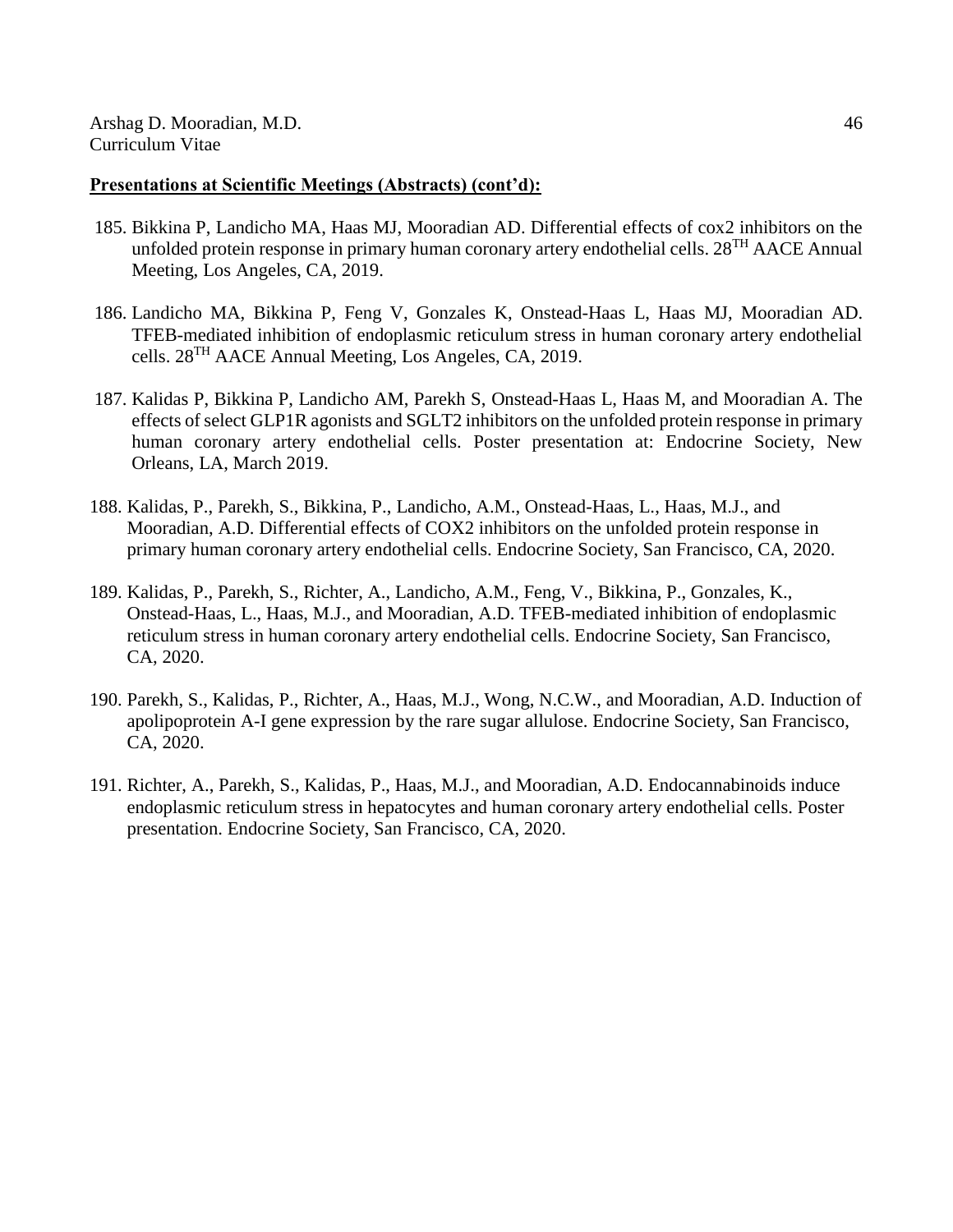### **Scientific Publications**:

- 1. Frayha R.A., Mooradian A., Tabbara K.F. Transudative knee effusions in Milroy's disease. J. Rheumatol. 8:670-672, 1981.
- 2. Salti I.S., Mooradian A., Amiri Z., Khalil A. Hypopituitarism in a patient with idiopathic hypoparathyroidism. Can. Med. Assoc. J. 126:942-943, 1982.
- 3. Mooradian AD, Shammaa M. Liver cirrhosis in middle eastern population. A comparative study of clinical and histological features. Arab J. Med. 1(2):7-11, 1982.
- 4. Mooradian A., Ghusn H., Cortas N., Salti I. Serum hyperphosphatasia in pubertal gynecomastia: Case report and review of the literature. Arab. J. Med. 1(5):9-10, 1982.
- 5. Mooradian AD, Khouri JY, Arnaout MS, Cortas N. The effect of hemodialysis on serum alkaline phosphatase. Arab J. Med. 1(6):9-11, 1982.
- 6. Mooradian A., Budeir A., Faraidy Y. Cimetidine for treatment of alkalemia. Can. Med. Assoc. J. 127:462, 1982 (letter).
- 7. Mooradian A., Morley J.E., Simon G., Shafer R.B. Propranolol induced hyperthyroxinemia. Arch. Int. Med. 43:2193-2195, 1983.
- 8. Mooradian A.D., Allam C.K., Khalil M.F., Salti I., Salem Ph.A. Anaplastic transformation of thyroid cancer. J. Surg. Oncology 23:95-98, 1983.
- 9. Nuttall P.Q., Mooradian A.D., DeMarais R., Parker S. The glycemic effect of different meals approximately isocaloric and similar in protein, carbohydrate and fat content as calculated using the A.D.A. exchange lists. Diabetes Care 6:432-435, 1983.
- 10. Mooradian A.D., Morley J.E., Ma K.W., Korchik W., Shafer R.B. Thyroid function in hemodialysis patients. Eur. J. Nucl. Med. 8:495-498, 1983.
- 11. Mooradian A.D., Morley G.K., McGeachie R., Lundgren S., Morley J.E. Spontaneous periodic hypothermia. Neurology 34:79-82, 1984.
- 12. Morley J.E., Levine A.S., Beyer H.S., Mooradian A.D., Kaiser F.E., Brown D.M. The effect of aging and diabetes mellitus on human red and white cell calmodulin levels. Diabetes 33:77-80, 1984.
- 13. Cortas N., Abras E., Arnaout M., Mooradian A., Maukasah S. Energetics of sodium transport in the urinary bladder of the toad: Effect of aldosterone and cyanide. J. Clin. Invest. 73:46-52, 1984.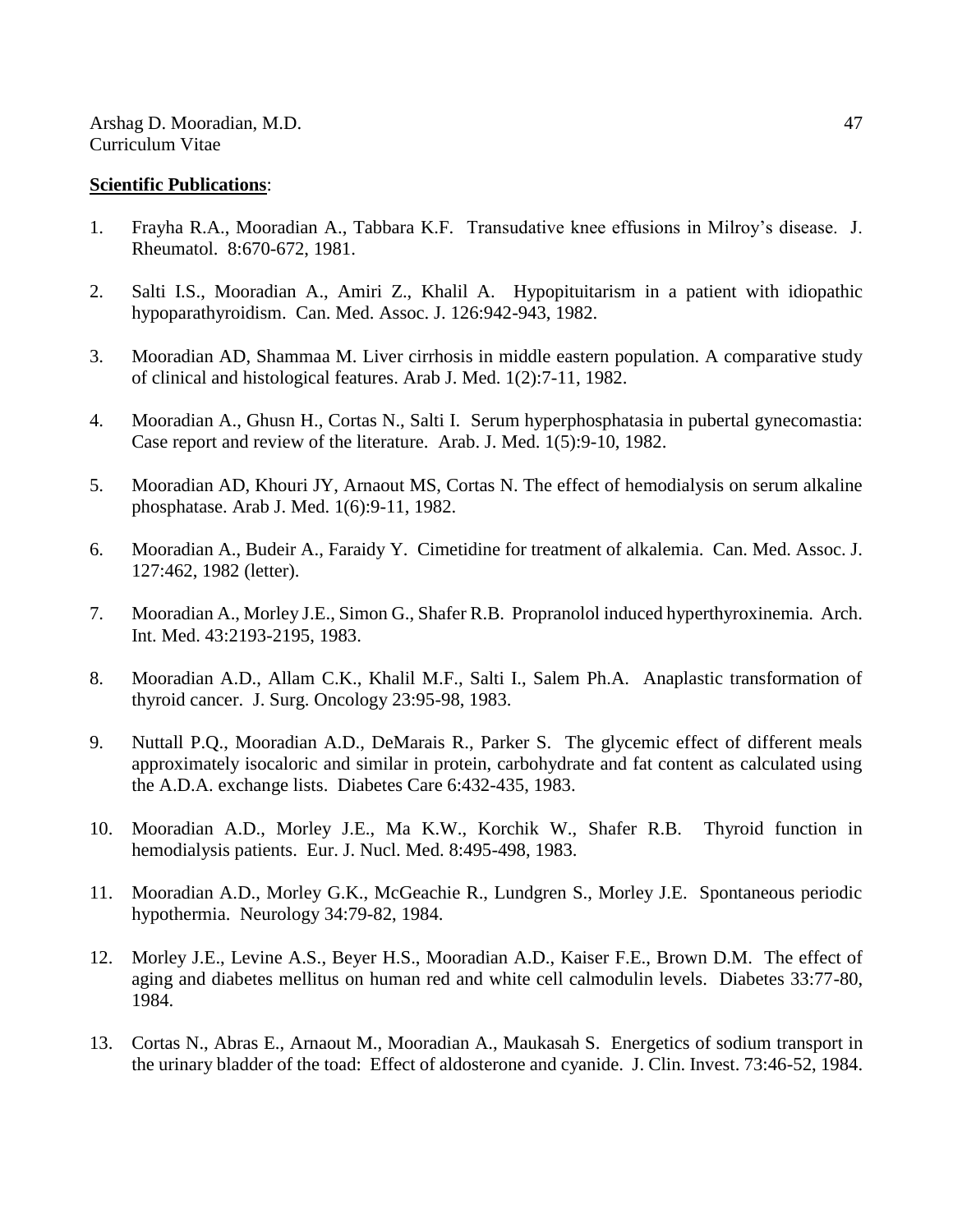- 14. Morley G.K., Mooradian A.D., Levine A.S., Morley J.E. Why is diabetic peripheral neuropathy painful? The effect of glucose on pain perception in humans. Am. J. Med. 77:79-82, 1984.
- 15. Mooradian A.D., Morley J.E., Levine A.S., Ma K.W., Korchik W., Beyer H.S., Kaiser F.E., Brown D.M. The effect of chronic renal failure on human red and white cell calmodulin levels. J. Clin. Endocrinol. Metab. 58:1010-1013, 1984.
- 16. Nuttall F.Q., Mooradian A.D., Gannon M.C., Billington C., Krezowski P. Effect of protein ingestion on the glucose and insulin response to a standardized oral glucose load. Diabetes Care 7:465-470, 1984.
- 17. Mooradian A.D., Morley J.E. Endocrine dysfunction in chronic renal failure. Arch. Int. Med. 144:351-353, 1984.
- 18. Mooradian A.D., Morley J.E., Levine A.S. The effect of aging on calcium-binding protein. Geriatric Medicine Today, 3:30-40, 1984.
- 19. Mooradian A.D., Shamma'a M., Salti I., Cortas N. Hypophyseal-gonadal dysfunction in men with non-alcoholic liver cirrhosis. Andrologia 17:72-79, 1985.
- 20. Mooradian A.D., Frayha R. Multiple vasculopathies and hepatitis B in a family. Br. J. Rheumatol. 24:19-23, 1985.
- 21. Mooradian A.D., Nuttall F.G. Insulin sensitivity in joggers: evaluation by mini-dose insulin infusion test. Int. J. Sports Med. 6:212-214, 1985.
- 22. Mooradian A.D., Morley J.E., Korchik W.P., Ma K.W., Hartfel M.A., Parsons J.A. Comparison between the bioactivity and immunoreactivity of serum prolactin in uremia. Clin. Endocrinol. 22:241-247, 1985.
- 23. Mooradian A.D., Schwartz H.L., Mariash C.N., Oppenheimer J.H. Transcellular and transnuclear transport of  $T_3$  in isolated hepatocytes. Endocrinology 117:2449-2456, 1985.
- 24. Freake H.C., Mooradian A.D., Schwartz H.L., Oppenheimer J.H. Stereospecific transport of  $T_3$  to cytoplasm and nucleus in GH1 cells. Mol. Cell. Endocrinol. 44:25-35, 1986.
- 25. Mooradian A.D., Morley J.E., Levine A.S., Prigge W.F., Gebhard R.L. Abnormal intestinal permeability to sugars in diabetes mellitus. Diabetologia 29:221-224, 1986.
- 26. Morley J.E., Silver A., Fiatarone M., Mooradian A.D. UCLA Grand Rounds: Nutrition and the Elderly. J. Am. Geriatric Soc. 34:823-832, 1986.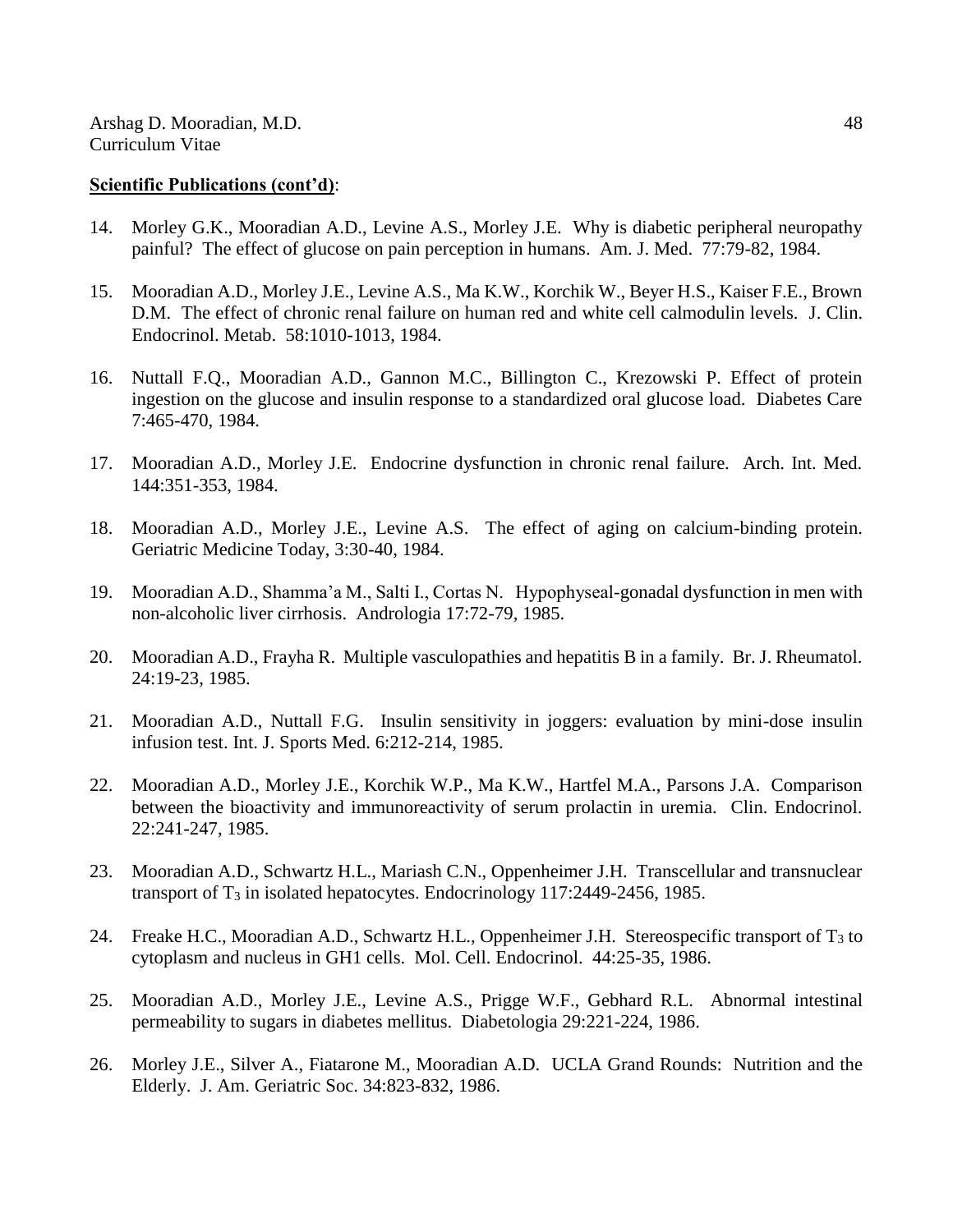- 27. Mooradian A.D. Treatment of diabetes mellitus in the elderly. Geriatric Medicine Today 5:87-93, 1986.
- 28. Lum M.D., Mooradian A.D. Vitamin B12 deficiency in the elderly. Geriatric Medicine Today 5:87-93, 1986.
- 29. Regan J.J., Greenberg C.S., Mooradian A.D., Staley N., Nuttall F.Q. Reversible renal resistance to aldosterone associated with interstitial nephritis. West. J. Med. 146:742-745, 1987.
- 30. Mooradian A.D., Wynn E.M. The usefulness of pharmacokinetic prediction of the serum digoxin concentration in the elderly. Arch. Int. Med. 147:650-653, 1987.
- 31. Boghosian S.G., Mooradian A.D. Usefulness of routine preoperative chest roentgenograms in elderly patients. J. Am. Geriatr. Soc. 35:142-146, 1987.
- 32. Mooradian A.D. The effect of sulfonylurea on the in vivo tissue uptake of glucose in normal rats. Diabetologia 30:120-121, 1987.
- 33. Mooradian A.D., Mariash C.N. Effects of insulin and glucose on cultured rat hepatocyte gene expression. Diabetes 36:938-943, 1987.
- 34. Mooradian A.D. The effect of ascorbate and dehydroascorbate on tissue uptake of glucose. Diabetes 36:1001-1004, 1987.
- 35. Mooradian A.D. The blood-brain barrier choline transport is reduced in diabetic rats. Diabetes 36:1094-1097, 1987.
- 36. Tamai I.C., Sayers J., Mooradian A.D. Aminoglycoside therapy in elderly nursing home residents: outcome of therapy and toxicity. Drug Intelligence and Clinical Pharmacy 21:922-923, 1987.
- 37. Mooradian A.D., Song M.K. The intestinal zinc transport in aged rats. Mech. Age. Develop. 41:189-197, 1987.
- 38. Mooradian A.D., Morley J.E. Micronutrient status in diabetes mellitus. Am. J. Clin. Nutr. 45:877- 895, 1987.
- 39. Mooradian A.D., Morley J.E., Korenman S.K. The biological actions of androgens. Endocrine Review 8:1-28, 1987.
- 40. Rosenthal M.J., Hartnell J.M., Morley J.E., Mooradian A.D., Fiatarone M., Kaiser F.K., Osterweil D. UCLA Grand Rounds: Diabetes in the elderly. J. Am. Geriatr. Soc. 35:435-447, 1987.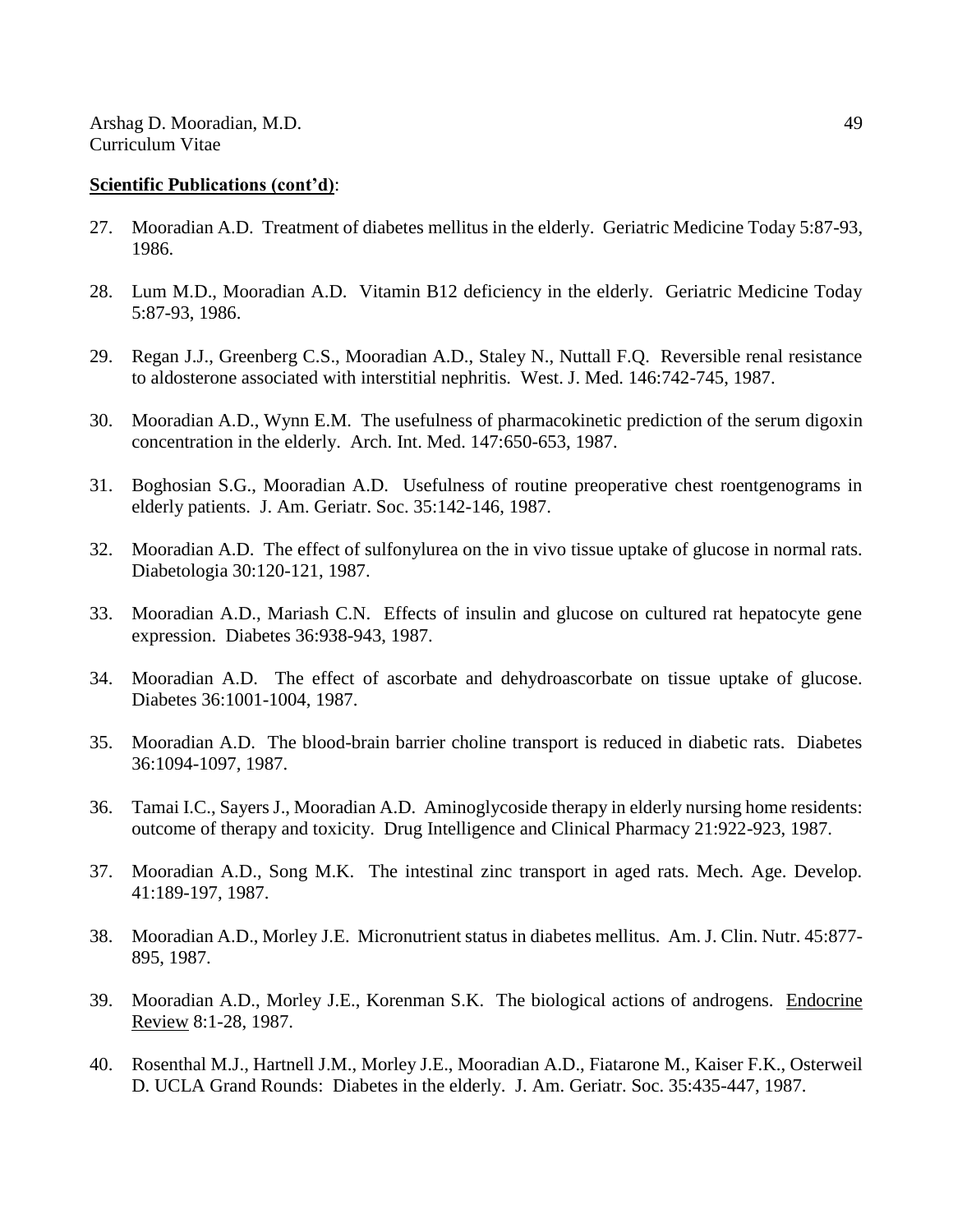- 41. Morley J.E., Mooradian A.D., Rosenthal M.H., Kaiser F.E. Diabetes mellitus in the elderly: Is it different? Am. J. Med. 83:533-544, 1987.
- 42. Morley J.E., Korenman S.G., Mooradian A.D., Kaiser F.E. UCLA Grand Rounds: Male sexual dysfunction in the elderly. J. Am. Geriatr. Soc. 35:1014-1022, 1987.
- 43. Kavonian G.D., Wong N.C.W., Mooradian A.D. The unusual manifestations of hypothyroidism in an elderly patient. Geriatric Medicine Today 6(8):28-37, 1987.
- 44. Mooradian A.D. Nutritional status and dietary interventions in the elderly diabetic. Manual of Intensive Course in Geriatric Medicine, UCLA, pp 51-55, 1987.
- 45. Morley J.E., Mooradian A.D. Diabetes mellitus in nursing home patients. Second Season 2:1-3, 1987.
- 46. Mooradian A.D. Discrepancies between the calculated digoxin clearance and the serum digoxin level in elderly patients. (Letter) Arch. Intern. Med. 147:1853, 1987.
- 47. Mooradian A.D. The blood-brain barrier choline transport is reduced in aged rats. Brain Res. 440:328-332, 1988.
- 48. Kaiser F.E., Viosca S.P., Morley J.E., Mooradian A.D., Davis S.S., Korenman S.G. Impotence and aging: clinical and hormonal factors. J. Am. Geriatr. Soc. 36:511-519, 1988.
- 49. Mooradian A.D., Osterweil D., Petrasek D., Morley J.E. Diabetes mellitus in elderly nursing home patients: A survey of clinical characteristics and management. J. Am. Geriatr. Soc. 36:391-396, 1988.
- 50. Morley J.E., Korenman S.G., Kaiser F.E., Mooradian A.D., Viosca S.P. Relationship of penile brachial pressure index to myocardial infarction and cerebrovascular accidents in older males. Am. J. Med. 84:445-448, 1988.
- 51. Mooradian A.D., Pamplona D.G., Viosca S.P., Korenman S.G. The effect of free fatty acids on the bioavailability of plasma testosterone and dihydrotestosterone. J. Steroid Biochem. 29:369- 370, 1988.
- 52. Song M.D., Mooradian A.D. Intestinal zinc transport: influence of streptozotocin-induced diabetes, insulin and arachidonic acid. Life Sci. 42:687-694, 1988.
- 53. Scarpace P.J., Mooradian A.D., Morley J.E. Age-associated decrease in beta-adrenergic receptors and adenylate cyclase activity in rat brown adipose tissue. J. Gerontol. 43:B65-B70, 1988.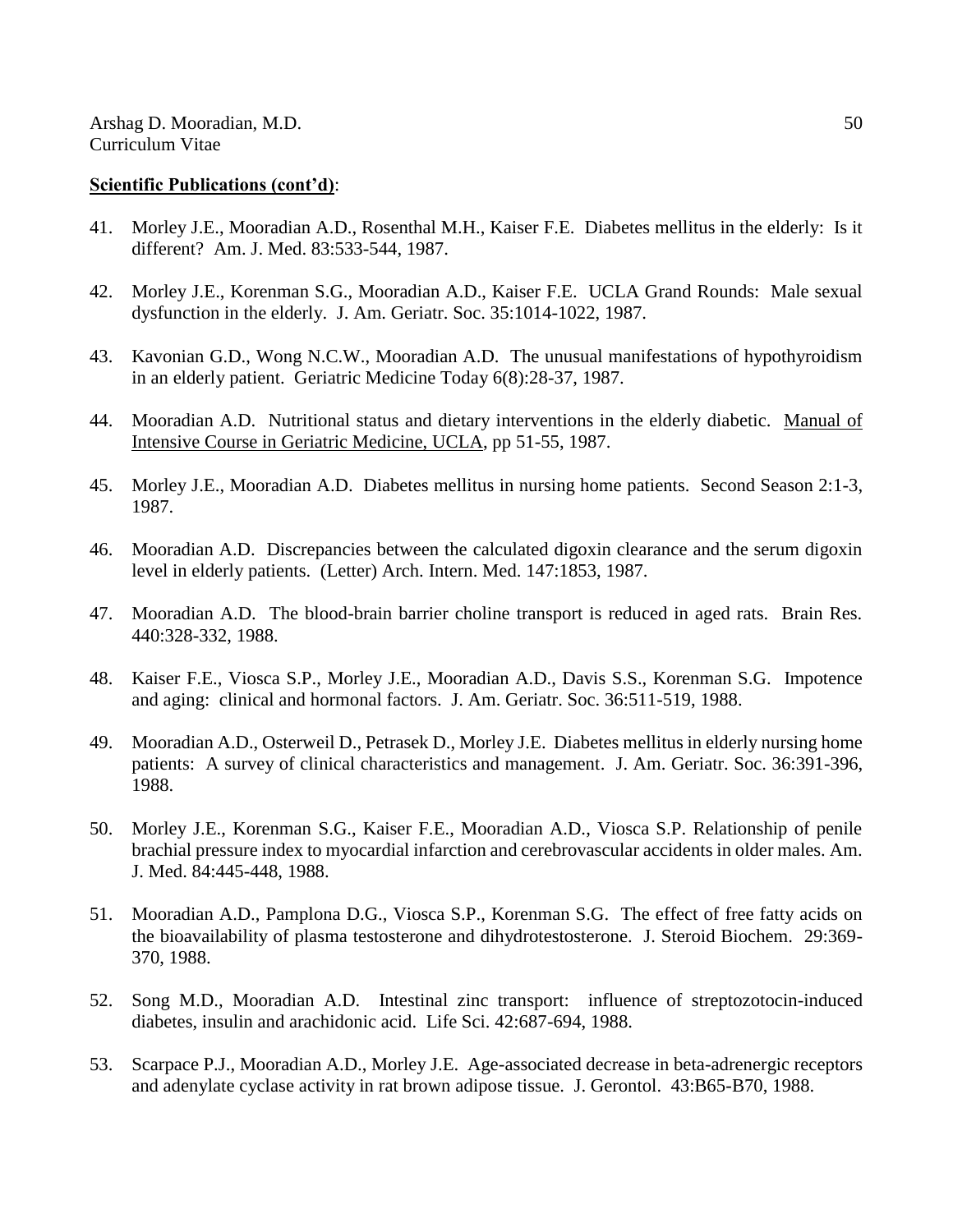- 54. Mintz G.A., Mooradian A.D. Age-related morphologic changes in rat sublingual salivary glands. Gerodontology, 6:137-144, 1988.
- 55. Mooradian A.D., Morley J.E., Scarpace P.J. The role of zinc status in altered cardiac adenylate cyclase activity in diabetic rats. Acta Endocrinologica, 119:174-180, 1988.
- 56. Mooradian A.D., Norman D.C., Morley J.E. The effect of zinc status on the immune function of diabetic rats. Diabetologia, 31:703-707, l988.
- 57. Mooradian A.D., Perryman K., Fitten J., Kavonian G., Morley J.E. Cortical function in elderly non-insulin dependent diabetic patients: Behavioral and electrophysiological studies. Arch. Int. Med., 148:2369-2372, 1988.
- 58. Mooradian D.G., Viosca S.P., Kaiser F.E., Morley J.E., Korenman S.G. Penile Raynaud's phenomenon: A possible cause of erectile failure. Am. J. Med. 85:748-750, 1988.
- 59. Mooradian A.D. The effect of aging on the blood-brain barrier. Neurobiol. Aging 9:31-39, 1988.
- 60. Mooradian A.D., Morley J.E., Korenman S.G. Endocrinology in Aging. Disease-a-Month, 34(7):398-461, 1988.
- 61. Morley J.E., Gorbien M.J., Mooradian A.D., Silver A.J., Brickman A.S., Kaiser F.E. UCLA Geriatric Grand Rounds: Osteoporosis. J. Am. Geriatr. Soc., 36:845-859, 1988.
- 62. Mooradian A.D. Digitalis: An update of its clinical pharmacokinetics, therapeutic monitoring techniques, and treatment recommendations. Clin. Pharmacokinetics, 15:165-179, 1988.
- 63. Mooradian A.D. Tissue specificity of premature aging in diabetes mellitus: the role of cellular replicative capacity. J. Am. Geriatr. Soc., 36:831-839, 1988.
- 64. Mooradian A.D. Diabetic complications of the central nervous system. Endocrine Reviews, 9:346- 356, 1988.
- 65. Mooradian A.D., Nutritional modulation of life span and gene expression, pp 891-892. In Morley, J.E., Moderator, Nutrition in the elderly. Ann. Int. Med., 109:890-904, 1988.
- 66. Mooradian A.D., Morley J.E. The Hypothalamus and the Pituitary Glands. In: Diagnosis and Pathology of Endocrine Diseases, Mendelsohn G. (ed.), J.B. Lippincott Co., Philadelphia, PA, 1988, pp 351-377.
- 67. Mooradian A.D., Song M.K. Age-related alterations in duodenal calcium transport rate in rats. Mech. Ageing Dev., 47:221-227, 1989.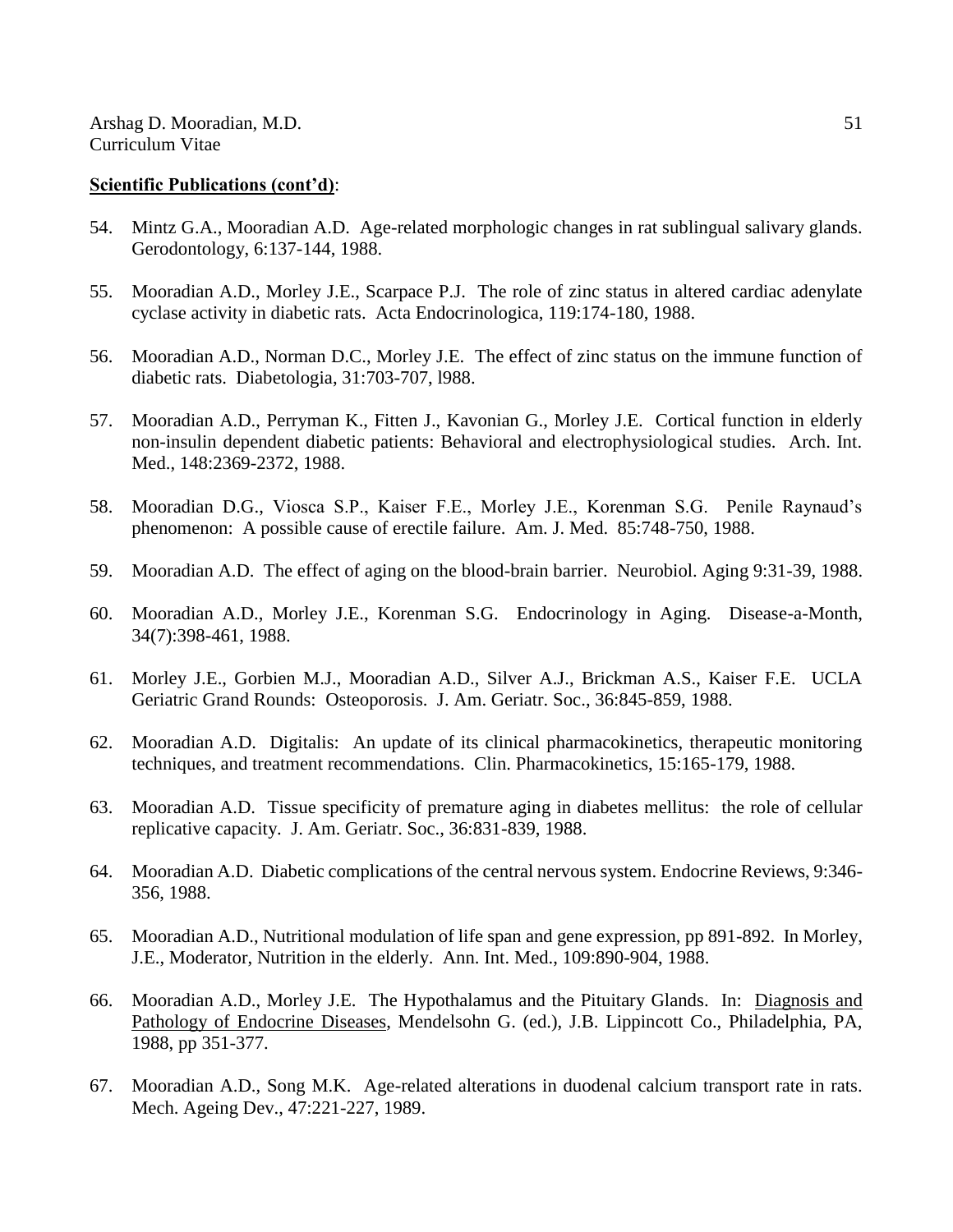- 68. Mooradian A.D., Hernandez L., Tamai I., Marshall C. Variability of serum phenytoin levels in nursing home patients. Arch. Int. Med., 149:890-892, 1989.
- 69. Mooradian A.D., Morley J.E., Kaiser F.E., Davis S.S., Viosca S.P., Korenman S.G. The role of biweekly intracavernous injection of papaverine in the treatment of erectile dysfunction. West. J. Med., 151:515-517, 1989.
- 70. Tamai I., Strome L.S., Marshall C., Mooradian A.D. Drug-drug interactions in an academic nursing home. Am. J. Hosp. Pharm. 46:1567-1569, 1989.
- 71. Hartnell J.M., Morley J.E., Mooradian A.D. Alkali-induced white blood cell DNA unwinding rate is reduced in healthy elderly. A potential biomarker of aging. J. Gerontol. Biol. Sci. 44:B125- B130, 1989.
- 72. Hartnell J.M., Storrie M.D., Mooradian A.D. The tissue specificity of the age-related changes in alkali-induced DNA unwinding. Mutation Research 219:187-192, 1989.
- 73. Mooradian A.D., Scarpace P.J. The response of isoproterenol-stimulated adenylate cyclase activity after administration of L-triiodothyronine is reduced in aged rats. Hormone and Metabolic Res 21:638-639, 1989.
- 74. Mooradian A.D., Greiff V., Bressler R., Reed R., Marcus F. Digitalis in the elderly. J. Am. Geriatr. Soc. 37:873-882, 1989.
- 75. Morley J.E., Kaiser F.E., Mooradian A.D. Impotence. Saudi Medical Journal, 10:173-176, 1989.
- 76. Clements N., Mooradian A.D. The role of sodium fluoride in the treatment of osteoporosis. Drug Therapy, May: 69-78, 1989.
- 77. Mooradian A.D. Psychosocial aspects of diabetes in the elderly. Diabetes Spectrum 2:170, 1989.
- 78. Mooradian A.D. The role of gamma glutamyl transpeptidase in dementias. Neurobiol. Aging 10:109, 1989.
- 79. Mooradian A.D. Age-related differences in body weight loss in response to altered thyroidal status. Experimental Gerontology 25:29-35, 1990.
- 80. Mooradian A.D. Blood-brain transport of triiodothyronine is reduced in aged rats. Mech. Ageing and Develop. 52:141-147, 1990.
- 81. Mooradian A.D. Metabolic fuel and amino acid transport into brain in experimental hypothyroidism. Acta Endocrinologica, 122:156-162, 1990.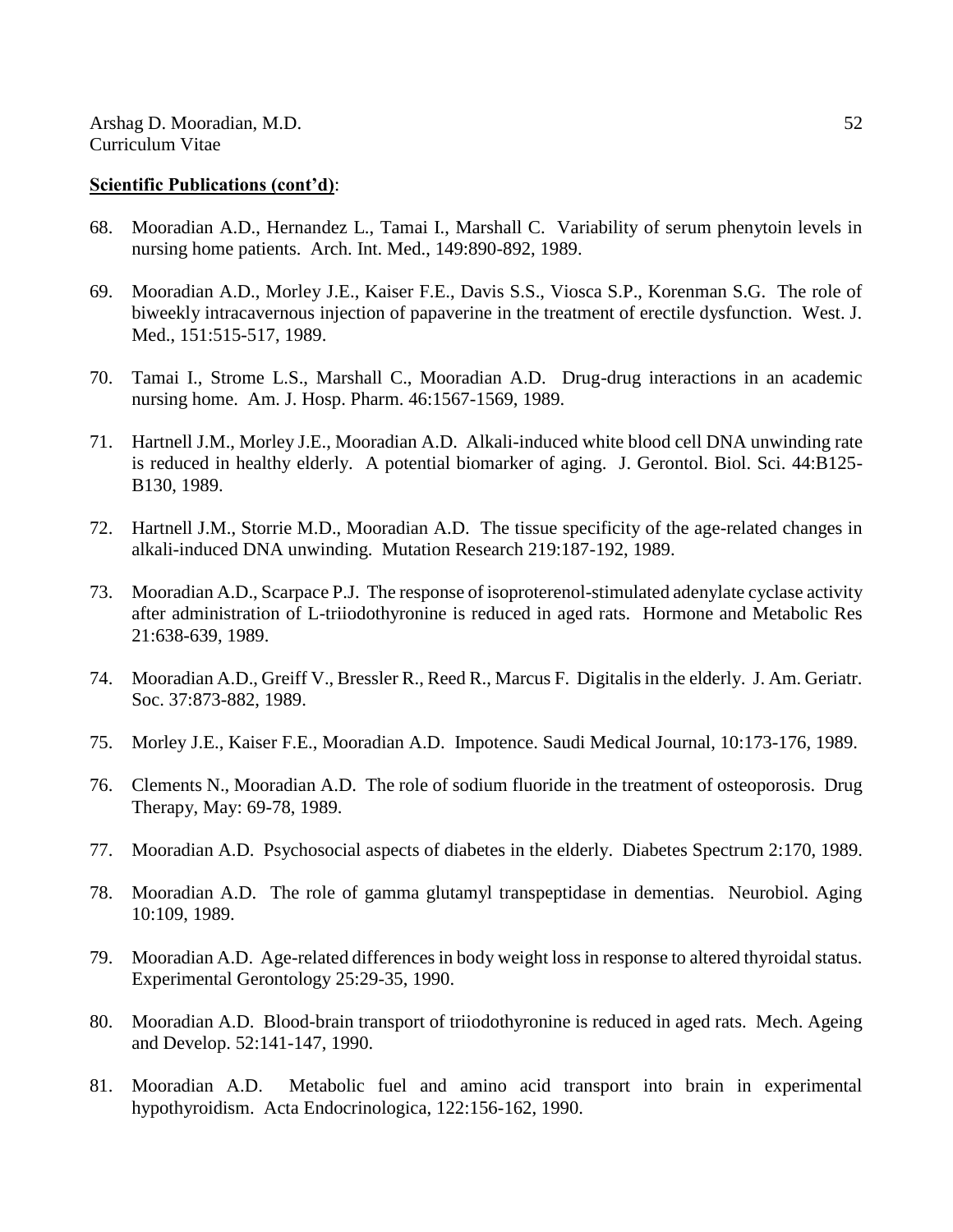- 82. Korenman S.G., Viosca S.P., Kaiser F.E., Mooradian A.D., Morley J.E. Use of a vacuum tumescence device in the management of impotence. J. Am. Geriatr. Soc., 38:217-221, 1990.
- 83. Hartnell J.M., Storrie M.D., Mooradian A.D. Tissue specificity of alkali-induced DNA unwinding rate in diabetes. Diabetes 39:345-353, 1990.
- 84. Mooradian A.D., Reed R.L., Osterweil D., Clements N., Scuderi P. Lack of an association between the presence of tumor necrosis factor or interleukin-1 alpha in the blood and weight loss among elderly patients. J. Am. Geriatr. Soc., 38:397-401, 1990.
- 85. Habib M., Dickerson F., Mooradian A.D. Ethane production rate in vivo is reduced with dietary restriction. J. Appl. Physiol. 68:2588-2590, 1990.
- 86. Mooradian A.D. The hepatic transcellular transport of 3,5,3'-triiodothyronine is reduced in aged rats. Biochim. Biophys. Acta 1054:1-7, 1990.
- 87. Mooradian A.D., Reed R.L., Osterweil D., Shiffman R., Scuderi P. Decreased serum triiodothyronine  $(T_3)$  is associated with increased concentrations of tumor necrosis factor. J. Clin. Endocrinol. Metab. 71:1239-1242, 1990.
- 88. Mooradian A.D., Dickerson F., Smith T.L. Lipid order and composition of synaptic membranes in experimental diabetes mellitus. Neurochem. Res. 15:981-985, 1990.
- 89. Korenman S.G., Morley J.E., Mooradian A.D., Stanik Davis S., Kaiser F.E., Silver A.J., Viosca S.P., Garza D. Secondary hypogonadism in older men: its relation to impotence. J. Clin. Endocrinol. Metab. 71:963-969, 1990.
- 90. Mooradian A.D., Lieberman J. Age-related decrease in serum angiotensin converting enzyme activity: The role of thyroidal status and food intake. J. Gerontol. Biol. Sci. 45:B24-B27, 1990.
- 91. Flood J.F., Mooradian A.D., Morley J.E. Characteristics of learning and memory in streptozotocininduced diabetic mice. Diabetes 39:1391-1398, 1990.
- 92. Mooradian A.D., Greiff V. Sexuality in older women. Arch. Int. Med. 150:1033-1038, 1990.
- 93. Reed R.L., Mooradian A.D. Drug therapy of elderly diabetic patient. Drugs of Today 26:109-123, 1990.
- 94. Mooradian A.D. Biomarkers of aging: Do we know what to look for. J. Gerontol. Biol. Sci. 45:B183-B186, 1990.
- 95. Mooradian A.D. Digoxin use in the elderly. Drugs of Today 26:381-388, 1990.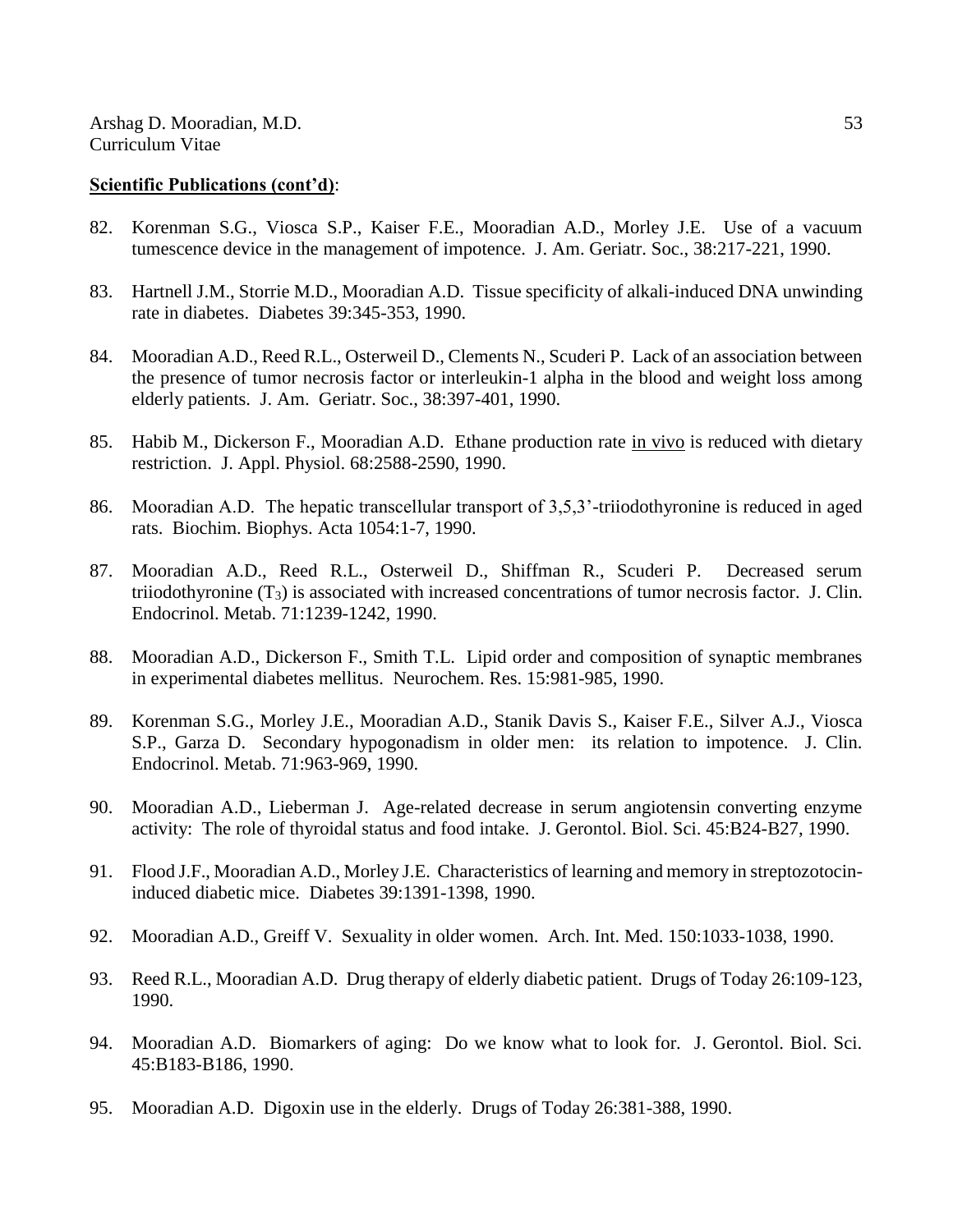- 96. Mooradian A.D. Biomarkers of Aging (reprinted). Proceedings of the 26<sup>th</sup> Annual Meeting of the Society of Prospective Medicine. pp 2-5, 1990.
- 97. Mooradian A.D. Variability of serum phenytoin concentrations in nursing home patients. (letter) Arch. Intern. Med. 150:918-919, 1990.
- 98. Mooradian A.D. Phenytoin monitoring in nursing home patients (letter). Arch. Intern. Med. 150:1971-1974, 1990.
- 99. Mooradian A.D. Endocrine dysfunction due to renal disease. In: Principles and Practice of Endocrinology and Metabolism, K.L. Becker (ed.), Philadelphia, PA, J.B. Lippincott Co. 1990, pp 1533-1536.
- 100. Mooradian A.D., Kalis J, Neugent C. The nutritional status of ambulatory elderly Type II diabetic patients. AGE 13:87-89, 1990.
- 101. Mooradian A.D. Molecular Theories of Aging. In: Geriatric Nutrition. A Comprehensive Review. Morley, J.E., Glick Z., Rubenstein, L.Z. (eds.), New York, Raven Press 1990, pp 11-18.
- 102. Reed R.L., Mooradian A.D. Nutritional status and dietary management of elderly diabetic patient. Clinics in Geriatric Medicine, 6:883-901, 1990.
- 103. Mooradian A.D., Deebaj L., and N.C.W. Wong. Age-related alterations in the response of hepatic lipogenic enzymes to altered thyroid states in the rat. J. Endocrinol 128:79-84, 1991.
- 104. Mooradian A.D., Reed R.L., Meredith K., Scuderi P. Serum levels of tumor necrosis factor, IL-1 α and IL-1ß in diabetic patients. Diabetes Care 14:63-65, 1991.
- 105. Mooradian A.D., Morin A.M. Brain uptake of glucose in diabetes mellitus. The role of glucose transporters. Am. J. Med. Sci. 301:173-177, 1991.
- 106. Evans S.E., Lee I., Yee D., Nixon B., Mooradian A.D. The prevalence and nature of podiatric problems in elderly diabetic patients. J. Am. Geriatr. Soc. 39:241-245, 1991.
- 107. Mooradian A.D., Morin A., Clip L., Haspel H. Glucose transport is reduced in the blood-brain barrier of aged rats. Brain Res. 551: 145-149, 1991.
- 108. Mooradian A.D., Scarpace P.J. β-Adrenergic receptor activity of cerebral microvessels is reduced in aged rats. Neurochem. Res. 16:447-451, 1991.
- 109. Reed R.L., Perlmutter L., Yochum K., Meredith K.E., Mooradian A.D. The relationship between muscle mass and muscle strength in the elderly. J Am Geriatr Soc 39: 551-561, 1991.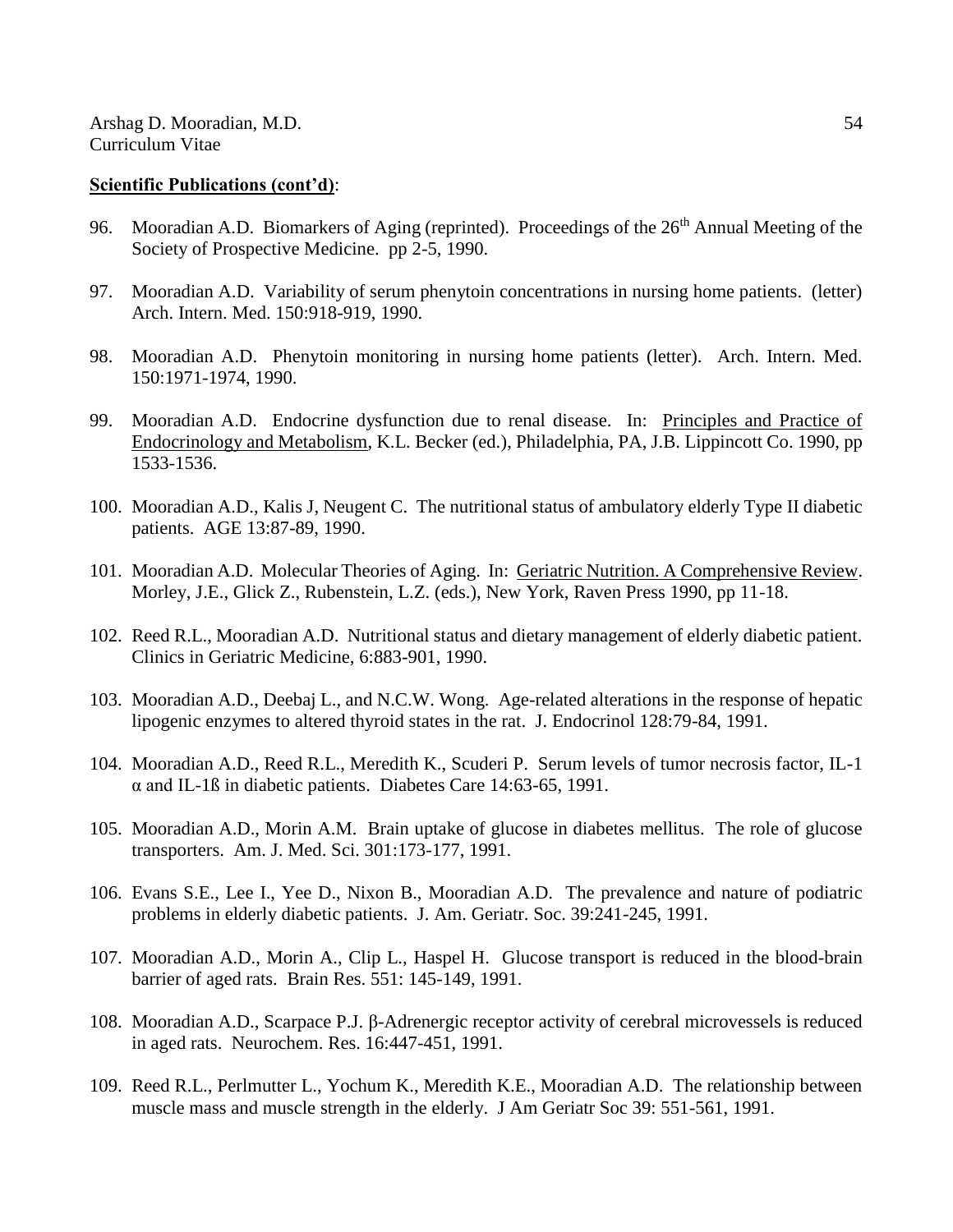- 110. Mooradian A.D. Increased serum conjugated dienes in elderly diabetic patients. J Am Geriatr Soc 39: 571-574, 1991.
- 111. Mooradian A.D., Reed R.L., Osterweil D., Scuderi P. Detectable serum levels of tumor necrosis factor alpha (TNF) may predict early mortality in elderly institutionalized patients. J Am Geriatr Soc 39:891-894, 1991.
- 112. Mooradian A.D., Reed R.L., Scuderi P. Serum levels of tumor necrosis factor alpha, interleukin-1 alpha and beta in healthy elderly subjects. AGE 14:61-64, 1991.
- 113. Mooradian A.D., Wong N.C.W. Molecular Biology of Aging, Part I: An introduction to laboratory techniques. J. Am. Geriatr. Soc. 39: 611-619, 1991.
- 114. Mooradian A.D., Wong N.C.W. Molecular Biology of Aging, Part II: A synopsis of current research. J. Am. Geriatr. Soc. 39: 717-723, 1991.
- 115. Reed R., Yochum K., Perlmutter L., Mooradian A.D. The interrelationship between physical exercise, muscle strength and body adiposity in healthy elderly population. J Am Geriatr Soc, 39:1189-1193, 1991.
- 116. Evans S.E., Mooradian A.D. Podiatric problems in elderly diabetic patients (letter). J Am Geriatr Soc 39: 946, 1991.
- 117. Reed R., Mooradian A.D. Treatment of diabetes mellitus in the elderly. Am Family Physicians. 44:915-924, 1991.
- 118. Mooradian A.D. Chronic illness and geriatric sexuality. Clinics in Geriatric Medicine, 7:113-130, 1991.
- 119. Friedman D., Reed R., Mooradian A.D. The prevalence of overmedication with levothyroxine in ambulatory elderly patients. AGE, 15:9-13, 1992.
- 120. Mooradian A.D.: Altered chromatin structure of cerebral nuclei in experimental diabetes mellitus. Proc Soc of Exp Biol Med, 199:282-286, 1992.
- 121. Mooradian A.D., Meredith K.E. The effect of age on protein composition of rat cerebral microvessels. Neurochem Res 17:665-670, 1992.
- 122. Mooradian A.D., Smith T.L. The effect of age on lipid composition and order of rat cerebral microvessels. Neurochem Res. 17:233-237, 1992.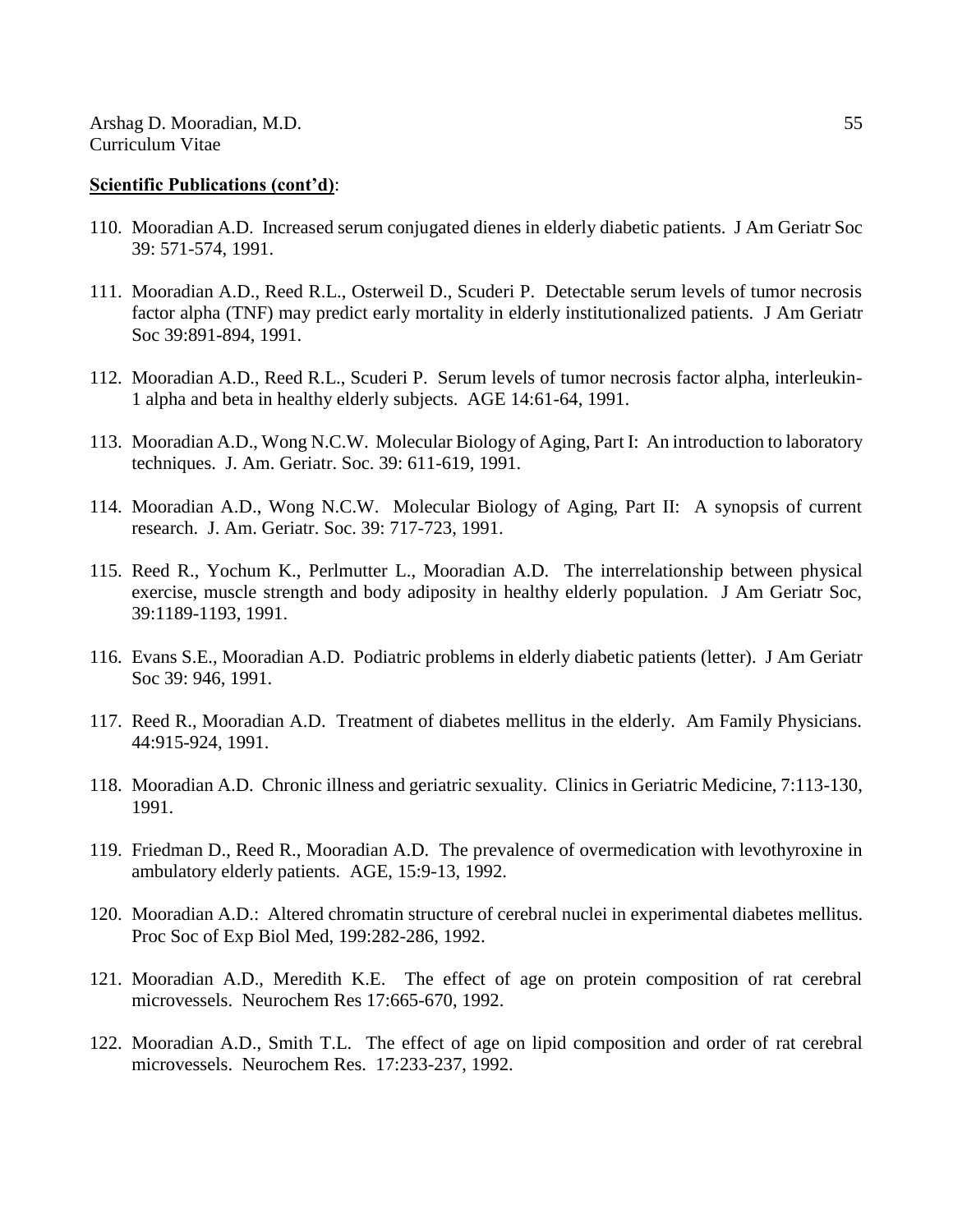- 123. Reed R.L., Kerwin J., Yoshimo M.T., Mooradian A.D. Undetectable serum levels of thyrotropin (TSH) in an older woman with secondary hypothyroidism. J Am Geriatr Soc, 40:68-70, 1992.
- 124. Mooradian A.D. The biological and functional definition of older patient. The role of biomarkers of aging. Oncology 6: (Suppl 2); 39-44, 1992.
- 125. Reed R.L., Perlmutter L., Yochum R., Meredith K.E., Mooradian A.D. Form of presentation of data on muscle strength. J Am. Geriatr Soc. 40:103, 1992.
- 126. Tchekmedyian N.S., Cella D.E., Mooradian A.D. Forward: Care of the older cancer patient. Oncology 6 (Suppl 2):7-8, 1992.
- 127. Mooradian A.D. Management of diabetes in the elderly. In: Endocrinology and Metabolism in the Elderly, Morley, J.E. Korenman, S.G. (eds.), Blackwell Scientific Publications, Boston, 1992, pp 388-405.
- 128. Mooradian A.D. Water balance in the elderly. In: Endocrinology and Metabolism in the Elderly, Morley J.E., Korenman, S.G., (eds.), Blackwell Scientific Publications, Boston, 1992, pp 124-136.
- 129. Mooradian A.D. Geriatric Neuroendocrinology. In: Neuroendocrinology, C. B. Nemeroff (ed) CRC Press, Boca Raton, FL, 1992, pp. 541-562.
- 130. Reed R.L., Mooradian A.D. Diabetes mellitus in the elderly. In: Primary Care Geriatrics. R. Ham, P. Sloan (Eds). Mosby-Yearbook Inc. St. Louis, MO.1992, pp 549-560.
- 131. Mooradian A.D., Scarpace P.J. Beta-adrenergic receptor activity of cerebral microvessels in experimental diabetes mellitus. Brain Res. 583:155-160, 1992.
- 132. Mooradian A.D., McCuskey R.S. In vivo microscopic studies of age-related changes in the structure and the reactivity of cerebral microvessels. Mech. Ageing Devel. 64:247-254, 1992.
- 133. Mooradian A.D., Reed R.L., Duerr M.L., Valdez C., Scuderi P. The effect of age and diabetes mellitus on serum levels of lymphotoxin. AGE 15: 95-99, 1992.
- 134. Romney J.S., Chan J., Carr F.E., Mooradian A.D., Wong N.C.W. Identification of the thyroid hormone responsive mRNA-S<sub>11</sub> as apolipoprotein  $A_1$  mRNA and effects of the hormone on the promoter. Mol Endocrinol 6: 943-950, 1992.
- 135. Mooradian A.D. Commentary. Use of glyburide vs glipizide in elderly non-insulin dependent diabetic patients. Clinical Diabetes Sept-Oct: 73, 1992.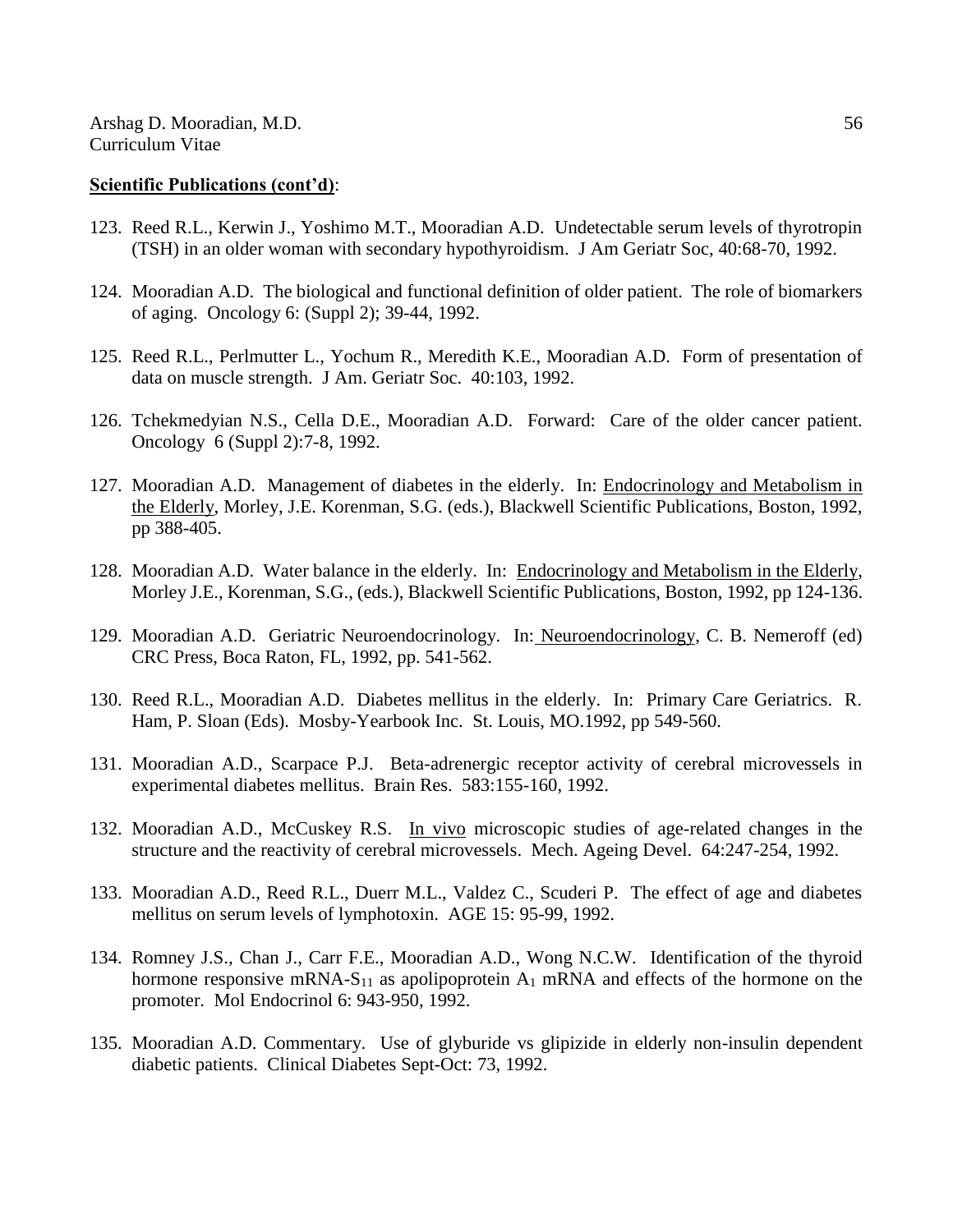- 136. Mooradian A.D. Caring for the elderly nursing home patient with diabetes. A complex challenge to clinicians. Diabetes Spectrum, 5:318-322, 1992.
- 137. Campbell S., Mooradian A.D. Diabetes Mellitus. In Geriatric Pharmacology R. Bressler and M.K. Katz (eds.). McGraw-Hill, Inc. New York, NY, 1993, pp 409-425.
- 138. Nolan P., Mooradian A.D. Digoxin. In: Geriatric Pharmacology, R. Bressler and M.K. Katz (eds.), McGraw-Hill, Inc. New York, NY, 1993, pp. 151-163.
- 139. Mooradian AD. Evaluation of the endocrine status of neurosurgical patients. In: Decision Making in Neurological Surgery. R. Bucholz (ed), B. C. Decker, New York, NY, 1993.
- 140. Mooradian A.D., Smith T.L. The effect of experimentally induced diabetes mellitus on the lipid order and composition of rat cerebral microvessels. Neurosci Lett 145:145-148, 1992.
- 141. Mooradian A.D. Mechanisms of age-related endocrine alterations in mammals. Part I Drugs and Aging. 3: 81-97, 1993.
- 142. Mooradian A.D. Mechanisms of age-related endocrine alterations in mammals. Part II Drugs and Aging. 3:131-146, 1993.
- 143. Reed RL, Hartog RD, Yochum K, Pearlmutter L, Ruttinger AC, Mooradian AD. A comparison of hand-held isometric strength measurement with isokinetic muscle strength measurement in the elderly. J Am Geriatr Soc. 41: 53-56, 1993.
- 144. Mooradian AD, Grabau G, Uko-eninn A. In-situ quantitative estimates of the age-related and diabetes-related changes in cerebral endothelial barrier antigen. Brain Res 309:41-44, 1993.
- 145. Mooradian AD, Smith TL. Membrane disordering effect of ethanol on cerebral microvessels of aged rats. Neurobiol Aging. 14:229-232, 1993.
- 146. Lung CC, Pinnas JL, Yahya D, Meinke GC, Mooradian AD. Malondialdehyde modified proteins and their antibodies in the plasma of control and streptozotocin induced diabetic rats. Life Sci 52:329-337, 1993.
- 147. McGinnis J, Bernbaum M, Brusca S, Plummer S, Albert SG, Mooradian AD. Managing your diabetes a guide for individuals with diabetes mellitus. St. Louis University Press, St. Louis, MO 1992.
- 148. Mooradian AD. Biomarkers of Aging. Facts and Research in Gerontology 8:80-86, 1994.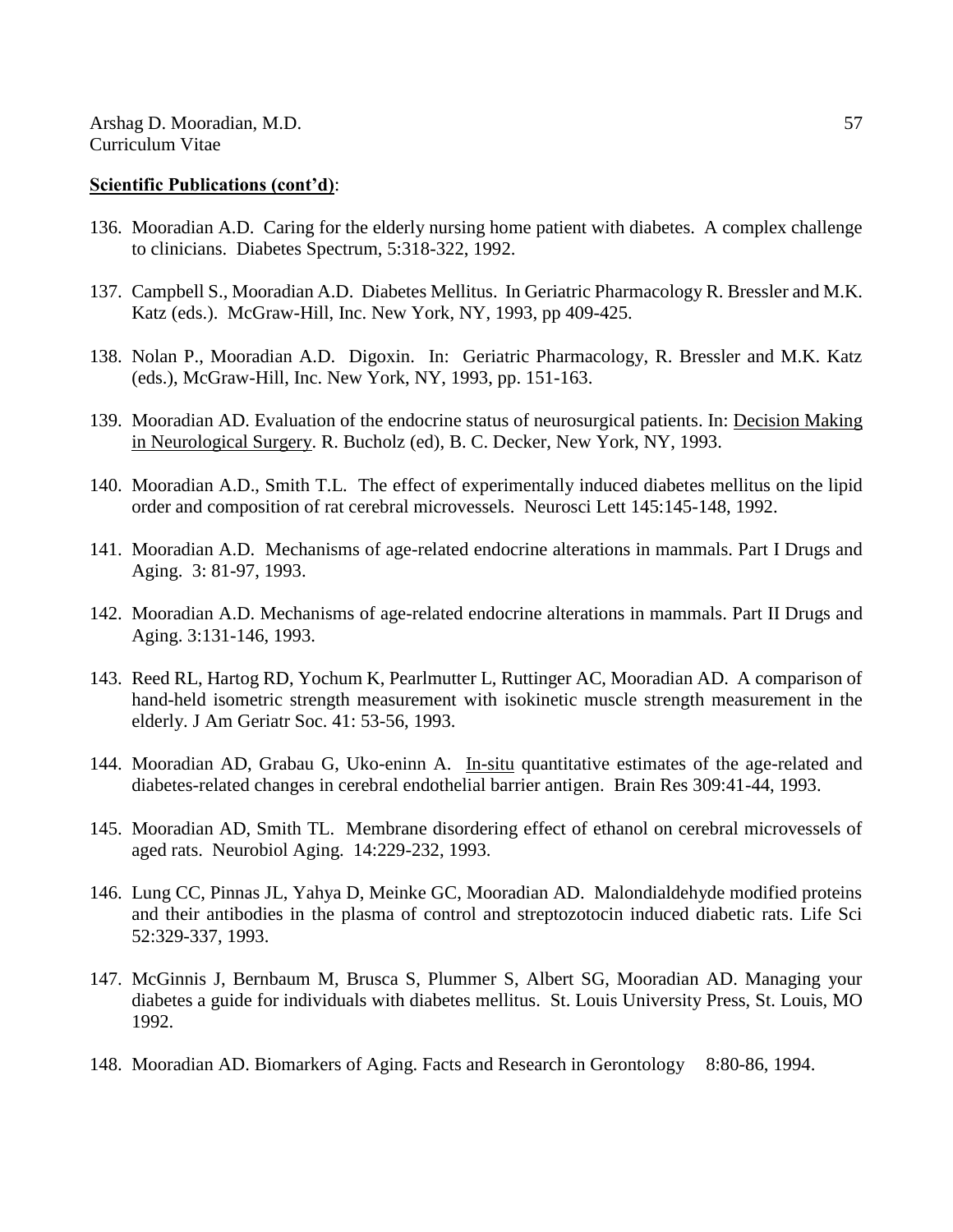- 149. Mooradian AD, Siverly FD. Qualitative differences in the visual retention test performance of older non-insulin dependent diabetic patients. AGE 16:67-69, 1993.
- 150. Mooradian AD. Antioxidant properties of steroids. J. of Steroid Biochem Mol Biol 45:509-511, 1993.
- 151. Bernbaum M, Albert SG, McGinnis J, Brusca S, Miller D, Hoffman J, Kaiser FE, Mooradian AD. Laboratory assessment of glucose markers does not predict reliability of clinical performance. Laboratory Medicine 25:32-34, 1994.
- 152. Bernbaum M, Albert SG, Brusca S, McGinnis J, Miller D, Hoffman JW, Mooradian AD. Effectiveness of glucose monitoring systems modified for the visually impaired. Diabetes Care 16:1363-1366, 1993.
- 153. Bernbaum M, Albert SG, McGinnis J, Brusca S, Mooradian AD. The reliability of self blood glucose monitoring in elderly diabetic patients. J. Am Geriatr Soc 42:779-781, 1994.
- 154. Mooradian AD. Micronutrients in diabetes mellitus. In drugs, diet and disease. Mechanistic Approaches to Diabetes. Vol 2, 183-200, 1995.
- 155. Mooradian AD, Bastani B. Identification of proton-translocating adenosine triphosphatases in rat cerebral microvessels. Brain Res. 629:128-132, 1993.
- 156. Mooradian AD, Pinnas JL, Lung CC, Yahya MD, Meredith K. Diabetes-related changes in the protein composition of rat cerebral microvessels. Neurochem Res. 19:123-128, 1994.
- 157. Mooradian AD. Biology of Aging. In Rehabilitation of the Aging and Elderly Patient. G. Felsenthal, S.J. Garrison, F.U. Steinberg (eds). Baltimore, MD., Williams and Wilkins 1994 pp 3- 10.
- 158. Mooradian AD, Scarpace PJ. 3,5,3'-L-triiodothyronine regulation of B-adrenergic receptor density and adenylyl cyclase activity in synaptosomal membranes of aged rats. Neuroscience. Lett. 161:101-104, 1993.
- 159. Mooradian AD, Habib MP, Dickerson F. Age-related changes in the effect of simple carbohydrates, casein hydrolysate and a lipid test meal on ethane exhalation rate. J. Appl. Physiol 76:1119-1122, 1994.
- 160. Wehmeir KR, Mooradian AD. Autooxidative and antioxidative potential of simple carbohydrate. Free Radical in Biol Med. 17:83-86, 1994.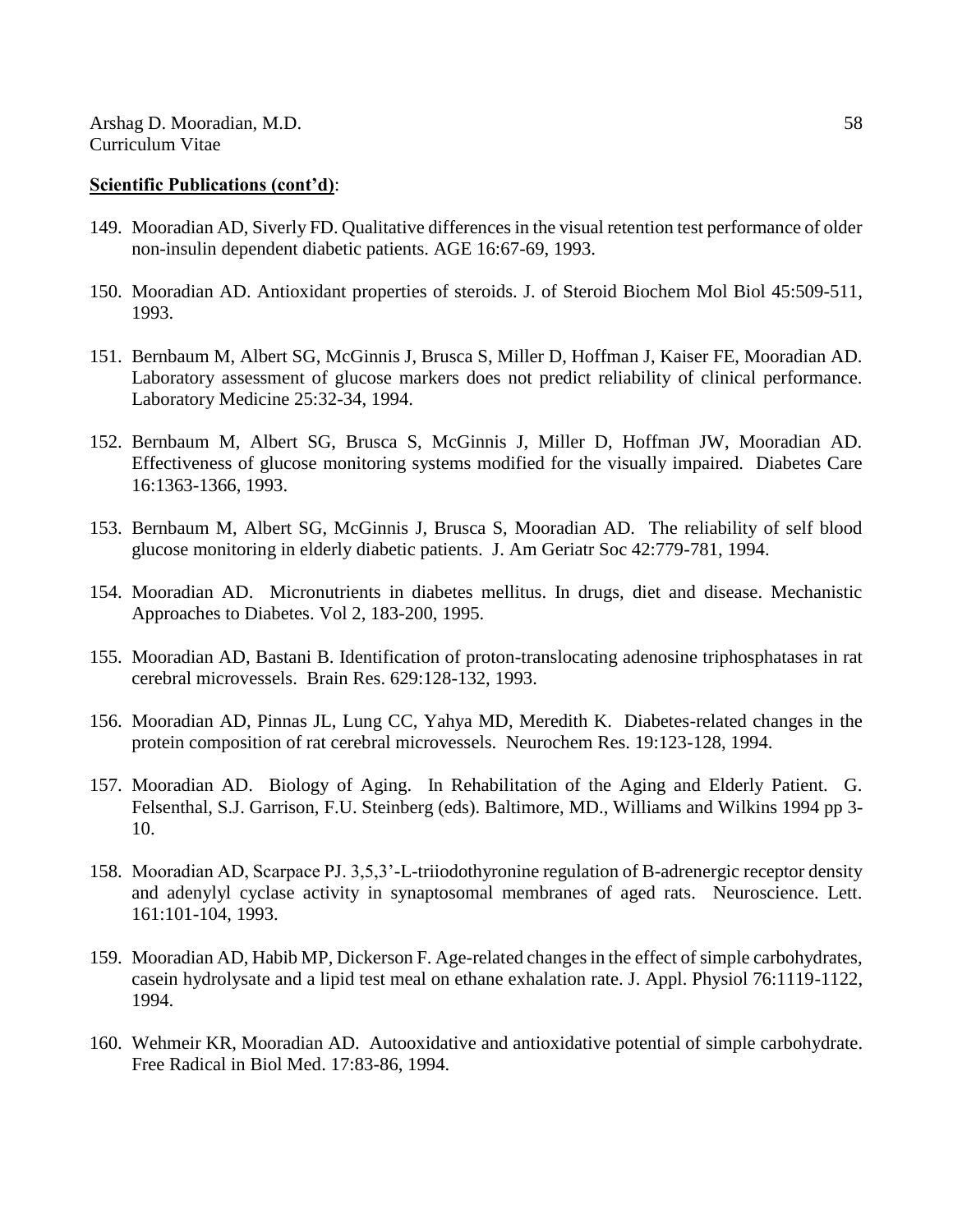- 161. Mooradian AD, Failla M, Hoogwerf B, Isaac R, Maryniuk M, Wylie-Rosett J. Selected vitamins and minerals in diabetes. Diabetes Care 17:4645-479, 1994.
- 162. Mooradian A.D. Behavioral effects if noninsulin-dependent diabetes mellitus in the elderly. Neurobiol Aging. 15:565-567, 1994.
- 163. Habib MP, Dickerson F, Mooradian AD. Effect of diabetes, insulin and glucose load on lipid peroxidation in the rat. Metabolism 43:1442-1445, 1994.
- 164. Mooradian AD, Habib MP, Dickerson F, Yetskievych T. The effect of age on L-3, 5, 3', triiodothyronine induced ethane exhalation. J. Appl Physiol. 77:160-164, 1994.
- 165. Mooradian AD. Potential mechanisms of the age-related changes in the blood-brain barrier. Neurobiol Aging 15:751-755, 1994.
- 166. Mooradian AD. The aging blood-brain barrier commentary. Neurobiol Aging 15:765, 1994.
- 167. Mooradian AD. Diabetes in the elderly editorial. Diabetes Spectrum 7:358-383, 1994.
- 168. Mooradian AD, Wong NCW. Age-related changes in thyroid hormone action. Eu. J. Endocrinol 131:451-461, 1994.
- 169. Mooradian AD, Grabau G, Bastani B. Adenosine triphosphatases of rat cerebral microvessels. Effect of age and diabetes mellitus. Life Sci. 55:1261-1265, 1994.
- 170. Mooradian AD, Shah G, Lung CC, Mahmoud S, Pinnas J. Age-related changes in tissue distribution of malondialdehyde modified proteins. Life Sci. 55:1561-1566, 1994.
- 171. Shah G, Pinnas JL, Lung CC, Mahmoud S, Mooradian AD. Tissue-specific distribution of malondialdehyde modified proteins in diabetes mellitus. Life Sci. 55:1343-1349, 1994.
- 172. Mooradian AD. Normal age-related changes in thyroid hormone economy. Clinics in Geriatric Medicine 11:159-169, 1995.
- 173. Mooradian AD, Fox-Robichaud A, Meijer ME, Wong NCW.Relationship between transcription factors and  $S_{14}$  gene expression in response to thyroid hormone and age. Proc. Soc. Exp. Biol. Med. 207:97-101, 1994.
- 174. Mooradian AD, Uko-eninn A. Age-related changes in the antioxidative potential of cerebral microvessels. Brain Res. 671:159-163, 1995.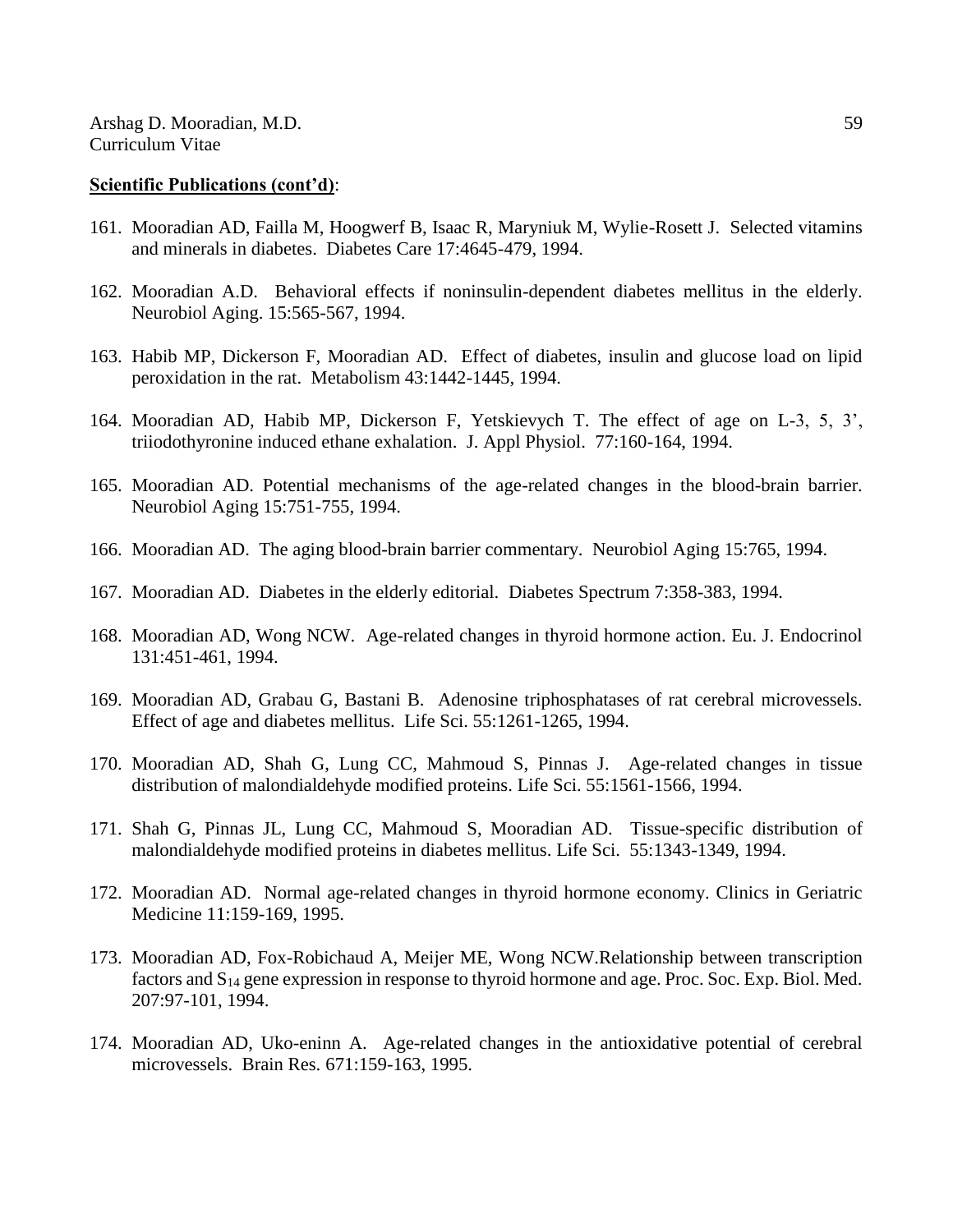- 175. Mooradian AD. The antioxidative potential of cerebral microvessels in experimental diabetes mellitus. Brain Res. 671:164-169, 1995.
- 176. Mooradian AD. Endocrine dysfunction due to renal disease. In: Principles and Practice of Endocrinology and Metabolism. K.L. Becker (ed.) Philadelphia, PA. J.B. Lippincott Co. pp 1759- 1762, 1995.
- 177. Giddings SJ, Carnaghi LR, Mooradian AD. Age-related changes in pancreatic islet cell gene expression. Metabolism 44:320-324, 1995.
- 178. Mooradian AD, Lung CC, Pinnas JL. Cholesterol enriched diet enhances malondialdehyde modification of proteins in cerebral microvessels of rabbits. Neurosci Lett. 185:211-213, 1995.
- 179. Mooradian AD (ed) Internist's Handbook of Endocrinology, Diabetes and Metabolism. St. Louis University Press, St. Louis, Mo 1995.
- 180. Shah NG, Wong NCW, Mooradian AD. Age-related changes in apolipoprotein A<sub>1</sub> expression. Biochem Biophys Acta 1259:277-282, 1995.
- 181. Shah GN, Mooradian AD. Age-related shortening of Poly (A) tail of albumin mRNA. Arch of Biochemistry Biophysics 324:105-110, 1995.
- 182. Bernbaum M, Albert SG, Miller D, Hoffmann JW, Mooradian AD. Reliability of Diascan partner glucose monitor for visually impaired people. Diabetes Spectrum 8:322-324, 1995.
- 183. Mooradian AD. Diabetes in the elderly: Studies dispel common misconceptions. Clev. Clin J. of Med 62:1-3, 1995.
- 184. Mooradian AD. Theories of Aging. In Geriatric Nutrition. A Comprehensive Review. Morley J.E., Glick Z., Rubenstein L.Z. (eds) New York Raven Press. 1995; pp 5-13.
- 185. Bernbaum M, Albert SG, Miller D, Stich T, Hoffmann JW, Mooradian AD. Alternative blood glucose monitoring strips for the One Touch System. Laboratory Medicine 27:404-407, 1996.
- 186. Mooradian AD, Albert SG, Bernbaum M, Plummer S. The effect of glipizide GITS on islet cell hormonal responses to a test meal in NIDDM. Diabetes Care 19:883-884, 1996.
- 187. Mooradian AD. Glycosylation enhances malondialdehyde binding to proteins. Free Radical Biol. Med. 21:699-701, 1996.
- 188. Mooradian AD. Drug therapy of non-insulin dependent diabetes mellitus in the elderly. Drugs 51:931-941, 1996.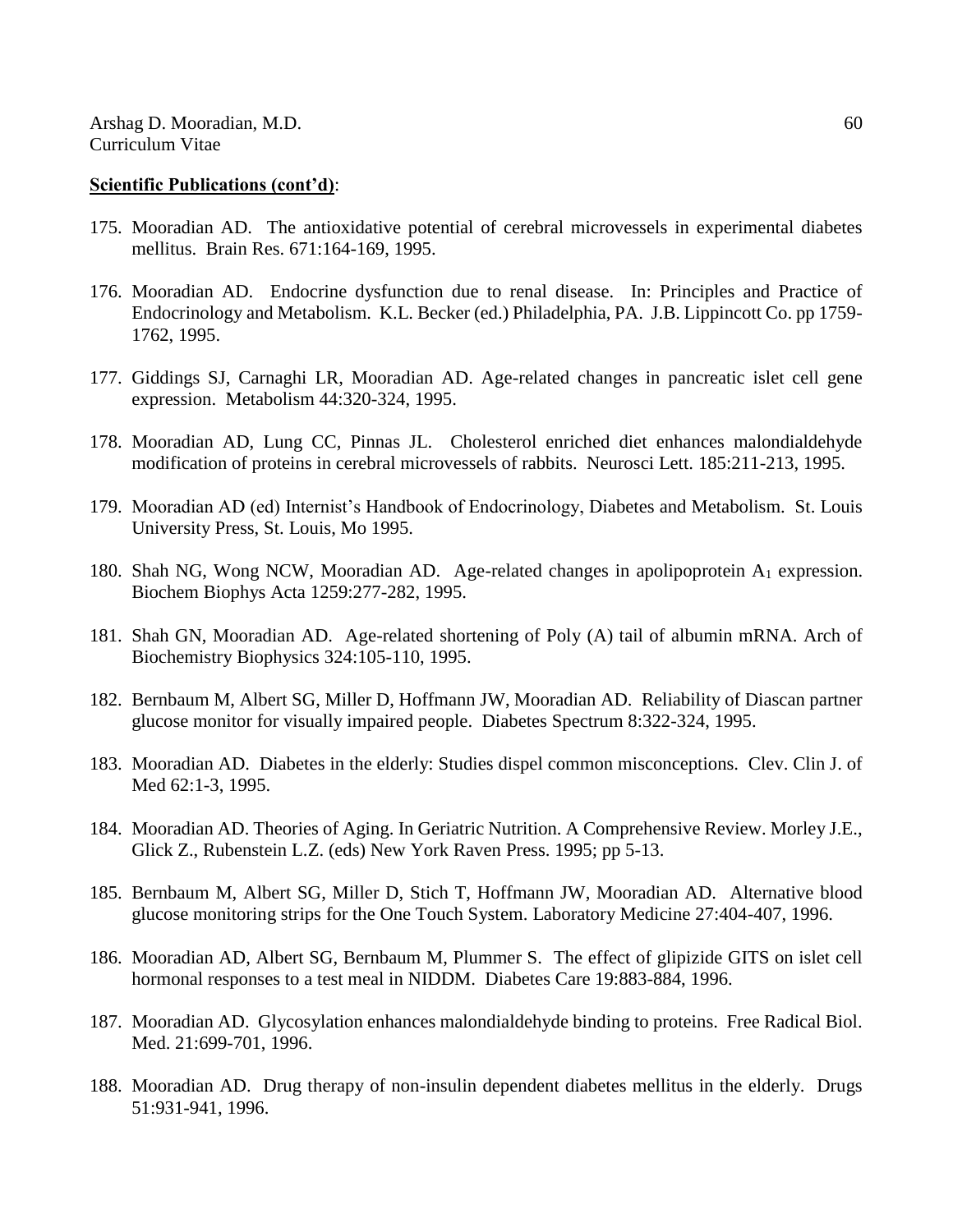- 189. Song MK, Rosenthal MJ, Kang KW, Adham NF, Mooradian AD, Arment ME. Animal prostate extract ancliorates diabetic symptoms by stimulating intestinal zinc absorption in rats. Diabetes Research 31:157-170, 1996.
- 190. Mooradian AD, Wong NCW, Shah GN. Age-related changes in the responsiveness of apolipoprotein  $A_1$  to thyroid hormone. Am J Physiol. 271: $R1602-R1607$ , 1996.
- 191. Thurman J, Mooradian AD. How to handle elderly patients. Medical Interface Jan: 1997, pp 11- 12.
- 192. Mooradian AD. NIDDM in the elderly. Drug Therapy for blood glucose control. Medical Progress Oct: 39-44, 1996.
- 193. Nowak FV, Mooradian AD. Endocrine Function and Dysfunction with age. Encyclopedia of Gerontology. Academic Press, Inc., San Diego, CA. Vol. 1, 1996, pp 447-491.
- 194. Reed RL, Mooradian AD. Diabetes mellitus. In Primary Care Geriatrics. A case based approach. 3<sup>rd</sup> edition R.J. Ham, P.D. Sloan, (Eds) Mosby-Yearbook Inc., St. Louis, MO 1997 pp 440-4476.
- 195. Nowak FV, Mooradian AD. Thyroid hormone action and aging. In Geriatric Medicine in the 21<sup>st</sup> Century: Basic Science Contributions to Clinical Care. J.E. Morley, H.J. Armblecht, R.M. Coe. (eds) Springer Verlag, New York, 1997.
- 196. Mooradian AD, Girgis WE, Shah GN. Thyroid hormone-induced GLUT-1 expression in rat cerebral tissue: effect of age. Brain Res. 747:144-146, 1997.
- 197. Shah GN, Giddings SJ, Mooradian AD. Shortening of poly (A) tail of glucose transporter-one mRNA in experimental diabetes mellitus. Brain Res. 754:213-220, 1997.
- 198. Anderson JH Jr and the Multicenter Insulin Lispro Study Group. Mealtime treatment with insulin analog improves postprandial hyperglycemia and hypoglycemia in patients with non-insulindependent diabetes mellitus. Arch Intern Med. 157: 1249-1255, 1997.
- 199. Mooradian AD. Are micronutrients important in diabetes management? West Indian Med. J. 46(suppl. 1):21, Feb.-Mar, 1997.
- 200. Mooradian AD. Central nervous system complications of diabetes mellitus. A perspective from the blood-brain barrier. Brain Res. Rev. 23:210-218, 1997.
- 201. Mooradian AD. Pathophysiology of central nervous system disorders in diabetes. Clin. Neurosci 4:322-326, 1997.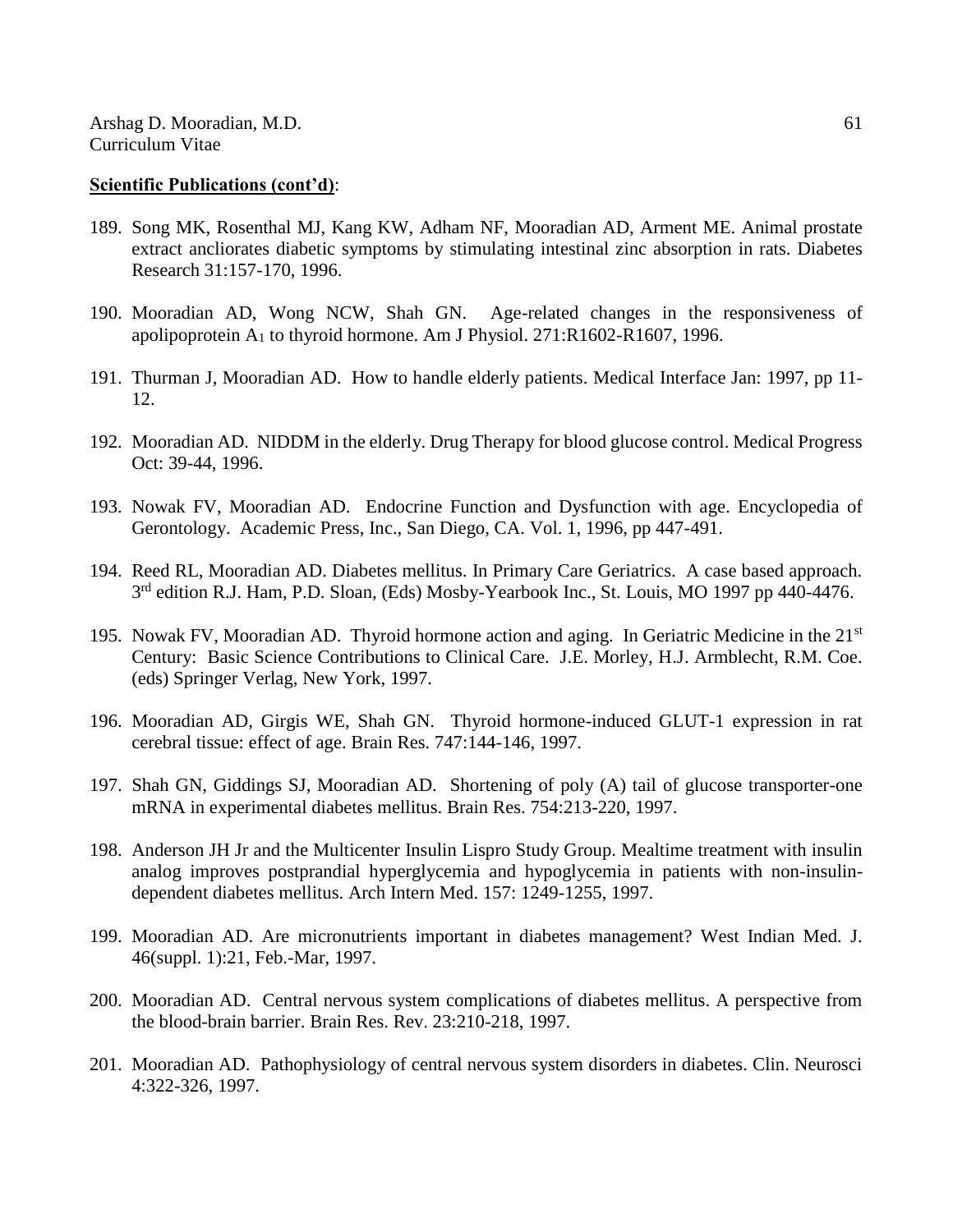- 202. Mooradian AD, Nowak FV. Diabetes mellitus and heart disease. In Cardiovascular Disease in Older Persons. F.E. Kaiser, J. E. Morley, R. M. Coe (ed) Springer Verlag, New York, 1997, 53- 72.
- 203. Shah GN, Mooradian AD. Age-related changes in the blood brain barrier. Exp. Gerontol. 32:501- 519, 1997.
- 204. Thurman J, Mooradian AD. Vitamin supplementation therapy in the elderly. Drugs and Aging. 11:433-449,1997.
- 205. Mooradian AD, Wong NCW, Shah GN. Apolipoprotein A1 expression in young and aged rats is modulated by dietary carbohydrates. Metabolism 46:1132-1136, 1997.
- 206. Enalapril-Felodipine ER Factorial Study Group. Combined enalapril and felodipine extended release (ER) for systemic hypertension. Am J Cardiol 79:431-435, 1997.
- 207. Mooradian AD, Chung HC, Shah GN. GLUT-1 expression in the cerebra of patients with Alzheimer's disease. Neurobiol Aging, 18: 469-474, 1997.
- 208. Mooradian AD, Shah GN. Age-related changes in glucose transporter-one (GLUT-1) mRNA structure and function. Proc. Soc. Exp. Biol. Med. 216:380-385, 1997.
- 209. Mooradian AD, Bastani B. The effect of metabolic acidosis and alkalosis on the H<sup>+</sup>-ATPase of rat cerebral microvessels. Life Sci 61:2247-2253, 1997.
- 210. Shah GN, Li JP, Schneiderjohn P, Mooradian AD. Cloning and characterization of a complementary DNA for a thyroid hormone responsive protein in mature rat cerebral tissue. Biochemical J. 327:617-623, 1997.
- 211. Testa MA, Simonson DC on behalf of Glipizide GITS Study Investigators. Health economic benefits and quality of life during improved glycemic control in patients with type 2 diabetes mellitus. Arandomized, controlled, double-blind trial. JAMA 280: 1490-1496, 1998.
- 212. Silverberg AB, Mooradian AD. The Thyroid and Aging. Interdisciplinary Topics In Aging, Functional Endocrinology of Ageing 29: 27-43, 1998.
- 213. Reed RL, Mooradian AD. Management of diabetes mellitus in the nursing home. The Annals of Long Term Care 6:100-107, 1998.
- 214. Yu Z, Gupta SK, Hwang SS, Kipnes MB, Mooradian AD, Snyder PJ, Atkinson LE. Testosterone pharmacokinetics after application of an investigational transdermal system in hypogonadal men. J. Clin. Pharmacol. 37:1139-1145, 1997.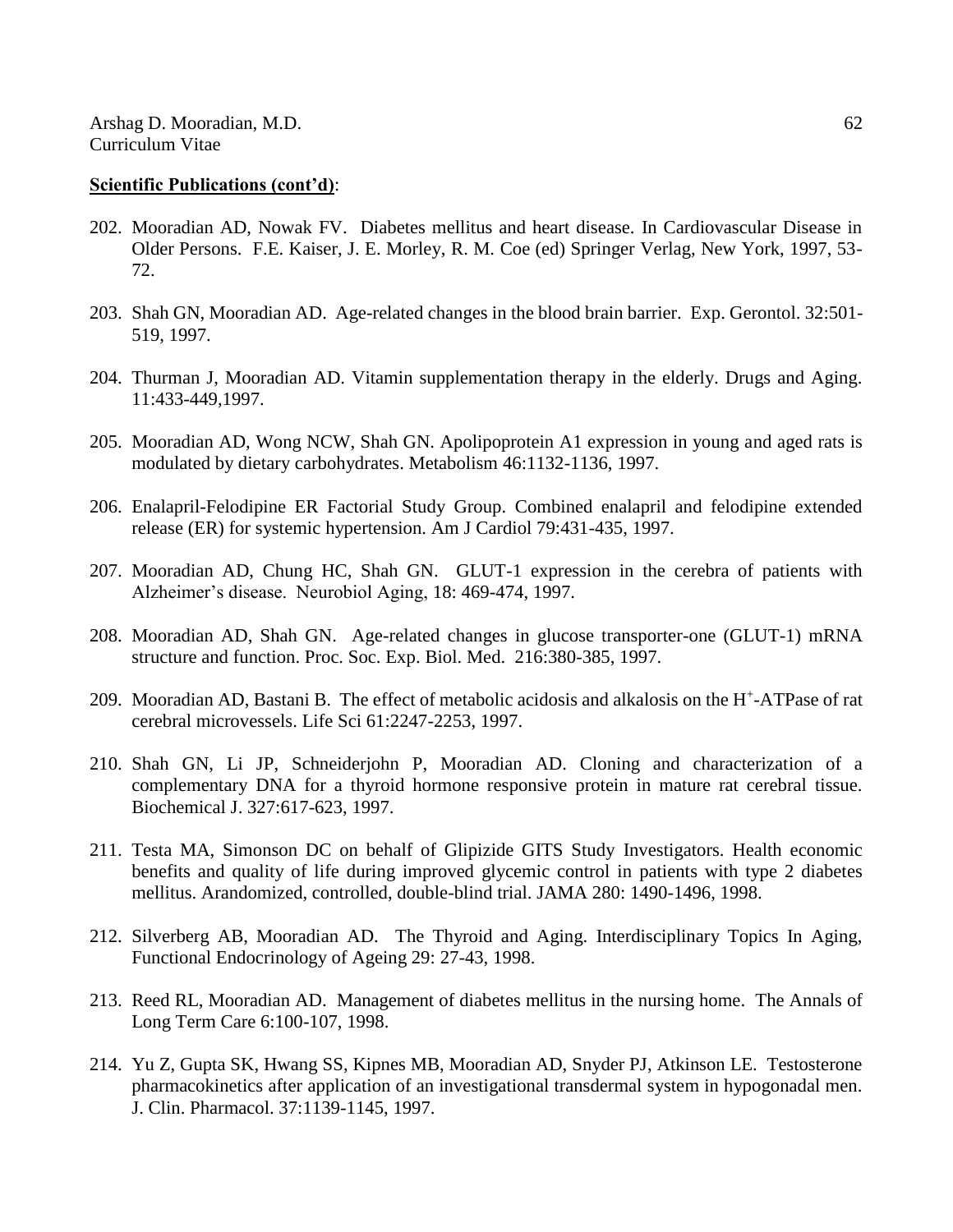- 215. Johnston PS, Feig PU, Coniff RF, Krol A, Kelley DE, Mooradian AD. Chronic treatment of African-American type 2 diabetic patients with alpha-glucosidase inhibition. Diabetes Care 21:416-422, 1998.
- 216. Mooradian AD (ed), Internist's Handbook of Endocrinology, Diabetes and Metabolism. St. Louis University Press, 1998.
- 217. Murao K, Wada Y, Nakamura T, Taylor AH, Mooradian AD, Wong NCW. Effects of glucose and insulin on rat apolipoprotein A1 gene expression. J. Biol. Chem. 273:18959-18965, 1998.
- 218. Shah GN, Li J, Mooradian AD. Novel translational repressor (NAT-1) expression is modified by thyroid state and age in brain and liver. Eu. J. Endocrinology 139: 649-653, 1998.
- 219. Gradman, A, Cutler NR, Pamela J. Davis, PJ et al (Mooradian AD) on behalf of the Enalapril-Felodipine ER Factorial Study Group. Long-term efficacy, tolerability, and safety of the combination of enalapril and felodipine ER in the treatment of hypertension. Clinical Therapeutics. 20: 527-538, 1998
- 220. Mooradian AD, McLaughlin S, Boyer C, Winter J. Diabetes care for the older adult. Diabetes Spectrum 12:70-77, 1999.
- 221. Mooradian AD, Thurman JE. Drug therapy of postprandial hyperglycemia Drugs 57:19-29, 1999.
- 222. Mooradian AD, Li J, Shah GN. Age-related changes in thyroid hormone responsiveness protein (THRP) expression in cerebral tissue of rats. Brain Res. 793:302-304, 1998.
- 223. Thurman JE, Mooradian AD. Starving for sugar. Patient Care 32:142-143, 1998.
- 224. Mooradian AD. Repaglanide; A viewpoint. Drugs and Aging.13:181-182, 1998.
- 225. Mooradian AD, Albert SG. The age-related changes in lipogenic enzymes: the role of dietary factors and thyroid hormone responsiveness. Mechanism of Ageing and Development 108: 139- 149, 1999.
- 226. Chehade J, Kim J, Pinnas J, Mooradian AD. Malondialdehyde binding of rat cerebral proteins is reduced in experimental hypothyroidism. Brain Research 829:202-203, 1999.
- 227. Mooradian AD. Rosiglitazone. A viewpoint. Drugs 57:931, 1999.
- 228. Mooradian AD, Chehade J, Kim J. Age-related changes in thyroid hormone effects on glucose transporter isoforms of rat heart. Life Sciences 65:981-989, 1999.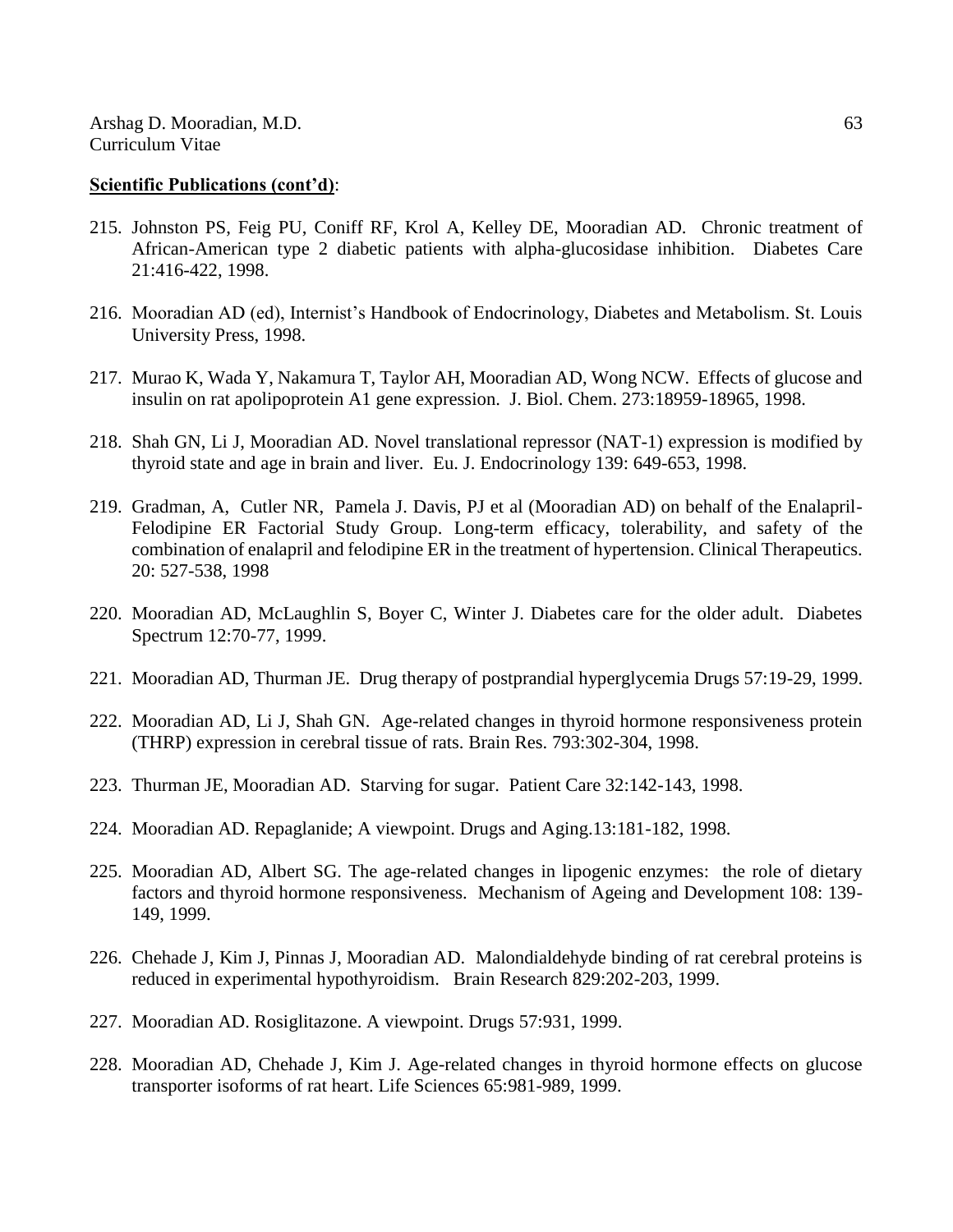- 229. Freedman BI, Wuerth J-P, Cartwright K, Bain R, Dippe S, Hershon K, Mooradian AD, Spinowitz B. Design and baseline characteristics for the aminoguanidine clinical trial in overt type 2 diabetic nephropathy(ACTION II). Controlled Clinical Trials. 20:493-510, 1999.
- 230. Chehade J, Kim J, Pinnas JL, Mooradian AD. Age-related changes in the thyroid hormone effects on malondialdehyde modified proteins in the rat heart.Proc.Soc.Exp.Biol.Med.222:59-64, 1999.
- 231. Mooradian AD, Chehade J. Implications of the UK Prospective Diabetes Study: Questions answered and issues remaining. Drugs and Ageing 16:159-164, 2000.
- 232. Chehade J, Mooradian AD. Drug therapy of diabetes in old age. In Diabetes in Old Age-2<sup>nd</sup> edition, AJ Sinclair, P Finucane, (eds) 2000.
- 233. Mooradian AD, Albert SG, Wittry S, Chehade J, Kim J, Bellrichard B. Dose-response profile of acarbose in older subjects with Type 2 diabetes. Am. J. Med. Sci. 319:334-337, 2000.
- 234. Chehade J, Mooradian AD. A rational approach to drug therapy of Type 2 diabetes mellitus. Drugs 60: 95-113, 2000.
- 235. Mooradian AD, Chehade J, Hurd R, Haas MJ. Monosaccharide enriched diets cause hyperleptinemia without hypophagia. Nutrition 16: 439-441, 2000.
- 236. Kamel HK, Mooradian AD, Mir T. Biological theories of aging. In: Contemporary Endocrinology: Endocrinology of Aging. J.E. Morley and L. van den Berg (eds), Humana Press Inc., Totowa, NJ. pp: 1-9, 2000.
- 237. Mooradian AD, Li JP. The effect of amitriptyline on the messenger RNA of thyroid hormone responsive genes in rat cerebral tissue. Experimental Brain Research 132:276-278, 2000.
- 238. McMahon FG, Fujioka K, Singh K, Mendel CM, Rowe E, Rolston K, Johnson F, Mooradian AD. Efficacy and safety of sibutramine in obese White and African American patients with hypertension: A one-year, double blind, placebo-controlled, multicenter trial. Archives of Internal Medicine 160: 2185-2191, 2000.
- 239. Mooradian AD, Chehade JM. Serum leptin response to endogenous hyperinsulinemia in aging rats. Mechanisms of Ageing and Development. 115:101-106, 2000.
- 240. Haas MJ, Pun K, Reinacher D, Wong NCW, Mooradian AD. Effects of ketoacidosis on rat apolipoprotein A1 gene expression: A link with acidosis but not with ketones. J. Molecular Endocrinology 25: 129-139, 2000.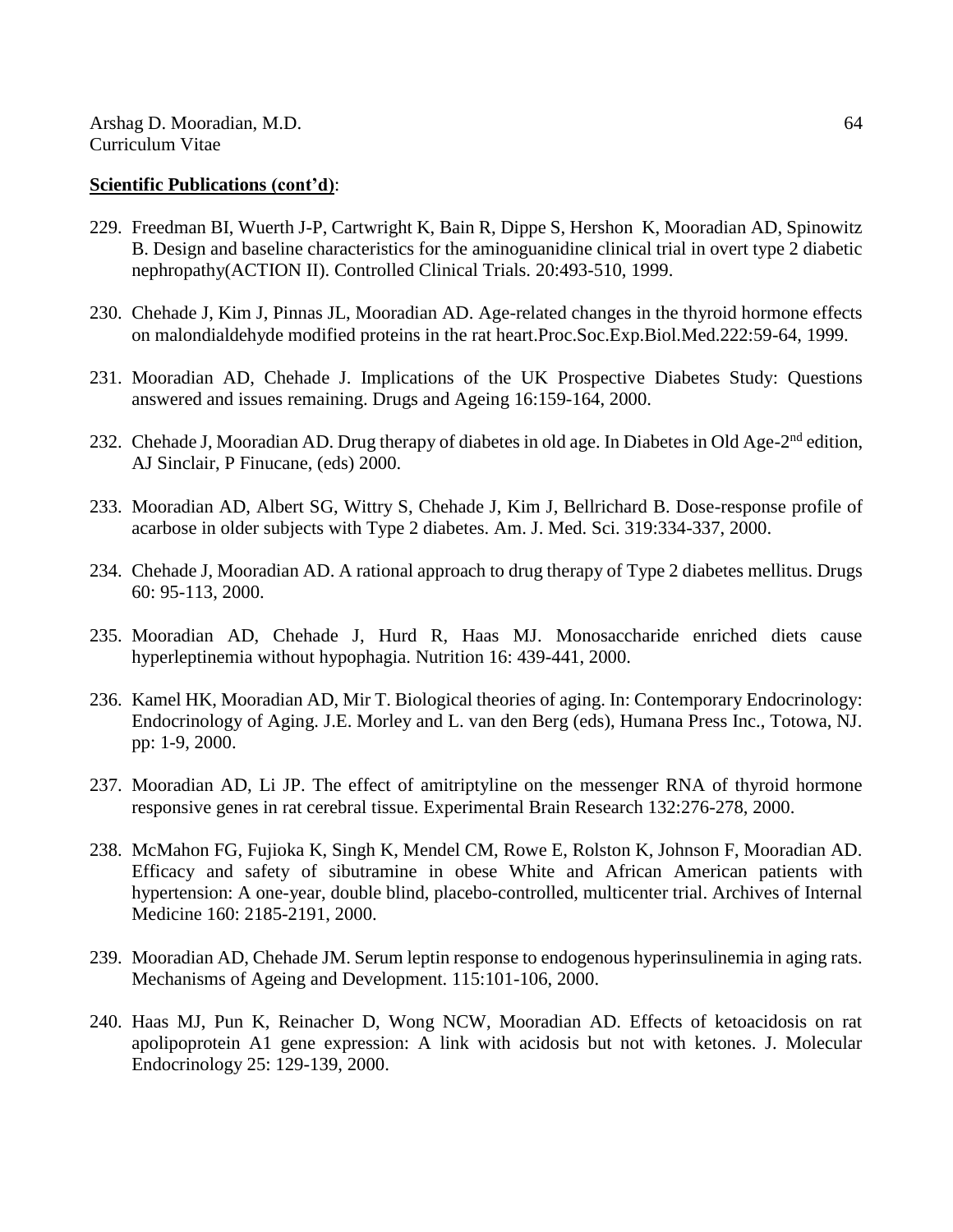- 241. Mooradian AD, Thurman J. Glucotoxicity: Potential mechanisms. Clinics in Geriatric Medicine 15:255-263, 1999.
- 242. Thurman JE, Mooradian AD. Age-related carbohydrate intolerance. In The Science of Geriatrics. Facts, Research and Intervention in Geriatrics Series. J.E. Morley, H.S. Armbrecht, R.M. Coe, B. Vellas, eds., Serdi Publisher .Paris, 2000.Vol. 2, pp409-417.
- 243. Todd CC, Mooradian AD. Thyroid changes with aging. In The Science of Geriatrics. Facts, Research and Intervention in Geriatrics. J.E. Morley, H.J. Armbrecht, R.M. Coe, B. Vellas, eds., Serdi Publisher, Paris,2000, vol. 1,pp273-281.
- 244. Korenman SG, Mooradian AD, Hendrick V. Changes in men as they age: The manopause. In: Menopause. Biology and Pathobiology. RA Lobo, J Kelsey, and R Marcus (eds), Academic Press, San Diego, CA, 2000, pp. 111-133.
- 245. Mooradian AD, Hurd R, Chehade J, Pun K, Haas M. Age-related changes in plasma leptin binding activity in rats. A comparison of a simple acid-ethanol precipitation technique with column chromatography. Proc. Soc. Exp. Biol. Med. 224: 273-277, 2000.
- 246. Apfel SC et al for the rhNGF Clinical Investigator Group. Efficacy and safety of recombinant human nerve growth factor in patients with diabetic polyneuropathy. A randomized controlled trial. JAMA 284: 2215-2221, 2000.
- 247. Haas MJ, Reinacher D, Pun K, Wong NCW, Mooradian AD. Induction of the apolipoprotein A1 gene by fasting: A relationship with ketosis but not with ketone bodies. Metabolism 49:1572-1578, 2000.
- 248. Mooradian AD, Chehade J. Implications of the UK Prospective Diabetes Study. Questions answered and issues remaining. In Drug Treatment of Type 2 Diabetes. Andrew J. Krentz (ed.) Adis Int. Ltd. 2000, pp 23-29.
- 249. Kim J, Chehade J, Pinnas JL, Mooradian AD. Effect of select antioxidants on malondialdehydemodification of proteins. Nutrition 16: 1079-1081, 2000.
- 250. Thampy KG, Haas MJ, Mooradian AD. Age-related changes in rat hepatic acetyl-coenzyme A carboxylase. Proc. Soc. Exp. Biol. Med. 225: 123-127, 2000.
- 251. Fujioka K and the Sibutramine/Diabetes Clinical Study Group. Weight loss with sibutramine improves glycaemic control and other metabolic parameters in obese patients with type 2 diabetes mellitus. Dibetes, Obesity and Metabolism 2: 175-187, 2000.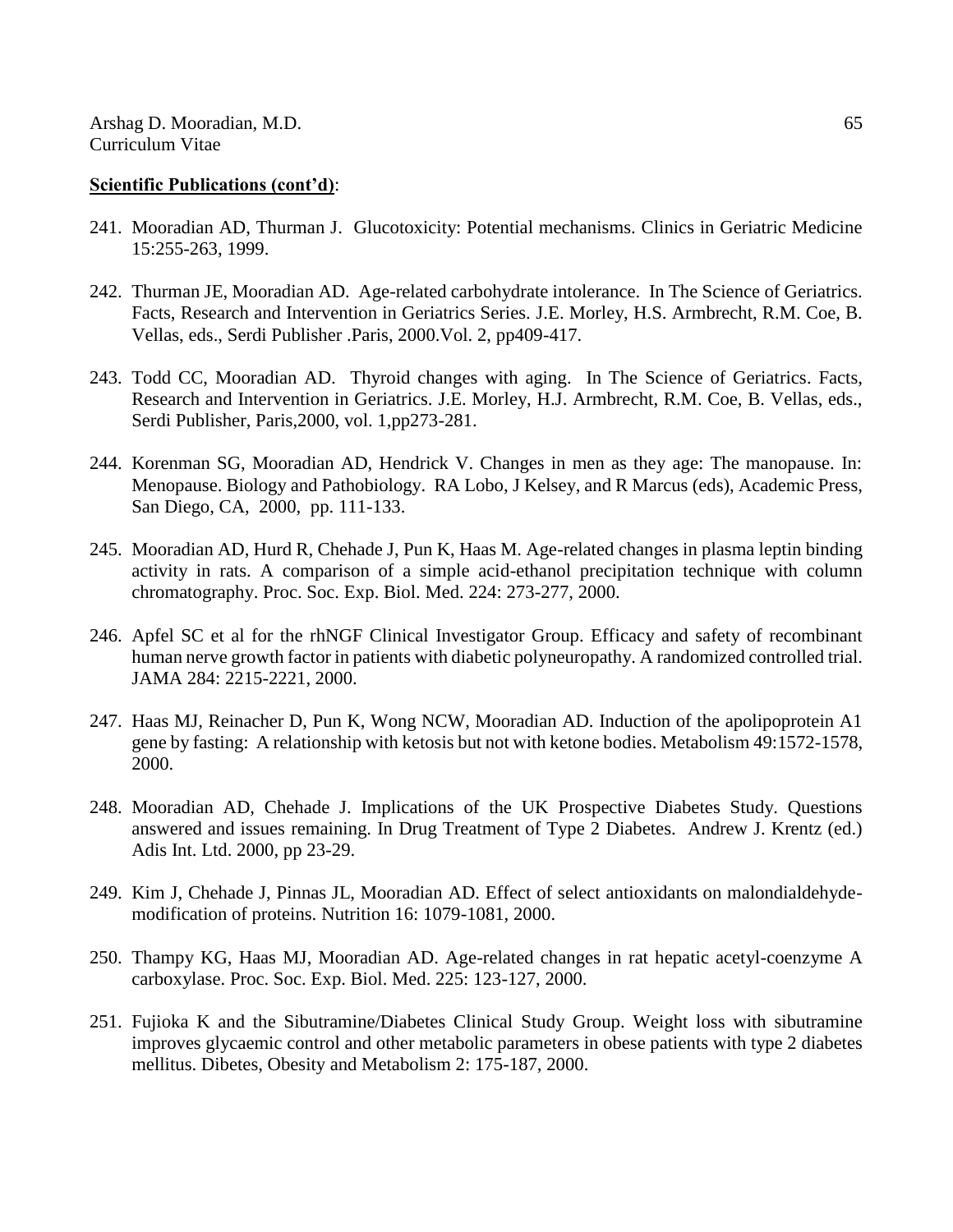- 252. Kim J, Mooradian AD. Hyperinsulinemic hypoglycemia associated with possible hypopituitarism in a patient with acquired immune deficiency syndrome. Endocrine Practice 6: 453-455, 2000.
- 253. Thampy GK, Haas MJ, Mooradian AD. Troglitazone stimulates acetyl-Co A carboxylase activity through a post-translational mechanism. Life Sci. 68: 699-708, 2000.
- 254. Mooradian AD, Reinacher D, Li JP, Pinnas JL. Malondialdehyde-modification of proteins in vitro is enhanced in the presence of acetaldehyde. Nutrition 17: 619-622, 2001.
- 255. Rosenstock J et al for the HOE901 Study Group. Basal insulin therapy in type 2 diabetes. Diabetes Care 24: 631-636, 2001.
- 256. Haas MJ, Reinacher D, Li JP, Wong NCW, Mooradian AD. Regulation of ApoA1 gene expression with acidosis: Requirement for a transcriptional repressor. J. Mol. Endocrinol. 27:43-57, 2001.
- 257. Chehade JM, Silverberg AS, Kim JH, Case CC, Mooradian AD. The role of repeat fine needle aspiration of thyroid nodules with benign cytology. Endocrine Practice. 7:237-243, 2001.
- 258. Mooradian AD. Endocrine dysfunction due to renal disease. In: Principles and Practice of Endocrinology and Metabolism. 3rd edition, KL Becker, Editor; Lippincot, Williams and Wilkins, Philadelphia, 2001, pp1908-1911.
- 259. Mooradian AD, Chehade JM, Thurman JE. The role of thizolidenediones in the treatment of type2 diabetes. Treatments in Endocrinology 1:13-20, 2002.
- 260. Brown WV et al for the Rosuvastatin Study Group. Efficacy and safety of rosuvastatin compared with pravastatin and simvastatin in patients with hypercholesterolemia: A randomized, doubleblind, 52 week trial. Am. Heart J. 144:1036-1043, 2002.
- 261. Deleon MJ, Horani, MH, Haas MJ, Wong NCW, Mooradian AD. Effects of dehydroepiandrosterone (DHEA) on rat apolipoprotein A1 gene expression in the human hepatoma cell line, HepG2. Metabolism 56:101-106, 2002.
- 262. Reed RL, Mooradian AD. Diabetes Mellitus in Primary Care Geriatrics. A Case Based Approach. RJ Ham, P.D.Sloan, G.A.Warshaw (eds), Fourth edition, Mosby Inc., St. Louis, 2002, pp 507-515.
- 263. Mooradian AD. Obesity: A rational target for managing diabetes mellitus. Growth Hormone & IGF research (suppl. A): S1-S5, 2001.
- 264. Deleon MJ, Chandurkar V, Albert SG, Mooradian AD. Glucagon-like peptide-1 (GLP-1) response to acarbose in elderly type 2 diabetic subjects. Diabetes Research and Clinical Practice 56:101-106, 2002.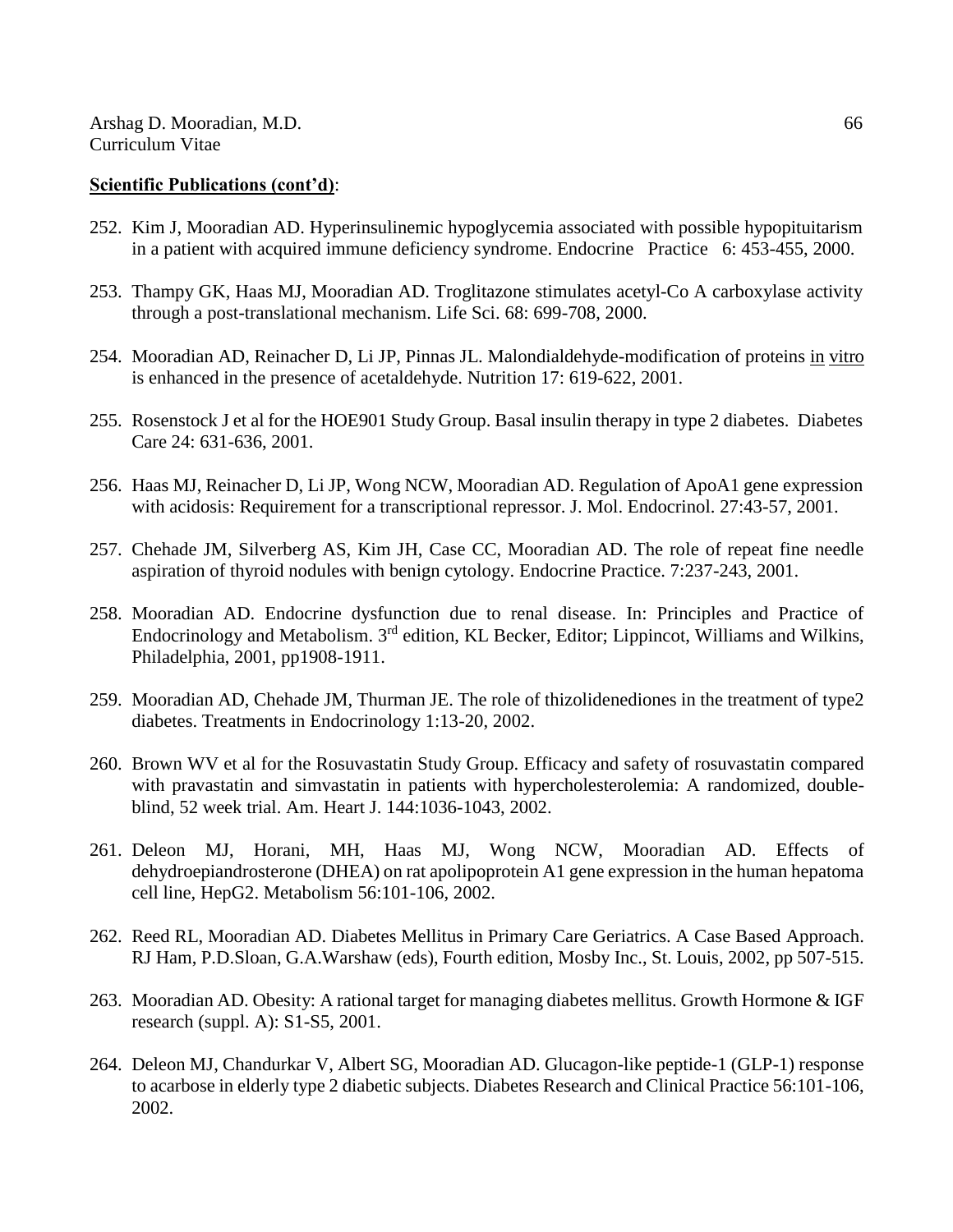- 265. Franz, MJ, Bantle JP, Beebe CA, Brunzell JD, Jean-Louis Chiasson J-L, Garg A, Holzmeister LA, Hoogwerf B, Mayer-Davis E, Mooradian AD, Purnell JQ, Wheeler M. Technical Review: Evidence-based nutrition principles and recommendations for the treatment and prevention of diabetes and related Complications. Diabetes Care 25:148- 198, 2002.
- 266. Haas MJ, Li J-P, Pun K, Mooradian AD. Partial characterization of a cerebral thyroid hormone responsive protein (THRP). Archives of Biochemistry and Biophysics 399:6-11, 2002.
- 267. Hasanain B, Mooradian AD. Antioxidants and their influence in diabetes. Current Diabetes Reports 2:448-456, 2002.
- 268. Mooradian AD, Kumar H. Thyroid disease in the elderly. In. Primer on Geriatric Care. D.E. Rosenblatt and V.S. Natarajan (eds). Printers Castle, Cochin 2002; pp 185-189.
- 269. Thurman JE, Mooradian AD. Alternative Therapy: Vitamin Use in the Elderly. In Alternative Medicine for the Elderly. P. Cherniak, N. Cherniack(eds), Springer Verlag, Berlin Heidelberg, 2003, pp91-109.
- 270. Chehade JM, Haas MJ, Mooradian AD. Diabetes-related changes in rat cerebral occludin and zonula occludens-1 (ZO-1) expression. Neurochem. Res. 27:249-252, 2002.
- 271. Horani MH, Mooradian AD. Management of obesity in the elderly. Special considerations. Treatments in Endocrinology 1:387-398, 2002.
- 272. McMahon FG and the Sibutramine in Hypertensives Clinical Study Group. Sibutramine is safe and effective for weight loss in obese patients whose hypertension is well controlled with angiotensinconverting enzyme inhibitors. J. Hum Hypertens. 16: 5-11, 2002.
- 273. Mooradian AD, Haas MJ, Wong NCW, Chehade JH. Apolipoprotein A-I expression in rats is not altered by troglitazone. Exp. Biol. Medicine 227:1001-1005, 2002.
- 274. Blonde L, Rosenstock J, Mooradian AD, Piper BA, Henry D. Glyburide/metformin combination product is safe and efficacious in patients with type 2 diabetes failing sulphonylurea therapy. Diabetes Obes Metab. 4:368-375, 2002.
- 275. Mooradian AD, Haas MJ, Chehade JM. Age-related changes in rat cerebral occludin and zonula occludens-1 (ZO-1). Mech. Ageing Devel. 124: 143–146, 2003
- 276. Mooradian AD. Cardiovascular disease in Type 2 diabetes mellitus: Current management guidelines. Arch. Intern. Med. 163:33-40, 2003.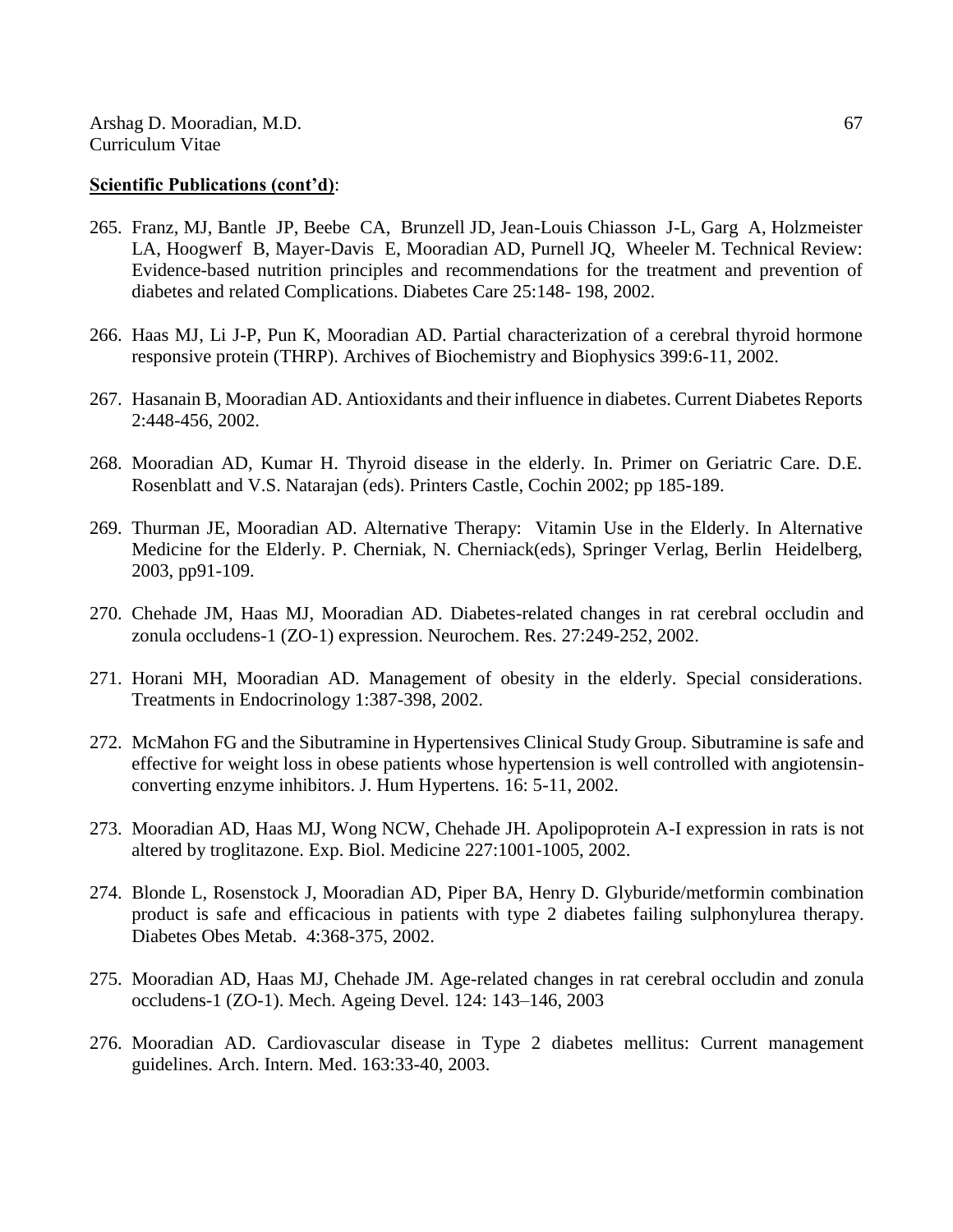- 277. Haas MJ, Sawaf R, Horani MH, Gobal F, Wong NCW, Mooradian AD. Effect of chromium on apolipoprotein A-I expression in HepG2 cells. Nutrition 19:353-357, 2003.
- 278. Lam JK, Matsubara S, Mihara K, Zheng X, Mooradian AD, Wong NCW. Insulin induction of apolipoprotein A: role of SP1. Biochemistry 42:2680-2690, 2003.
- 279. Marston WA, Hanft J, Norwood P, Pollak R for the Dermagraft Diabetic Foot Ulcer Study Group. The efficacy and safety of Dermagraft in improving the healing of chronic diabetic foot ulcers. Diabetes Care 26: 1701-1705, 2003.
- 280. Haas MJ, Parseghian SA, Sajid RM, Mooradian, AD. Effect of thyroid hormone responsive protein (THRP) expression on PC12 cell survival. Exp. Brain Res. 150: 75-84, 2003.
- 281. Franz MJ, Bantle JP, Beebe CA, Brunzell JD, Chiasson JL, Garg A, Holzmeister LA, Hoogwerf B, Mayer-Davis E, Mooradian AD, Purnell JQ, Wheeler M. Evidence-based nutrition principles and recommendations for the treatment and prevention of diabetes and related complications. Diabetes Care 26 Suppl 1:S51-61, 2003.
- 282. Horani M, Mooradian AD. Diabetes and the blood-brain barrier. Current Pharmaceutical Design 9:833-840, 2003.
- 283. Oiknine R, Mooradian AD. Drug therapy of diabetes in the elderly. Biomed Pharmacother. 57:231- 239, 2003.
- 284. Haas MJ, Horani M, Mreyoud A, Plummer B, Wong NCW, Mooradian AD. Suppression of apolipoprotein AI gene expression in Hep G2 cells by TNF  $\alpha$  and IL-1  $\beta$ . Biochem. Biophys. Acta. 1623: 120-128, 2003.
- 285. Hasnain BI, Mooradian AD. Clinical implications of recent trials of antioxidant therapy: What should we be telling our patients. Cleveland Clin J Med. 71: 327-334. 2004.
- 286. Ratner RE et al for the Amylin Study Group. Amylin replacement with pramlintide as an adjunct to insulin therapy improves long-term glycaemic and weight control in Type 1 diabetes mellitus: a 1-year, randomized controlled trial. Diabetic Medicine 21: 1204-1212, 2004.
- 287. Horani M, Gobal F, Haas MJ, Wong NCW, Mooradian AD. Cyclooxygenase (COX) inhibition is associated with down regulation of apolipoprotein AI (apo-AI) promoter activity in cultured hepatoma cell line-HepG2. Metabolism 53:174-181, 2004.
- 288. Mooradian AD, Haas MJ, Wong NCW. Transcriptional control of apolipoprotein A-I gene expression in diabetes mellitus. Diabetes 53:513-520, 2004.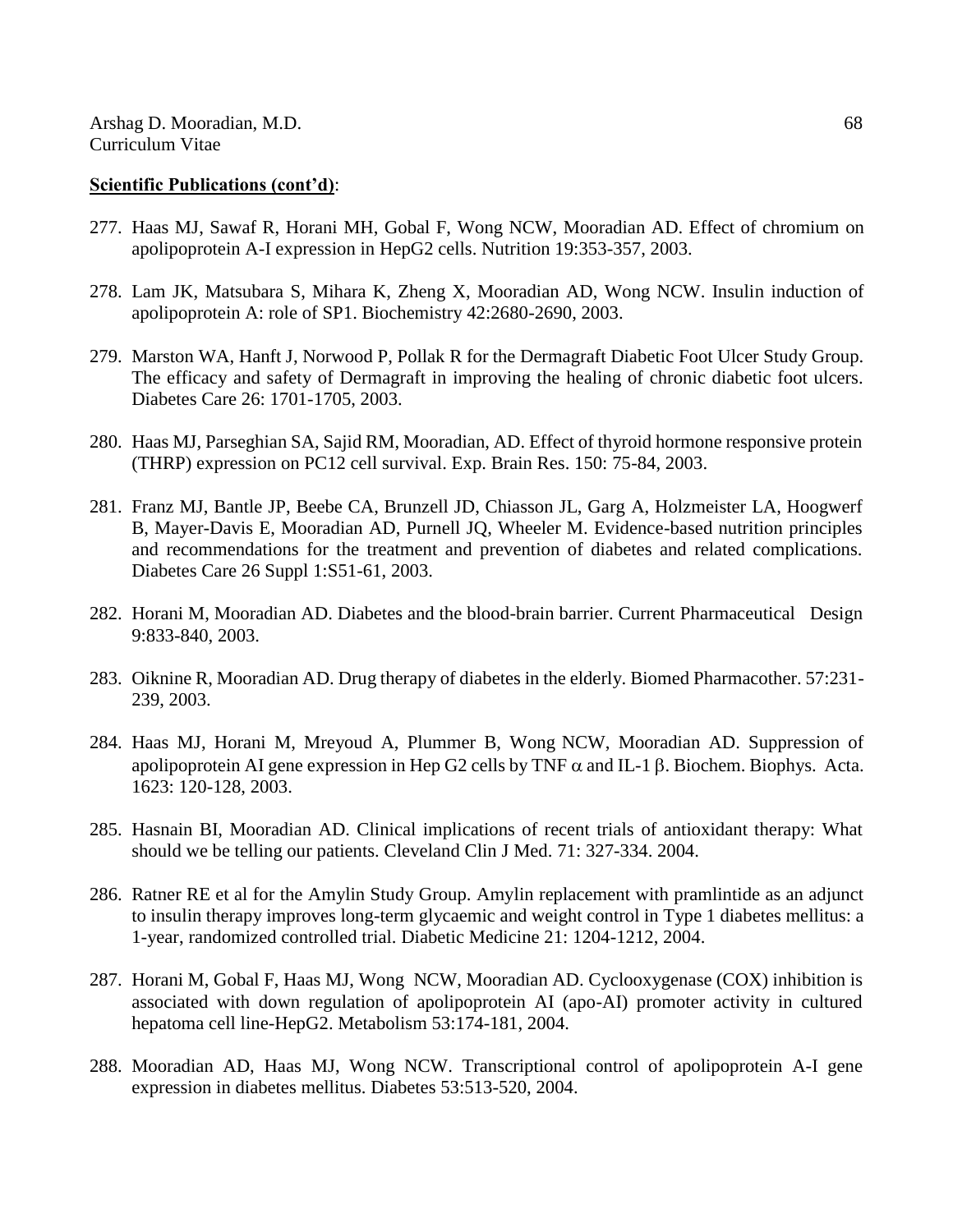- 289. Haas MJ, Wong NCW, Mooradian AD. Effect of glucosamine on apolipoprotein AI mRNA stabilization and expression in HepG2 cells. Metabolism 53: 766-771, 2004.
- 290. Albert SG, Mooradian AD. Low-dose recombinant human growth hormone (rhGH) as adjuvant therapy to life style modifications in the management of obesity. J. Clin. Endocrinol Metab. 89: 695- 701, 2004.
- 291. Hiatt WR, Klepack E, Mark Nehler M et al (Mooradian AD): The effect of inhibition of acyl coenzyme A-cholesterol acyltransferase (ACAT) on exercise performance in patients with peripheral arterial disease. Vasc Med 2004; 9; 27-277, 2004.
- 292. Franz MJ, Bantle JP, Beebe CA, Brunzell JD, Chiasson JL, Garg A, Holzmeister LA, Hoogwerf B, Mayer-Davis E, Mooradian AD, Purnell JQ, Wheeler M; American Diabetes Association. Nutrition principles and recommendations in diabetes. Diabetes Care. 27 Suppl 1:S36-46, 2004.
- 293. Horani, MH, Haas MJ, Mooradian AD. Rapid adaptive down regulation of oxidative burst induced by high dextrose in human umbilical vein endothelial cells. Diabetes Research and Clinical Practice 66:7-12, 2004.
- 294. Haas MJ, Mreyoud A, Fishman M, Mooradian AD. Microarray analysis of thyroid hormone induced changes in mRNA expression in the adult rat brain. Neuroscience Lett. 365:14-18, 2004.
- 295. Bolton WK et al for the ACTION I investigator group. Randomized trial of an inhibitor of formation of advanced glycation end products in diabetic nephropathy. Am. J. Nephrol. 24: 32- 40, 2004.
- 296. Bakris GL, Fonseca V, Katholi RE, McGill JB, Messerli FH, Phillips RA, Raskin P, Wright JT Jr, Oakes R, Lukas MA, Anderson KM, Bell DS; GEMINI Investigators (Mooradian AD). Metabolic effects of carvedilol vs metoprolol in patients with type 2 diabetes mellitus and hypertension: a randomized controlled trial. JAMA. 292:2227-2236, 2004.
- 297. Myers SE, Albert SG, Hass MJ, Clifton D, Mooradian AD. Pubertal changes in serum leptin levels in adolescents with type 1 diabetes: A controlled longitudinal study. J. Pediatr. Endocrinol. Metab.17:1653-1662, 2004.
- 298. Haas MJ, Horani MH, Wong NCW, Mooradian AD. Induction of apolipoprotein AI promoter by Sp1 is repressed by saturated fatty acids. Metabolism: Clinical and Experimental. 53:1342- 1348, 2004.
- 299. Hovsepyan MR, Haas MJ, Boyajyan AS, Guevorkyan AA, Mamikonyan AA, Myers SE, Mooradian AD. Astrocytic and neuronal biochemical markers in the sera of subjects with diabetes mellitus. Neurosci. Lett. 369:224-227., 2004.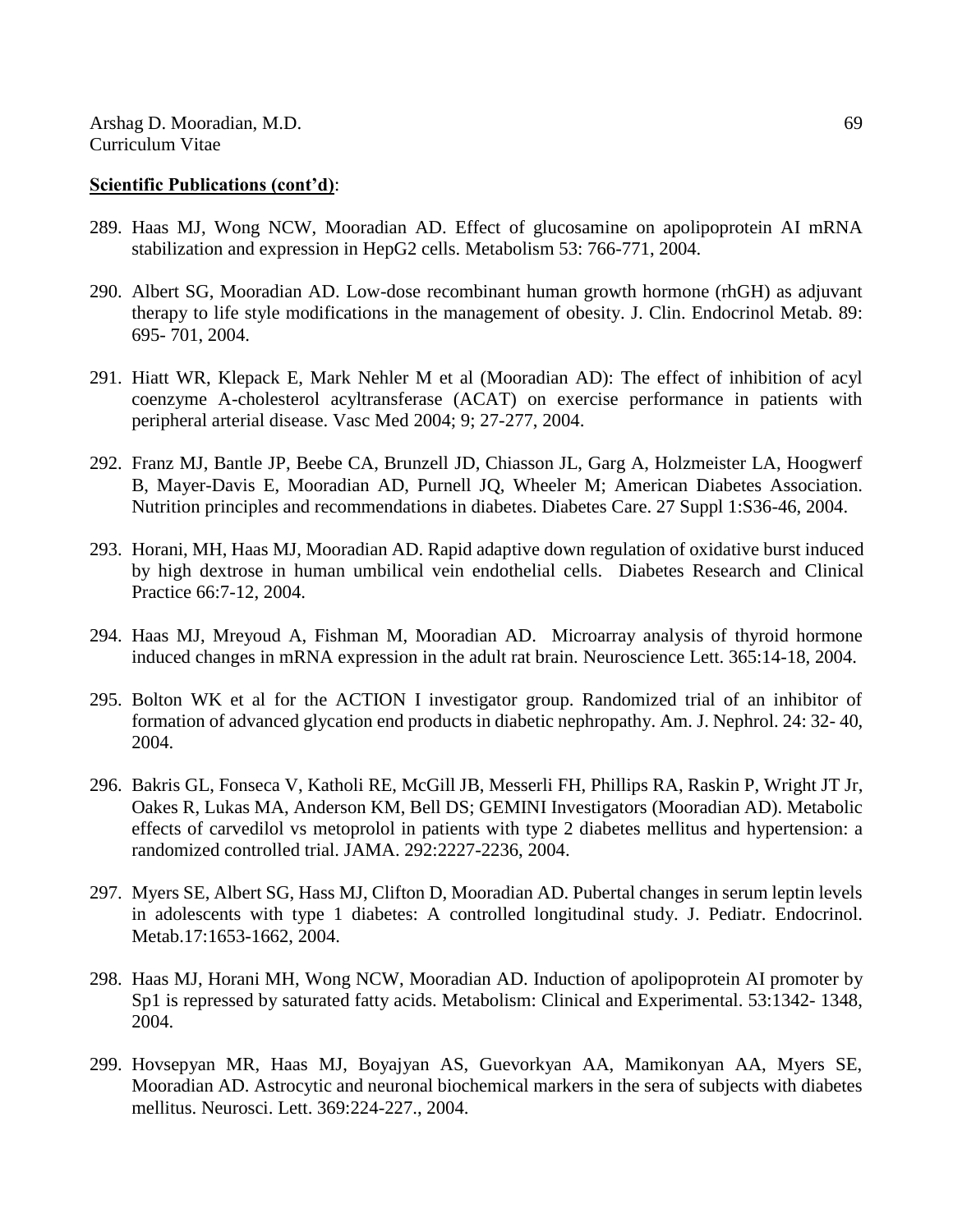- 300. Hoffman AR et al. on behalf of the T002 Study Group. Efficacy and tolerability of and individualized dosing regimen for adult growth hormone replacement therapy in comparison with fixed body weight-based dosing. J Clinic Endocrinol & Metab 89: 3224- 3233, 2004.
- 301. Mooradian AD. Towards single-tablet therapy for type 2 diabetes mellitus: rationale and recent developments. Treat Endocrinol. 3:279-287, 2004.
- 302. Mooradian AD. "Should the NCEP III guidelines be changed in elderly and younger persons at high risk for cardiovascular events?" Commentary. J. Gerontology. 60(5):598; 2005.
- 303. Oiknine R, Bernbaum M, Mooradian AD. A critical appraisal of the role of insulin analogues in the management of diabetes. Drugs 65(3):325-40., 2005.
- 304. Haas MJ, Fishman M, Mreyoud A, Mooradian AD. Thyroid hormone responsive protein (THRP) mediates thyroid hormone-induced cytotoxicity in primary neuronal cultures. Exp. Brain Res. 160: 424-432, 2005.
- 305. Bhatt D et al on behalf of the CHARISMA Investigators. A global view of atherothrombosis: Baseline characteristics in the Clopidogrel for High Atherothrombotic Risk and Ischemic Stabilization, Management, and Avoidance (CHARISMA) trial. Am. Heart J 150: 401-407, 2005.
- 306. Albert SG, Hasnain, B, Ritter DG, Mooradian AD. Aspirin sensitivity of platelet aggregation in diabetes mellitus. Diabetes Research and Clinical Practice 70(2):195-9. 2005.
- 307. Chaudhry O, Mayo M, Mooradian AD. Undetectable serum creatinine in a paralyzed patient infected with human immunodeficiency virus (HIV). Laboratory Medicine 36:479-481, 2005.
- 308. Bakris GL, Fonseca V, Katholi RE, McGill JB, Messerli F, Phillips RA, Raskin P, Wright JT Jr, Waterhouse B, Lukas MA, Anderson KM, Bell DS; GEMINI Investigators (Mooradian AD). Differential effects of beta-blockers on albuminuria in patients with type 2 diabetes. Hypertension. 46:1309-1315, 2005.
- 309. Bakris GL, Bell DS, Fonseca V, Katholi R, McGill J, Phillips R, Raskin P, Wright JT Jr, Iyengar M, Holeslaw T, Anderson KM; GEMINI Investigators (Mooradian AD).The rationale and design of the Glycemic Effects in Diabetes Mellitus Carvedilol-Metoprolol Comparison in Hypertensives (GEMINI) trial. J Diabetes Complications. 19:74-79, 2005.
- 310. Wehmeier K, Beers A, Haas MJ, Wong NCW, Steinmeyer, A, Zugel U, Mooradian AD. Inhibition of apolipoprotein AI gene expression by 1, 25-dihydroxyvitamin D3. Biochim. Biophys. Acta - Molecular and Cell Biology of Lipids. 1737(1):16-26.2005.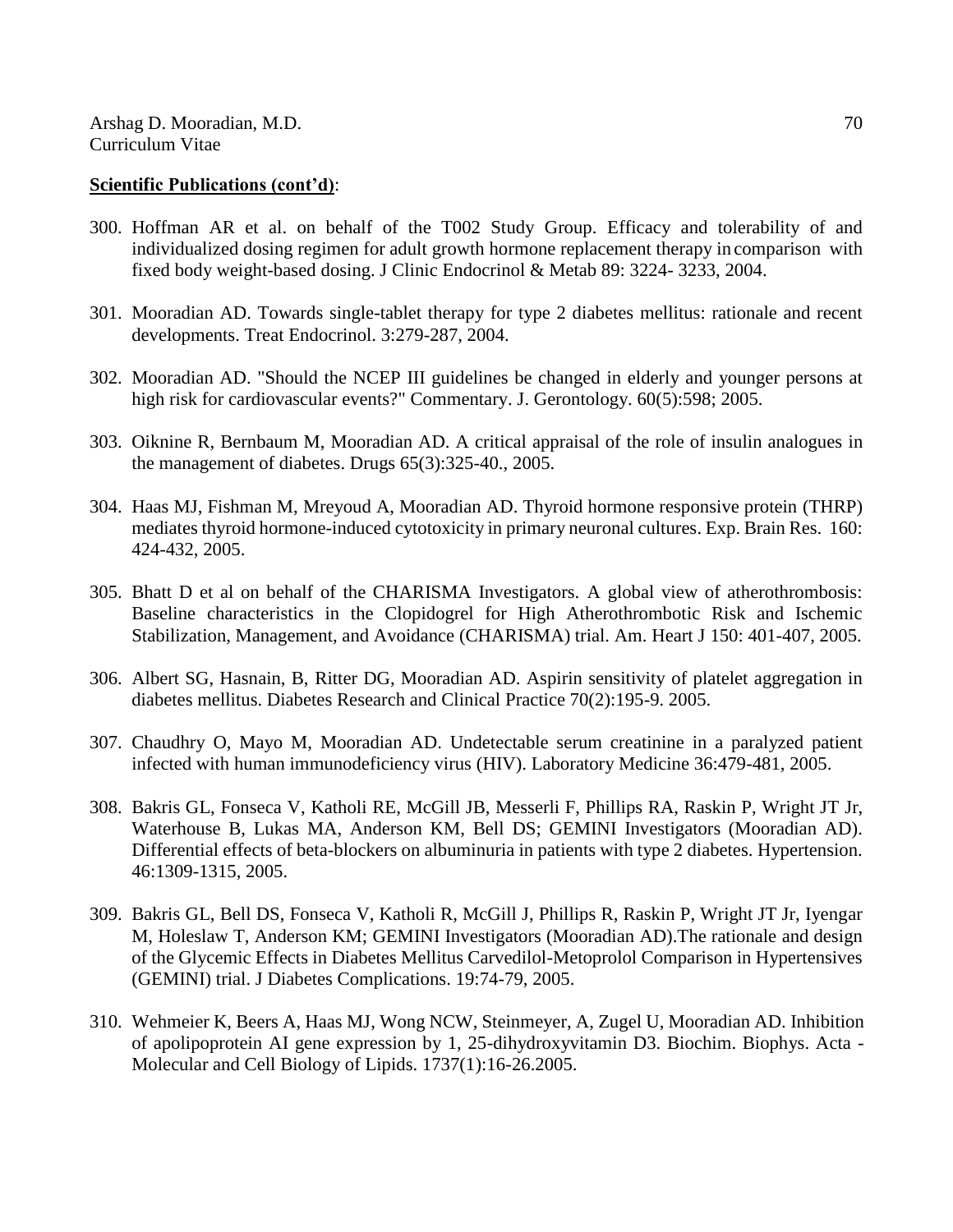- 311. Mooradian AD, Haas MJ, Batejko O, Hovsepyan M, Feman SS. Statins ameliorate endothelial barrier permeability changes in the cerebral tissue of streptozotocin induced diabetic rats. Diabetes 54:2977-82, 2005.
- 312. Marston WA for the Dermagraft Diabetic Foot Ulcer Study Group. Risk factors associated with healing chronic diabetic foot ulcers: The importance of hyperglycemia. Ostomy Wound Manage. 52: 26-39, 2006.
- 313. Bhatt DL, Fox KA, Hacke W, Berger PB, Black HR, Boden WE, Cacoub P, Cohen EA, Creager MA, Easton JD, Flather MD, Haffner SM, Hamm CW, Hankey GJ, Johnston SC, Mak KH, Mas JL, Montalescot G, Pearson TA, Steg PG, Steinhubl SR, Weber MA, Booth J, Topol EJ; CHARISMA Investigators (Mooradian AD). A global view of atherothrombosis: baseline characteristics in the Clopidogrel for High Atherothrombotic Risk and Ischemic Stabilization, Management, and Avoidance (CHARISMA) trial. Am Heart J.150:401, 2005.
- 314. Mooradian AD, Haas MJ, Wadud K. Ascorbic acid and  $\alpha$ -tocopherol down regulate apolipoprotein AI gene expression in HepG2 and Caco-2 cell lines. Metabolism: Clinical and Experimental 55:159-167, 2006.
- 315. Horani MH, Haas MJ, Mooradian AD. Saturated, unsaturated, and *trans* fatty acids modulate oxidative burst induced by high dextrose in human umbilical vein endothelial cells. Nutrition 22:123-127, 2006.
- 316. Mooradian AD, Haas MJ, Wong NCW. The effect of select nutrients on serum high density lipoprotein cholesterol and apolipoprotein A-I levels. Endocrine Reviews 27:2-16, 2006.
- 317. Mooradian AD, Korenman SG. Management of the cardinal features of andropause. Am. J. Therapeutics 13: 145-160, 2006.
- 318. Oiknine RF, Mooradian AD. Thyroid disorders. In. Principles and Practice of Geriatric Medicine, 4<sup>th</sup> edition, MS John Pathy, AJ Sinclair, JE Morley, John Wiley and Sons, Ltd. 4<sup>th</sup> edition; Vol 2;,2006; pp: 1405-1414.
- 319. Mooradian AD. Diabetes and the consequences for the blood-brain barrier. In Blood-Brain Barriers: From ontogeny to artificial interfaces. R Dermietzel, D. C. Spray, M. Nedergaard (eds). Wiley-VCH, Weinheim, 2006, pp 649-670.
- 320. Mooradian AD. Diabetes as a model of premature aging. In: Handbook of Models for Human Aging. Michael Cohn Editor, 2006; pp687-695.
- 321. Steiner G et al. for the BARI 2D Trial Investigators. Statement of the problem. Am. J. Cardiol 97[suppl]:3G-8G, 2006. Mooradian AD site PI and member of the Steering committee.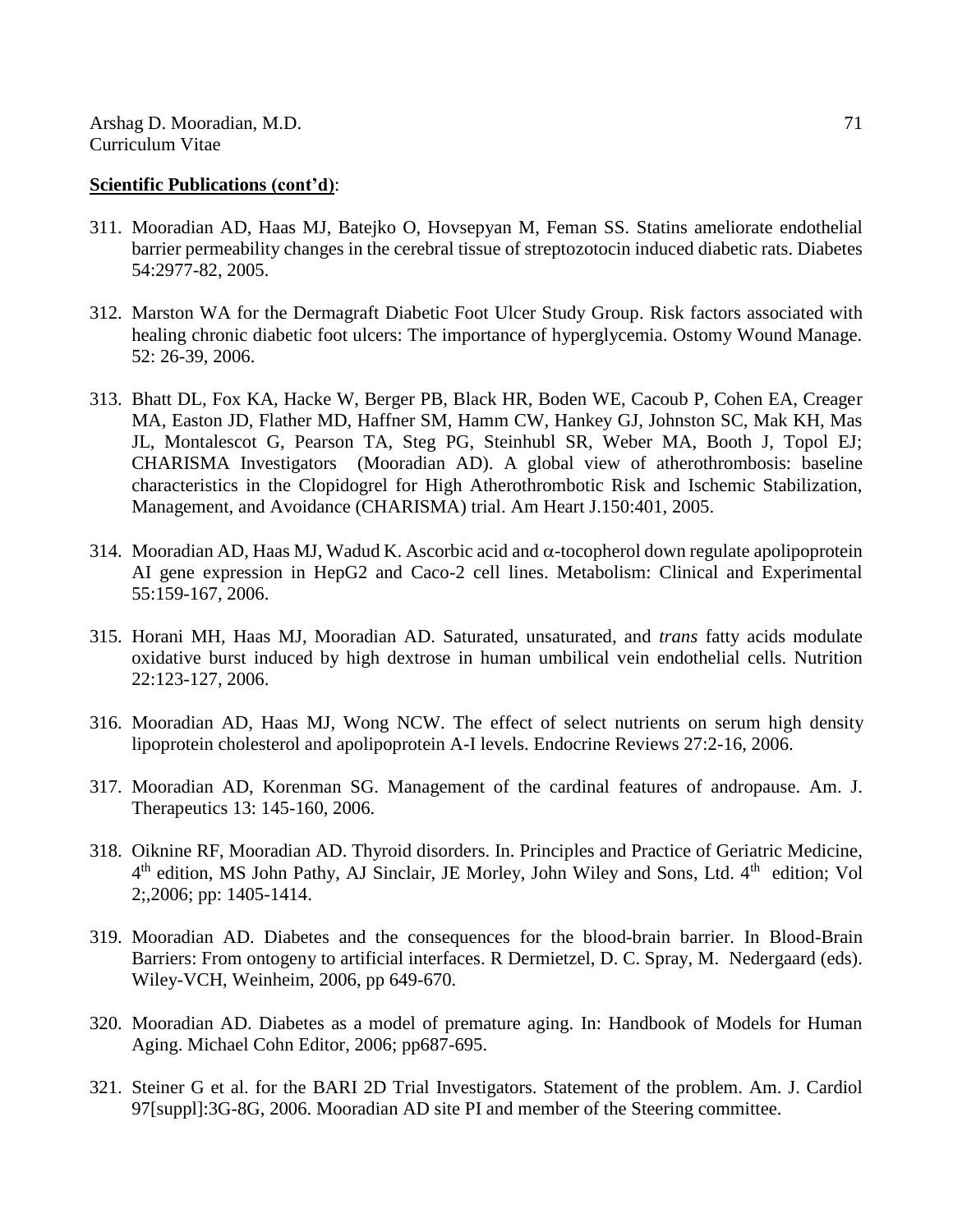- 322. Brooks MM et al. for the BARI2D Trial Investigators (Mooradian AD). Hypotheses, design, and methods for the Bypass Angioplasty Revascularization Investigation 2 diabetes (BARI 2D) Trial. Am. J. Cardiol 97[suppl]:9G-19G, 2006.
- 323. Magee MF, Isley WL for the BARI2D Trial Investigators (Mooradian AD). Rationale, design and methods for glycemic control in the Bypass Angioplasty Revascularization Investigation 2 diabetes (BARI 2D) Trial. Am. J. Cardiol 97 [suppl]:20G-30G, 2006.
- 324. Barsness GW, Gersh BJ, Brooks MM, Frye RL for the BARI2D Trial Investigators (Mooradian AD). Rationale for the revascularization arm of the Bypass Angioplasty Revascularization Investigation 2 diabetes (BARI 2D) Trial. Am. J. Cardiol 97 [suppl]:31G-40G, 2006.
- 325. Albu J, Gottlieb SH, August P, Nesto R, Orchard TJ for the BARI2D Trial Investigators (Mooradian AD). Modifications of coronary risk factors. Am. J. Cardiol 97 [suppl]:41G-52G, 2006.
- 326. Sobel BE for the BARI2D Trial Investigators (Mooradian AD). Ancillary studies in the Bypass Angioplasty Revascularization Investigation 2 diabetes (BARI 2D) Trial: Synergies and opportunities. Am. J. Cardiol 97 [suppl]:53G-58G, 2006.
- 327. Hlatky MA, Meslop KA, Boothroyd DB for the BARI2D Trial Investigators (Mooradian AD). Economic evaluation of alternative strategies to treat patients with diabetes mellitus and coronary artery disease. Am. J. Cardiol 97 [suppl]:59G-65G, 2006.
- 328. Horani MH, Haas MJ, Mooradian AD. Suppression of hyperglycemia-induced superoxide formation and endothelin-1 gene expression by carvedilol. Am. J .Therapeutics. 213:2-7, 2006.
- 329. Case CC, Mooradian AD. Elevated plasma chromogranin A levels secondary to assay interference: A source of diagnostic confusion. Endocrine Practice 12:476-477, 2006.
- 330. Haas MJ, Horani MH, Parseghian SA, Mooradian AD. Statins prevent dextrose-induced endothelial barrier dysfunction possibly through inhibition of superoxide formation. Diabetes 55:474-479, 2006.
- 331. Morgentaler A for the National Tadalafil Study Group. Efficacy and safety of tadalafil across ethnic groups and various risk factors in men with erectile dysfunction: use of a novel non- inferiority study design. J. Sexual Med. 3: 492-503, 2006.
- 332. Beers A, Haas MJ, Wong NCW, Mooradian AD. Inhibition of apolipoprotein AI gene expression by tumor necrosis factor  $\alpha$ : Roles for MEK/ERK and JNK Signaling. Biochemistry 45:2408-2413, 2006.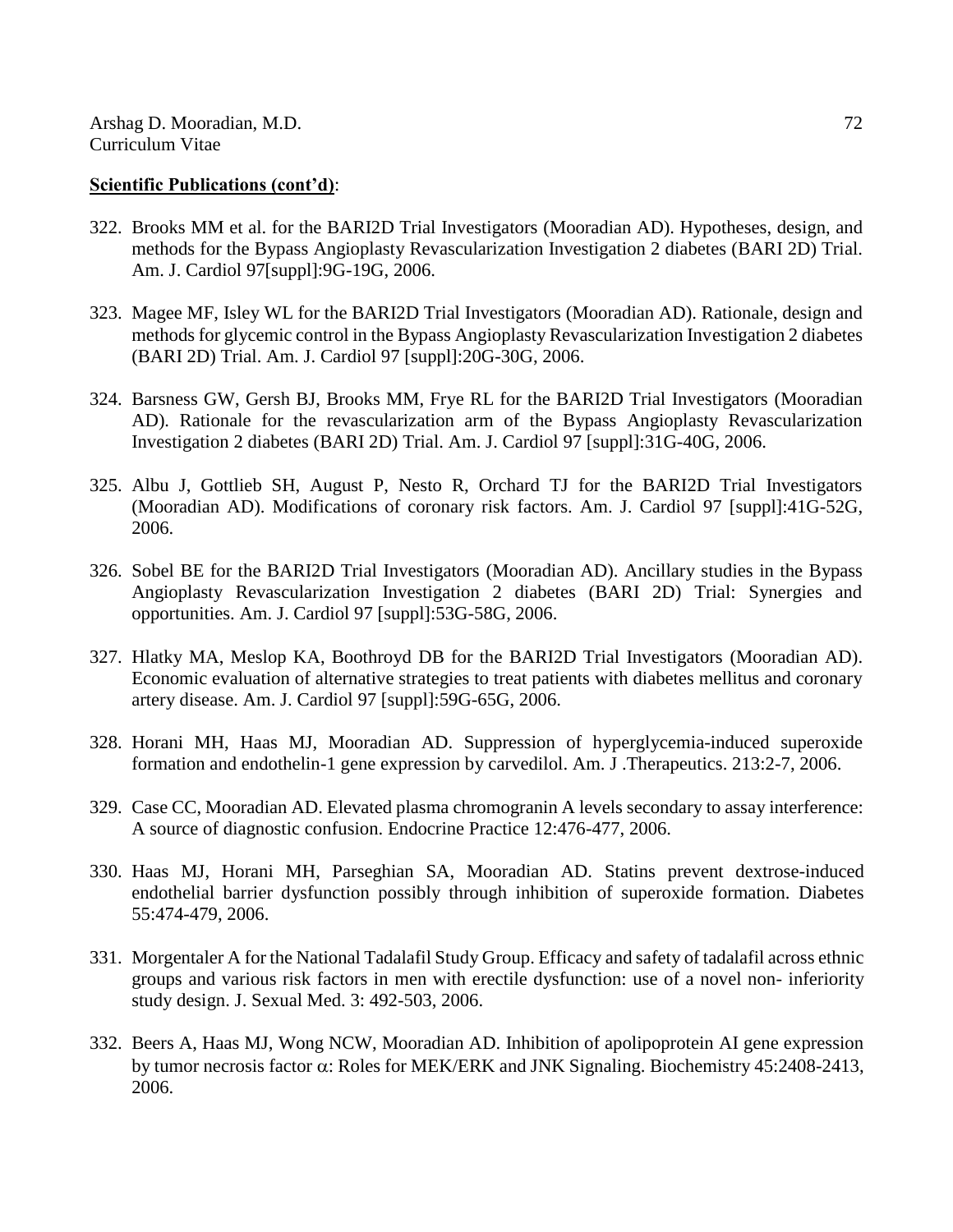- 333. Bantle JP, Wylie-Rosett J, Albright AL, Apovian CM, Clark NG, Franz MJ, Hoogwerf BJ, Lichtenstein AH, Mayer-Davis E, Mooradian AD, Wheeler ML. American Diabetes Association Nutrition Recommendations and Interventions for Diabetes–2006 A position statement of the American Diabetes Association. Diabetes Care 29:2140-2157, 2006.
- 334. Mooradian AD. Antioxidants and Diabetes. Nestle Nutr Workshop Ser Clin Perform Programme. 11:107-125, 2006.
- 335. Mooradian AD, Bernbaum M, Albert SG. Narrative review: A rational approach to starting insulin therapy. Ann. Intern. Med. 145:125-34, 2006.
- 336. Mooradian AD. The dietary regulation of high density lipoprotein cholesterol. Commentary May 2006, International Atherosclerosis Society, [http://www.athero.org;](http://www.athero.org/) accessed July 15, 2006.
- 337. Hachem SB, Mooradian AD. Familial dyslipidaemias: An overview of genetics, pathophysiology and management. Drugs 66: 1949-1969, 2006.
- 338. Bhatt DL, Fox KA, Hacke W, Berger PB, Black HR, Boden WE, Cacoub P, Cohen EA, Creager MA, Easton JD, Flather MD, Haffner SM, Hamm CW, Hankey GJ, Johnston SC, Mak KH, Mas JL, Montalescot G, Pearson TA, Steg PG, Steinhubl SR, Weber MA, Brennan DM, Fabry-Ribaudo L, Booth J, Topol EJ; CHARISMA Investigators (Mooradian AD). Clopidogrel and aspirin versus aspirin alone for the prevention of atherothrombotic events. N Engl J Med. 354:1706-1717, 2006.
- 339. Messerli FH, Bell DS, Fonseca V, Katholi RE, McGill JB, Phillips RA, Raskin P, Wright JT Jr, Bangalore S, Holdbrook FK, Lukas MA, Anderson KM, Bakris GL; GEMINI Investigators (Mooradian AD). Body weight changes with beta-blocker use: results from GEMINI. Am J Med. 120:610-615, 2007.
- 340. Fonseca V, Bakris GL, Bell DS, McGill JB, Raskin P, Messerli FH, Phillips RA, Katholi RE, Wright JT Jr, Waterhouse B, Lukas MA, Anderson KM; GEMINI Investigators (Mooradian AD). Differential effect of beta-blocker therapy on insulin resistance as a function of insulin sensitizer use: results from GEMINI. Diabet Med. 24:759-763, 2007.
- 341. Mooradian AD, Hass MJ, Albert SG. Low serum HDL cholesterol in obese subjects with normal serum triglycerides: The role of insulin resistance and inflammatory cytokines. Diabetes, Obesity and Metabolism 9:441-443, 2007.
- 342. Nowak FV, Mooradian AD. Endocrine Function and Dysfunction. Encyclopedia of Gerontology: Age, Aging, and the Aged. (Second Edition)J. E. Birren (ed); Elsevier Inc. San Diego, CA. Vol. 1; 2007; pp 480-493.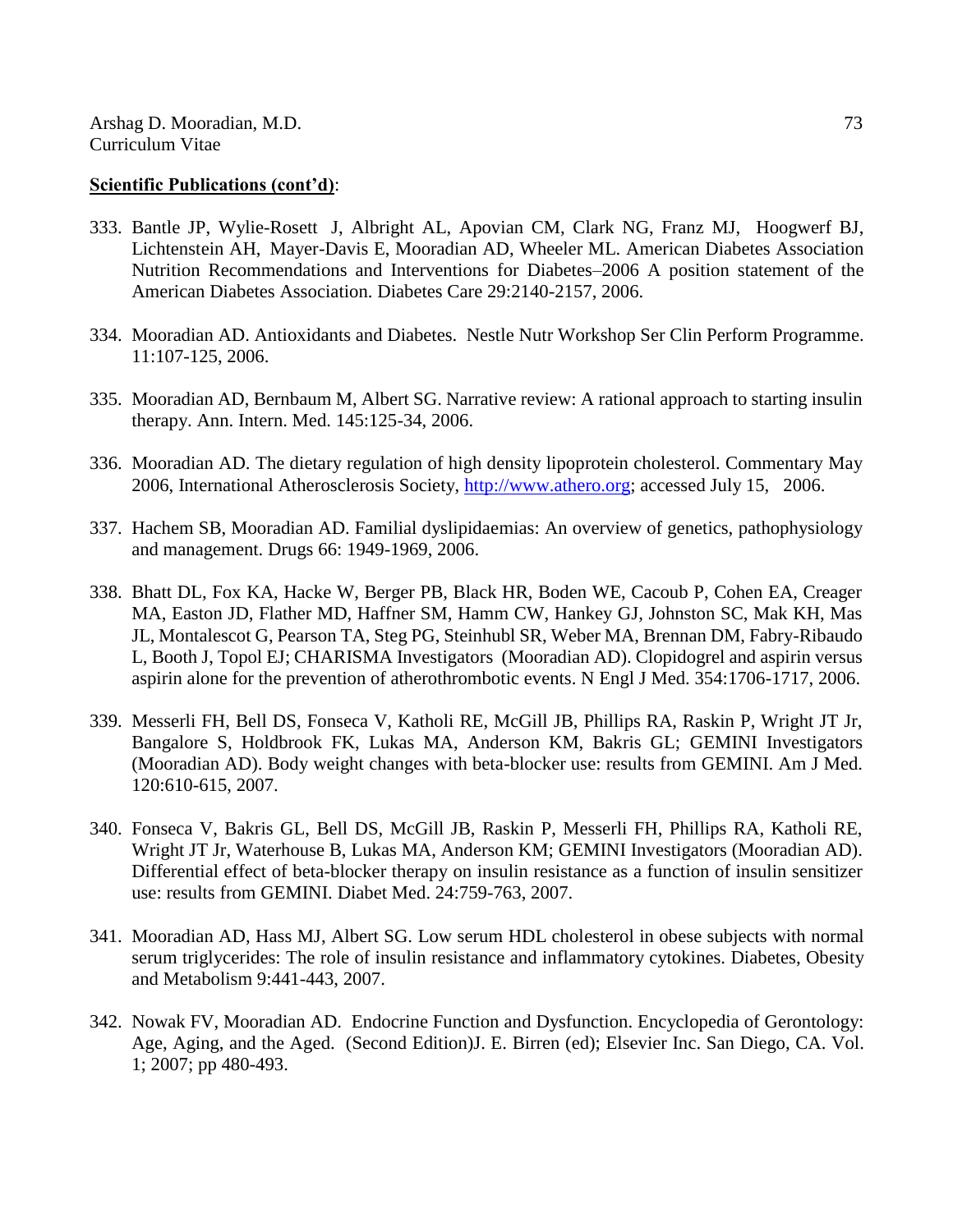- 343. 343. Mooradian AD. Korenman, SG Endocrinology, in Atlas of Internal Medicine, Eugene Braunwald (ed). Third Edition, Springer, Philadelphia, 2007, pp. 121-179.
- 344. Mooradian AD. The effect of nutrients on apolipoprotein AI gene expression. In High Density Lipoproteins. From Basic Biology to Clinical Aspects, Christopher. J. Fielding (ed), Wiley-VCH, Weinheim2007; 399-423.
- 345. Chandurkar V, Mooradian AD. Intermittent hyponatremia as a clinical presentation of adrenal insufficiency caused by pituitary adenoma. Hospital Physician 43: 51-55, 2007.
- 346. Bosi E et al Mooradian AD site PI. Effects of vildagliptin on glucose control over 24 weeks in patients with type 2 diabetes inadequately controlled with metformin. Diabetes Care 30: 890- 895, 2007.
- 347. Garber AJ et al and Mooradian AD site PI. Vildagliptin in combination with pioglitazone improves glycaemic control in patients with type 2 diabetes failing thazolidenedione monotherapy: a randomized, placebo-controlled study. Diabetes, Obesity and Metabolism 9:166-174, 2007.
- 348. Goldstein I et al for MOMENTUS Study Investigators. Efficacy and Safety of Tadalafil in Men with Erectile Dysfunction with a High Prevalence of Comorbid Conditions: Results from MOMENTUS: Multiple Observations in Men with Erectile Dysfunction in National Tadalafil Study in the US J. Sexual Meed. 4: 166-175, 2007.
- 349. Mooradian AD, Haas MJ. Statins ameliorate glomerular permeability changes in streptozotocininduced diabetic rats. Am. J. Therap. 14:41-45, 2007.
- 350. Albert SG, Obediah J, Parseghian SA, Hurley W, Mooradian AD. Severe insulin resistance associated with subcutaneous amyloid deposition. Diabetes Research and Clinical Practice 75:374- 376, 2007
- 351. Albert SG, Haas MJ, Mooradian AD. Effects of recombinant human growth hormone (rhGH) supplementation on adipokines and C - reactive protein in obese subjects.. Growth Hormone & IGF Research 17:19-25, 2007
- 352. Snyder PJ, Biller BM, Zagar A, Jackson I, Arafah BM, Nippoldt TB, Cook DM, Mooradian AD, Kwan A, Scism-Bacon J, Chipman JJ, Hartman ML. Effect of growth hormone replacement on bone mineral density in adult-onset growth hormone deficiency. J Bone Miner Res. 22:762-770, 2007.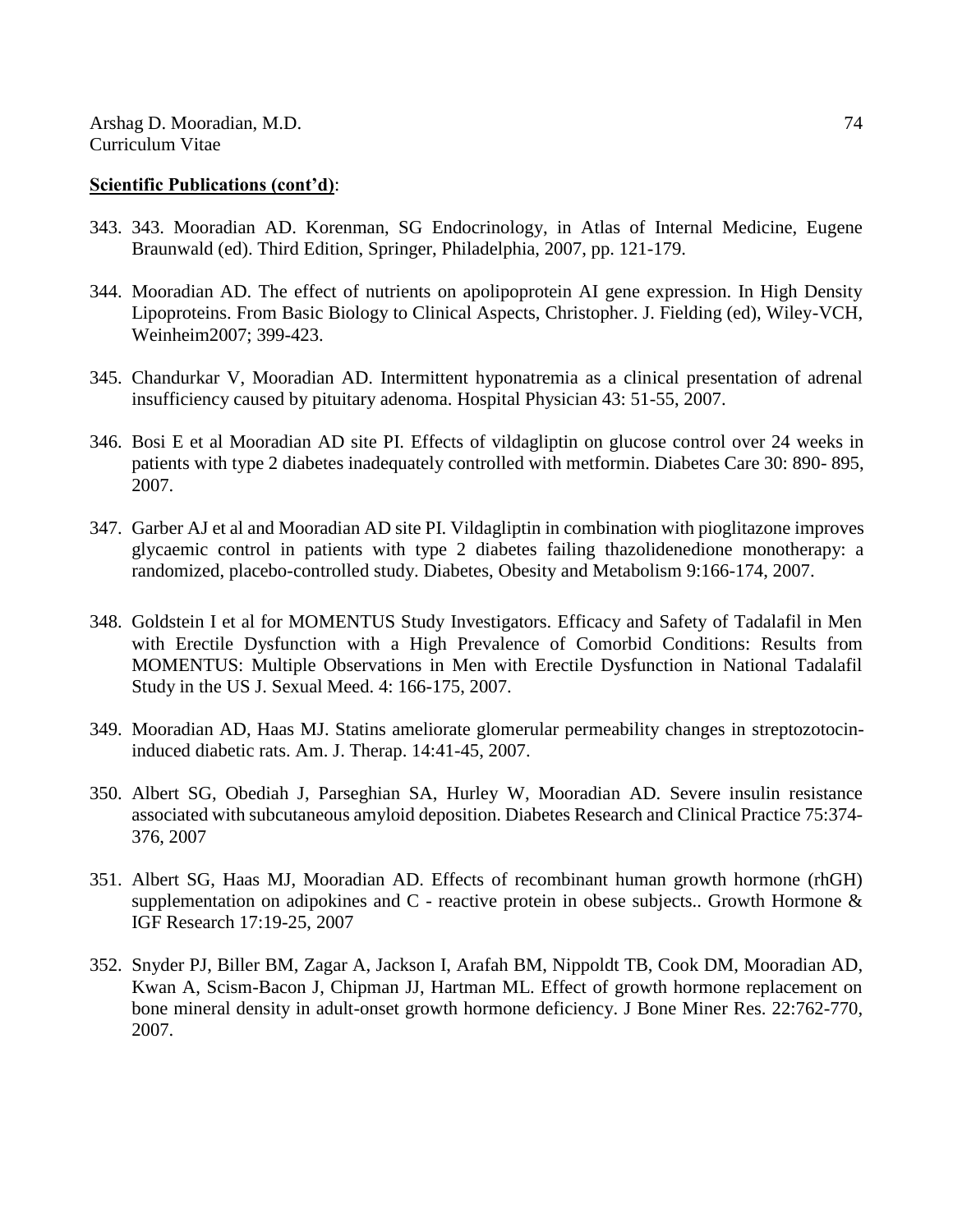- 353. Wylie-Rosett J, Albright AA, Apovian C, Clark NG, Delahanty L, Franz MJ, Hoogwerf B, Kulkarni K, Lichtenstein AH, Mayer-Davis E, Mooradian AD, Wheeler M. 2006-2007 American Diabetes Association nutrition recommendations: issues for practice translation. J Am Diet Assoc. 107:1296-304, 2007
- 354. Albert SG, Oiknine R, Parseghian S, Mooradian AD, Haas MJ, McPherson T. The effect of glucosamine on serum high density lipoprotein cholesterol and apolipoprotein AI levels in people with diabetes mellitus. Diabetes Care 30:2800-2803, 2007.
- 355. Wang TH, Bhatt DL, Fox KA, Steinhubl SR, Brennan DM, Hacke W, Mak KH, Pearson TA, Boden WE, Steg PG, Flather MD, Montalescot G, Topol EJ; CHARISMA Investigators (Mooradian AD). An analysis of mortality rates with dual-antiplatelet therapy in the primary prevention population of the CHARISMA trial. Eur Heart J. 28:2200-2207, 2007.
- 356. Saw J, Brennan DM, Steinhubl SR, Bhatt DL, Mak KH, Fox K, Topol EJ; CHARISMA Investigators (Mooradian AD). Lack of evidence of a clopidogrel-statin interaction in the CHARISMA trial. J Am Coll Cardiol. 50:291-595, 2007.
- 357. Bhatt DL, Flather MD, Hacke W, Berger PB, Black HR, Boden WE, Cacoub P, Cohen EA, Creager MA, Easton JD, Hamm CW, Hankey GJ, Johnston SC, Mak KH, Mas JL, Montalescot G, Pearson TA, Steg PG, Steinhubl SR, Weber MA, Fabry-Ribaudo L, Hu T, Topol EJ, Fox KA; CHARISMA Investigators (Mooradian AD). Patients with prior myocardial infarction, stroke, or symptomatic peripheral arterial disease in the CHARISMA trial. J Am Coll Cardiol. 49:1982-1988, 2007.
- 358. Mooradian AD, Haas MJ, Wehmeier K, Wong NCW. Obesity-related changes in high density lipoprotein metabolism. Obesity 16:1152-1160, 2008.
- 359. Lowman E, Mooradian AD. Macromelia masquerading as an acromegaloid syndrome in an adult with Klippel-Trenaunay syndrome. Endocrine Practice. 14:109-111, 2008.
- 360. Mooradian AD. Asymptomatic hyperthyroidism in older adults? Is it a distinct clinical and laboratory entity? Drugs & Aging 25:371-80, 2008.
- 361. Wehmeier, KR, Mazza, A, Hachem, S, Ken Ligaray K, Mooradian AD, Wong, NC, Haas MJ. Differential regulation of apolipoprotein A-I gene expression by vitamin D receptor modulators Biochim. Biophys. Acta 1780:264-273, 2008.
- 362. American Diabetes Association, Bantle JP, Wylie-Rosett J, Albright AL, Apovian CM, Clark NG, Franz MJ, Hoogwerf BJ, Lichtenstein AH, Mayer-Davis E, Mooradian AD, Wheeler ML. Nutrition recommendations and interventions for diabetes: a position statement of theAmerican Diabetes Association. Diabetes Care. Jan; 31 Suppl 1:S61-78, 2008.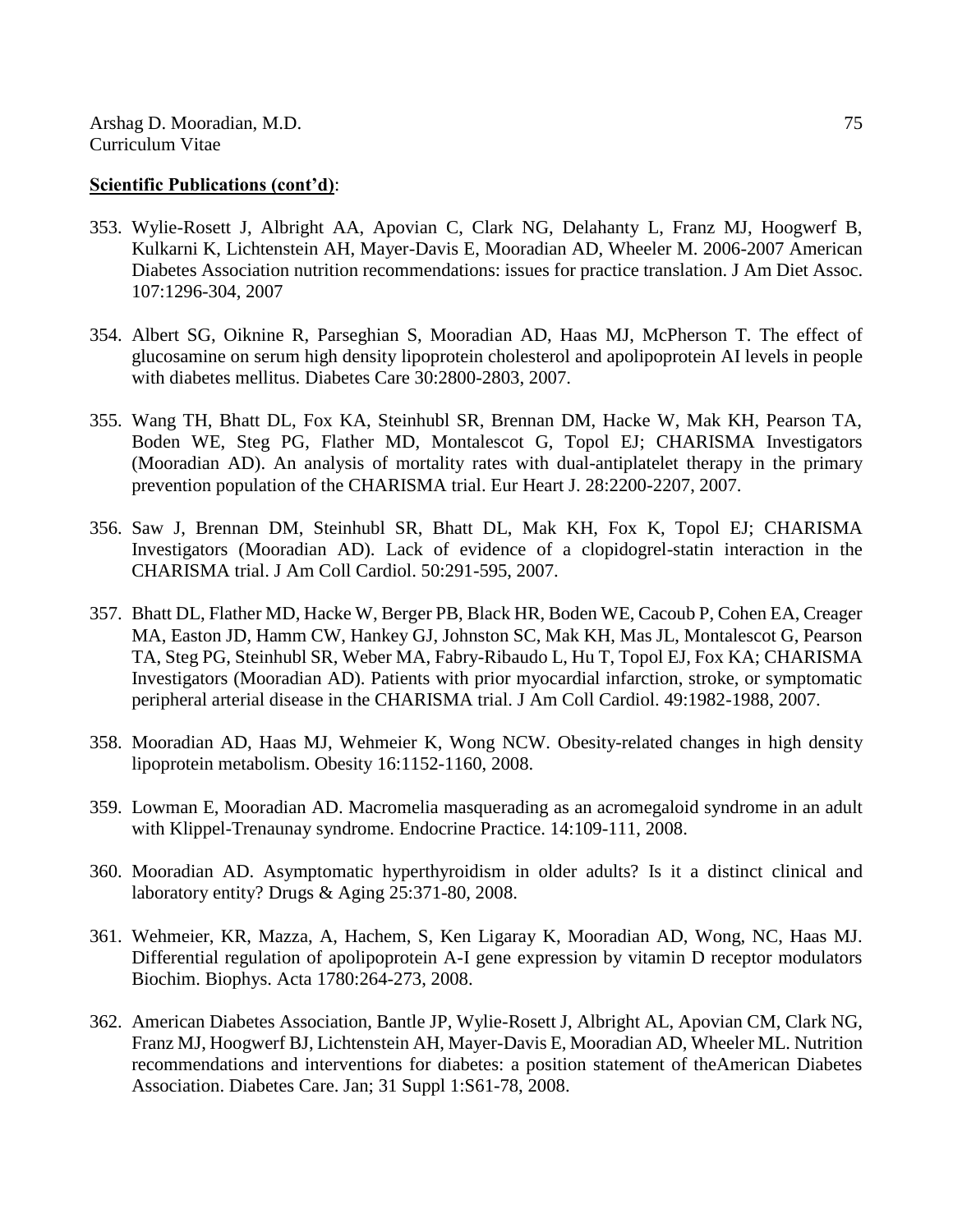- 363. The Bypass Angioplasty Revascularization Investigation 2 Diabetes Study Group and Mooradian A. Baseline characteristics of patients with diabetes and coronary artery disease enrolled in the Bypass Angioplasty Revascularization Investigation 2 Diabetes (BARI 2D) trial. Am. Heart J. 156:528-536, 2008.
- 364. Phillips RA, Fonseca V, Katholi RE, McGill JB, Messerli FH, Bell DS, Raskin P, Wright JT Jr, Iyengar M, Anderson KM, Lukas MA, Bakris GL; GEMINI Investigators (Mooradian AD). Demographic analyses of the effects of carvedilol vs metoprolol on glycemic control and insulin sensitivity in patients with type 2 diabetes and hypertension in the Glycemic Effects in Diabetes Mellitus: Carvedilol-Metoprolol Comparison in Hypertensives (GEMINI) study. J Cardiometab Syndr. 3:211-217, 2008.
- 365. Hart RG, Bhatt DL, Hacke W, Fox KA, Hankey GJ, Berger PB, Hu T, Topol EJ; CHARISMA Investigators (Mooradian AD). Clopidogrel and aspirin versus aspirin alone for the prevention of stroke in patients with a history of atrial fibrillation: subgroup analysis of the CHARISMA randomized trial. Cerebrovasc Dis. 25:344-347, 2008.
- 366. Palacio C, Masri G, Mooradian AD. Black cohosh for the management of menopausal symptoms: a systematic review of clinical trials. Drugs Aging. 26:23-36, 2009.
- 367. Palacio CC, Alexandraki I, House J, Mooradian AD. A comparative study of unscheduled hospital readmissions in a resident staffed teaching service and a hospitalist based service. Southern Medical Journal 102:145-149, 2009
- 368. Chehade J, Mooradian AD. Drug Therapy: Current and emerging agents for hyperglycemia. In: Diabetes in Old Age. 3<sup>nd</sup> edition, Alan .J. Sinclair (ed.), John Wiley & Sons Ltd, 2009; pp: 245-264.
- 369. Reddy P, Mooradian AD. Diuretics: An update on the pharmacology and clinical uses. American Journal of Therapeutics. 16:74-85, 2009.
- 370. Kim LJ, King SB 3rd, Kent K, Brooks MM, Kip KE, Abbott JD, Jacobs AK, Rihal C, Hueb WA, Alderman E, Sing IR, Attubato MJ, Feit F; BARI 2D (Bypass Angioplasty Revascularization Investigation Type 2 Diabetes) Study Group (Mooradian A). Factors related to the selection of surgical versus percutaneous revascularization in diabetic patients with multivessel coronary artery disease in the BARI 2D (Bypass Angioplasty Revascularization Investigation in Type 2 Diabetes) trial. JACC Cardiovasc Interv. 2:384-392, 2009.
- 371. Alexandraki A, Palacio CC, House J, Catalano C, Mooradian AD. Resource-based relative value scale analysis between teaching and non-teaching hospitalist services. The Health Care Manager 28:81-85, 2009.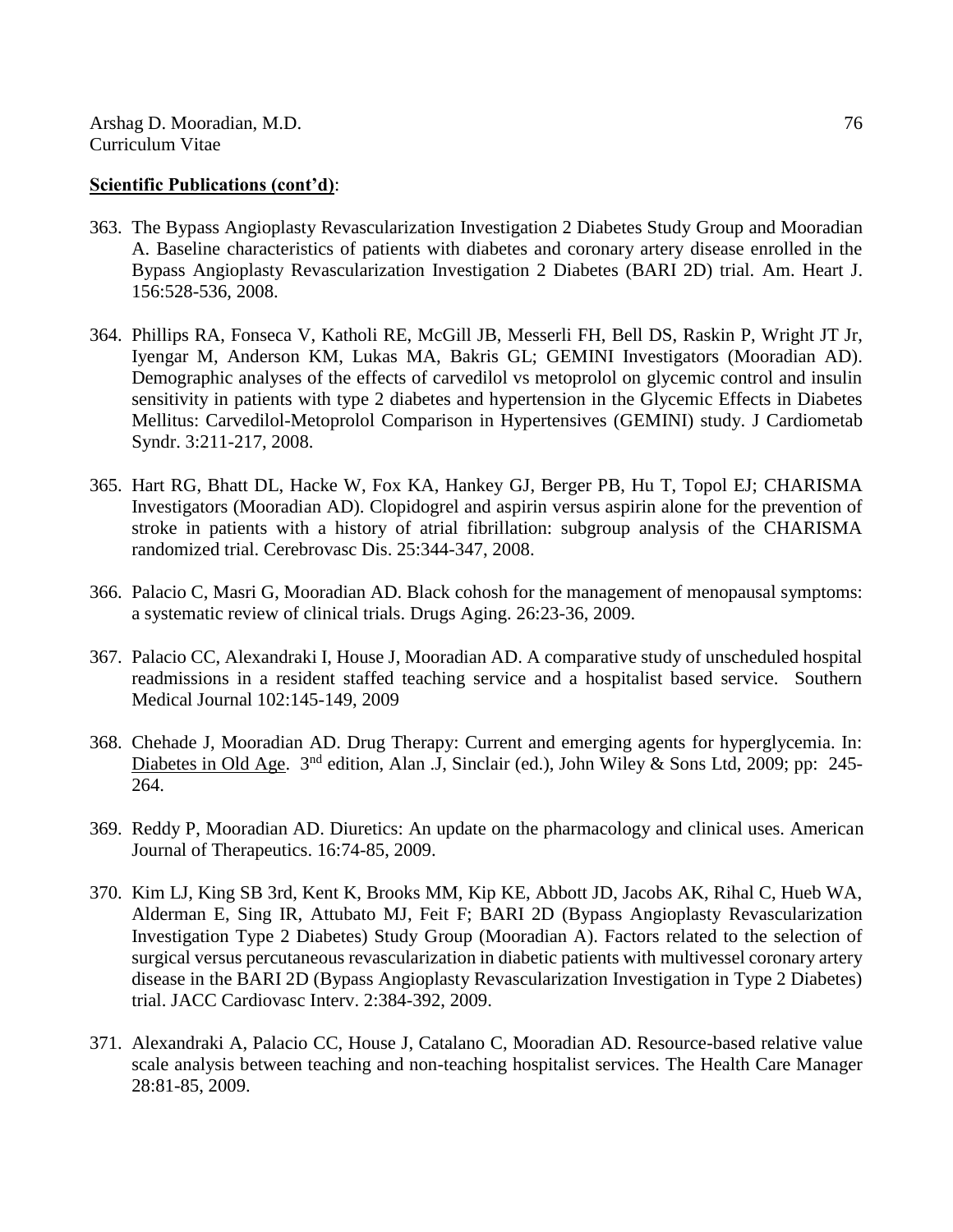- 372. Mooradian AD. Dyslipidemia of type 2 diabetes mellitus. Nature Clinical Practice Endocrinology & Metabolism. 5:150-159, 2009
- 373. Reddy P, Mooradian AD. Clinical utility of anion gap in deciphering acid-base disorders. International Journal of Clinical Practice 63: 1516-1525, 2009.
- 374. Pambianco G, Lombardero M, Bittner V, Forker A, Kennedy F, Krishnaswami A, Mooradian AD, Pop-Busui R, Rana JS, Rodriguez A, Steffes M, Orchard TJ and the BARI 2D Investigators. Control of lipids at baseline in the bypass angioplasty revascularization investigation 2 diabetes (BARI 2D) trial. Preventive Cardiology 12: 9-18, 2009.
- 375. Pop-Busui R, Lu J, Lopes N, Jones TL, BARI 2D Investigators (Mooradian A). Prevalence of diabetic peripheral neuropathy and relation to glycemic control therapies at baseline in the BARI 2D cohort. J Peripher Nerv Syst. 14:1-13, 2009.
- 376. Schwartz L, Kip KE, Alderman E, Lu J, Bates ER, Srinivas V, Bach RG, Mighton LD, Feit F, King S 3rd, Frye RL; BARI 2D Study Group (Mooradian A). Baseline coronary angiographic findings in the Bypass Angioplasty Revascularization Investigation 2 Diabetes trial (BARI 2D). Am J Cardiol. 103:632-638, 2009.
- 377. Reddy P, Mooradian AD. Diagnosis and management of hyponatremia in hospitalized patients. International Journal of Clinical Practice 63: 1494–1508, 2009.
- 378. Chehade JM, Sheikh-Ali. M, Mooradian AD. The role of micronutrients in managing diabetes mellitus. Diabetes Spectrum 22:214-218, 2009.
- 379. Berger JS, Bhatt DL, Steinhubl SR, Shao M, Steg PG, Montalescot G, Hacke W, Fox KA, Lincoff AM, Topol EJ, Berger PB; CHARISMA Investigators (Mooradian AD). Smoking, clopidogrel, and mortality in patients with established cardiovascular disease. Circulation. 120:2337-2344, 2009.
- 380. Dasgupta A, Steinhubl SR, Bhatt DL, Berger PB, Shao M, Mak KH, Fox KA, Montalescot G, Weber MA, Haffner SM, Dimas AP, Steg PG, Topol EJ; CHARISMA Investigators (Mooradian AD). Clinical outcomes of patients with diabetic nephropathy randomized to clopidogrel plus aspirin versus aspirin alone (a post hoc analysis of the clopidogrel for high atherothrombotic risk and ischemic stabilization, management, and avoidance [CHARISMA] trial). Am J Cardiol. 103:1359-1363, 2009.
- 381. Steinhubl SR, Bhatt DL, Brennan DM, Montalescot G, Hankey GJ, Eikelboom JW, Berger PB, Topol EJ; CHARISMA Investigators (Mooradian AD). Aspirin to prevent cardiovascular disease: the association of aspirin dose and clopidogrel with thrombosis and bleeding. Ann Intern Med. 150:379-386, 2009.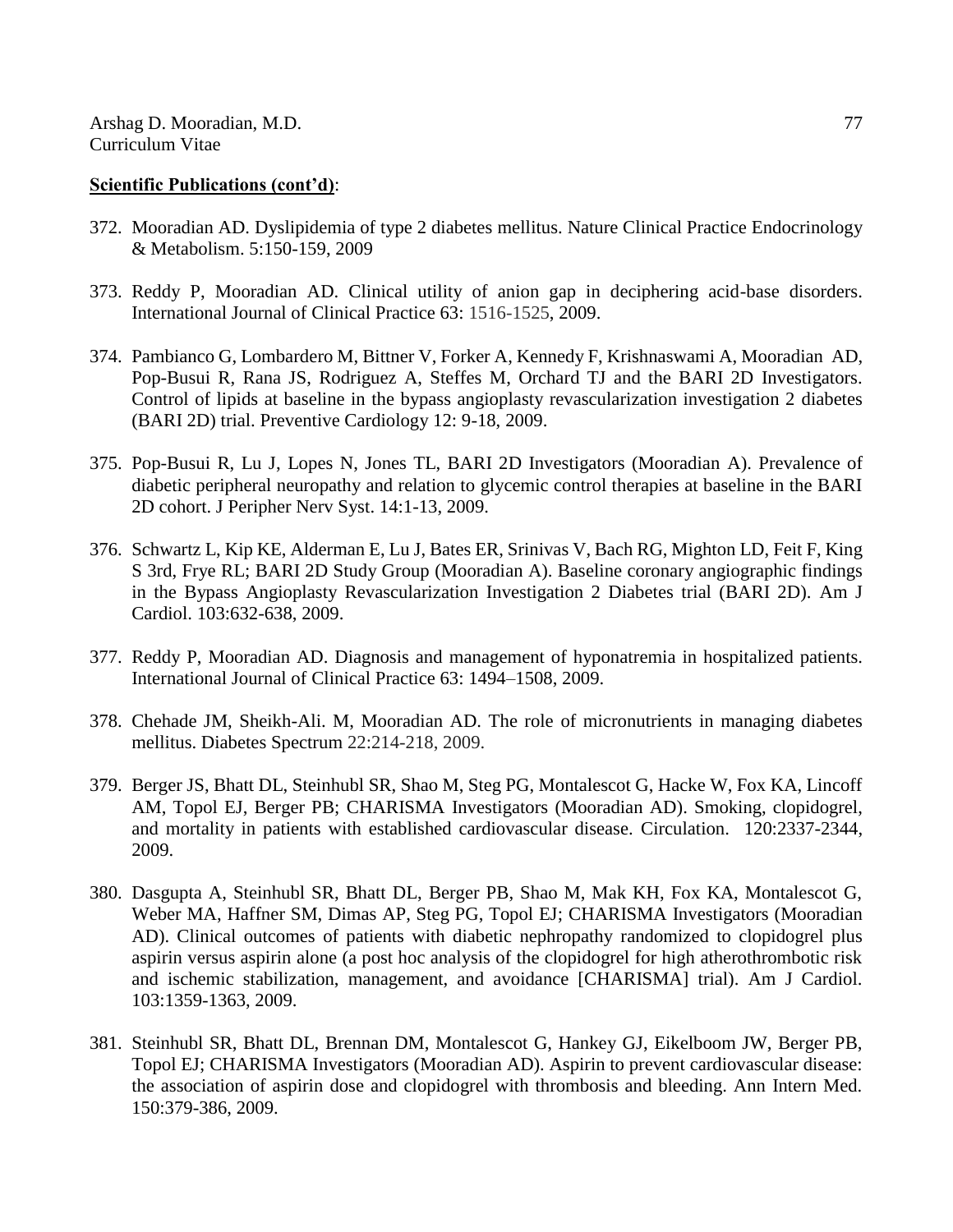- 382. Cacoub PP, Bhatt DL, Steg PG, Topol EJ, Creager MA; CHARISMA Investigators (Mooradian AD). Patients with peripheral arterial disease in the CHARISMA trial. Eur Heart J. 30:192-201, 2009.
- 383. BARI 2D Study Group (Mooradian A). Frye RL, August P, Brooks MM, Hardison RM, Kelsey SF, MacGregor JM, Orchard TJ, Chaitman BR, Genuth SM, Goldberg SH, Hlatky MA, Jones TL, Molitch ME, Nesto RW, Sako EY, Sobel BE. A randomized trial of therapies for type 2 diabetes and coronary artery disease. N. Engl J Med. 360:2503-2515, 2009.
- 384. Chaitman BR, Hardison RM, Adler D, Gebhart S, Grogan M, Ocampo S, Sopko G, Ramires JA, Schneider D, Frye RL, and the Bypass Angioplasty Revascularization Investigation 2 Diabetes (BARI 2D) Study Group (Mooradian A). The Bypass Angioplasty Revascularization Investigation 2 Diabetes Randomized Trial of different treatment strategies in type 2 diabetes mellitus with Stable ischemic heart disease: Impact of treatment strategy on cardiac mortality and myocardial infarction. Circulation 120:2529-2540, 2009.
- 385. Hlatky MA, Boothroyd DB, Melsop KA, Kennedy L, Rihal C, Rogers WJ, Venkitachalam L, Brooks MM, for the Bypass Angioplasty Revascularization Investigation 2 Diabetes (BARI 2D) Study Group (Mooradian A site PI). Economic outcomes of treatment strategies for type 2 diabetes mellitus and coronary artery disease in the bypass angioplasty revascularization investigation 2 diabetes trial*.* Circulation 120:2550-2558, 2009.
- 386. Mooradian AD Meenrajan S. The business of academic medicine is a business like no other: A perspective*.* The Health Care Manager 28:344-350, 2009.
- 387. Pop-Busui R, Lombardero M, Lavis V, Forker A, Green J, Korytkowski M, Sobel BE, Jones TLZ, and the BARI 2D Study Group (Mooradian AD site PI) . Relation of severe coronary artery narrowing to insulin or thiazolidinedione use in patients with type 2 diabetes mellitus (from the Bypass Angioplasty Revascularization Investigation 2 Diabetes Study*).* American Journal of Cardiology 104: 52-58, 2009.
- 388. Chehade JM, Lim W, Silverberg, AB, Mooradian AD. The incidence of Hashimoto's disease in nodular goiter: The concordance in serologic and cytologic findings. Int. J. of Clin. Practice 64: 29-33, 2010.
- 389. Sheikh-Ali, M, Sultan S, Alamir, A, Haas M, Mooradian AD. Hyperglycemia-induced endoplasmic reticulum stress in endothelial cells. Nutrition 26: 1146-1150, 2010.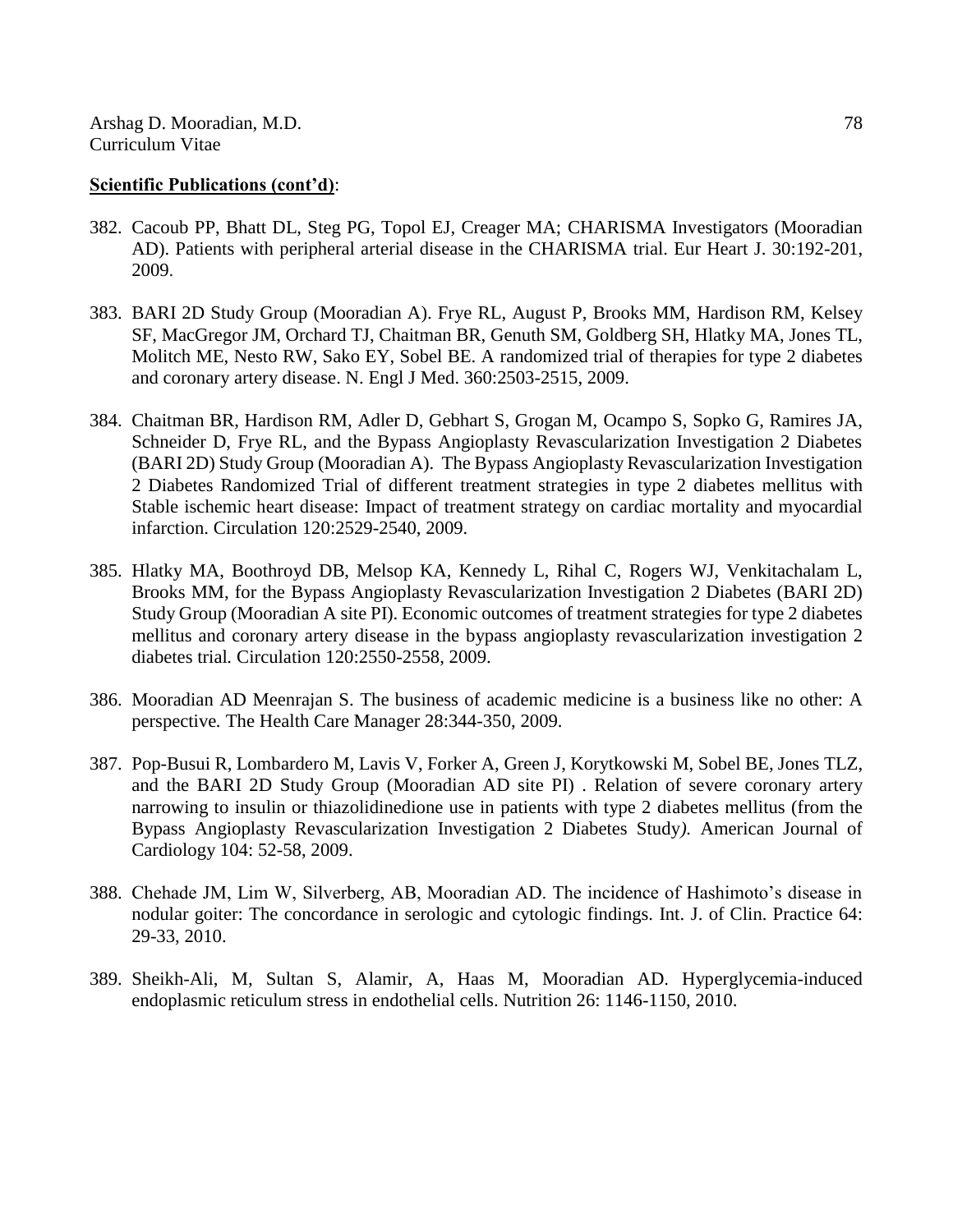- 390. Berger PB, Bhatt DL, Fuster V, Steg PG, Fox KA, Shao M, Brennan DM, Hacke W, Montalescot G, Steinhubl SR, Topol EJ; CHARISMA Investigators (Mooradian AD). Bleeding complications with dual antiplatelet therapy among patients with stable vascular disease or risk factors for vascular disease: results from the Clopidogrel for High Atherothrombotic Risk and Ischemic Stabilization, Management, and Avoidance (CHARISMA) trial. Circulation. 121:2575-2583, 2010.
- 391. Albu JB, Lu J, Mooradian AD, Krone R, Nesto RW, Porter M, Rana JS, Rogers WJ, Sobel BE, Gottlieb S for the BARI 2D Study Group. Relationships of obesity and fat distribution with atherothrombotic risk factors. Baseline results from the BARI 2D trial. Obesity 18:1046-1054, 2010.
- 392. Chehade JM, Sheikh-Ali M, Alexandraki I, House J, Mooradian AD. The effect of health care provider education on diabetes management of hospitalized patients. International Journal of Clinical Practice 64:917-924, 2010.
- 393. Wall BM, Hardison RM, Molitch ME, Marroquin OC, McGill JB, August PA; BARI 2D Study Group (Mooradian A). High prevalence and diversity of kidney dysfunction in patients with type 2 diabetes mellitus and coronary artery disease: the BARI 2D baseline data. Am J Med Sci. 339:401-410, 2010.
- 394. Thomas SB, Sansing VV, Davis A, Magee M, Massaro E, Srinivas VS, Helmy T, Desvigne-Nickens P, Brooks MM; BARI 2D Study Group (Mooradian A). Racial differences in the association between self-rated health status and objective clinical measures among participants in the BARI 2D trial. Am J Public Health. 100 Suppl 1:S269-S276, 2010.
- 395. Sheikh-Ali M, Sultan S, Alamir A, Haas MJ, Mooradian AD. Effects of antioxidants on glucoseinduced oxidative stress and endoplasmic reticulum stress in endothelial cells. Diabetes Research and Clinical Practice 87:161-166, 2010.
- 396. Wilson GR, Alexandraki I, Samraj G, Mooradian AD. Endocrinology. In Textbook of Family Medicine. RE Rakel and DP Rakel (eds)  $8<sup>th</sup>$  edition, Elsevier, Philadelphia, PA, 2010.
- 397. Haas MJ, Mooradian AD. Regulation of high-density lipoprotein by inflammatory cytokines: Establishing links between immune dysfunction and cardiovascular disease. Diabetes & Metabolism Research and Reviews 26: 90-99, 2010
- 398. Alexandraki A, Mooradian AD. Barriers related to mammography use for breast cancer screening among minority women. Journal of the National Medical Association 102:206-218, 2010.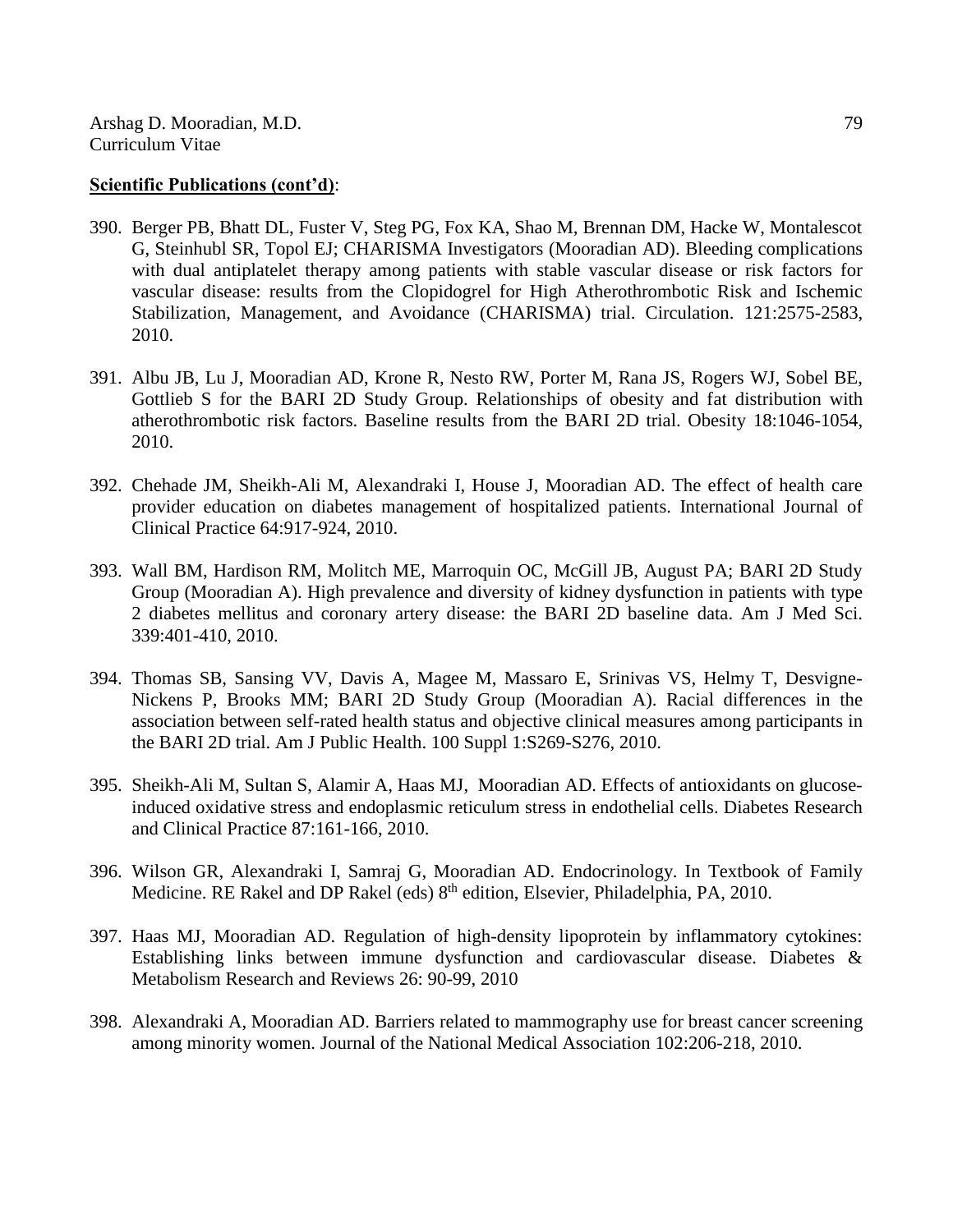- 399. Escobedo J, Rana JS, Lombardero MS, Albert SG, Davis AM, Kennedy FP, Mooradian AD, Robertson DG, Srinivas VS, Gebhart SSP, for the BARI 2D Study Group. Association between albuminuria and duration of diabetes and myocardial dysfunction and peripheral arterial disease among patients with stable coronary artery disease in the BARI 2D study. Mayo Clin Proc. 85:41- 46, 2010.
- 400. McBane RD, Hardison RM, Sobel BE, BARI 2D Study Group (A. Mooradian). Comparison of plasminogen activator inhibitor-1, tissue type plasminogen activator antigen, fibrinogen, and Ddimer levels in various age decades in patients with type 2 diabetes mellitus and stable coronary artery disease (from the BARI 2D Trial). Am. J of Cardiol. 105:17-24, 2010.
- 401. Haas, MJ, Mooradian AD. Therapeutic interventions to enhance apolipoprotein A-I-mediated cardioprotection. Drugs 70:805-821, 2010.
- 402. House, J, Mooradian AD. The evaluation and management of shoulder pain in primary care clinics. Southern Medical Journal 103:1129-1135, 2010.
- 403. Banks WA, Morley JE, Lynch JL, Lynch KM, Mooradian AD. Insulin detemir is not transported across the blood-brain barrier. Peptides 31:2284-2288, 2010.
- 404. Grogan M, Jenkins M, Sansing VV, Macgregor J, Brooks MM, Julien-Williams P, Amendola A, Abbott JD and BARI 2D Study Group (A. Mooradian). Health insurance status and control of diabetes and coronary artery disease risk factors on enrollment into the bypass angioplasty revascularization investigation 2 diabetes (BARI 2D) trial. Diabetes Educ*.* 36:774-783, 2010.
- 405. Brooks MM, Chung S-C, Helmy T, Hillegass WB, Escobedo J, Melsop KA, Massaro EM, McBane RD, Hyde P, Hlatky MA and the BARI 2D Study Group (A. Mooradian). Health status after treatment for coronary artery disease and type 2 diabetes in the Bypass Angioplasty Revascularization Investigation 2 Diabetes trial. Circulation 122:1690-1699, 2010.
- 406. Hlatky MA, Chung SC, Escobedo J, Hillegass WB, Melsop K, Rogers W, Brooks MM; BARI 2D Study Group (A. Mooradian). The effect of obesity on quality of life in patients with diabetes and coronary artery disease. Am Heart J. 159:292-300, 2010.
- 407. Rana JS, Hardison RM, Pop-Busui R, Brooks MM, Jones TL, Nesto RW, Bourassa MG; BARI 2D Investigators (A. Mooradian). Resting heart rate and metabolic syndrome in patients with diabetes and coronary artery disease in bypass angioplasty revascularization investigation 2 diabetes (BARI 2D) trial. Prev Cardiol. 13:112-116, 2010.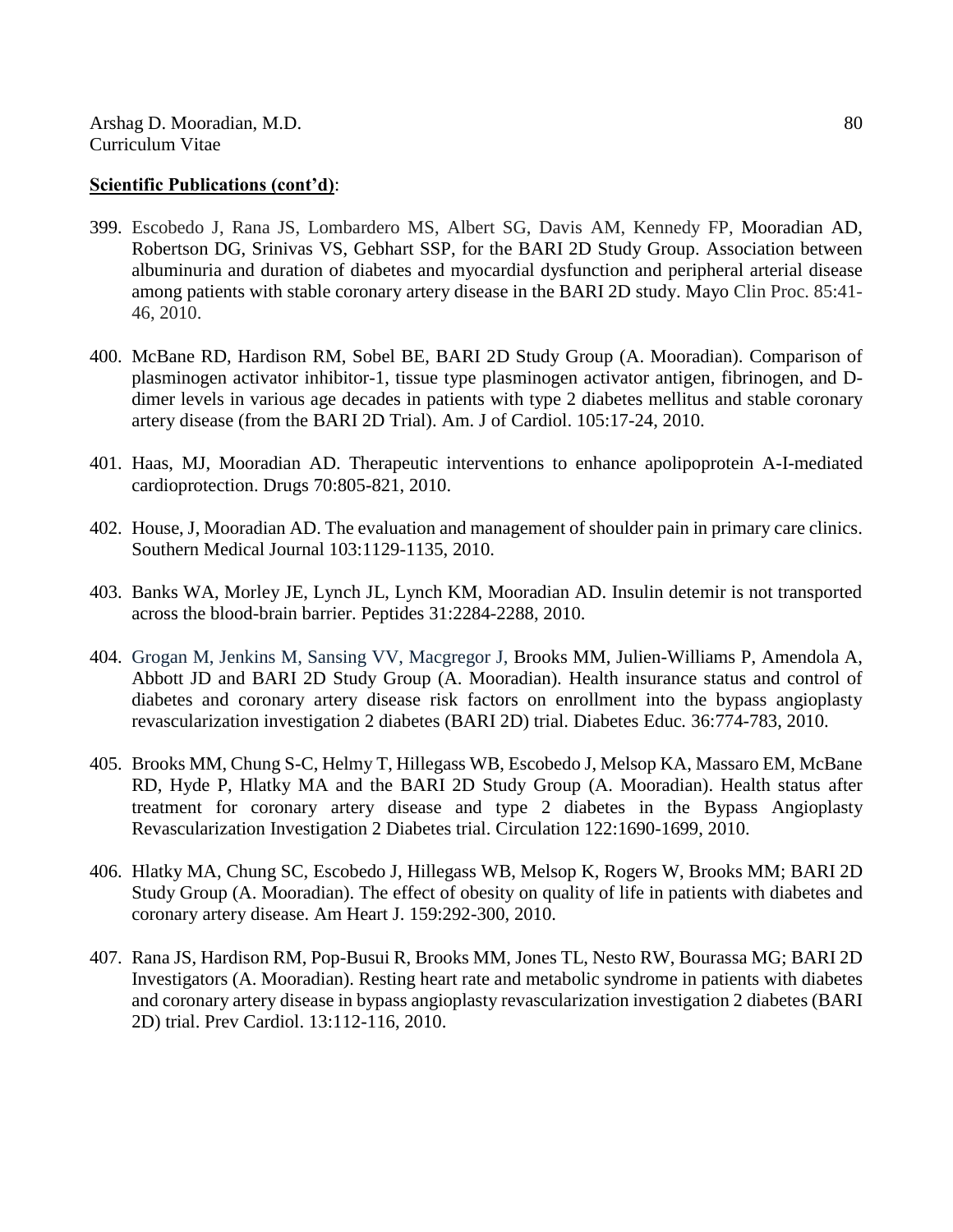- 408. Weber M, Bhatt DL, Brennan DM, Hankey GJ, Steinhubl SR, Johnston SC, Montalescot G, Mak KH, Fox KA, Easton DJ, Topol EJ, Hamm CW; CHARISMA Investigators (Mooradian AD).Highsensitivity C-reactive protein and clopidogrel treatment in patients at high risk of cardiovascular events: a substudy from the CHARISMA trial. Heart. 97:626-631, 2011.
- 409. Sheikh-Ali, M, Chehade JN, Mooradian AD. The antioxidant paradox in diabetes mellitus. Am. J. Therapeutics 18:266-278, 2011.
- 410. Lee K, Palacio C, Alexandraki I, Stewart E, Mooradian AD. Increasing access to health care providers through medical home model may abolish racial disparity in diabetes care: Evidence from a cross sectional study. Journal of the National Medical Association 103:250-256, 2011.
- 411. Singh PP, Abbott JD, Lombardero MS, Sutton-Tyrrell K, Woodhead G, Venkitachalam L, Tsapatsaris NP, Piemonte TC, Lago RM, Rutter MK, Nesto RW; Bypass Angioplasty Revascularization Investigation 2 Diabetes Study Group (A. Mooradian). The prevalence and predictors of an abnormal ankle-brachial index in the Bypass Angioplasty Revascularization Investigation 2 Diabetes (BARI 2D) trial. Diabetes Care 34:464-467, 2011.
- 412. Tamis-Holland JE, Lu J, Bittner V, Magee MF, Lopes N, Adler D, Kip KE, Schwartz L, Groenewoud Y, Jacobs AK, for the BARI 2D Study Group (A. Mooradian). Sex, clinical symptoms, and angiographic findings in patients with diabetes mellitus and coronary artery disease (From the Bypass Angioplasty Revascularization Investigation [BARI] 2D). American Journal of Cardiology 107:980-985, 2011.
- 413. Mooradian AD. Subclinical hypothyroidism in the elderly: To treat or not to treat?" Am. J. Therap. 18:477-486, 2011.
- 414. Lim W, Haas MJ, Mooradian AD. The thyroid hormone responsive protein (THRP) has a critical role in the embryogenesis of Xenopus *laevis.* Neuroscience Letters. 488:272-274, 2011.
- 415. Mooradian AD. Special considerations in insulin therapy of older adults. Drugs & Ageing 28:429- 438, 2011.
- 416. Wehmeier, KR, Al Amir, A-R, Sultan S, Haas MJ, Wong, NC, Mooradian AD. 24,25- Dihydroxycholecalciferol but not 25-hydroxycholecalciferol suppresses apolipoprotein A-I gene expression Life Sciences 88:110-116, 2011.
- 417. Palacio C, Alexandraki I, Bertholf R, Mooradian AD. Transient dyslipidemia mimicking Tangier disease in a diabetic patient with urosepsis. Annals of Clinical & Laboratory Science 41:150-153 2011.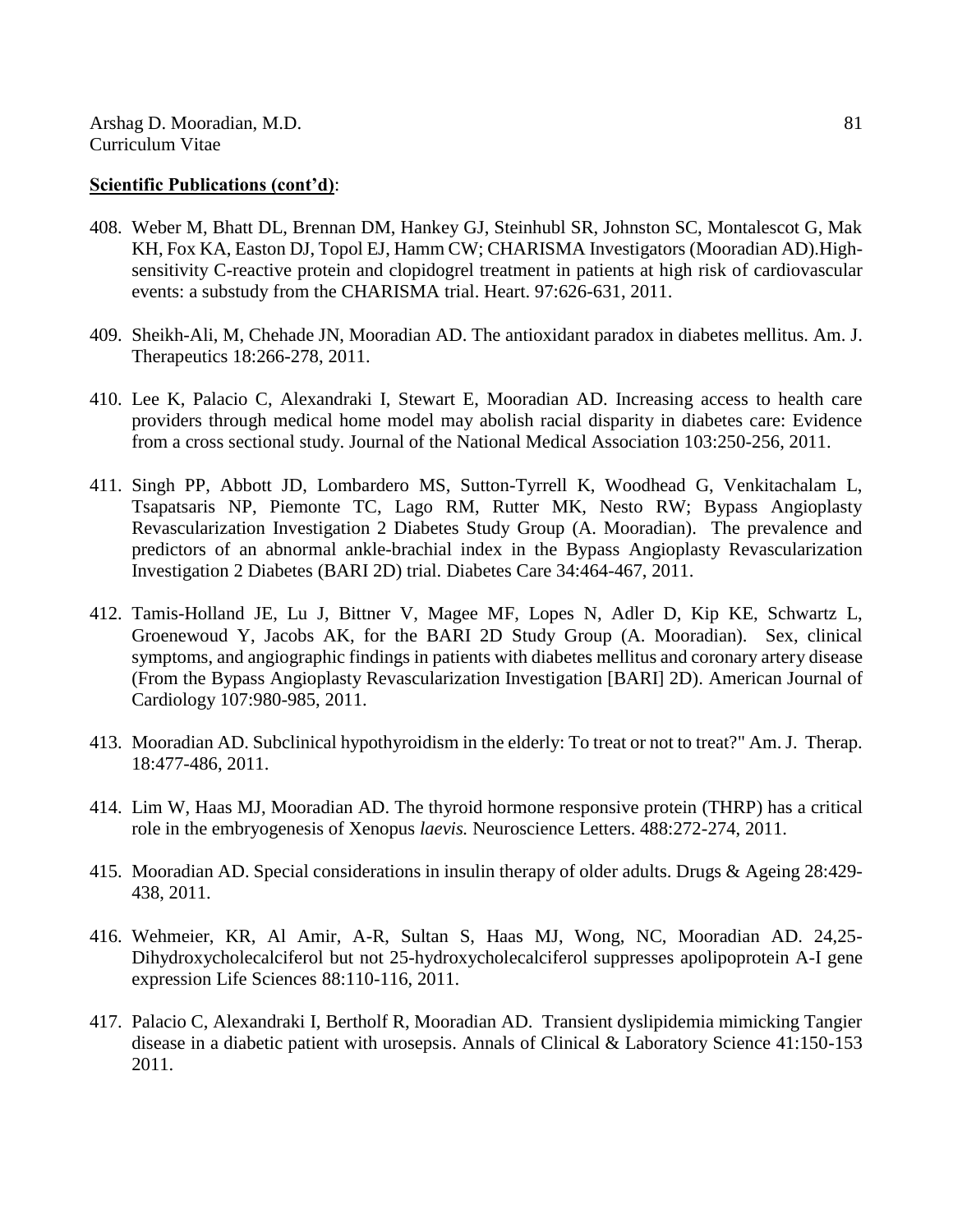- 418. Haas MJ, Mooradian AD. Inflammation, high-density lipoproteins and cardiovascular dysfunction. Current Opinion in Infectious Diseases 24:265-272, 2011.
- 419. Mooradian AD, Haas MJ. Glucose-induced endoplasmic reticulum (ER) stress is independent of oxidative stress: A mechanistic explanation for the failure of antioxidant therapy in diabetes. Free Radical Biology & Medicine 50:1140-1143, 2011.
- 420. Haas MJ , Al Amir, A-R, Sultan S, Chehade JM, Wong, NC, Mooradian AD. Nicotinic acid induces apo A-I gene expression in HepG2 and Caco-2 cell lines. Metabolism 60:1790-1796, 2011.
- 421. Chung SC, Hlatky MA, Faxon D, Ramanathan K, Adler D, Mooradian A, Rihal C, Stone RA, Bromberger JT, Kelsey SF, Brooks MM; BARI 2D Study Group. The effect of age on clinical outcomes and health status BARI 2D (Bypass Angioplasty Revascularization Investigation in Type 2 Diabetes) Journal of the American College of Cardiology 58:810-819,2011.
- 422. Dagenais GR, Lu J, Faxon DP, Kent K, Lago RM, Lezama C, Hueb W, Weiss W, Slater J, Frye RL, for the BARI 2D Trial Research Group (A. Mooradian). Effects of optimal medical treatment with or without coronary revascularization on angina and subsequent revascularizations in patients with type 2 diabetes mellitus and stable ischemic heart disease. Circulation 123:1492-1500, 2011.
- 423. Chung S-C, Brooks MM, Hlatky MA, Stone RA, Rana, JS, Escobedo J, Rogers WJ, Bromberger JT, Kelsey SF, Brooks MM, and the BARI 2D Study Group (A. Mooradian). Body mass index and health status in the Bypass Angioplasty Revascularization Investigation 2 Diabetes trial (BARI 2D). American Heart Journal*.* 161:755-763, 2011.
- 424. Sobel BE, Hardison RM, Genuth S, Brooks MM, McBane RD, Schneider, DJ, Pratley RE, Huber K, Wolk R, Krishnaswami A, Frye RL, and for the BARI 2D Investigators (A. Mooradian). Profibrinolytic, antithrombotic, and antiinflammatory effects of an insulin-sensitizing strategy in patients in the Bypass Angioplasty Revascularization Investigation 2 Diabetes. Circulation 124: 695-703, 2011.
- 425. Beohar N, Davidson CJ, Massaro E, Srinivas VS, Sansing VV, Zonszein J, Davis AM, Helmy T, Lopes N, Thomas SB, Brooks MM, and the BARI 2D Study Group (A. Mooradian). The impact of race/ethnicity on baseline characteristics and the burden of coronary atherosclerosis in the Bypass Angioplasty Revascularization Investigation of Type 2 Diabetes (BARI 2D). American Heart Journal 161:755-763, 2011.
- 426. Cresci S, Wu J, Province MA, Spertus JA, Steffes M, McGill JB, Alderman EL, Brooks MM, Kelsey SF, Frye RL, Bach RG (and the BARI 2D Study Group A. Mooradian). Peroxisome proliferator-activated receptor pathway gene polymorphism associated with extent of coronary artery disease in patients with type 2 diabetes in the Bypass Angioplasty Revascularization Investigation 2 Diabetes Trial / Clinical Perspective. Circulation124:1426-1434, 2011.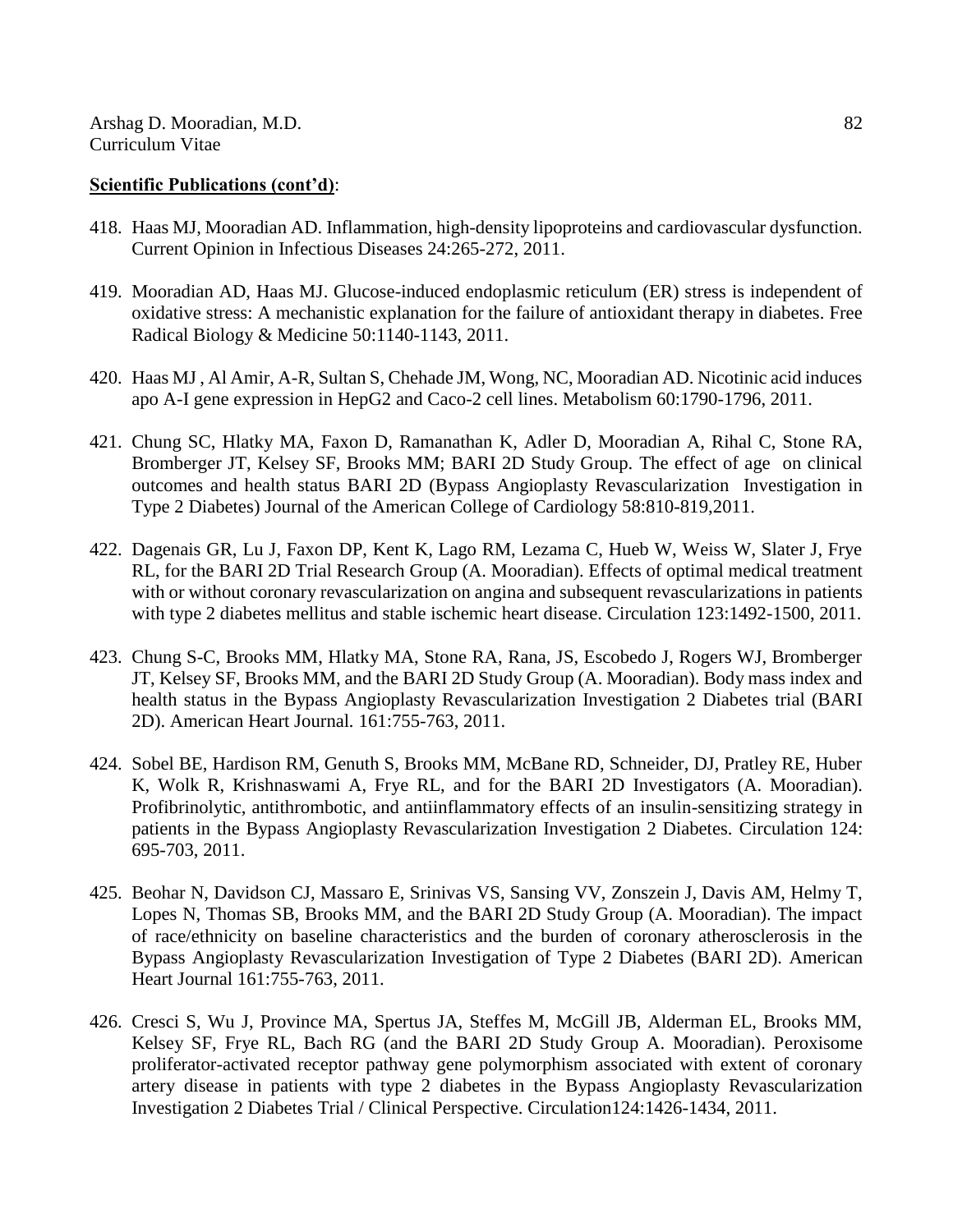- 427. Jaimungal S, Wehmeier, KW, Mooradian AD, Haas MJ. The emerging evidence for vitamin Dmediated regulation of apolipoprotein A-I synthesis. Nutrition Research 31:805-812, 2011.
- 428. Alexandraki I, Mooradian AD. Academic advancement of clinician educators: why is it so difficult? International Journal of Clinical Practice 65:1118-1125, 2011.
- 429. Bhatt DL, Paré G, Eikelboom JW, Simonsen KL, Emison ES, Fox KA, Steg PG, Montalescot G, Bhakta N, Hacke W, Flather MD, Mak KH, Cacoub P, Creager MA, Berger PB, Steinhubl SR, Murugesan G, Mehta SR, Kottke-Marchant K, Lincoff AM, Topol EJ; CHARISMA Investigators (Mooradian AD). The relationship between CYP2C19 polymorphisms and ischaemic and bleeding outcomes in stable outpatients: the CHARISMA genetics study. Eur Heart J. 33:2143- 2150, 2012.
- 430. Mooradian AD, Chehade JM. Diabetes mellitus in older adults. Am. J. Therap. 19:145-59, 2012.
- 431. Haas MJ, Mazza A, Wong NCW, Mooradian AD. Inhibition of apolipoprotein A-I gene expression by obesity-associated endocannabinoids. Obesity 20: 721-729, 2012.
- 432. Haas MJ, Mooradian AD. What evidence is there for the role of vitamin D and apo A1 in atheroprotection? Clinical Lipidology 7:255-257, 2012.
- 433. Haas MJ, Raheja P, JaimungaL S, Sheikh-Ali M, Mooradian AD. Estrogen-dependent inhibition of dextrose-induced endoplasmic reticulum stress and superoxide generation in endothelial cells. Free Radical Biology & Medicine 52:2161-2167, 2012.
- 434. Krishnaswami A, Hardison R, Nesto RW, Sobel B; BARI 2D Investigators (Mooradian A). Presentation in patients with angiographically documented coronary artery disease and type II diabetes mellitus (from the BARI 2D Clinical Trial). Am J Cardiol. 109:36-41, 2012.
- 435. Abbott JD, Lombardero MS, Barsness GW, Pena-Sing I, Buitrón LV, Singh P, Woodhead G, Tardif JC, Kelsey SF (BARI 2D Investigators; A. Mooradian). Ankle-brachial index and cardiovascular outcomes in the Bypass Angioplasty Revascularization Investigation 2 Diabetes trial. Am Heart J. 164:585-590, 2012.
- 436. Brooks MM, Chaitman BR, Nesto RW, Hardison RM, Feit F, Gersh BJ, Krone RJ, Sako EY, Rogers WJ, Garber AJ, King SB 3rd, Davidson CJ, Ikeno F, Frye RL; for the BARI 2D Study Group (A. Mooradian). Clinical and Angiographic Risk Stratification and Differential Impact on Treatment Outcomes in the Bypass Angioplasty Revascularization Investigation 2 Diabetes (BARI 2D) Trial. Circulation. 126:2115-2124, 2012.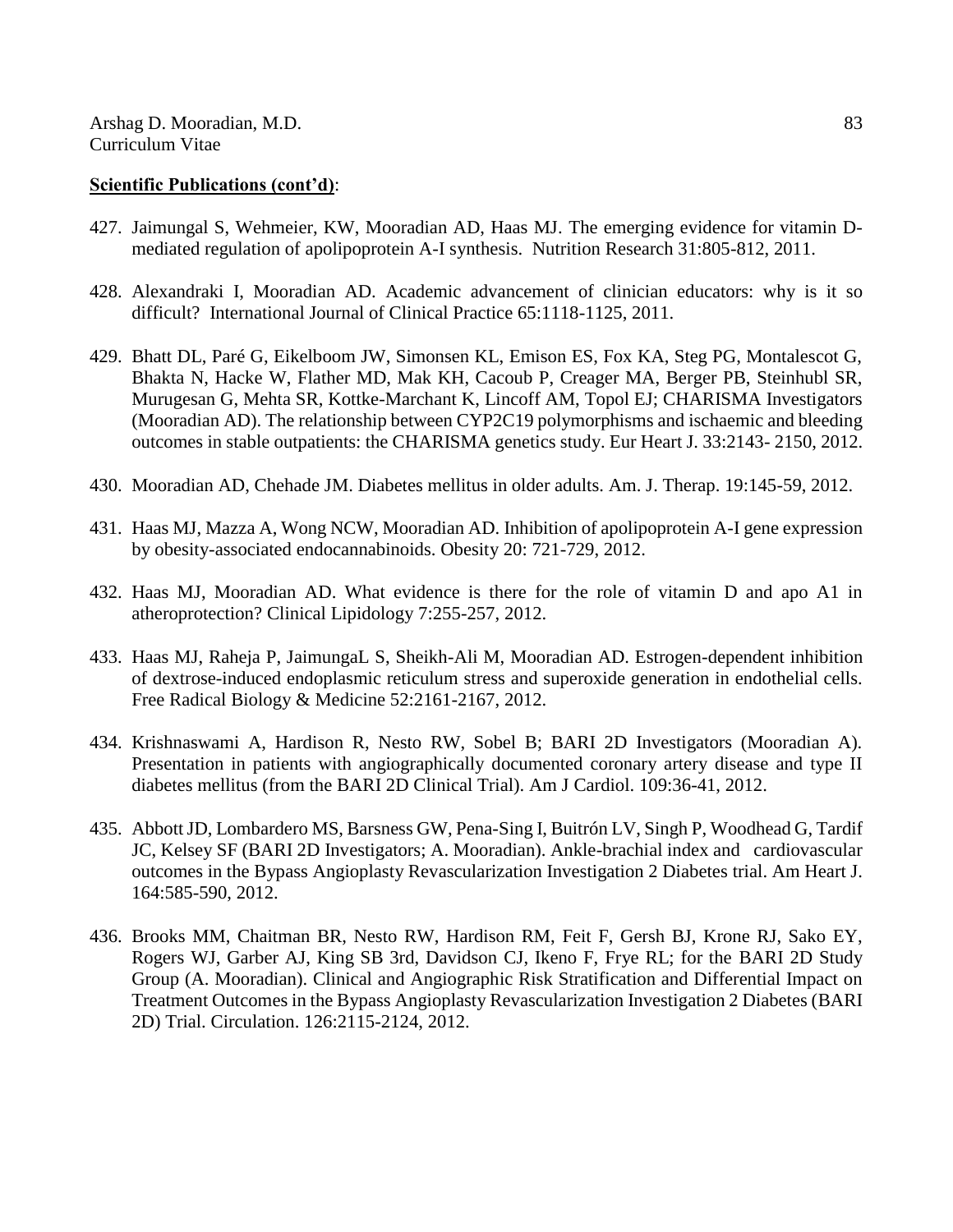- 437. Shaw LJ, Cerqueira MD, Brooks MM, Althouse AD, Sansing VV, Beller GA, Pop-Busui R, Taillefer R, Chaitman BR, Gibbons RJ, Heo J, Iskandrian AE (BARI 2D Investigators; A. Mooradian). Impact of left ventricular function and the extent of ischemia and scar by stress myocardial perfusion imaging on prognosis and therapeutic risk reduction in diabetic patients with coronary artery disease: results from the Bypass Angioplasty Revascularization Investigation 2 Diabetes (BARI 2D) trial. J Nucl Cardiol. 19(4):658-669, 2012.
- 438. Schwartz L, Bertolet M, Feit F, Fuentes F, Sako EY, Toosi MS, Davidson CJ, Ikeno F, King SB 3rd. (BARI 2D Investigators; A. Mooradian). Impact of completeness of revascularization on longterm cardiovascular outcomes in patients with type 2 diabetes mellitus: results from the Bypass Angioplasty Revascularization Investigation 2 Diabetes (BARI 2D). Circ Cardiovasc Interv. 5:166- 173, 2012.
- 439. Alexandraki I, Palacio C, House J, Mooradian AD. [Hospital bed utilization by teaching and](http://www.ncbi.nlm.nih.gov/pubmed/23111480)  [nonteaching medical services.](http://www.ncbi.nlm.nih.gov/pubmed/23111480) Health Care Manag (Frederick). 31:295-301, 2012.
- 440. Naem E, Alcalde R, Gladysz M, Mesliniene S, Jaimungal S, Sheikh-Ali M, Haas MJ, Wong NC, Mooradian AD. Inhibition of apolipoprotein A-I gene by the aryl hydrocarbon receptor: a potential mechanism for smoking-associated hypoalphalipoproteinemia. Life Sci. 91(1-2):64-69, 2012.
- 441. Alexandraki I, Mooradian AD. Redesigning medical education to improve health care delivery and outcomes. The Health Care Manager 32(1):37-42, 2013
- 442. Chehade JM, Gladysz M, Mooradian AD. Dyslipidemia in type 2 diabetes: Prevalence, pathophysiology and management. Drugs 73:327-39, 2013.
- 443. Chehade JM, Alcalde R, Naem E, Mooradian AD, Wong NCW, Haas MJ. Induction of apolipoprotein A-I gene expression by glucagon-like peptide-1 and exendin-4 in hepatocytes but not intestinal cells. Metabolism 62:265-274, 2013.
- 444. Naem E, Haas MJ, Wong NCW, Mooradian AD. Endoplasmic reticulum stress in HepG2 cells inhibits apolipoprotein A-I secretion. Life Sciences 92:72-80, 2013.
- 445. Dagenais GR, Lu J, Faxon DP, Bogaty P, Adler D, Fuentes F, Escobedo J, Krishnaswami A, Slater J, Frye RL; BARI 2D Study Group (A. Mooradian). Prognostic impact of the presence and absence of angina on mortality and cardiovascular outcomes in patients with type 2 diabetes and stable coronary artery disease: Results from the BARI 2D (Bypass Angioplasty Revascularization Investigation 2 Diabetes) trial. J Am Coll Cardiol 61:702-711, 2013.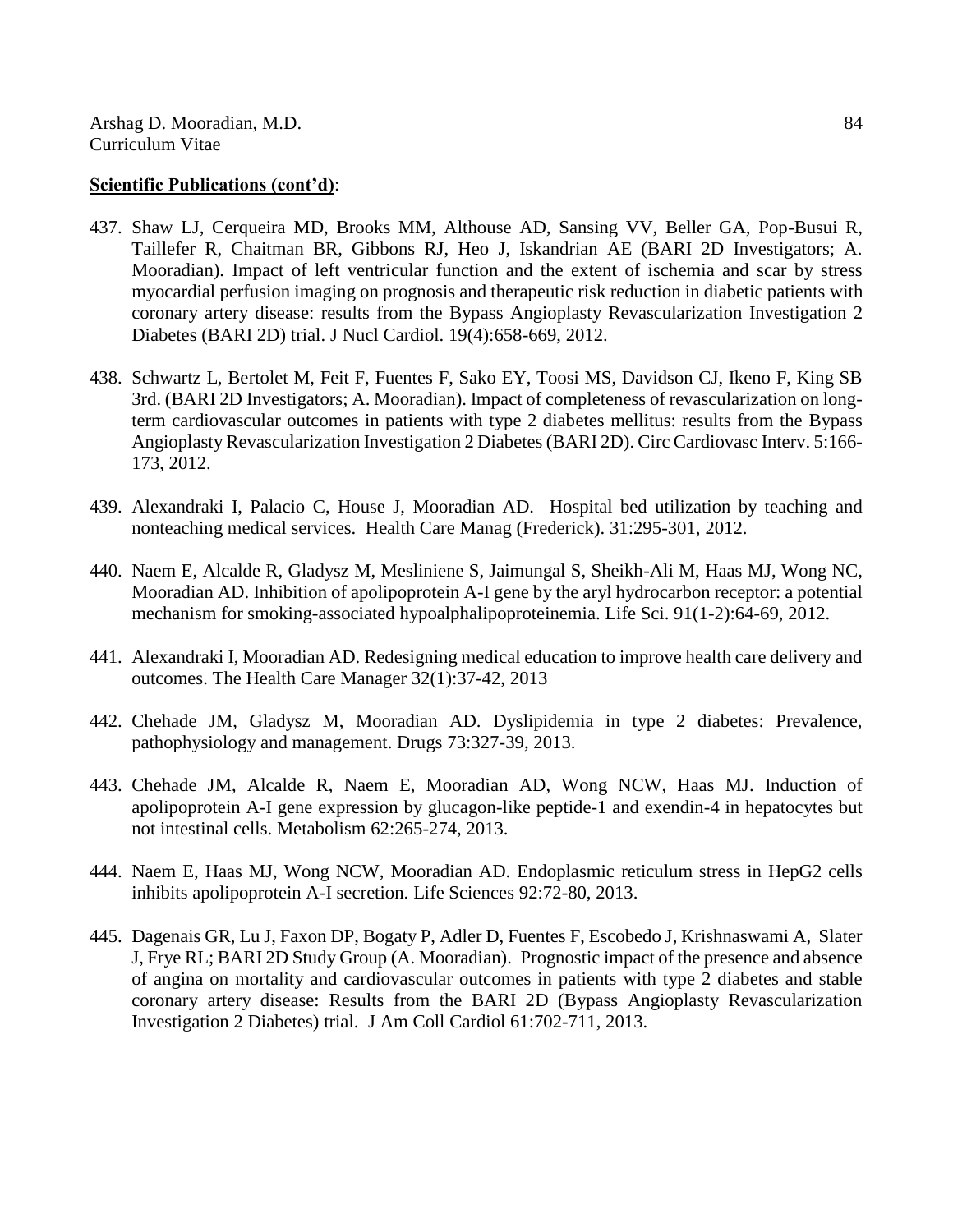- 446. Tamis-Holland JE, Lu J, Korytkowski M, Magee M, Rogers WJ, Lopes N, Mighton L, Jacobs AK; BARI 2D Study Group (A. Mooradian). Sex differences in presentation and outcome among patients with type 2 diabetes and coronary artery disease treated with contemporary medical therapy with or without prompt revascularization: A report from the BARI 2D trial (Bypass Angioplasty Revascularization Investigation 2 Diabetes). J Am Coll Cardiol 61:1767-1776, 2013.
- 447. Althouse AD, Abbott JD, Sutton-Tyrrell K, Forker AD, Lombardero MS, Buitrón LV, Pena-Sing I, Tardif JC, Mori Brooks M; for the BARI 2D Study Group (A. Mooradian). Favorable Effects of Insulin Sensitizers Pertinent to Peripheral Arterial Disease in Type 2 Diabetes: Results from the Bypass Angioplasty Revascularization Investigation 2 Diabetes (BARI 2D) trial. Diabetes Care 36:3269-3275, 2013.
- 448. Pop-Busui R, [Lu J,](http://www.ncbi.nlm.nih.gov/pubmed?term=Lu%20J%5BAuthor%5D&cauthor=true&cauthor_uid=23757426) Brooks MM, Albert S, Althouse AD, Escobedo J, Green J, Palumbo P, Perkins BA, Whitehouse F, Jones TL; for the BARI 2D Study Group (A. Mooradian). Impact of Glycemic Control Strategies on the Progression of Diabetic Peripheral Neuropathy in the Bypass Angioplasty Revascularization Investigation 2 Diabetes (BARI 2D) Cohort. Diabetes Care 36:3208-3215, 2013
- 449. Bach RG, Brooks MM, Lombardero M, Genuth S, Donner TW, Garber AJ, Kennedy L, Monrad ES, Pop-Busui R, Kelsey SF, Frye RL, for the BARI 2D Investigators (A. Mooradian). Rosiglitazone and Outcomes for Patients with Diabetes and Coronary Artery Disease in the Bypass Angioplasty Revascularization Investigation 2 Diabetes (BARI 2D) Trial. Circulation 128:785-94, 2013.
- 450. Beohar N, Sansing VV, Davis AM, Srinivas VS, Helmy T, Althouse AD, Thomas SB, Brooks MM; BARI 2D Study Group (A. Mooradian). Race/ethnic disparities in risk factor control and survival in the bypass angioplasty revascularization investigation 2 diabetes (BARI 2D) trial. Am J Cardiol.112:1298-1305, 2013.
- 451. Shah B, Srinivas VS, Lu J, Brooks MM, Bates ER, Nedeljkovic ZS, Escobedo J, Das GS, Lopez JJ, Feit F (BARI 2D Group; A. Mooradian). Change in enrollment patterns, patient selection, and clinical outcomes with the availability of drug-eluting stents in the Bypass Angioplasty Revascularization Investigation 2 Diabetes trial. Am Heart J. 166:519-526, 2013.
- 452. Mooradian AD. Is high density lipoprotein (HDL) cardioprotective or simply a marker of cardiovascular disease?" Am. J. Therapeutics 21:438-439, 2014.
- 453. Ismail-Beigi F, Lombardero MS, Escobedo J, Genuth S, Green J, Massaro E, Mooradian AD, Ovalle F, Whitehouse F, Zonszein J the BARI 2D Study Group. Determinants of Successful glycemic control among participants in the BARI 2D Trial: A post-hoc analysis. Journal of Diabetes and its Complications 28:101-109, 2014.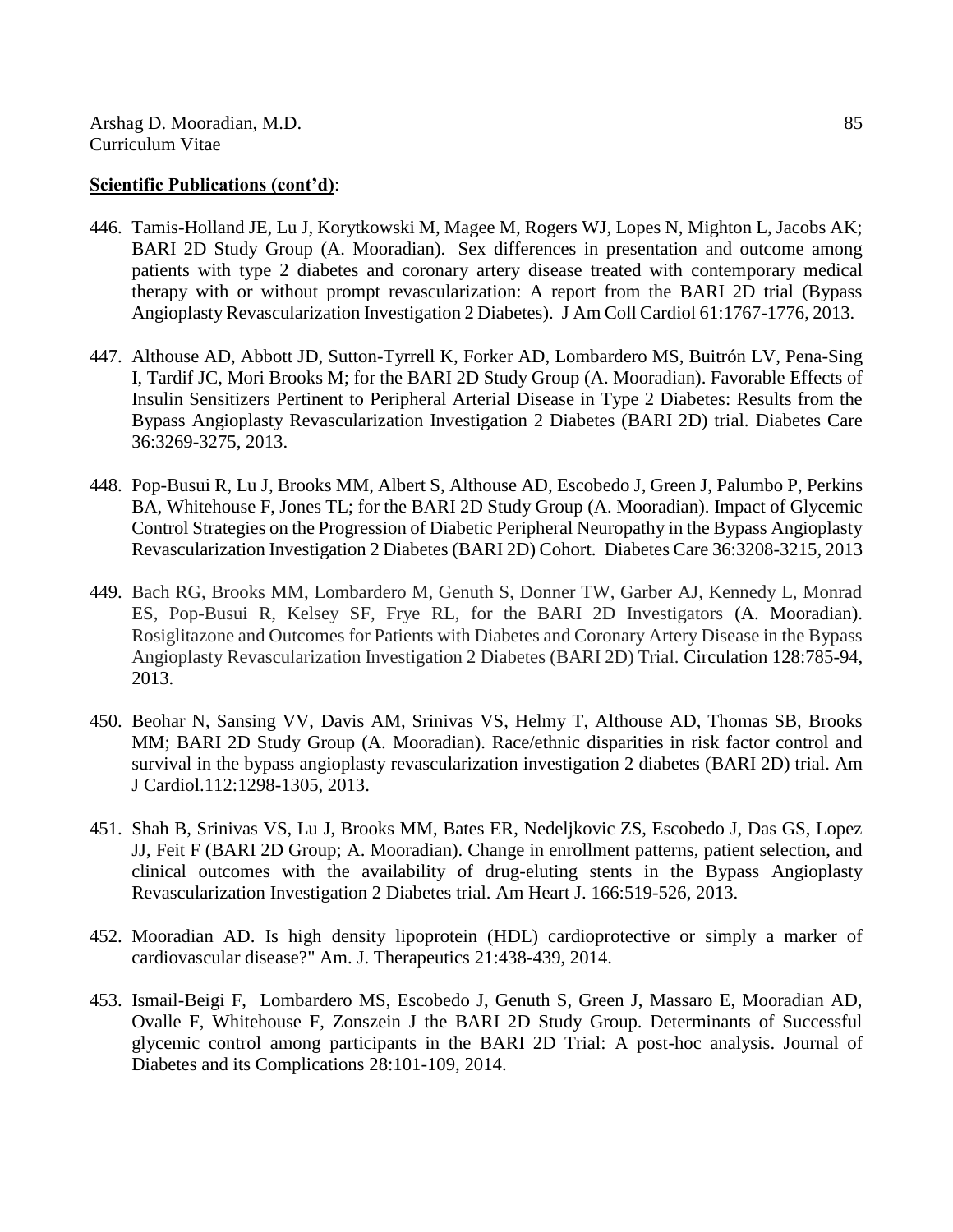- 454. Parseghian S, Onstead-Haas L Wong NCW, Mooradian AD, Haas MJ. Inhibition of apolipoprotein A-I gene expression by tumor necrosis factor alpha in HepG2 cells: Requirement for c-jun. Journal of Cellular Biochemistry 115:253-260, 2014.
- 455. Haas MJ, Onstead-Haas L, Naem E, Arnold A, Rohrbaugh N, Flowers M, Mooradian AD. The effect of black seed (Nigella sativa) extract on FOXO3 expression in HepG2 cells. Phytotherapy Research 28:873-879, 2014.
- 456. Mooradian AD, Haas MJ. The effect of nutritional supplements on serum high-density lipoprotein cholesterol and apolipoprotein A-I. American Journal of Cardiovascular Drugs 14: 253-274, 2014.
- 457. August P, Hardison RM, Hage FG, Marroquin OC, McGill JB, Rosenberg Y, Steffes M, Wall BM, Molitch M; BARI 2D Study Group (A. Mooradian). Change in albuminuria and eGFR following insulin sensitization therapy versus insulin provision therapy in the BARI 2D study. Clin J Am Soc Nephrol. 9:64-71, 2014.
- 458. Althouse AD, Abbott JD, Forker AD, Bertolet M, Barinas-Mitchell E, Thurston RC, Mulukutla S, Aboyans V, Brooks MM; for the BARI 2D Study Group (A. Mooradian). Risk factors for incident peripheral arterial disease in type 2 diabetes: results from the Bypass Angioplasty Revascularization Investigation 2 Diabetes Trial. Diabetes Care 37:1346-1352, 2014.
- 459. Haas MJ, Onstead-Haas LM, Naem E, Wong NC, Mooradian AD. Induction of apolipoprotein A-I gene expression by black seed (Nigella sativa) extracts. Pharmaceutical Biology 52:1119-1127, 2014.
- 460. Haas MJ, Shah GN, Onstead-Haas L, Mooradian AD. Identification of ATP8B1 as a blood-brain barrier-enriched protein. Cell. Mol. Neurobiol. 34:473-478, 2014.
- 461. Krone RJ, Althouse AD, Tamis-Holland J, Venkitachalam L, Campos A, Forker A, Jacobs AK, Ocampos S, Steiner G, Fuentes F, Sing IRP, Brooks MM, for the BARI 2D Study Group (A. Mooradian). Appropriate Revascularization in Stable Angina, Lessons from the BARI 2D Trial. Canadian Journal of Cardiology 30:1595-1601, 2014.
- 462. Haas MJ, Onstead-Haas LM, Szafran-Swietlik A, Kojanian H, Davis T, Armstrong P, Wong NC, Mooradian AD. Induction of hepatic apolipoprotein A-I gene expression by the isoflavones quercetin and isoquercetrin. Life Sci. 110:8-14, 2014.
- 463. Mooradian AD. Drug therapy of diabetic dyslipidemia: Do the statins suffice? Am. J. Therap. 22:87-88, 2015.
- 464. Mooradian AD, Haas MJ: Targeting high density lipoproteins: increasing de novo production vs. decreasing clearance. Drugs 75:713-722, 2015.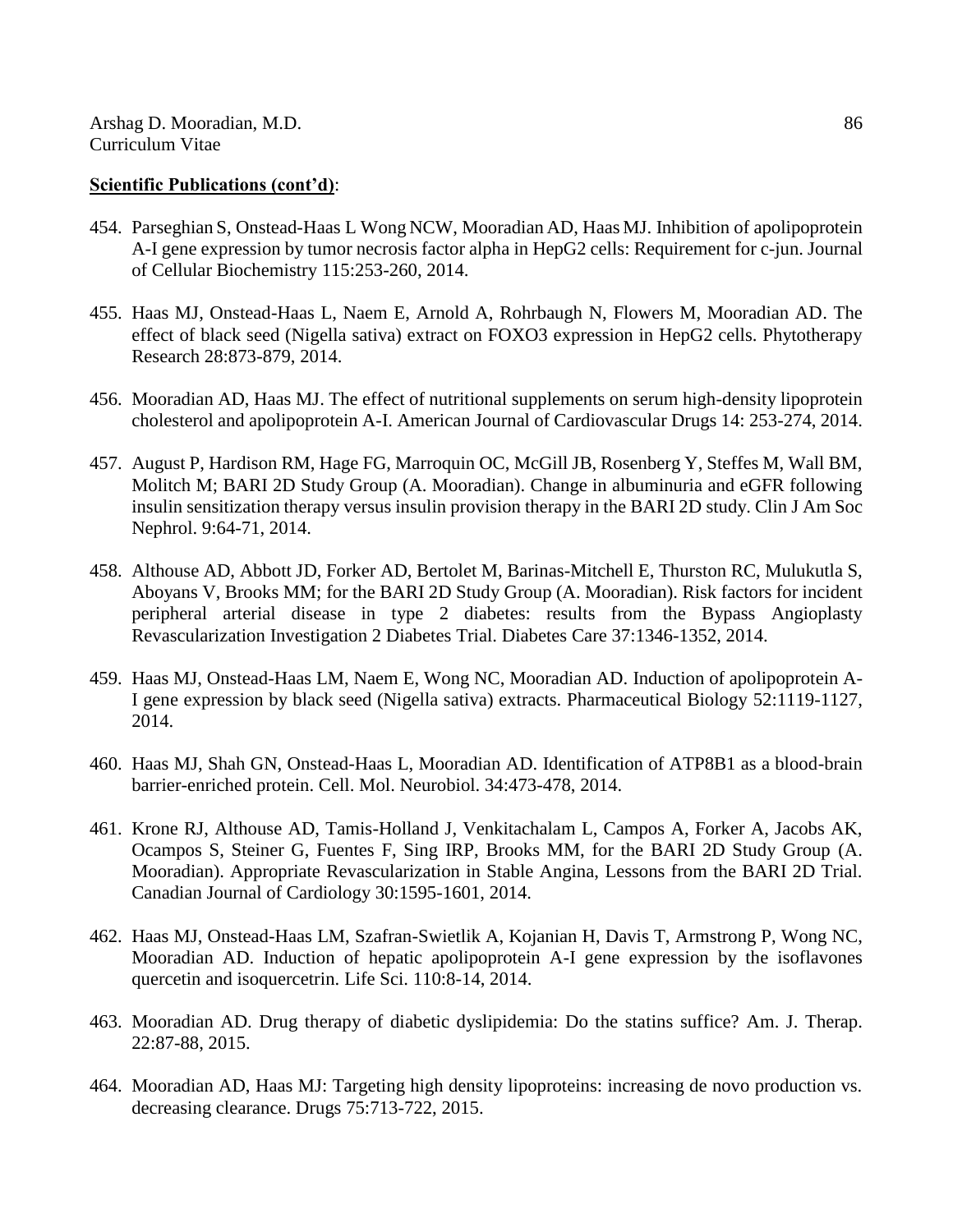- 465. Alexandraki I, Palacio C, Mooradian AD. The relative merits of low carbohydrate diets in managing obesity: a meta-analysis of low carbohydrate versus low fat diets. Southern medical Journal 108:401-416, 2015.
- 466. Zonszein J, Lombardero M, Ismail-Beigi F, Palumbo P, Foucher S, Groenewoud Y, Cushing G, Wajchenberg B, Genuth S; Bari 2D Study Group. (A. Mooradian). Triglyceride high-density ipoprotein ratios predict glycemia-lowering in response to insulin sensitizing drugs in type 2 diabetes: A post hoc analysis of the BARI 2D. J Diabetes Res. 2015; 2015:129891. doi:10.1155/2015/129891.
- 467. Magee MF, Tamis-Holland JE, Lu J, Bittner VA, Brooks MM, Lopes N, Jacobs AK, Study Group B2. (A. Mooradian). Sex, prescribing practices and guideline recommended, blood pressure, and LDL cholesterol targets at baseline in the BARI 2D Trial. Int J Endocrinol. 2015; 2015:610239. doi: 10.1155/2015/610239.
- 468. Bittner V, Bertolet M, Barraza Felix R, Farkouh ME, Goldberg S, Ramanathan KB, Redmon JB, Sperling L, Rutter MK; BARI 2D Study Group. (A. Mooradian). Comprehensive cardiovascular risk factor control improves survival: the BARI 2D trial. J Am Coll Cardiol. 66:765-773, 2015.
- 469. Makhoul Ahwach S, Thomas M, Onstead-Haas L, Mooradian AD, Haas MJ. The glutathione mimic ebselen inhibits oxidative stress but not endoplasmic reticulum stress in endothelial cells. Life Sciences 134:9-15, 2015.
- 470. Everett BM, Brooks MM, Vlachos HE, Chaitman BR, Frye RL, Bhatt DL for the BARI 2D Study Group (A. Mooradian). Troponin and cardiac events in stable ischemic heart disease and diabetes. N Engl J Med 373:610-620, 2015.
- 471. Mooradian A, Chehade JM, Mooradian AD. The advantages and pitfalls of anti-hyperglycemic combination pills as first-line therapy in the management of type 2 diabetes. Am J Therap. 23(6):e1857-e1866, 2016.
- 472. Haas MJ, Kurban W, Shah H, Onstead-Haas LM, Mooradian AD. Beta blockers suppress dextroseinduced endoplasmic reticulum stress, oxidative stress and apoptosis in human coronary artery endothelial cells. Am J Therap. 23(6):e1524-e1531, 2016.
- 473. Wolk, R, Bertolet M, Brooks MM, Pratley RE, Sobel BE, Frye RL, Singh P, Calvin AD, Rutter MK, Mooradian AD, Somers VK, for the BARI 2D study group. Differential effects of insulin sensitization and insulin provision treatment strategies on concentrations of circulating adipokines in patients with diabetes and coronary artery disease in the BARI 2D Trial. European Journal of Preventive Cardiology 23:50-8, 2016.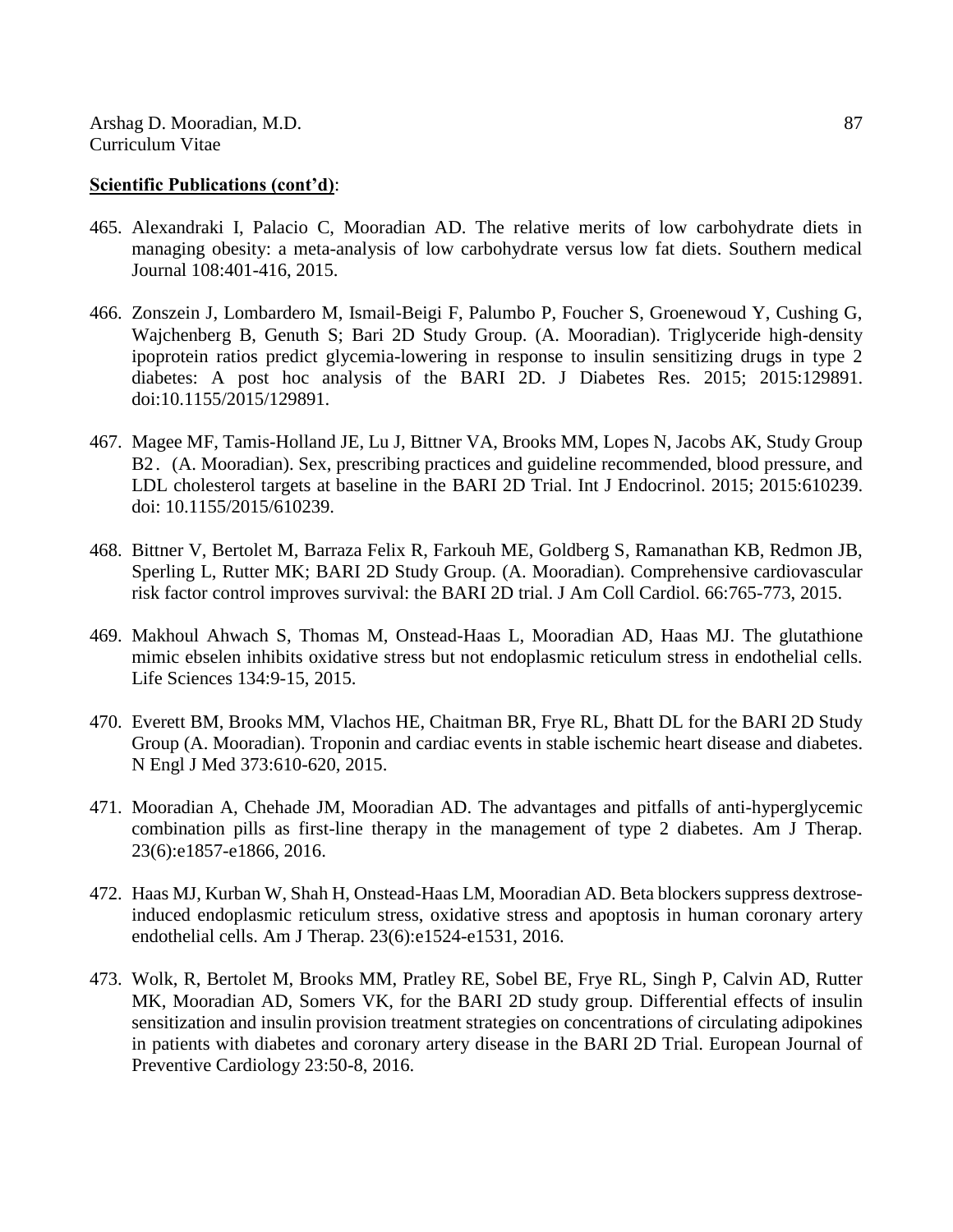- 474. Kojanian H, Szafran-Swietlik A, Onstead-Haas L, Haas MJ, Mooradian AD. Statins prevent dextrose-induced endoplasmic reticulum stress and oxidative stress in endothelial and HepG2 cells. Am J Therap. 23(6):e1456-e1463, 2016.
- 475. Palacio C, Mooradian AD. Clinical trials and antioxidant outcomes. In: Oxidative Stress and Antioxidant Protection: the Science of Free Radical Biology and Disease. Donald Armstrong and Robert D. Stratton (eds), Wiley, 2016; pp493-506.
- 476. Singh A, Schaff HV, Mori Brooks M, Hlatky MA, Wisniewski SR, Frye RL, Sako EY; BARI 2D Study Group. (A. Mooradian). On-pump versus off-pump coronary artery bypass graft surgery among patients with type 2 diabetes in the Bypass Angioplasty Revascularization Investigation 2 Diabetes trial. Eur J Cardiothorac Surg. 49:406-416, 2016.
- 477. Everett BM, Brooks MM, Vlachos HE, Chaitman BR, Frye RL, Bhatt DL; BARI 2D Study Group. (A. Mooradian). Sex differences in cardiac troponin and the risk of death or major cardiovascular events. J Am Coll Cardiol. 68:978-980, 2016.
- 478. Mooradian AD, Onstead-Haas L, Haas MJ Asymmetrical cross-talk between the endoplasmic reticulum stress and oxidative stress caused by dextrose. Life Sciences 144:37-48, 2016.
- 479. Wehmeier KR, Kurban W, Chandrasekharan C, Onstead-Haas L, Mooradian AD, Haas MJ. Inhibition of ABCA1 protein expression and cholesterol efflux by TNF  $\alpha$  in MLO-Y4 osteocytes. Calcif Tissue Int. 98(6):586-595, 2016.
- 480. Wolk R, Bertolet M, Singh P, Brooks MM, Pratley RE, Frye RL, Mooradian AD, Rutter MK, Calvin AD, Chaitman BR, Somers VK, for the BARI 2D study group. Prognostic value of adipokines in predicting cardiovascular outcome - Explaining the obesity paradox. Mayo Clinic Proceedings 91:858-866, 2016.
- 481. Wehmeier K, Onstead-Haas L, Wong NCW, Mooradian AD, Haas MJ. Pro-inflammatory signaling by 24, 25-dihydroxyvitamin D3 in HepG2 cells. Journal of Molecular Endocrinology. 57:87-96, 2016.
- 482. Haas MJ, Onstead-Haas L, Lee T, Torfah M, Mooradian AD. Angiotensin II receptor one (AT1) mediates dextrose induced endoplasmic reticulum stress and superoxide production in human coronary artery endothelial cells. Int. J. Cardiology 220: 842-850, 2016.
- 483. Mooradian AD. Targeting select cellular stress pathways to prevent hyperglycemia-related complications: Shifting the paradigm. Drugs 76:1081-1091, 2016.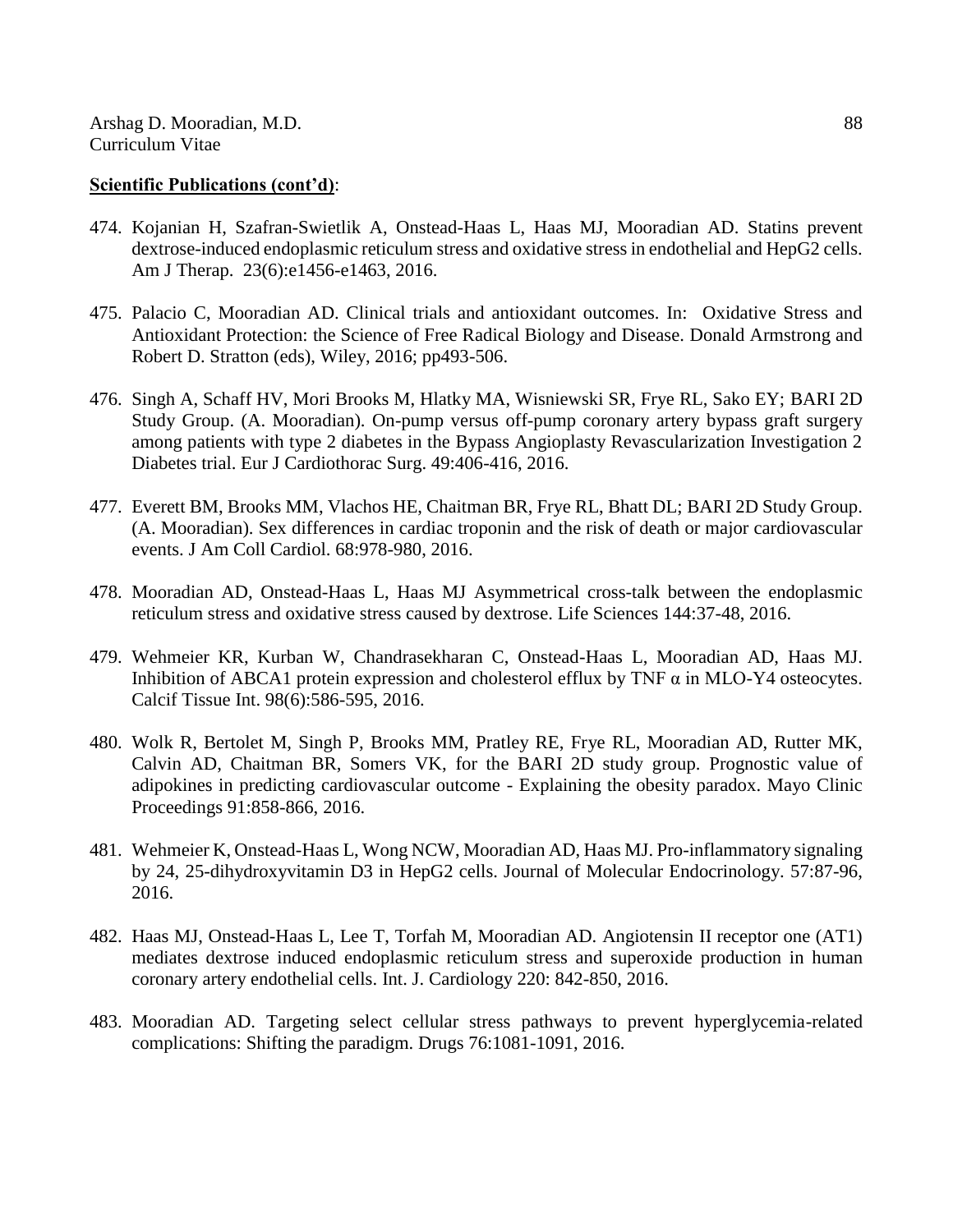- 484. Haas MJ, Jafri M, Wehmeier K, Onstead-Haas L, Mooradian AD. Inhibition of endoplasmic reticulum stress and oxidative stress by vitamin D in endothelial cells. Free Radical Biology & Medicine 99:1-10, 2016.
- 485. Mooradian AD. Therapeutic targeting of cellular stress to prevent cardiovascular disease. A review of the evidence. American Journal of Cardiovascular Drugs 17: 83-95, 2017.
- 486. Ikeno F, Brooks MM, Nakagawa K, Kim MK, Kaneda H, Mitsutake Y, Vlachos HA, Schwartz L, Frye RL, Kelsey SF, Waseda K, Hlatky MA; BARI-2D Study Group. (A. Mooradian). SYNTAX score and long-term outcomes: The BARI-2D Trial. J Am Coll Cardiol. 69:395-403, 2017.
- 487. Ghasemzadeh N, Brooks MM, Vlachos H, Hardison R, Sikora S, Sperling L, Quyyumi AA, Epstein SE, (A. Mooradian, site PI). An aggregate biomarker risk score predicts high risk of near-term myocardial infarction and death: Findings from **BARI 2D** (Bypass Angioplasty Revascularization Investigation 2 Diabetes). J Am Heart Assoc. 2017 Jul 3; 6 (7). pii: e003587. doi: 10.1161/JAHA.116.003587.
- 488. Damluji AA, Cohen ER, Moscucci M, Myerburg RJ, Cohen MG, Brooks MM, Rich MW, Forman DE, (A. Mooradian, site PI). Insulin provision therapy and mortality in older adults with diabetes mellitus and stable ischemic heart disease: Insights from **BARI**-**2D** trial. Int J Cardiol. 241: 35-40, 2017.
- 489. Mooradian AD, Smith M, Tokuda M. The role of artificial and natural sweeteners in reducing the consumption of table sugar: A Narrative review. Clinical Nutrition ESPEN 18:1-8, 2017.
- 490. Haas MJ, Onstead-Haas L, Kurban W, Shah H, Plazarte M, Chamseddin A, Mooradian AD. Highthroughput analysis identifying drugs that regulate apolipoprotein A-I synthesis. Assay and Drug Development Technologies 15:362-371, 2017.
- 491. Khan AA, Chung MJ, Novak E, Brown DL, (Mooradian A site PI). Increased hazard of myocardial infarction with insulin-provision therapy in actively smoking patients with diabetes mellitus and stable ischemic heart disease: The BARI 2D (Bypass Angioplasty Revascularization Investigation 2 Diabetes) Trial. J Am Heart Assoc. 2017 Sep 13;6(9). pii: e005946. doi: 10.1161/JAHA.117.005946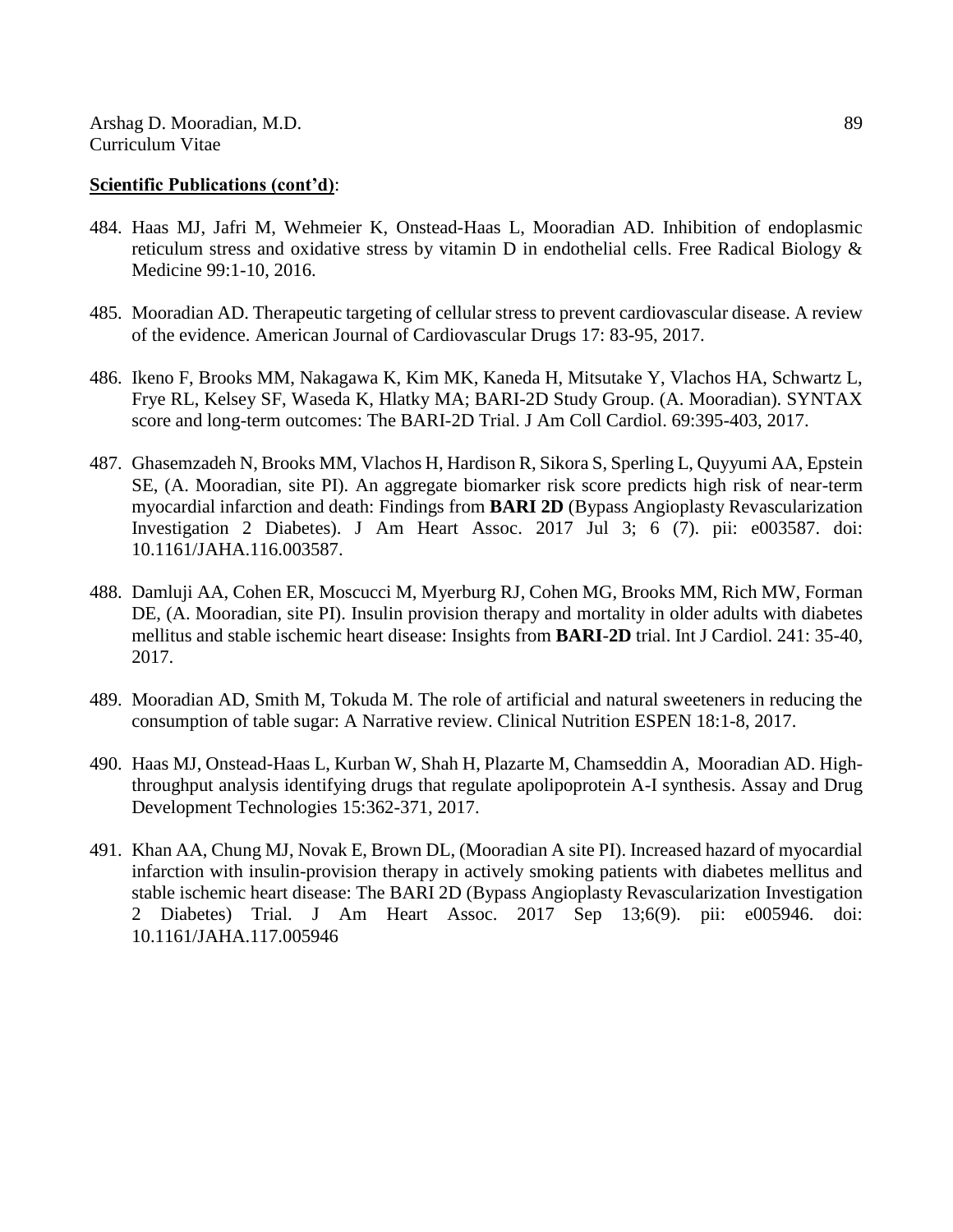- 492. Pallisgaard JL, Brooks MM, Chaitman B, Boothroyd DB, Perez M, Hlatky MA; BARI 2D Study Group. (Mooradian A site PI). Thiazolidinediones and risk of atrial fibrillation among patients with diabetes and coronary disease. Am J Med. 131: 805–812, 2018
- 493. Haas MJ, Plazarte M, Chamseddin A, Onstead-Haas L, Wong NCW, Plazarte G, Mooradian AD. Inhibition of hepatic apolipoprotein A-I gene expression by histamine. European Journal of Pharmacology, 823: 49–57, 2018.
- 494. Rezende PC, Everett BM, Brooks MM, Vlachos H, Orchard TJ, Frye RL, Bhatt DL, Hlatky MA. (Mooradian A site PI). Hypoglycemia and elevated troponin in patients with diabetes and coronary artery disease. J Am Coll Cardiol. 72:1778-1786, 2018.
- 495. Mori M, Shioda K, Bin Mahmood SU, Mangi AA, Yun JJ, Geirsson A. (Mooradian A site PI). Dual antiplatelet therapy versus aspirin monotherapy in diabetics with stable ischemic heart disease undergoing coronary artery bypass grafting. Ann Cardiothorac Surg. 7:628-635, 2018.
- 496. Haas MJ, Jurado-Flores M, Hammoud R, Plazarte G, Onstead-Haas L, Wong NCW, Mooradian AD. Regulation of apolipoprotein A-I gene expression by the histamine H1 receptor: Requirement for NF-kappaB. Life Sciences 208:102-110, 2018.
- 497. Mooradian AD. Evidence based management of diabetes in older adults. Drugs & Aging 35:1065- 1078, 2018.
- 498. Mooradian AD. Can sugar substitutes reduce risk of obesity? Public Health Post, September 28, 2018.<https://www.publichealthpost.org/research/can-sugar-substitutes-reduce-risk-of-obesity/>
- 499. Siddique A, Murphy TP, Naeem SS, Siddiqui EU, Pencina KM, McEnteggart GE, Sellke FW, Dworkin LD.(Mooradian A site PI). Relationship of mildly increased albuminuria and coronary artery revascularization outcomes in patients with diabetes. Catheter Cardiovasc Interv. 93: E217- E224, 2019.
- 500. Haas MJ, Jurado-Flores M, Hammoud R, Chen V, Gonzales K, Onstead-Haas L, Mooradian AD. The effects of known cardioprotective drugs on pro-inflammatory cytokine secretion from human coronary artery endothelial cells. American Journal of Therapeutics 26: e321–e332, 2019.
- 501. Mooradian AD. In search for an alternative to sugar to reduce obesity. International Journal for Vitamin and Nutrition Research. 89:113-117, 2019.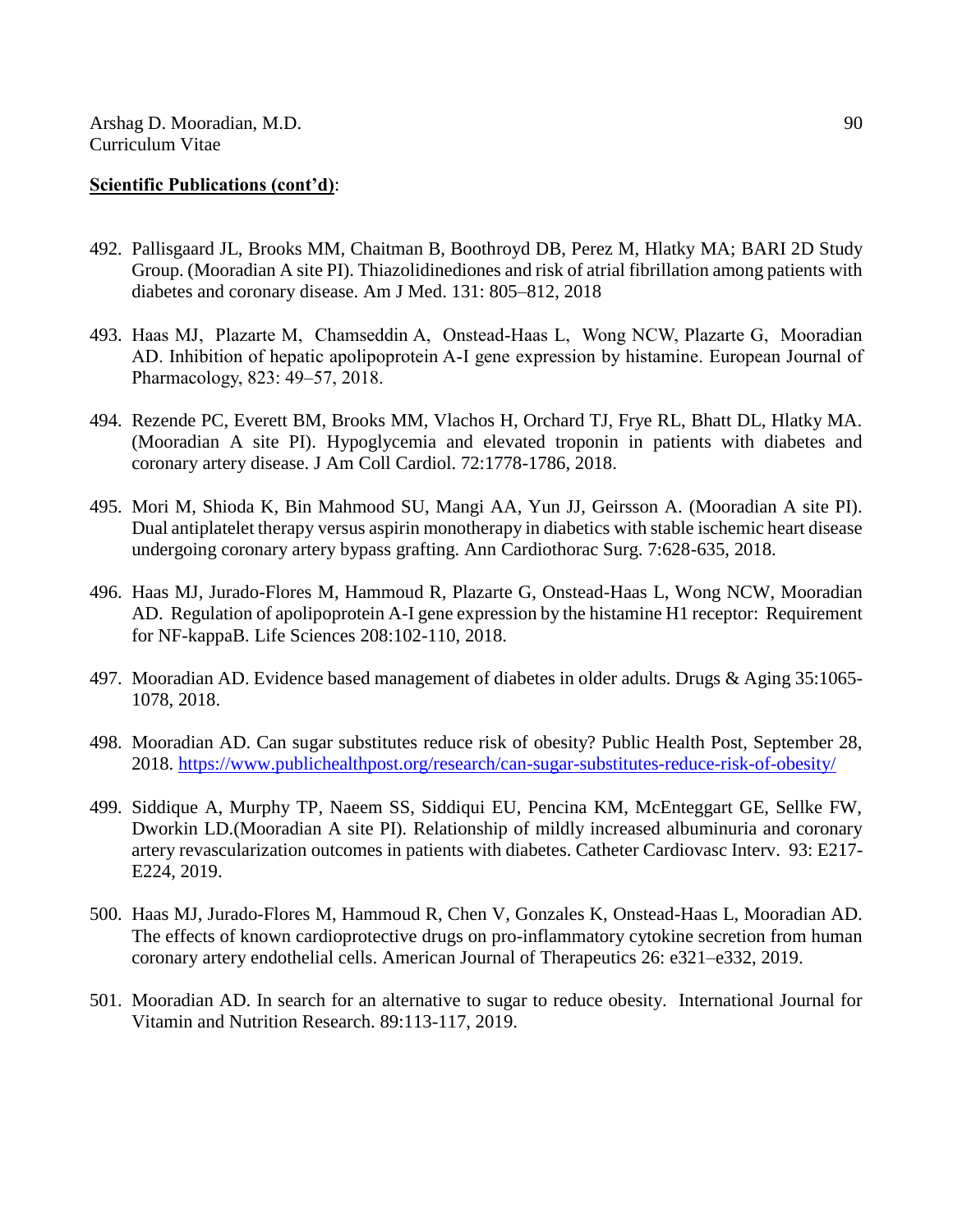- 502. Mooradian AD. Evidence based cardiovascular risk management in diabetes. American Journal of Cardiovascular Drugs 19:439-448, 2019.
- 503. Mooradian, AD. Diabetes and atherogenic dyslipidemia. In: The Diabetes Textbook. Clinical Principles, Patient Management and Public Health Issues. SJ. Rodriguez-Saldana (ed). Springer Nature, Switzerland AG 2019; 587-596.
- 504. Mooradian AD. Age –related resistance to thyroid hormone action. Drugs and Aging 36:1007 1014, 2019.
- 505. Genuth SM, Vlachos H, Brooks MM, Bantle JP, Chaitman BR, Green J, Kelsey SF, King SB 3rd, McBane R, Sako EY, Schneider DJ, Steffes M, Frye RL; BARI 2D Study Group. (Mooradian A site PI). BARI 2D: A reanalysis focusing on cardiovascular events. Mayo Clin Proc. 94:2249- 2262, 2019.
- 506. Mooradian AD, Haas MJ, Onstead-Haas L, Tani Y, Iida T, Tokuda M. Naturally occurring rare sugars are free radical scavengers and can ameliorate endoplasmic reticulum stress. International Journal for Vitamin and Nutrition Research Int J Vitam Nutr Res. 90(3-4):210-220, 2020.
- 507. Mooradian AD, Stone R, Palacio C, Stewart E. Collaborative care plans reduce subspecialty consults: The experience from a safety net hospital. The American Journal of Managed Care 26:177-180, 2020.
- 508. Haas MJ, Jurado-Flores M, Hammoud R, Feng V, Gonzales K, Onstead-Haas L, Mooradian AD. Inhibition of pro-inflammatory cytokine secretion by select antioxidants in human coronary artery endothelial cells. International Journal for Vitamin and Nutrition Research. 90:103-112, 2020.
- 509. Feghaly JM, Mooradian AD. The rise and fall "ing" of the HDL hypothesis. Drugs 80:353-362, 2020.
- 510. Haas MJ, Victoria Feng V, Krista Gonzales K, Luisa Onstead-Haas L Mooradian AD. Highthroughput analysis identifying drugs that reduce oxidative and ER stress in human coronary artery endothelial cells. European Journal of Pharmacology 879:173119, 2020. doi: 10.1016/j.ejphar.2020. 173119. PMID: 32325145
- 511. Mooradian AD. The merits and the pitfalls of low carbohydrate diet: A concise review. The Journal of Nutrition, Health & Aging 24:805-808. 2020.
- 512. Alexandraki I, Rosasco R, Mooradian A. Evaluation of faculty development programs for clinician educators: A scoping review. Academic Medicine 96: 599-606, 2021.